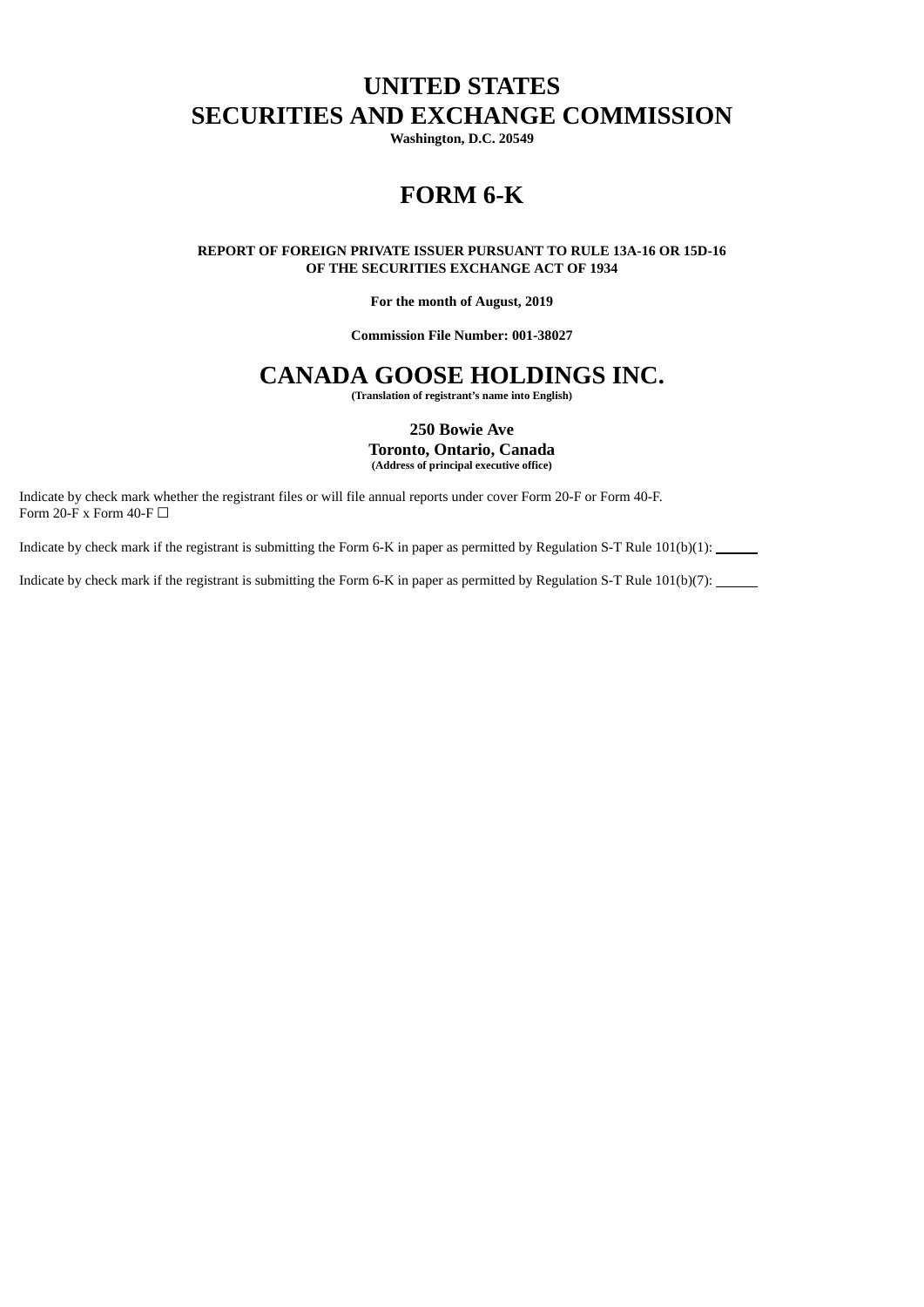#### **EXHIBIT INDEX**

Exhibits 99.1 and 99.2 to this report of a Foreign Private Issuer on Form 6-K are deemed filed for all purposes under the Securities Act of 1933, as amended, and the Securities Exchange Act of 1934, as amended.

| Exhibit<br>No. | <b>Description</b>                                                                                                                    |
|----------------|---------------------------------------------------------------------------------------------------------------------------------------|
| 99.1           | <b>Consolidated Interim Financial Statements for the First Quarter Ended June 2019</b>                                                |
| 99.2           | <u>Management's Discussion and Analysis of Financial Condition and Results of Operations for the First Quarter</u><br>Ended June 2019 |
| 99.3           | Rule 13a-14(a)/15d-14(a) Certification of Chief Executive Officer                                                                     |
| 99.4           | Rule 13a-14(a)/15d-14(a) Certification of Chief Financial Officer                                                                     |
| 99.5           | Press release of Canada Goose Holdings Inc., dated August 14, 2019                                                                    |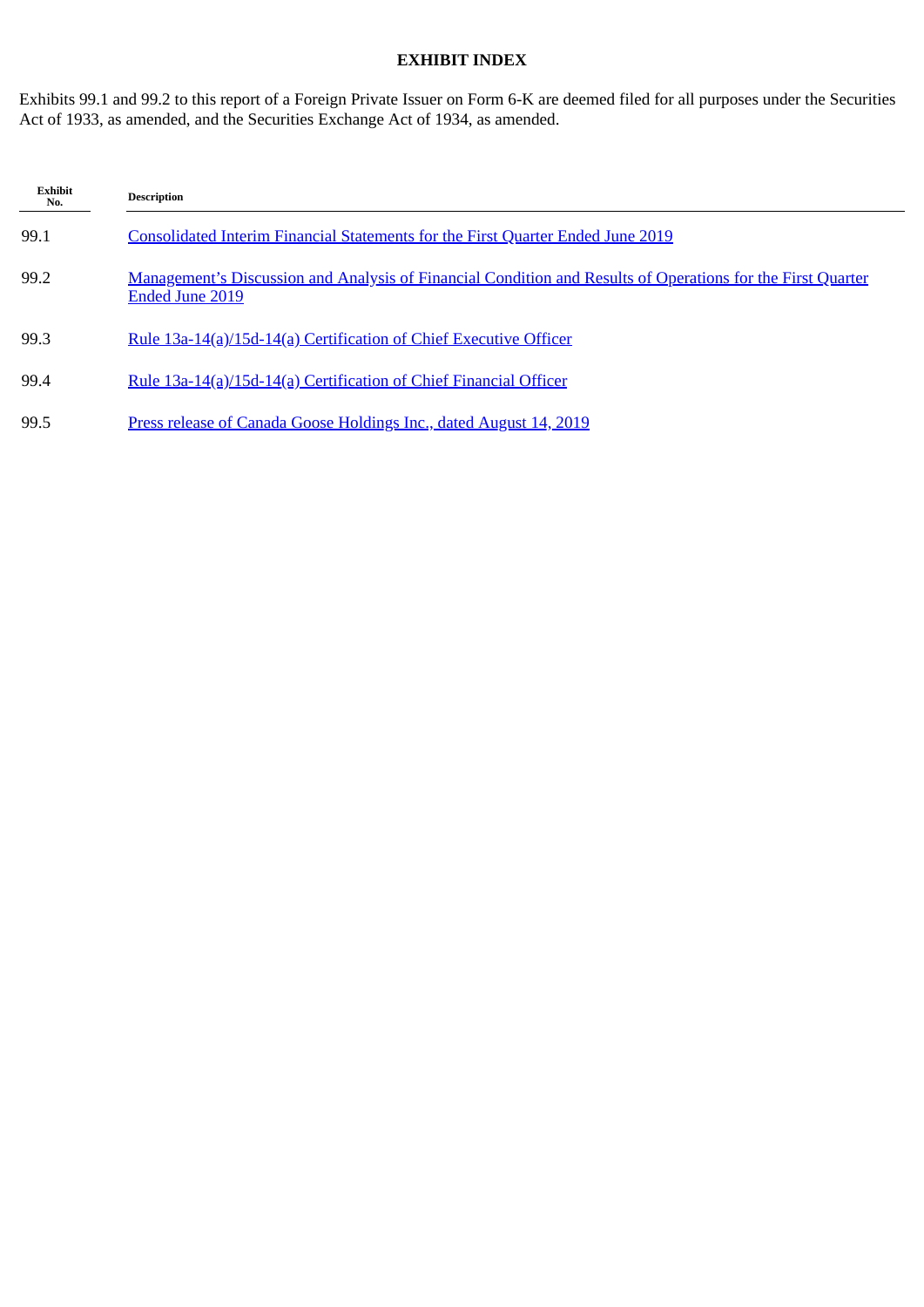## **SIGNATURES**

Pursuant to the requirements of the Securities Exchange Act of 1934, the registrant has duly caused this report to be signed on its behalf by the undersigned, thereunto duly authorized.

#### **Canada Goose Holdings Inc.**

By: /s/ Jonathan Sinclair Name: Jonathan Sinclair Title: Executive Vice President and Chief Financial **Officer** 

Date: August 14, 2019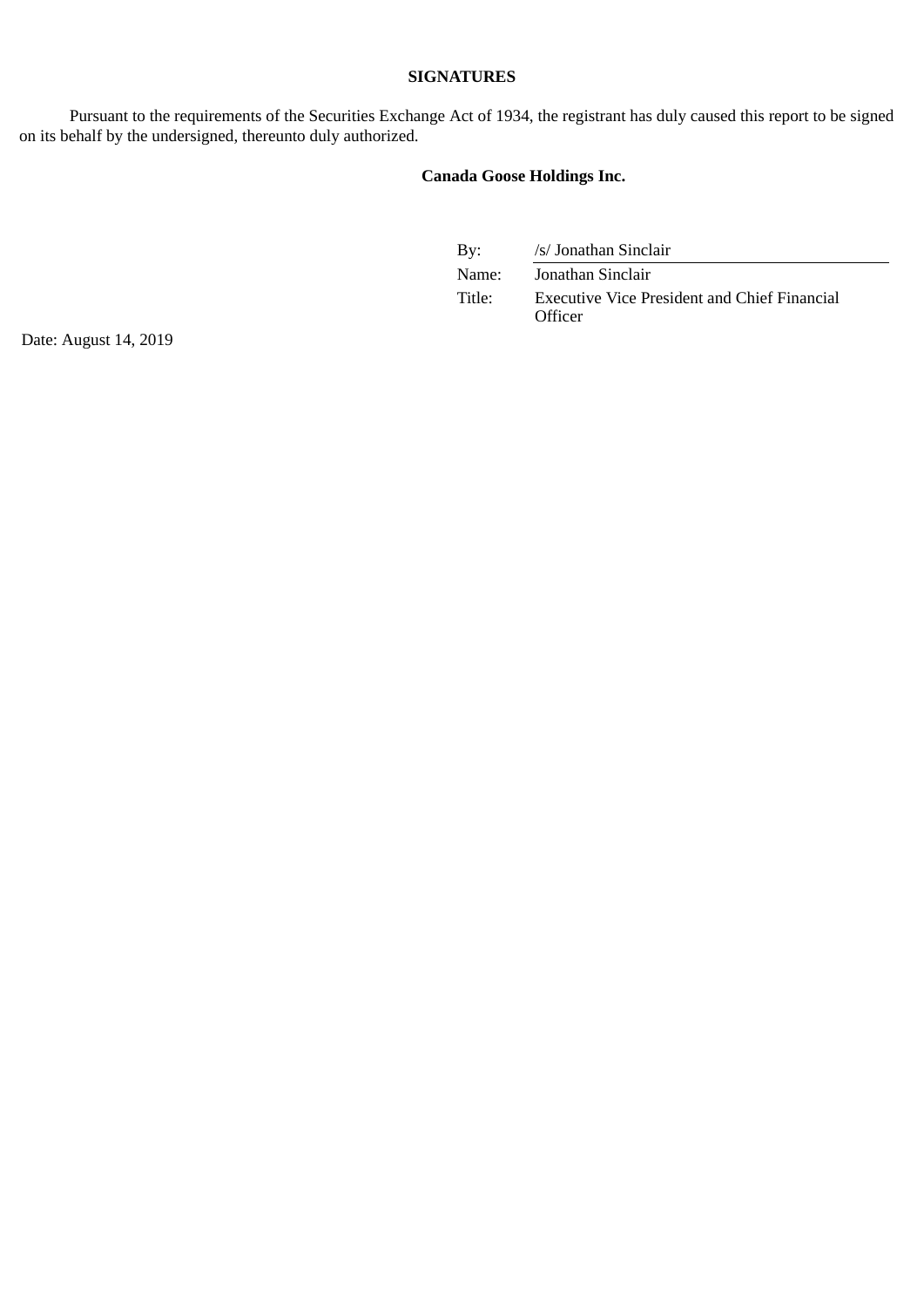# **Canada Goose Holdings Inc.**

Condensed Consolidated Interim Financial Statements As at and for the first quarter ended June 2019 and 2018 (Unaudited)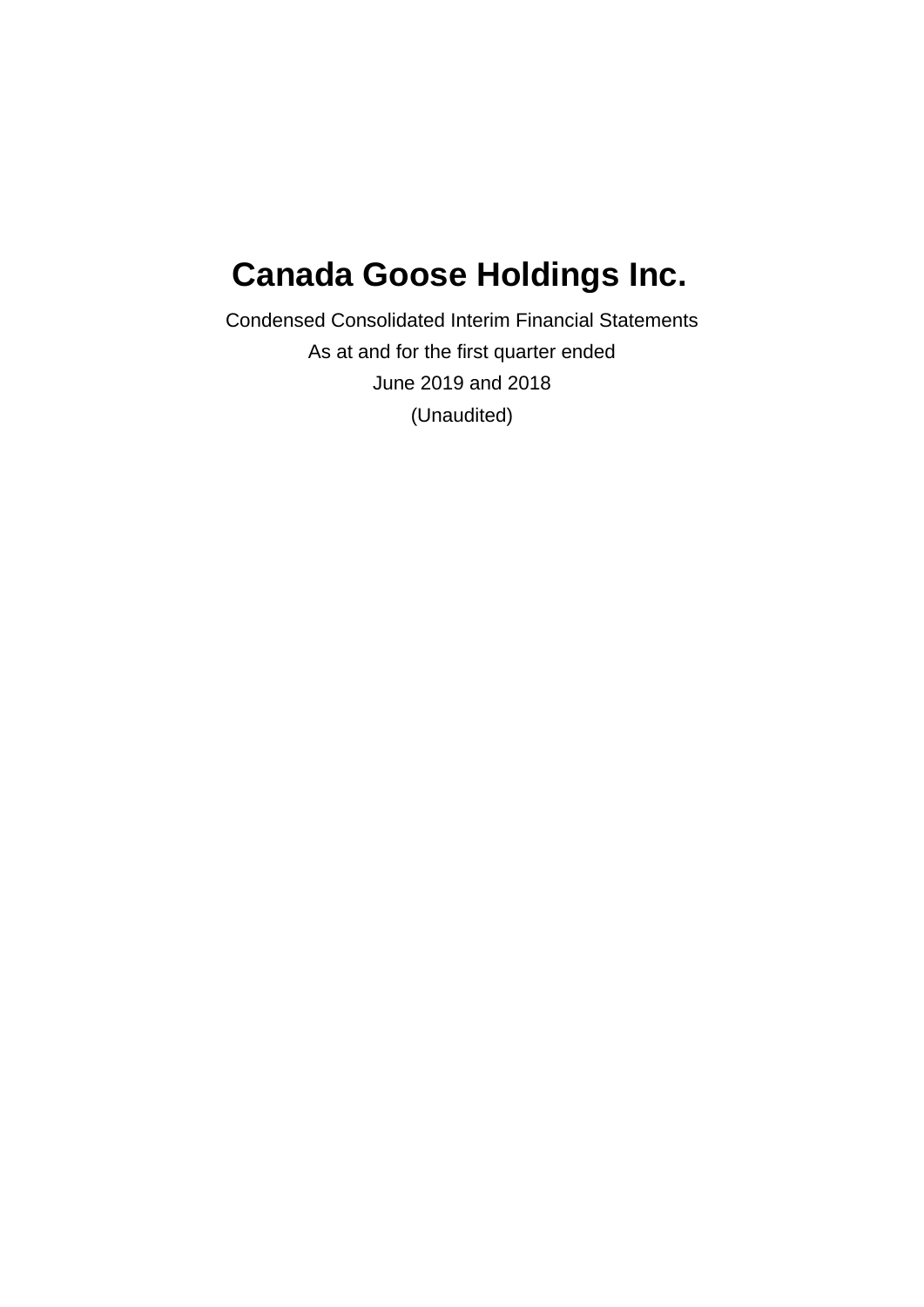#### **Condensed Consolidated Interim Statements of Loss and Comprehensive Loss (unaudited) For the first quarter ended June**

(in millions of Canadian dollars, except per share amounts)

|                                                                     | <b>Notes</b> | 2019        | 2018   |
|---------------------------------------------------------------------|--------------|-------------|--------|
|                                                                     |              | \$          | \$     |
| Revenue                                                             | 4            | 71.1        | 44.7   |
| Cost of sales                                                       | 8            | 30.2        | 16.1   |
| <b>Gross profit</b>                                                 |              | 40.9        | 28.6   |
| Selling, general and administrative expenses                        |              | 57.5        | 45.1   |
| Depreciation and amortization                                       | 6, 9, 10     | 10.9        | 3.4    |
| <b>Operating loss</b>                                               |              | (27.5)      | (19.9) |
| Net interest and other finance costs                                | 13           | 12.2        | 3.1    |
| Loss before income taxes                                            |              | (39.7)      | (23.0) |
| Income tax recovery                                                 |              | (10.3)      | (4.3)  |
| <b>Net loss</b>                                                     |              | (29.4)      | (18.7) |
| Other comprehensive income (loss)                                   |              |             |        |
| Items that may be reclassified to earnings, net of tax:             |              |             |        |
| Cumulative translation adjustment                                   |              | (0.8)       | (1.0)  |
| Net gain (loss) on derivatives designated as cash flow hedges       |              | 3.8         | (2.1)  |
| Reclassification of net loss on cash flow hedges to income          |              | 1.0         | 1.3    |
| Net (loss) gain on derivatives designated as a net investment hedge |              | (0.1)       | 1.5    |
| Other comprehensive income (loss)                                   |              | 3.9         | (0.3)  |
| <b>Comprehensive loss</b>                                           |              | (25.5)      | (19.0) |
| Loss per share                                                      | 5            |             |        |
| Basic and diluted                                                   | \$           | $(0.27)$ \$ | (0.17) |

The accompanying notes to the condensed consolidated interim financial statements are an integral part of these financial *statements.*

Canada Goose Holdings Inc.

Page **1** of **[36](#page-39-0)**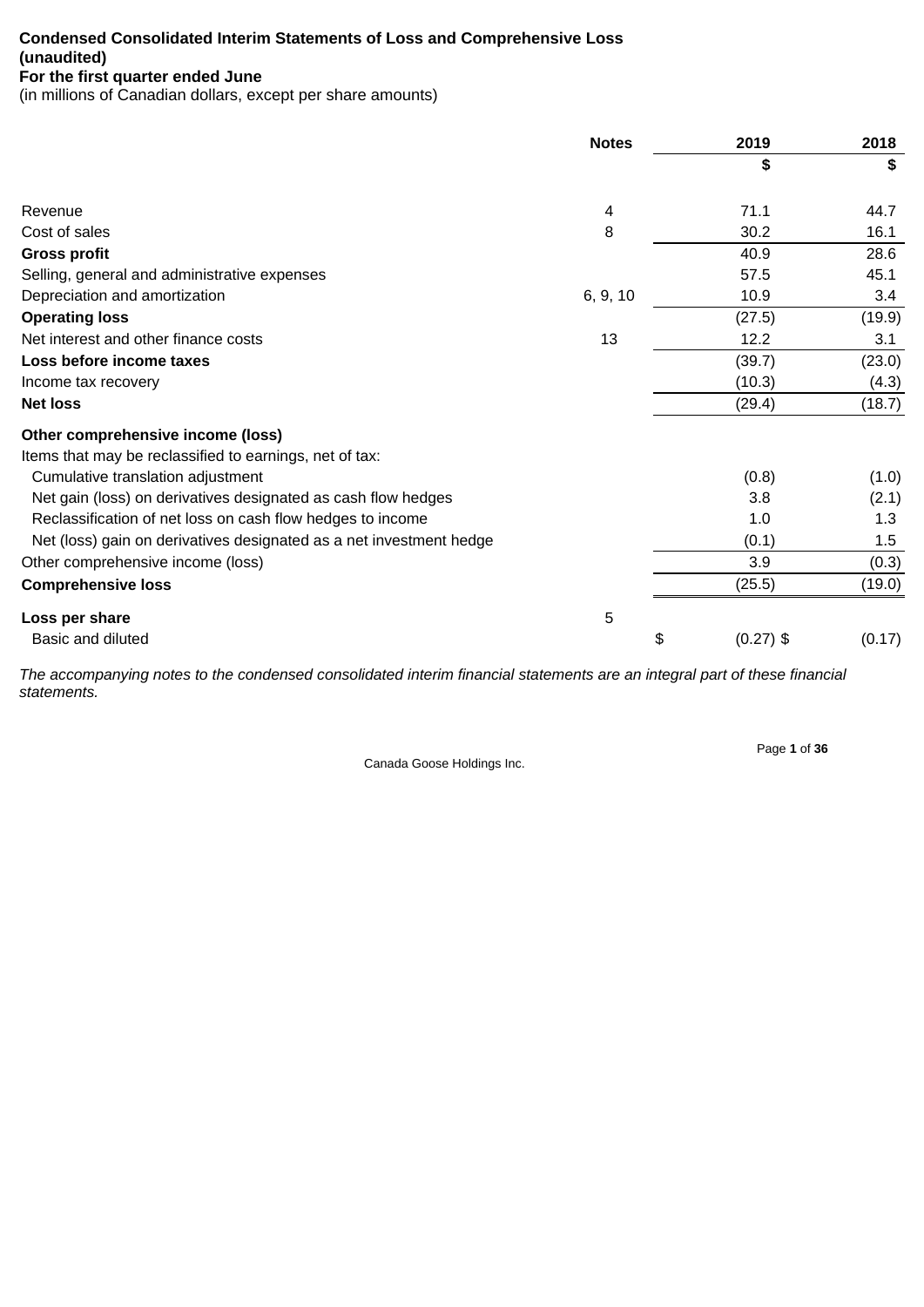## **Condensed Consolidated Interim Statements of Financial Position (unaudited)**

**As at June 30, 2019 and 2018 and March 31, 2019**

(in millions of Canadian dollars)

|                                            |                | June 30 | June 30 | March 31 |
|--------------------------------------------|----------------|---------|---------|----------|
|                                            | <b>Notes</b>   | 2019    | 2018    | 2019     |
| <b>Assets</b>                              |                | \$      | \$      | \$       |
| <b>Current assets</b>                      |                |         |         |          |
| Cash                                       | 19             | 25.0    | 14.6    | 88.6     |
| Trade receivables                          | $\overline{7}$ | 31.3    | 12.4    | 20.4     |
| Inventories                                | 8              | 366.1   | 239.5   | 267.3    |
| Income taxes receivable                    |                | 9.4     | 8.0     | 4.0      |
| Other current assets                       | 17             | 40.3    | 32.4    | 32.9     |
| <b>Total current assets</b>                |                | 472.1   | 306.9   | 413.2    |
| Deferred income taxes                      |                | 27.9    | 10.5    | 12.2     |
| Right-of-use assets                        | 3, 6           | 198.5   |         |          |
| Property, plant and equipment              | 9              | 87.4    | 64.2    | 84.3     |
| Intangible assets                          | 10             | 153.9   | 140.1   | 155.6    |
| Other long-term assets                     | 17             | 2.8     | 4.5     | 7.0      |
| Goodwill                                   |                | 53.1    | 45.3    | 53.1     |
| <b>Total assets</b>                        |                | 995.7   | 571.5   | 725.4    |
| <b>Liabilities</b>                         |                |         |         |          |
| <b>Current liabilities</b>                 |                |         |         |          |
| Accounts payable and accrued liabilities   | 11, 17         | 100.0   | 90.0    | 110.4    |
| Provisions                                 | 12             | 5.9     | 4.3     | 8.1      |
| Income taxes payable                       |                | 5.6     | 0.3     | 18.1     |
| Lease liabilities                          | 3, 6           | 28.1    |         |          |
| <b>Total current liabilities</b>           |                | 139.6   | 94.6    | 136.6    |
| Provisions                                 | 12             | 14.4    | 10.5    | 14.7     |
| Deferred income taxes                      |                | 14.9    | 12.5    | 16.7     |
| Revolving facility                         | 13             | 159.6   | 76.9    |          |
| Term Ioan                                  | 13             | 147.6   | 140.4   | 145.2    |
| Lease liabilities                          | 3, 6           | 180.6   |         |          |
| Other long-term liabilities                | 17             | 6.8     | 10.8    | 13.1     |
| <b>Total liabilities</b>                   |                | 663.5   | 345.7   | 326.3    |
| <b>Shareholders' equity</b>                | 14             | 332.2   | 225.8   | 399.1    |
| Total liabilities and shareholders' equity |                | 995.7   | 571.5   | 725.4    |

The accompanying notes to the condensed consolidated interim financial statements are an integral part of these financial *statements.*

Canada Goose Holdings Inc.

Page **2** of **[36](#page-39-0)**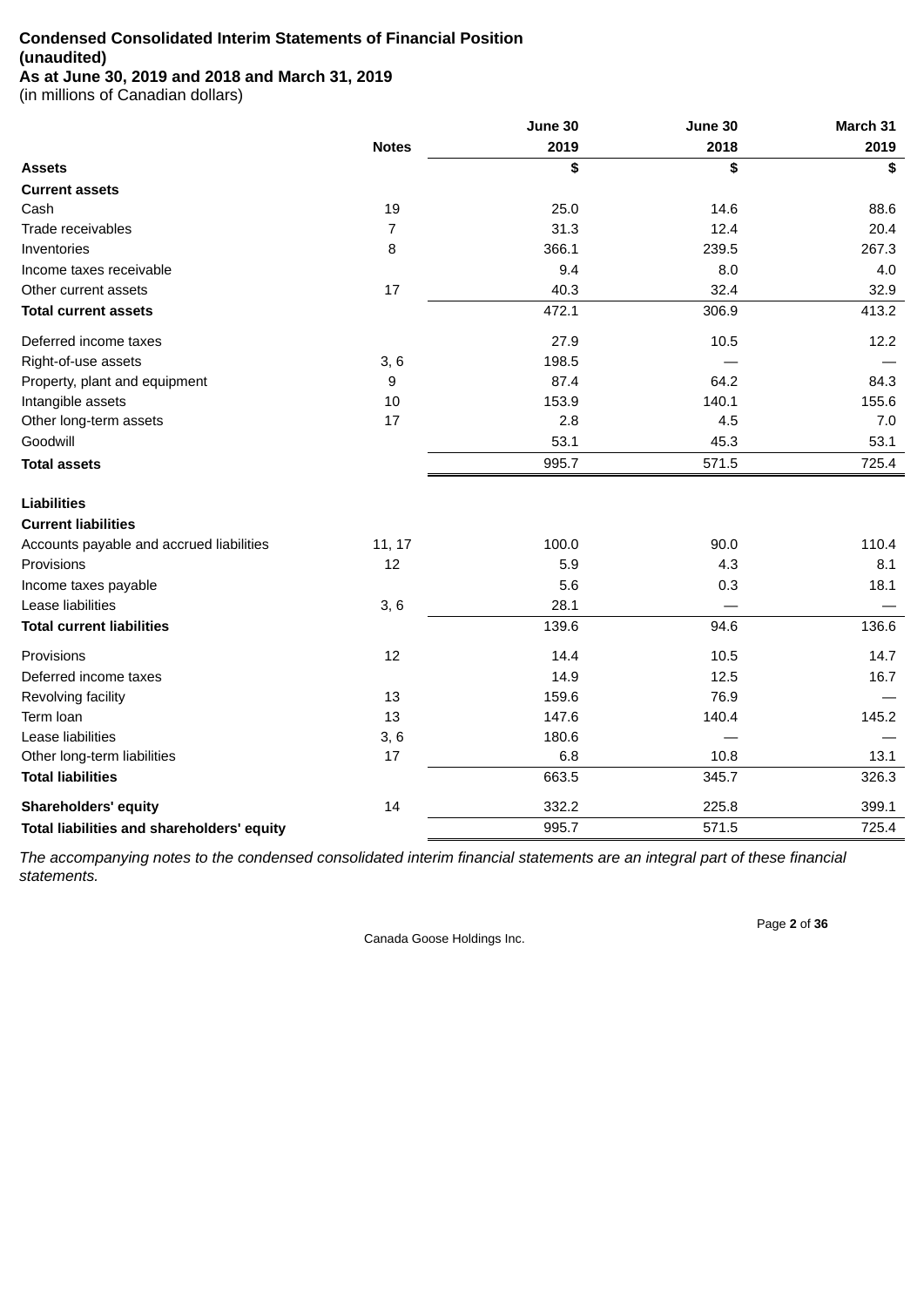## **Condensed Consolidated Interim Statements of Changes in Shareholders' Equity (unaudited) For the first quarter ended June 2019 and 2018**

(in millions of Canadian dollars)

|                                                                   |              |                  |                                          |                      |                             |                  | <b>Accumulated</b><br>Other    |               |
|-------------------------------------------------------------------|--------------|------------------|------------------------------------------|----------------------|-----------------------------|------------------|--------------------------------|---------------|
|                                                                   |              |                  |                                          | <b>Common Shares</b> | <b>Contributed Retained</b> | Surplus Earnings | Comprehensive<br>Income (Loss) | <b>Total</b>  |
|                                                                   | <b>Notes</b> | voting<br>shares | Multiple Subordinate<br>voting<br>shares | <b>Total</b>         |                             |                  |                                |               |
|                                                                   |              | \$               | \$                                       | \$                   | \$                          | \$               | \$                             | \$            |
| Balance as at March 31,<br>2019                                   |              | 1.4              | 111.2                                    | 112.6                | 9.2                         | 279.7            | (2.4)                          | 399.1         |
| IFRS 16 initial application                                       | 3            |                  |                                          |                      | $\overline{\phantom{0}}$    | (4.9)            |                                | (4.9)         |
| Normal course issuer bid<br>purchase of subordinate               |              |                  |                                          |                      |                             |                  |                                |               |
| voting shares                                                     | 14<br>14     |                  | (1.6)<br>0.7                             | (1.6)<br>0.7         |                             | (37.1)           |                                | (38.7)<br>0.3 |
| Exercise of stock options                                         |              |                  |                                          |                      | (0.4)                       |                  |                                |               |
| Net loss                                                          |              |                  |                                          |                      |                             | (29.4)           |                                | (29.4)        |
| Other comprehensive<br>income                                     |              |                  |                                          |                      |                             |                  | 3.9                            | 3.9           |
| Recognition of share-<br>based compensation                       | 15           |                  |                                          |                      | 1.9                         |                  |                                | 1.9           |
| Balance as at June 30,<br>2019                                    |              | 1.4              | 110.3                                    | 111.7                | 10.7                        | 208.3            | 1.5                            | 332.2         |
|                                                                   |              |                  |                                          |                      |                             |                  |                                |               |
| Balance as at March 31,<br>2018                                   |              | 1.9              | 104.2                                    | 106.1                | 4.5                         | 136.1            | (3.1)                          | 243.6         |
| Convert multiple voting<br>shares to subordinate<br>voting shares | 14           | (0.3)            | 0.3                                      |                      |                             |                  |                                |               |
| Exercise of stock options                                         | 14           |                  | 1.4                                      | 1.4                  | (0.6)                       |                  |                                | 0.8           |
| Net loss                                                          |              |                  |                                          |                      |                             | (18.7)           |                                | (18.7)        |
| Other comprehensive loss                                          |              |                  |                                          |                      |                             |                  | (0.3)                          | (0.3)         |
| Recognition of share-<br>based compensation                       | 15           |                  |                                          |                      | 0.4                         |                  |                                | 0.4           |
| Balance as at June 30,<br>2018                                    |              | 1.6              | 105.9                                    | 107.5                | 4.3                         | 117.4            | (3.4)                          | 225.8         |

The accompanying notes to the condensed consolidated interim financial statements are an integral part of these financial *statements.*

Canada Goose Holdings Inc.

Page **3** of **[36](#page-39-0)**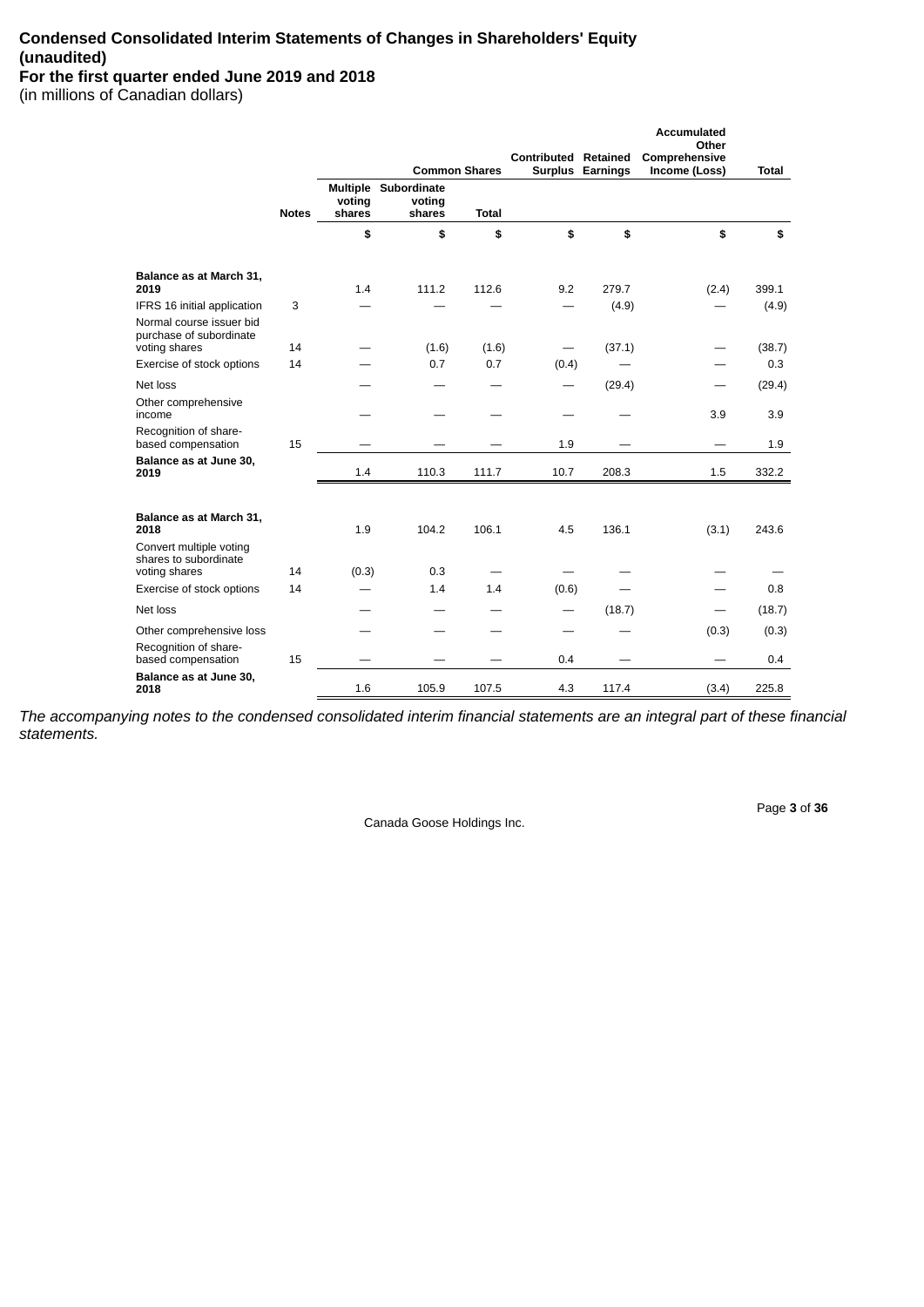## **Condensed Consolidated Interim Statements of Cash Flows (unaudited) For the first quarter ended June**

(in millions of Canadian dollars)

|                                                           | <b>Notes</b> | 2019    | 2018    |
|-----------------------------------------------------------|--------------|---------|---------|
|                                                           |              | \$      | \$      |
| <b>CASH FLOWS FROM OPERATING ACTIVITIES:</b>              |              |         |         |
| Net loss                                                  |              | (29.4)  | (18.7)  |
| Items not affecting cash:                                 |              |         |         |
| Depreciation and amortization                             | 6, 9, 10     | 13.3    | 4.4     |
| Income tax recovery                                       |              | (10.3)  | (4.3)   |
| Interest expense                                          |              | 5.0     | 3.0     |
| Foreign exchange gain                                     |              | (4.4)   | (1.2)   |
| Acceleration of unamortized costs on debt extinguishment  | 13           | 7.0     |         |
| Loss on disposal of assets                                |              | 0.2     |         |
| Share-based compensation                                  | 15           | 1.9     | 0.4     |
|                                                           |              | (16.7)  | (16.4)  |
| Changes in non-cash operating items                       | 19           | (133.7) | (111.6) |
| Income taxes paid                                         |              | (24.6)  | (24.3)  |
| Interest paid                                             |              | (4.4)   | (2.2)   |
| Rent paid                                                 | 6            | (0.9)   |         |
| Net cash used in operating activities                     |              | (180.3) | (154.5) |
| <b>CASH FLOWS FROM INVESTING ACTIVITIES:</b>              |              |         |         |
| Purchase of property, plant and equipment                 | 9            | (1.3)   | (2.1)   |
| Investment in intangible assets                           | 10           | (3.9)   | (2.8)   |
| Net cash used in investing activities                     |              | (5.2)   | (4.9)   |
| <b>CASH FLOWS FROM FINANCING ACTIVITIES:</b>              |              |         |         |
| Borrowings on revolving facility                          | 13           | 162.3   | 78.5    |
| Transaction costs on financing activities                 | 13           | (2.0)   |         |
| Subordinate voting shares purchased for cancellation      | 14           | (38.7)  |         |
| Principal paid on lease liabilities                       | 6            | (5.0)   |         |
| Settlement of term loan derivative contracts              | 17           | 4.6     |         |
| Exercise of stock options                                 | 15           | 0.3     | 0.8     |
| Net cash from financing activities                        |              | 121.5   | 79.3    |
| Effects of foreign currency exchange rate changes on cash |              | 0.4     | (0.6)   |
| Decrease in cash                                          |              | (63.6)  | (80.7)  |
| Cash, beginning of period                                 |              | 88.6    | 95.3    |
| Cash, end of period                                       |              | 25.0    | 14.6    |
|                                                           |              |         |         |

The accompanying notes to the condensed consolidated interim financial statements are an integral part of these financial *statements.*

Canada Goose Holdings Inc.

Page **4** of **[36](#page-39-0)**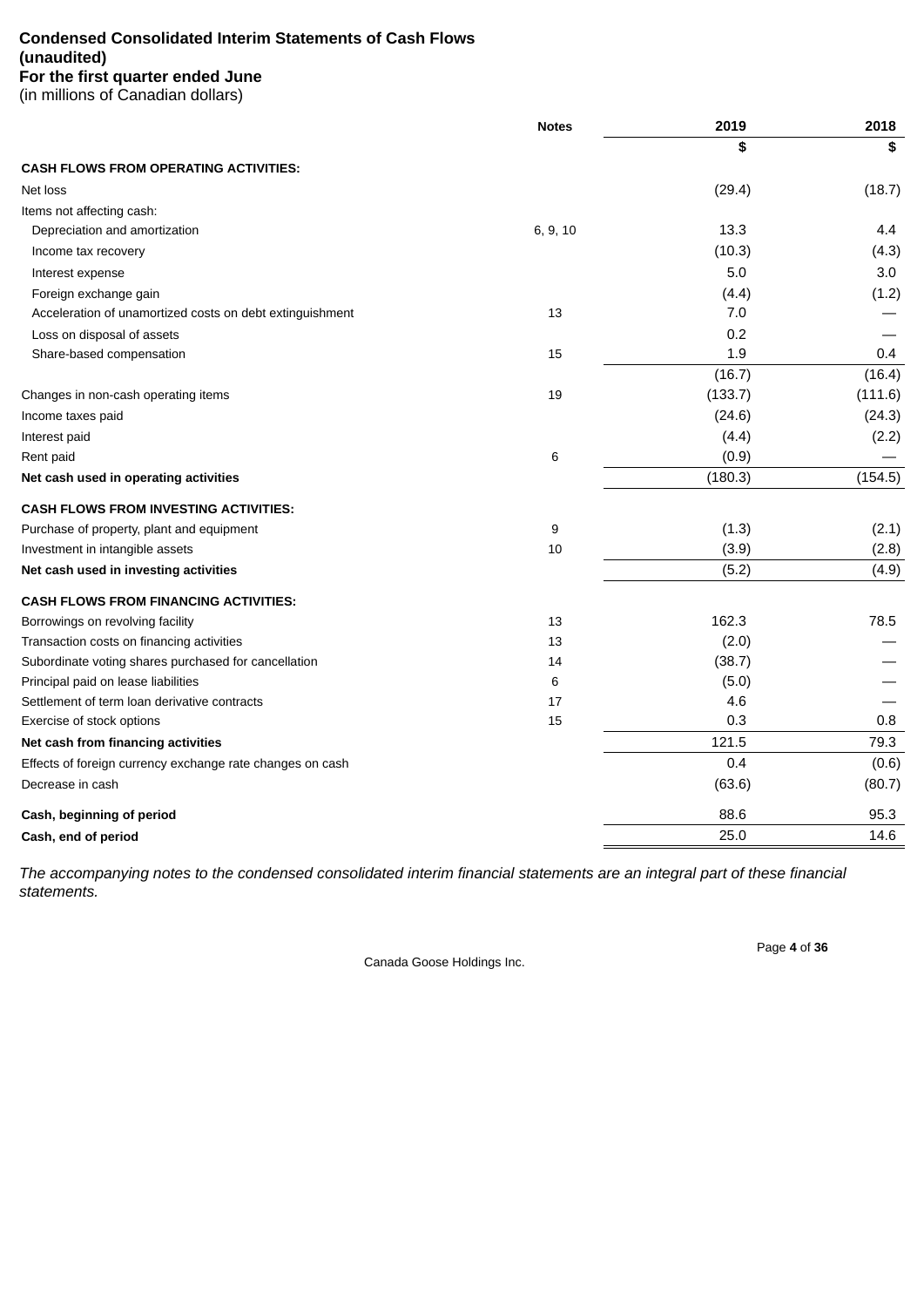#### **As at and for the first quarter ended June 2019 and 2018**

(in millions of Canadian dollars, except share and per share amounts)

#### **Note 1. The Company**

#### *Organization*

Canada Goose Holdings Inc. and its subsidiaries (the "Company") design, manufacture, and sell premium outdoor apparel for men, women, youth, children, and babies. The Company's apparel collections include various styles of parkas, jackets, shells, vests, knitwear, footwear, and accessories for the fall, winter, and spring seasons. The Company's head office is located at 250 Bowie Avenue, Toronto, Canada M6E 4Y2. The use of the terms "Canada Goose", "we", "us" and "our" throughout these notes to the condensed consolidated interim financial statements ("Interim Financial Statements") refer to the Company.

Canada Goose is a public company listed on the Toronto Stock Exchange and the New York Stock Exchange under the trading symbol "GOOS". The principal shareholders of the Company are investment funds advised by Bain Capital LP and its affiliates ("Bain Capital"), and DTR LLC, DTR (CG) Limited Partnership, and DTR (CG) II Limited Partnership (collectively "DTR"), entities indirectly controlled by the President and Chief Executive Officer of the Company. The principal shareholders hold multiple voting shares representing 46.6% of the total shares outstanding as at June 30, 2019, or 89.7% of the combined voting power of the total voting shares outstanding. Subordinate voting shares that trade on public markets represent 53.4% of the total shares outstanding as at June 30, 2019, or 10.3% of the combined voting power of the total voting shares outstanding.

#### *Change in fiscal period*

Effective April 1, 2019, the Company changed its fiscal year from a calendar basis of twelve months ended March 31 to a 52 or 53-week reporting cycle with the fiscal year ending on the Sunday closest to March 31. Each fiscal quarter is 13 weeks. The additional week in a 53-week fiscal year is added to the fourth quarter. The Company's first 53-week fiscal year will occur in 2022. The 2020 fiscal year comprises four fiscal quarters ending on June 30, 2019, September 29, 2019, December 29, 2019 and March 29, 2020. The Company has not adjusted financial results for quarters prior to fiscal 2020. In these interim financial statements, the term "first quarter ended June" refers, in 2019, to the 13 week period ended June 30, 2019 (91 days), and in 2018, to the three months ended June 30, 2018 (91 days).

#### *Operating Segments*

The Company classifies its business in two operating and reportable segments: Direct-to-Consumer and Wholesale. The Direct-to-Consumer business comprises sales through country-specific e-commerce platforms and its Company-owned retail stores located in luxury shopping locations.

The Wholesale business comprises sales made to a mix of functional and fashionable retailers, including major luxury department stores, outdoor specialty stores, individual shops, and to international distributors.

Financial information for the two reportable operating segments is included in note 4.

#### *Seasonality*

We experience seasonal fluctuations in our revenue and operating results and historically have realized a significant portion of our Direct-to-Consumer revenue and operating income in our third and fourth fiscal quarters and wholesale revenue and operating income for the year during our

Canada Goose Holdings Inc.

Page **5** of **[36](#page-39-0)**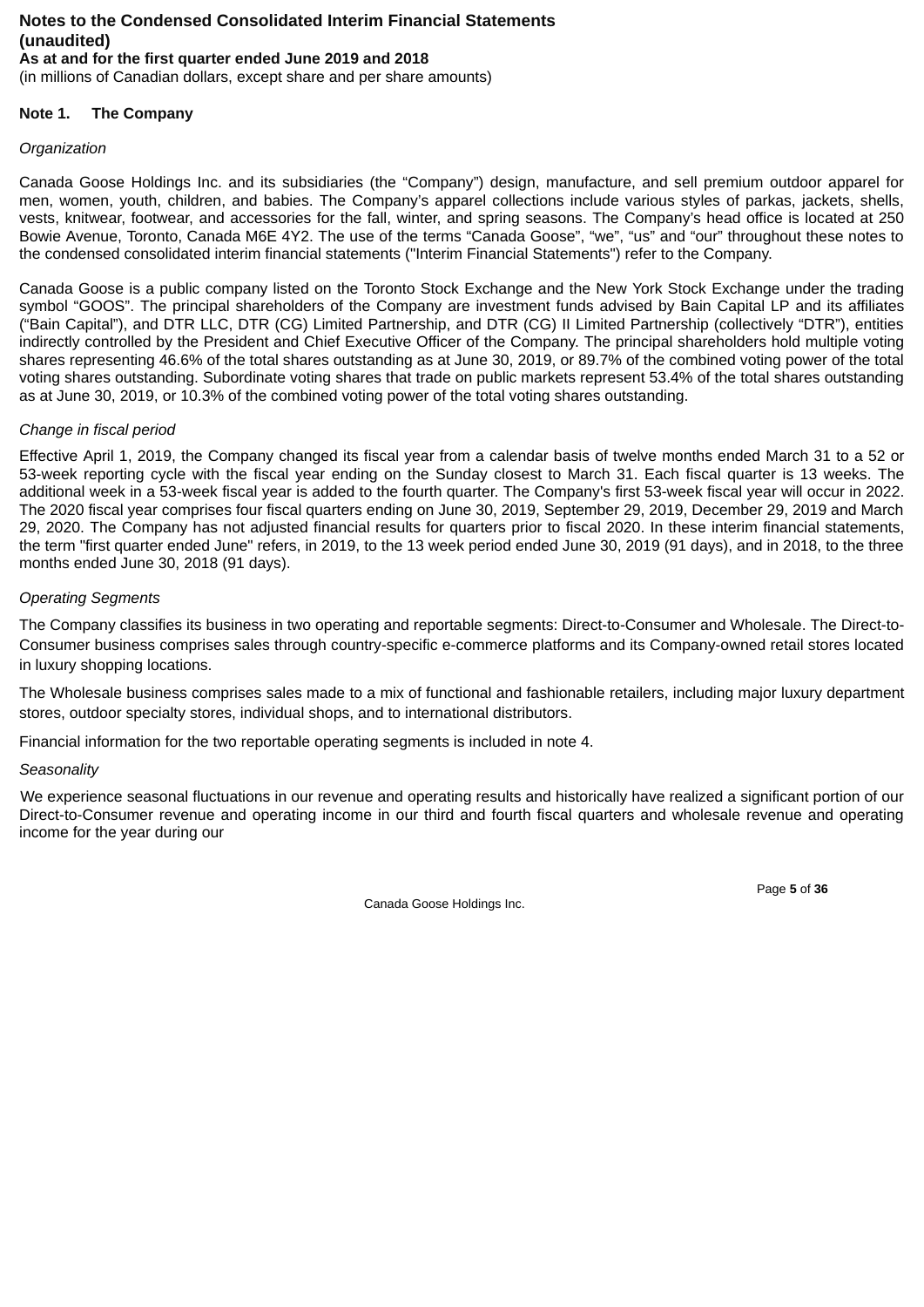#### **As at and for the first quarter ended June 2019 and 2018**

(in millions of Canadian dollars, except share and per share amounts)

second and third fiscal quarters. Thus, lower-than-expected net revenue in these periods could have an adverse impact on our annual operating results.

Working capital requirements typically increase during the first and second quarters of the fiscal year as inventory builds to support peak shipping and selling periods and typically decrease during the third and fourth quarters of the fiscal year as inventory is sold and trade receivables are converted to cash. After retail stores are opened, operating costs in our Direct-to-Consumer channel are consistent over the year while revenue and related cash collections fluctuate. Borrowings on our revolving facility have historically increased in the first and second quarters and are repaid in the third quarter of the fiscal year. Cash flows from operating activities are typically highest in the third and fourth quarters of the fiscal year due to the timing of collection of revenue in the Direct-to-Consumer channel and wholesale trade receivables during that period and increased cash inflows from the peak selling season.

#### **Note 2. Significant accounting policies**

#### *Statement of compliance*

The Interim Financial Statements are prepared in accordance with International Accounting Standard ("IAS") 34, *Interim Financial Reporting*, as issued by the International Accounting Standards Board ("IASB"). Certain information, which is considered material to the understanding of the Company's Interim Financial Statements and is normally included in the annual financial statements prepared in accordance with International Financial Reporting Standards ("IFRS"), is provided in these notes. These Interim Financial Statements do not include all of the information required for annual financial statements and should be read in conjunction with the Company's annual consolidated financial statements for the year ended March 31, 2019. These Interim Financial Statements and the accompanying notes have been prepared using the accounting policies described in note 2 to the annual consolidated financial statements, except as noted below.

The Interim Financial Statements were authorized for issuance in accordance with a resolution of the Company's Board of Directors on August 13, 2019.

#### *Basis of presentation*

The significant accounting policies and critical accounting estimates and judgments as disclosed in the Company's March 31, 2019 annual consolidated financial statements have been applied consistently in the preparation of these Interim Financial Statements, except for the adoption of IFRS 16, *Leases* ("IFRS 16") effective April 1, 2019, as noted below. The Company elected the modified retrospective approach on adoption of the standard, and has not restated prior periods. The Interim Financial Statements are presented in Canadian dollars, the Company's functional and presentation currency.

#### *Change in functional currency of subsidiary*

Each entity within the Company determines its functional currency based on the primary economic environment in which the entity operates. Once an entity's functional currency is determined, it is not changed unless there is a change to the underlying transactions, events and conditions that determine the entity's primary economic environment.

Up until March 31, 2019, the functional currency of Canada Goose US, Inc., the operating subsidiary in the United States, was determined to be Canadian dollars because its wholesale operations were carried out as an extension of the business of the Canadian parent and were therefore integrated with the Canadian operations.

Canada Goose Holdings Inc.

Page **6** of **[36](#page-39-0)**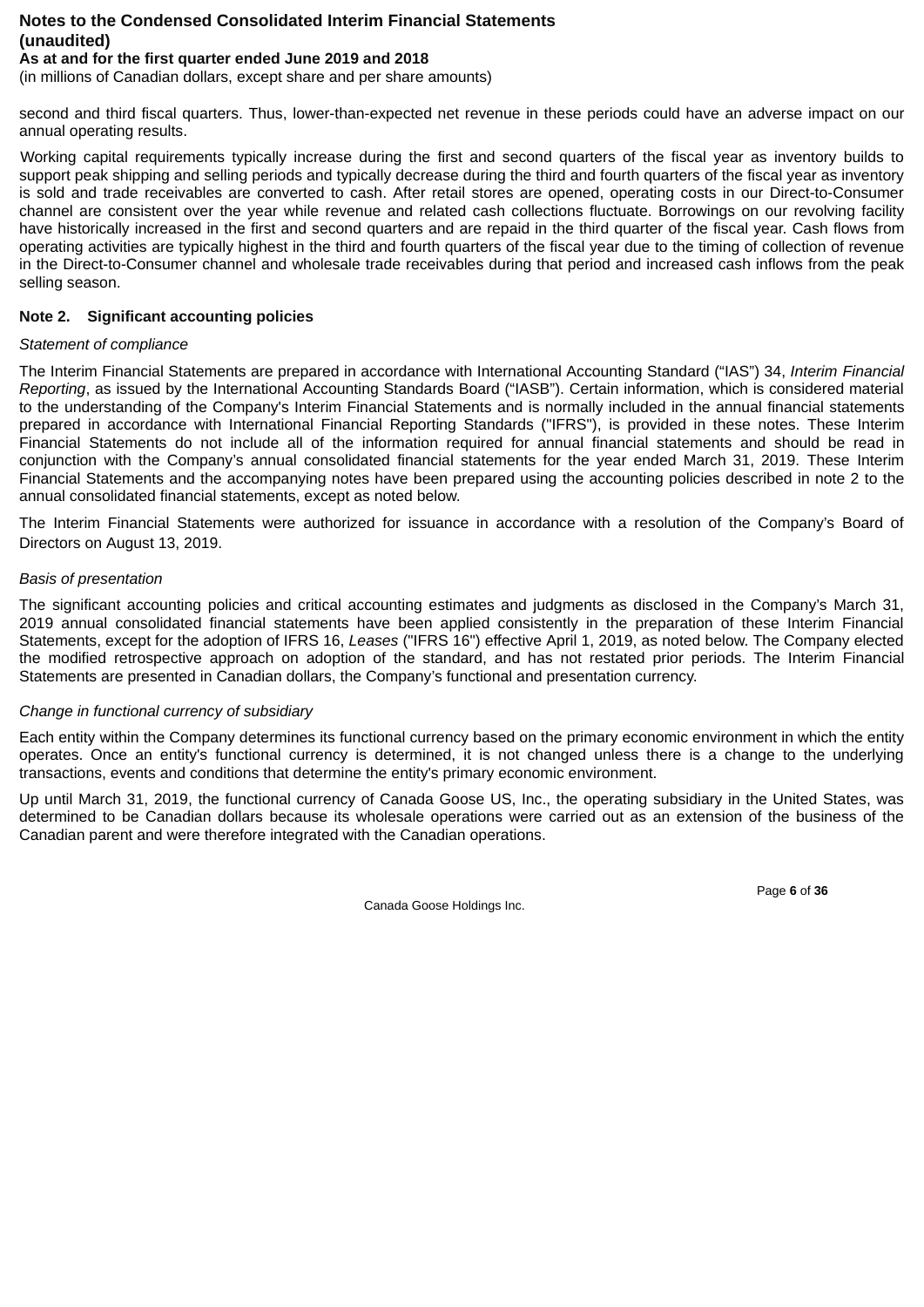#### **As at and for the first quarter ended June 2019 and 2018**

(in millions of Canadian dollars, except share and per share amounts)

The US subsidiary is responsible for all of the Company's Direct-to-Consumer and Wholesale operations in the United States, which now include substantial retail operations, assets and related lease financing. The Company reassessed the functional currency of the US subsidiary in light of the change in circumstances and determined that is no longer an integral foreign operation and that the primary economic environment in which it operates is the United States; as a result, the functional currency of the US subsidiary has been changed from Canadian dollars to US dollars, effective April 1, 2019. The change has been made on a prospective basis.

#### *Principles of consolidation*

The Interim Financial Statements include the accounts and results of the Company and its wholly owned subsidiaries. All intercompany accounts and transactions have been eliminated.

#### *Standards issued and adopted*

#### **Leases**

In January 2016, the IASB issued IFRS 16, replacing IAS 17, *Leases* and related interpretations. The standard provides a new framework for lessee accounting that requires substantially all assets obtained through operating leases to be capitalized and a corresponding liability to be recorded. The new standard seeks to provide a more complete picture of a company's leased assets and related liabilities and create greater comparability between companies who lease assets and those who purchase assets. IFRS 16 is effective for annual periods beginning on or after January 1, 2019 and is to be applied retrospectively. The standard permits the application of various transition options and practical expedients on initial adoption, and the more significant choices are described in note 3, including the impact on adoption of the standard.

#### *Standards issued and not yet adopted*

The IASB has not issued any significant new standards, amendments, and interpretations to existing IFRS standards that are expected to impact the Company since the standards described in the most recent annual financial statements for the year ended March 31, 2019. The Company continues to monitor future IFRS changes proposed by the IASB that may have an impact on the results of the Company.

#### **Note 3. Changes in accounting policies**

The Company adopted IFRS 16, *Leases* on April 1, 2019 using the modified retrospective approach with the cumulative effects of initial application recorded in opening retained earnings and no restatement of prior period financial information. Under the modified retrospective approach, the Company measured the right-of-use asset at the carrying value as if the standard had been applied since the commencement date of the lease (typically the possession date), but using the discount rate at the date of initial application.

The Company determined the discount rate at the time of initial adoption to be its incremental borrowing rate for each leased asset or portfolio of leased assets with similar characteristics by reference to the Company's creditworthiness, the original term of the lease, the quality of the underlying leased asset, and the economic environment where the leased asset is located.

Substantially all of the Company's leases are real estate leases for retail stores, manufacturing facilities and corporate offices. The Company recognized right-of-use assets and lease liabilities for its leases except as permitted by recognition exemptions in the standard for short-term leases with terms of twelve months or less and leases of low-value assets. The depreciation expense on

Canada Goose Holdings Inc.

Page **7** of **[36](#page-39-0)**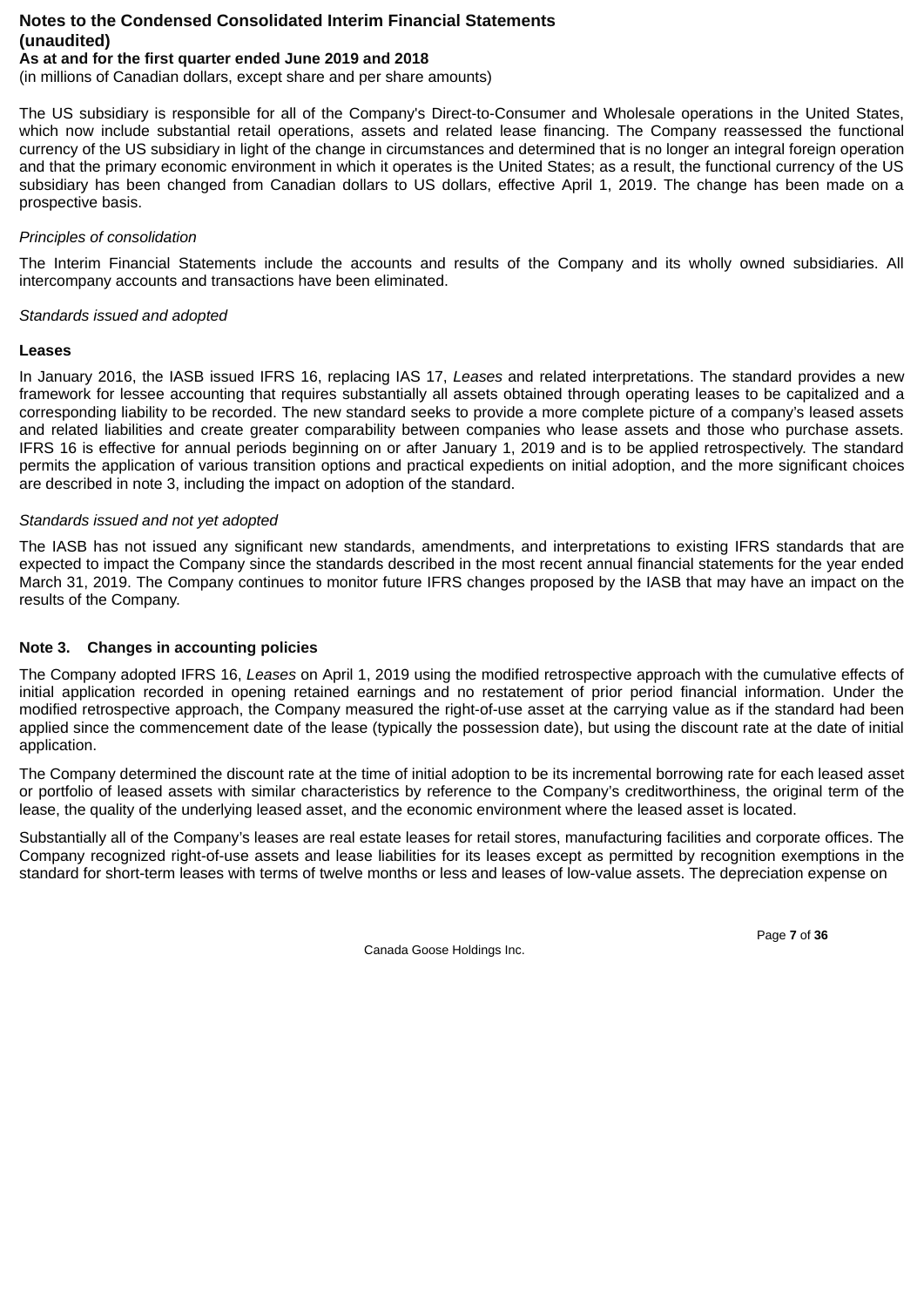#### **As at and for the first quarter ended June 2019 and 2018**

(in millions of Canadian dollars, except share and per share amounts)

right-of-use assets and interest expense on lease liabilities replaced rent expense, which was previously recognized on a straightline basis under IAS 17 over the lease term.

In applying IFRS 16 for the first time, the Company has used the following practical expedients permitted by the standard:

- the Company has applied a single discount rate to a portfolio of leases with reasonably similar underlying characteristics;
- the Company has excluded initial direct costs in the measurement of the right-of-use asset on initial application except to the extent that costs, such as lease rights, were recognized under the previous standard;
- the Company has accounted for leases with a remaining term of less than twelve months as at March 31, 2019 as short term leases; and
- the Company has used hindsight in determining the lease term where the lease contain options to extend or terminate the lease.

On the date of initial application, the impact of adopting IFRS 16 on the Company's consolidated balance sheet as at April 1, 2019 was as follows:

#### **Condensed Financial Position Information**

Increase (decrease)

|                             | As previously<br>reported, March<br>31, 2019 | <b>IFRS 16 initial</b><br>application | <b>Reclassification of</b><br>initial direct costs | Income tax | <b>Balance as at</b><br>April 1, 2019 -<br>IFRS 16 |
|-----------------------------|----------------------------------------------|---------------------------------------|----------------------------------------------------|------------|----------------------------------------------------|
| <b>Assets</b>               | \$                                           | \$                                    | \$                                                 | \$         | \$                                                 |
| <b>Current assets</b>       |                                              |                                       |                                                    |            |                                                    |
| Other current assets        | 32.9                                         | (0.9)                                 |                                                    |            | 32.0                                               |
| Deferred income taxes       | 12.2                                         |                                       |                                                    | 1.2        | 13.4                                               |
| Right-of-use assets         |                                              | 136.6                                 | 5.5                                                |            | 142.1                                              |
| Intangible assets           | 155.6                                        |                                       | (5.5)                                              |            | 150.1                                              |
| <b>Liabilities</b>          |                                              |                                       |                                                    |            |                                                    |
| <b>Current liabilities</b>  |                                              |                                       |                                                    |            |                                                    |
| Lease liabilities           |                                              | 19.2                                  |                                                    |            | 19.2                                               |
| Deferred income taxes       | 16.7                                         |                                       |                                                    | (0.5)      | 16.2                                               |
| Lease liabilities           |                                              | 131.6                                 |                                                    |            | 131.6                                              |
| Other long-term liabilities | 13.1                                         | (8.5)                                 |                                                    |            | 4.6                                                |
| <b>Shareholders' equity</b> |                                              |                                       |                                                    |            |                                                    |
| Retained earnings           | 279.7                                        | (6.6)                                 |                                                    | 1.7        | 274.8                                              |

The Company applied the requirements of IAS 36, *Impairment of assets* as at April 1, 2019 on the right-of-use assets and concluded there was no impairment.

Canada Goose Holdings Inc.

Page **8** of **[36](#page-39-0)**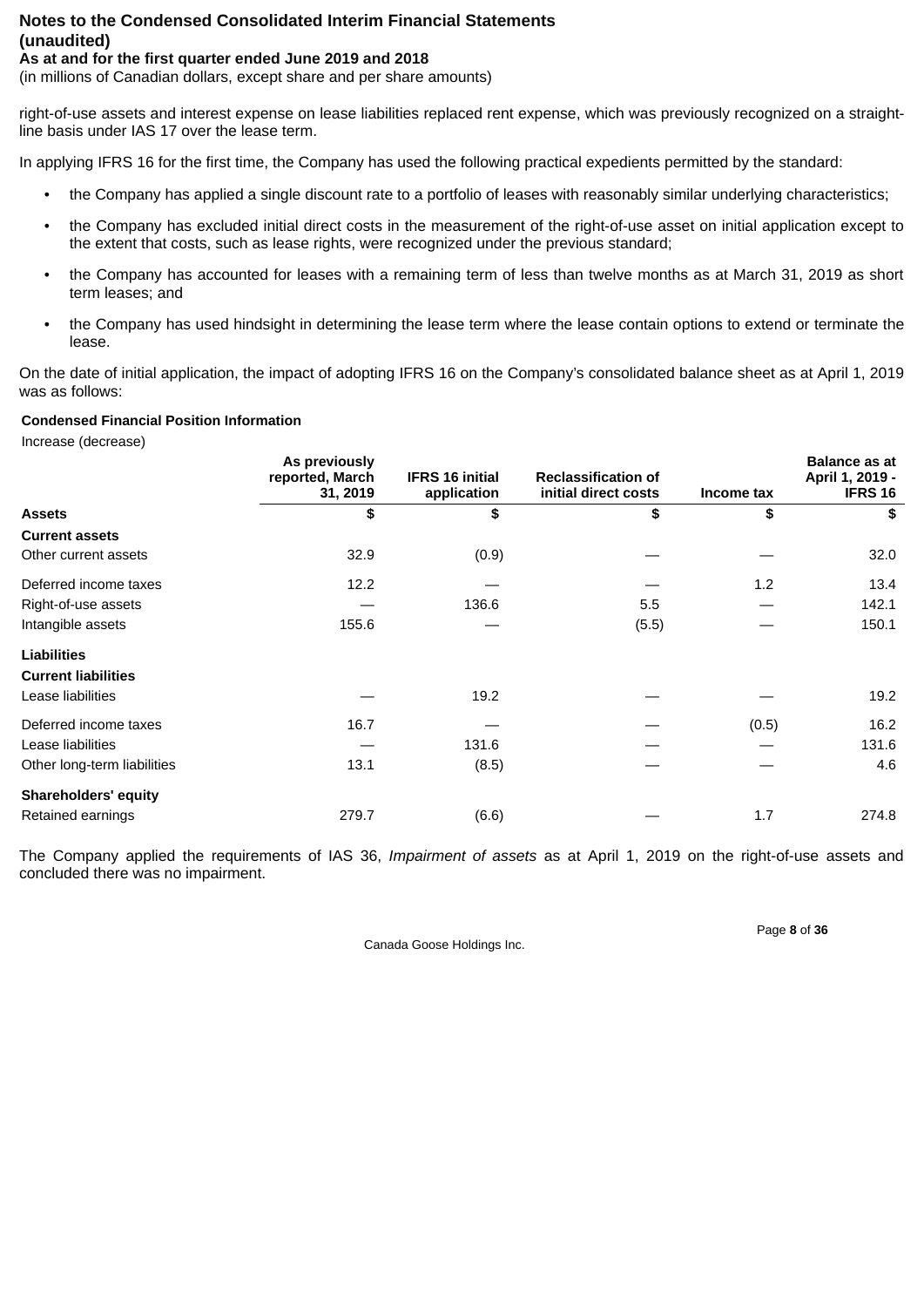## **As at and for the first quarter ended June 2019 and 2018**

(in millions of Canadian dollars, except share and per share amounts)

The Company used its incremental borrowing rates as at April 1, 2019 to measure lease liabilities. The weighted average incremental borrowing rate was 4.28%. The weighted average lease term remaining as at April 1, 2019 is approximately 8 years.

The following table reconciles the lease liabilities recognized on April 1, 2019 and the operating lease commitments disclosed under IAS 17 as at March 31, 2019 discounted using the incremental borrowing rate as at the date of initial application:

| Operating lease commitment as at March 31, 2019  | 253.4  |
|--------------------------------------------------|--------|
| Operating leases                                 | (3.1)  |
| Leases committed not yet commenced               | (71.5) |
| <b>Undiscounted lease payments</b>               | 178.8  |
| Discount at incremental borrowing rate           | (28.0) |
| Lease liabilities recognized as at April 1, 2019 | 150.8  |
| Current lease liabilities                        | 19.2   |
| Non-current lease liabilities                    | 131.6  |
| <b>Total lease liabilities</b>                   | 150.8  |

The adoption of IFRS 16 does not impact the Company's ability to comply with its financial and non-financial covenants as the covenants are calculated as at and during the reporting period in accordance with existing lease guidance applicable at the date of the agreement. As a result of adopting IFRS 16, the Company updated its accounting policies as set out below:

#### **Leases**

The Company recognizes a right-of-use asset and a lease liability based on the present value of the future lease payments at the commencement date. The commencement date is when the lessor makes the leased asset available for use by the Company, typically the possession date. The discount rate used in the present value calculation for lease payments is the incremental borrowing rate for each leased asset or portfolio of leased assets with similar characteristics by reference to the Company's creditworthiness, the original term of the lease, the quality of the underlying leased asset, and the economic environment where the leased asset is located. The lease term is determined as the non-cancellable periods of a lease, together with periods covered by a renewal option if the Company is reasonably certain to exercise that option and a termination option if the Company is reasonably certain not to exercise that option.

Lease payments for short-term leases with a term of 12 months or less and leases of low-value assets are treated as operating leases, with rent expense recognized in cost of sales or selling, general and administrative expenses on on a straight-line or other systematic basis.

#### *Lease liabilities*

Lease liabilities are measured at the present value of future lease payments, discounted using the Company's incremental borrowing rates, and include the fixed payments, variable lease payments that depend on an index or a rate, less any lease incentives receivable. Subsequent to initial measurement, the Company measures lease liabilities at amortized cost using the effective interest

Canada Goose Holdings Inc.

Page **9** of **[36](#page-39-0)**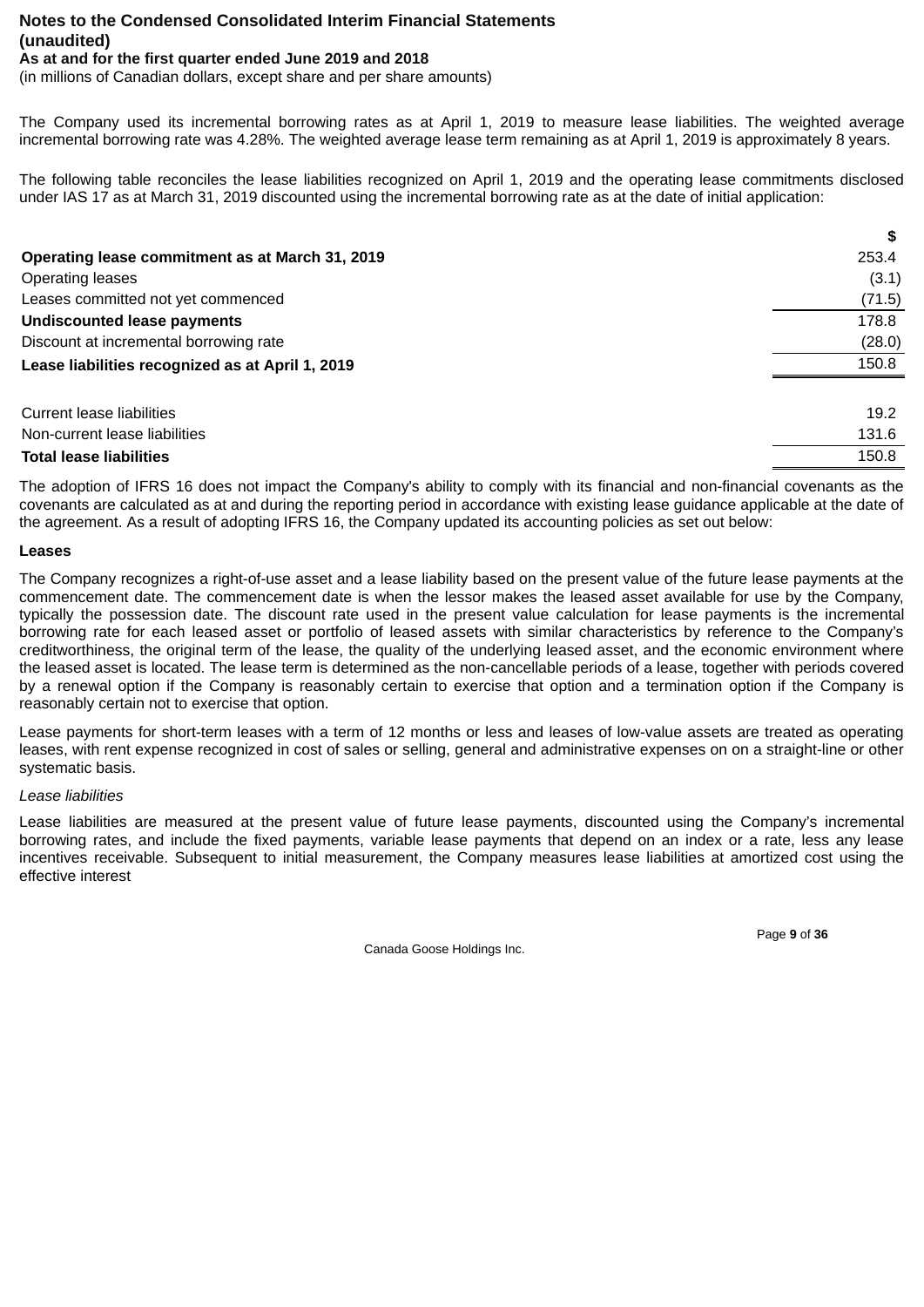#### **As at and for the first quarter ended June 2019 and 2018**

(in millions of Canadian dollars, except share and per share amounts)

rate method. Lease liabilities are remeasured when there are changes to the lease payments, a change in lease term, a change in the assessment of an option to purchase the underlying asset, a change in expected residual value guarantee, or a change in future lease payments due to a change in index or rate tied to the payment.

#### *Right-of-use assets*

Right-of-use assets are measured at the initial amount of the lease liabilities, lease payments made at or before the commencement date less any lease incentives received, initial direct costs if any, and decommissioning costs to restore the site to the condition required by the terms and conditions of the lease. Subsequent to initial measurement, the Company applies the cost model to the right-of-use assets and measures the asset at cost less any accumulated depreciation, accumulated impairment losses in accordance with IAS 36, and any remeasurements of the lease liabilities. Assets are depreciated from the commencement date on a straight-line basis over the earlier of the end of the assets' useful lives or the end of the lease terms.

#### *Segment information*

The adoption of IFRS 16 resulted in the Company adjusting its internal financial information used by the chief operating decision maker. Specifically, the change from rent expense, recorded on a straight-line basis in selling, general and administrative expense, to depreciation on right-of-use assets and interest expense on lease liabilities required a different measurement of segment operating income. As a result, expenses in the Company's operating segments now include depreciation and amortization on assets, including right-of-use assets in the current year, used in those segments. Prior to the first quarter of fiscal 2020 depreciation and amortization was not allocated to the Company's operating segments. Prior period operating income by segment has been restated to include depreciation to conform with the presentation adopted in the current year.

In applying the IFRS 16 standard, the following judgments and key sources of estimation uncertainty have an impact on the amounts recognized in the consolidated financial statements.

*Judgments Made in Relation to Accounting Policies Applied:* The Company exercises judgment when contracts are entered into that may give rise to a right-of-use asset that would be accounted for as a lease. Judgment is required in determining the appropriate lease term on a lease by lease basis. The Company considers all facts and circumstances that create an economic incentive to exercise a renewal option or to not exercise a termination option, at inception and over the term of the lease, including investments in major leaseholds, operating performance and changed circumstances. The periods covered by renewal or termination options are only included in the lease term if the Company is reasonably certain to exercise that option. Changes in the economic environment or changes in the retail industry may impact the assessment of the lease term and any changes in the estimate of lease terms may have a material impact on the Company's statement of financial position.

*Key Sources of Estimation:* The critical assumptions and estimates used in determining the present value of future lease payments requires the Company to estimate the incremental borrowing rate specific to each leased asset or portfolio of leased assets. Management determines the incremental borrowing rate of each leased asset or portfolio of leased assets by incorporating the Company's creditworthiness, the security, term and value of the underlying leased asset, and the economic environment in which the leased asset operates in. The incremental borrowing rates are subject to change mainly due to macroeconomic changes in the environment.

Canada Goose Holdings Inc.

Page **10** of **[36](#page-39-0)**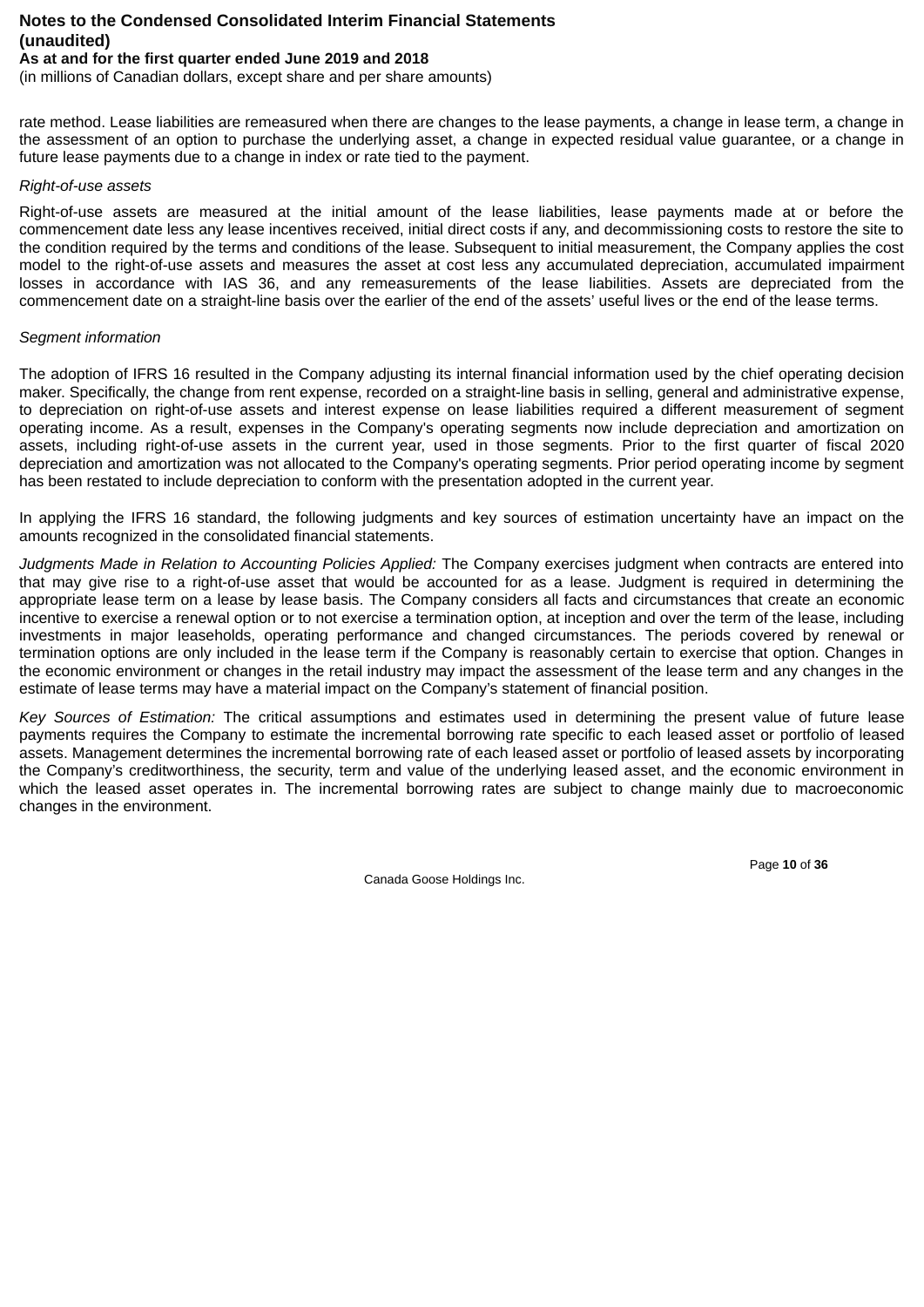## **As at and for the first quarter ended June 2019 and 2018**

(in millions of Canadian dollars, except share and per share amounts)

#### **Note 4. Segment information**

The Company has two reportable operating segments: Direct-to-Consumer and Wholesale. The Company measures each reportable operating segment's performance based on revenue and segment operating income, which is the profit metric utilized by the Company's chief operating decision maker, who is the President and Chief Executive Officer, for assessing the performance of operating segments. Neither reportable operating segment is reliant on any single external customer. Selling, general and administrative expenses not directly associated with the Direct-to-Consumer or Wholesale segments (unallocated) relate to the cost of marketing expenditures to build brand awareness across all segments, corporate costs in support of manufacturing operations, other corporate costs and foreign exchange gains and losses not specifically associated with segment operations.

The Company does not report total assets or total liabilities based on its reportable operating segments.

|                                                                     | For the first quarter ended June 2019 |           |                    |                |  |
|---------------------------------------------------------------------|---------------------------------------|-----------|--------------------|----------------|--|
|                                                                     | Direct-to-<br><b>Consumer</b>         | Wholesale | <b>Unallocated</b> | Total          |  |
|                                                                     | \$                                    | S         | \$                 | \$             |  |
| Revenue                                                             | 34.8                                  | 36.3      |                    | 71.1           |  |
| Cost of sales                                                       | 8.8                                   | 21.4      |                    | 30.2           |  |
| Gross profit                                                        | 26.0                                  | 14.9      |                    | 40.9           |  |
| Selling, general and<br>administrative expenses                     | 11.5                                  | 9.1       | 36.9               | 57.5           |  |
| Depreciation and amortization                                       | 8.0                                   | 0.8       | 2.1                | 10.9           |  |
| <b>Operating income (loss)</b>                                      | 6.5                                   | 5.0       | (39.0)             | (27.5)         |  |
| Net interest and other finance<br>costs<br>Loss before income taxes |                                       |           |                    | 12.2<br>(39.7) |  |
|                                                                     |                                       |           |                    |                |  |

#### **For the first quarter ended June 2018**

|                                                 | Direct-to-<br><b>Consumer</b> | <b>Wholesale</b> | <b>Unallocated</b> | <b>Total</b> |
|-------------------------------------------------|-------------------------------|------------------|--------------------|--------------|
|                                                 | \$                            | \$               | \$                 | \$           |
| Revenue                                         | 23.2                          | 21.5             |                    | 44.7         |
| Cost of sales                                   | 5.5                           | 10.6             |                    | 16.1         |
| <b>Gross profit</b>                             | 17.7                          | 10.9             |                    | 28.6         |
| Selling, general and<br>administrative expenses | 11.4                          | 7.8              | 25.9               | 45.1         |
| Depreciation and amortization                   | $1.5\,$                       | 0.4              | $1.5\,$            | 3.4          |
| <b>Operating income (loss)</b>                  | 4.8                           | 2.7              | (27.4)             | (19.9)       |
| Net interest and other finance<br>costs         |                               |                  |                    | 3.1          |
| Loss before income taxes                        |                               |                  |                    | (23.0)       |
|                                                 |                               |                  |                    |              |

Canada Goose Holdings Inc.

Page **11** of **[36](#page-39-0)**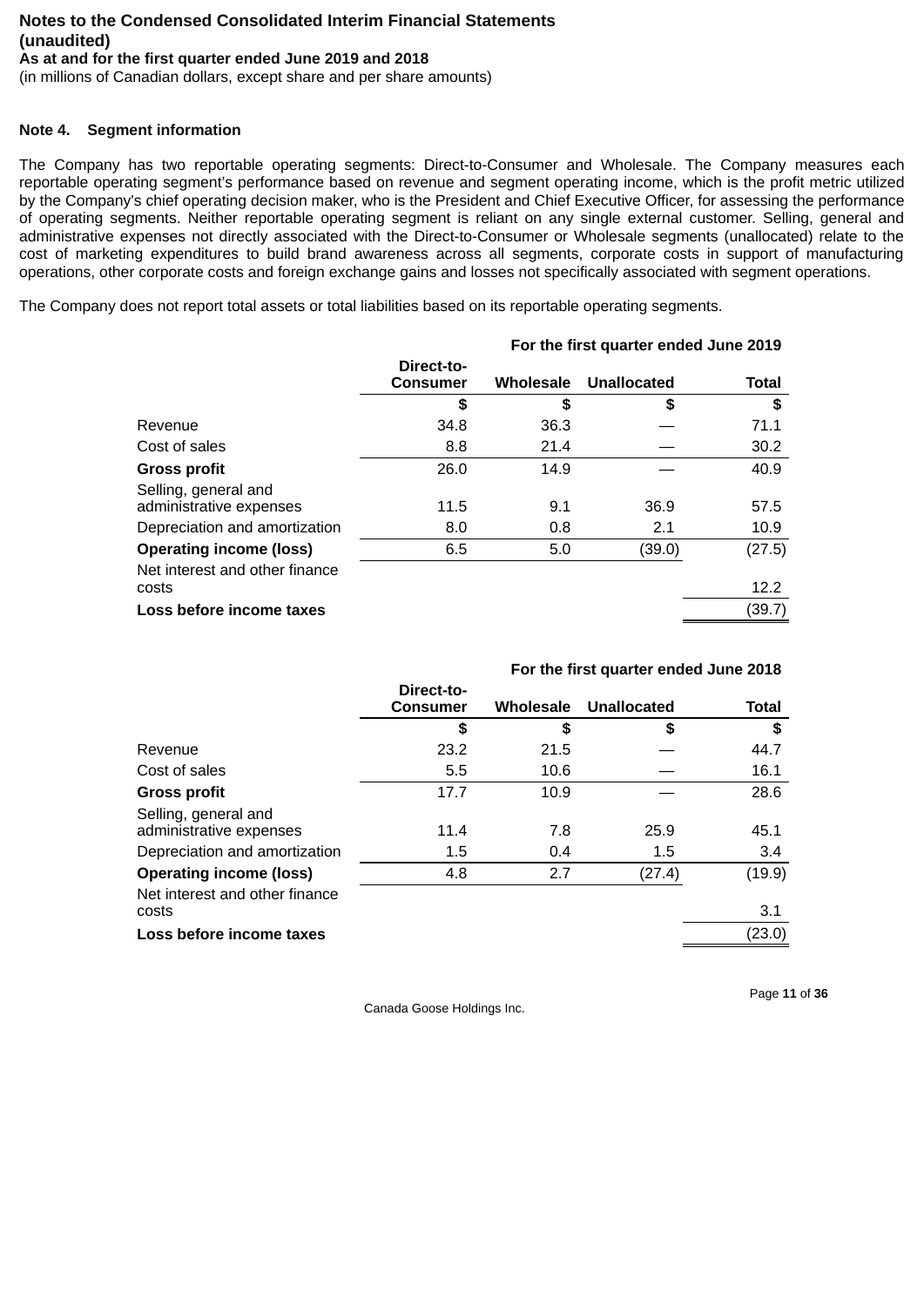#### **Notes to the Condensed Consolidated Interim Financial Statements (unaudited) As at and for the first quarter ended June 2019 and 2018**

(in millions of Canadian dollars, except share and per share amounts)

The Company has changed its measure of segment operating income to include depreciation and amortization on assets, including right-of-use assets in the current period, used in those segments. Prior to the first quarter of fiscal 2020, depreciation and amortization were not allocated to the Company's operating segments. In addition, certain selling, general and administrative expenses have been allocated to better align with the operating segment to which they relate. Prior period operating income by segment has been restated to include depreciation and to conform with the presentation adopted in the current year.

#### *Geographic information*

The Company determines the geographic location of revenue based on the location of its customers.

|                          | For the first quarter ended June |      |
|--------------------------|----------------------------------|------|
| Revenue by geography:    | 2019                             | 2018 |
|                          | S                                | S.   |
| Canada                   | 29.2                             | 20.8 |
| <b>United States</b>     | 13.2                             | 11.4 |
| Asia                     | 18.1                             | 6.6  |
| Europe and Rest of World | 10.6                             | 5.9  |
|                          | 71.1                             | 44.7 |

#### **Note 5. Earnings per share**

Basic earnings per share amounts are calculated by dividing net income for the period attributable to ordinary equity holders by the weighted average number of ordinary shares outstanding during the period.

Diluted earnings per share amounts are calculated by dividing the net income attributable to ordinary equity holders by the weighted average number of ordinary shares outstanding during the period plus the weighted average number of ordinary shares, if any, that would be issued on exercise of stock options and restricted share units ("RSU") (note 15).

Subordinate voting shares issuable on exercise of stock options are not treated as dilutive if including them would decrease the loss per share. Accordingly, 1,536,737 potentially dilutive shares have been excluded from the calculation of diluted loss per share for the first quarter ended June 2019 (for the first quarter ended June 2018 - 3,079,703 shares).

|                                                                                  | For the first quarter ended June |             |             |
|----------------------------------------------------------------------------------|----------------------------------|-------------|-------------|
|                                                                                  |                                  | 2019        | 2018        |
|                                                                                  |                                  | \$          | \$          |
| <b>Net loss</b>                                                                  |                                  | (29.4)      | (18.7)      |
| Weighted average number of multiple and subordinate voting shares<br>outstanding |                                  | 110,012,100 | 108,660,494 |
| Loss per share                                                                   |                                  |             |             |
| Basic and diluted                                                                | \$                               | $(0.27)$ \$ | (0.17)      |

Canada Goose Holdings Inc.

Page **12** of **[36](#page-39-0)**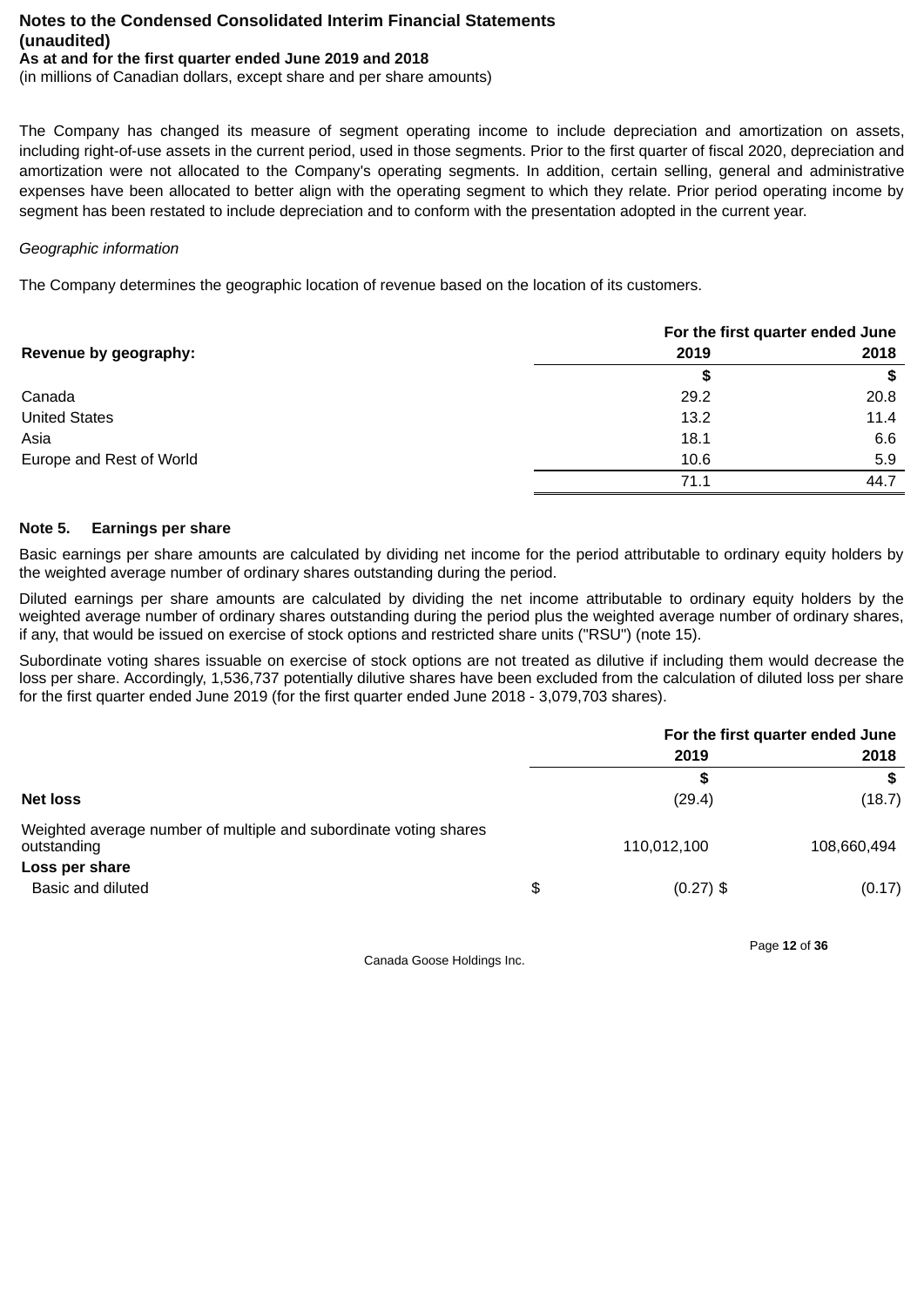**As at and for the first quarter ended June 2019 and 2018** (in millions of Canadian dollars, except share and per share amounts)

#### **Note 6. Leases**

#### *Right-of-use assets*

The following table presents changes in the cost and the accumulated depreciation of the Company's right-of-use assets:

|                                             |                      | Manufacturing |              |               |
|---------------------------------------------|----------------------|---------------|--------------|---------------|
|                                             | <b>Retail stores</b> | facilities    | <b>Other</b> | Total         |
| Cost                                        | \$                   | \$            | \$           | \$            |
| March 31, 2019                              |                      |               |              |               |
| Initial application of IFRS 16<br>(note 3)  | 97.0                 | 27.2          | 12.4         | 136.6         |
| Reclassification of initial direct<br>costs | 5.5                  |               |              | $5.5^{\circ}$ |
| Additions                                   | 62.6                 |               | 1.5          | 64.1          |
| June 30, 2019                               | 165.1                | 27.2          | 13.9         | 206.2         |

|                                 |                            | Manufacturing    |             |                    |
|---------------------------------|----------------------------|------------------|-------------|--------------------|
|                                 | <b>Retail stores</b><br>\$ | facilities<br>\$ | Other<br>\$ | <b>Total</b><br>\$ |
| <b>Accumulated depreciation</b> |                            |                  |             |                    |
| March 31, 2019                  |                            |                  |             |                    |
| Depreciation                    | 6.0                        | 1.1              | 0.6         | 7.7                |
| June 30, 2019                   | 6.0                        | 1.1              | 0.6         | 7.7                |
| Net book value                  |                            |                  |             |                    |
| March 31, 2019                  |                            |                  |             |                    |
| June 30, 2019                   | 159.1                      | 26.1             | 13.3        | 198.5              |

Canada Goose Holdings Inc.

Page **13** of **[36](#page-39-0)**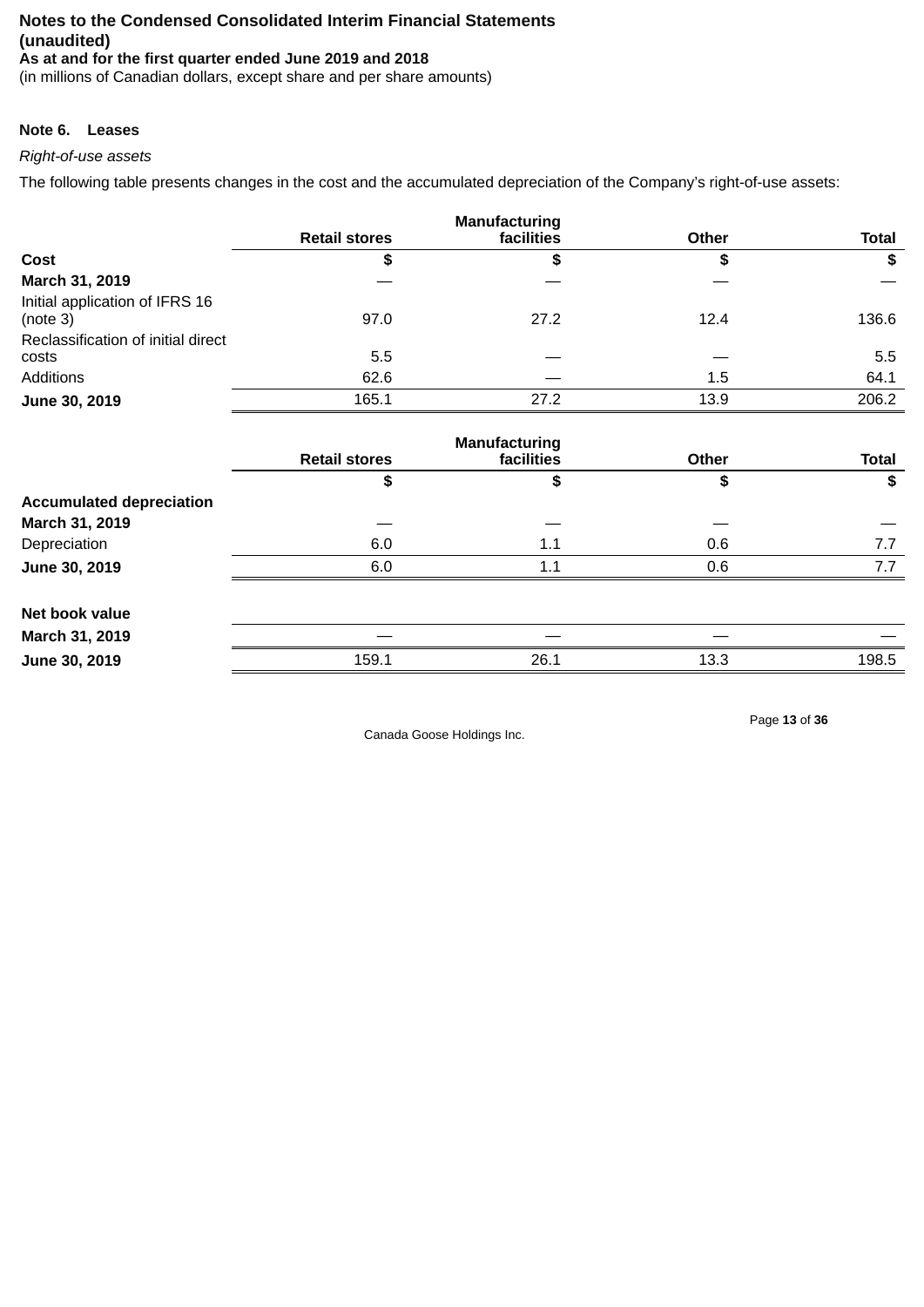## **As at and for the first quarter ended June 2019 and 2018**

(in millions of Canadian dollars, except share and per share amounts)

#### *Lease liabilities*

The following table presents the changes in the Company's lease liabilities.

|                                            |                      | Manufacturing |              |              |
|--------------------------------------------|----------------------|---------------|--------------|--------------|
|                                            | <b>Retail stores</b> | facilities    | <b>Other</b> | <b>Total</b> |
|                                            | S                    | \$            | \$           | \$           |
| March 31, 2019                             |                      |               |              |              |
| Initial application of IFRS 16<br>(note 3) | 109.3                | 29.4          | 12.1         | 150.8        |
| Additions                                  | 61.4                 |               | 1.5          | 62.9         |
| Principal payments                         | (3.5)                | (0.9)         | (0.6)        | (5.0)        |
| June 30, 2019                              | 167.2                | 28.5          | 13.0         | 208.7        |
| <b>Current lease liabilities</b>           | 21.5                 | 4.2           | 2.4          | 28.1         |
| Non-current lease liabilities              | 145.7                | 24.3          | 10.6         | 180.6        |
| June 30, 2019                              | 167.2                | 28.5          | 13.0         | 208.7        |

Leases of low-value assets and short-term leases are accounted for as operating leases, and related straight-line rent expense is included in the statement of income. Rent expense for the first quarter ended June 2019 comprises the following:

|                  |      | For the first quarter ended June |
|------------------|------|----------------------------------|
|                  | 2019 | 2018                             |
|                  | ъ    | S                                |
| Variable rent    | 0.6  | 0.3                              |
| Operating leases | 0.3  | 4.9                              |
|                  | 0.9  | 5.2                              |

The following table reconciles the lease liabilities recognized and the operating lease commitments disclosed as at June 30, 2019 discounted using the incremental borrowing rate:

|                                        | \$     |
|----------------------------------------|--------|
| <b>Lease commitments</b>               | 301.7  |
| Operating leases                       | (2.9)  |
| Leases committed not yet commenced     | (60.0) |
| <b>Undiscounted lease payments</b>     | 238.8  |
| Discount at incremental borrowing rate | (30.1) |
| Lease liabilities recognized           | 208.7  |
| <b>Current lease liabilities</b>       | 28.1   |
| Non-current lease liabilities          | 180.6  |
| <b>Total lease liabilities</b>         | 208.7  |
|                                        |        |

Canada Goose Holdings Inc.

Page **14** of **[36](#page-39-0)**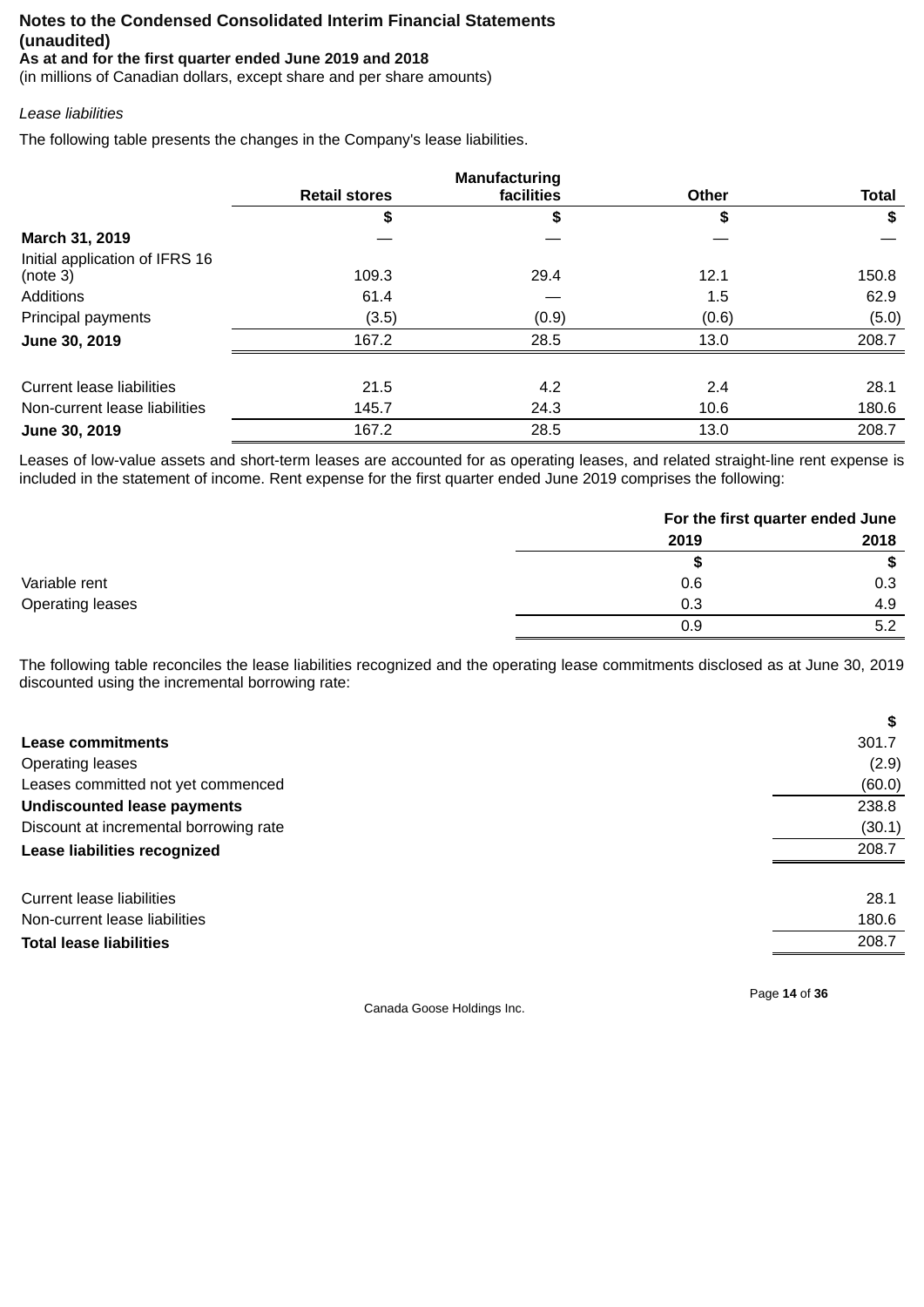**As at and for the first quarter ended June 2019 and 2018**

(in millions of Canadian dollars, except share and per share amounts)

#### **Note 7. Trade receivables**

|                                                 | June 30 | June 30 | March 31 |
|-------------------------------------------------|---------|---------|----------|
|                                                 | 2019    | 2018    | 2019     |
|                                                 | S       |         |          |
| Trade accounts receivable                       | 29.7    | 12.6    | 19.7     |
| Credit card receivables                         | 2.5     | 0.7     | 1.6      |
|                                                 | 32.2    | 13.3    | 21.3     |
| Less: expected credit loss and sales allowances | (0.9)   | (0.9)   | (0.9)    |
| Trade receivables, net                          | 31.3    | 12.4    | 20.4     |

Customer deposits are received in advance from certain customers for seasonal orders and applied to reduce accounts receivable when goods are shipped. As at June 30, 2019, customer deposits of \$4.6 (June 30, 2018 - \$2.0, March 31, 2019 - \$0.3) are included in accounts payable and accrued liabilities.

The aging of trade receivables is as follows:

|                           |              |                |     |                        | Past due         |
|---------------------------|--------------|----------------|-----|------------------------|------------------|
|                           | <b>Total</b> | <b>Current</b> |     | $<$ 30 days 31-60 days | $>60$ days       |
|                           | \$           | \$             | \$  | \$                     | \$               |
| Trade accounts receivable | 29.7         | 25.5           | 2.0 | 0.7                    | 1.5              |
| Credit card receivables   | 2.5          | 2.5            |     |                        |                  |
| June 30, 2019             | 32.2         | 28.0           | 2.0 | 0.7                    | 1.5              |
|                           |              |                |     |                        |                  |
| Trade accounts receivable | 12.6         | 9.8            | 1.3 |                        | 1.5 <sub>1</sub> |
| Credit card receivables   | 0.7          | 0.7            |     |                        |                  |
| June 30, 2018             | 13.3         | 10.5           | 1.3 |                        | 1.5              |
|                           |              |                |     |                        |                  |
| Trade accounts receivable | 19.7         | 12.9           | 4.7 | 0.5                    | $1.6\,$          |
| Credit card receivables   | $1.6\,$      | 1.6            |     |                        |                  |
| March 31, 2019            | 21.3         | 14.5           | 4.7 | 0.5                    | 1.6              |

The Company has entered into an agreement with a third party who has insured the risk of loss for up to 90% of trade accounts receivable from certain designated customers subject to a total deductible of less than \$0.1, to a maximum of \$30.0 per year. As at June 30, 2019, accounts receivable totaling approximately \$21.9 (June 30, 2018 - \$12.3, March 31, 2019 - \$14.1), were insured under this agreement, representing 77.9% of trade accounts receivable (June 30, 2018 - 89.9%, March 31, 2019 - 87.8%).

Canada Goose Holdings Inc.

Page **15** of **[36](#page-39-0)**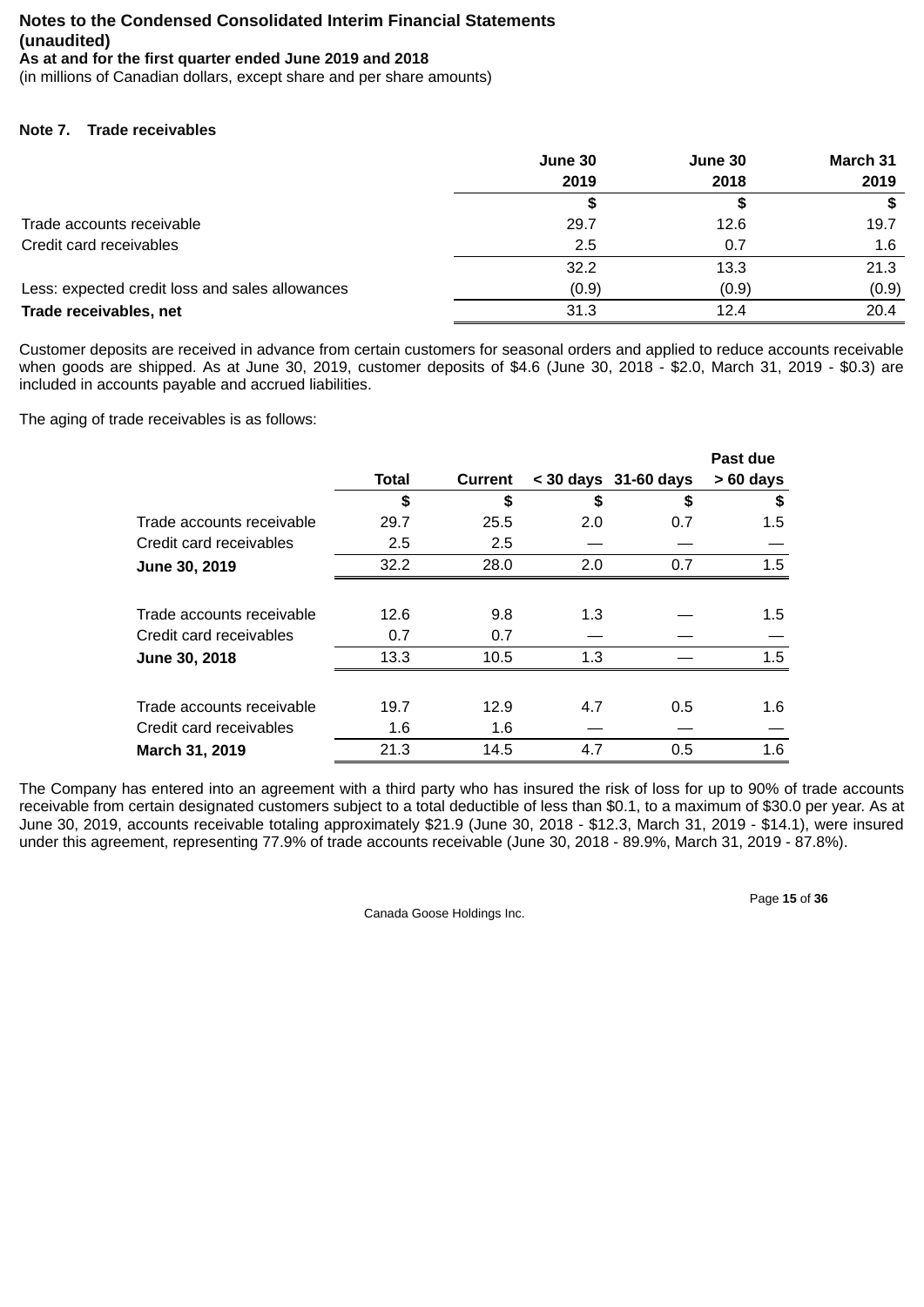## **As at and for the first quarter ended June 2019 and 2018**

(in millions of Canadian dollars, except share and per share amounts)

#### **Note 8. Inventories**

|                                                                    | June 30 | June 30 | March 31 |
|--------------------------------------------------------------------|---------|---------|----------|
|                                                                    | 2019    | 2018    | 2019     |
|                                                                    | \$      |         |          |
| Raw materials                                                      | 57.6    | 43.3    | 45.7     |
| Work in progress                                                   | 15.7    | 8.8     | 19.0     |
| Finished goods                                                     | 292.8   | 187.4   | 202.6    |
| Total inventories at the lower of cost and net realizable<br>value | 366.1   | 239.5   | 267.3    |

Inventories are carried at the lower of cost and net realizable value. In estimating net realizable value, the Company estimates obsolescence and product loss incurred since the last inventory count ("shrinkage"), based on historical experience. Included in inventory as at June 30, 2019 are provisions for obsolescence and inventory shrinkage in the amount of \$15.0 (June 30, 2018 - \$14.1, March 31, 2019 - \$16.5).

Amounts charged to cost of sales comprise the following:

|                               |      | For the first quarter ended June |  |  |
|-------------------------------|------|----------------------------------|--|--|
|                               | 2019 | 2018                             |  |  |
|                               |      |                                  |  |  |
| Cost of goods manufactured    | 27.8 | 15.1                             |  |  |
| Depreciation and amortization | 2.4  | 1.0                              |  |  |
|                               | 30.2 | 16.1                             |  |  |

Canada Goose Holdings Inc.

Page **16** of **[36](#page-39-0)**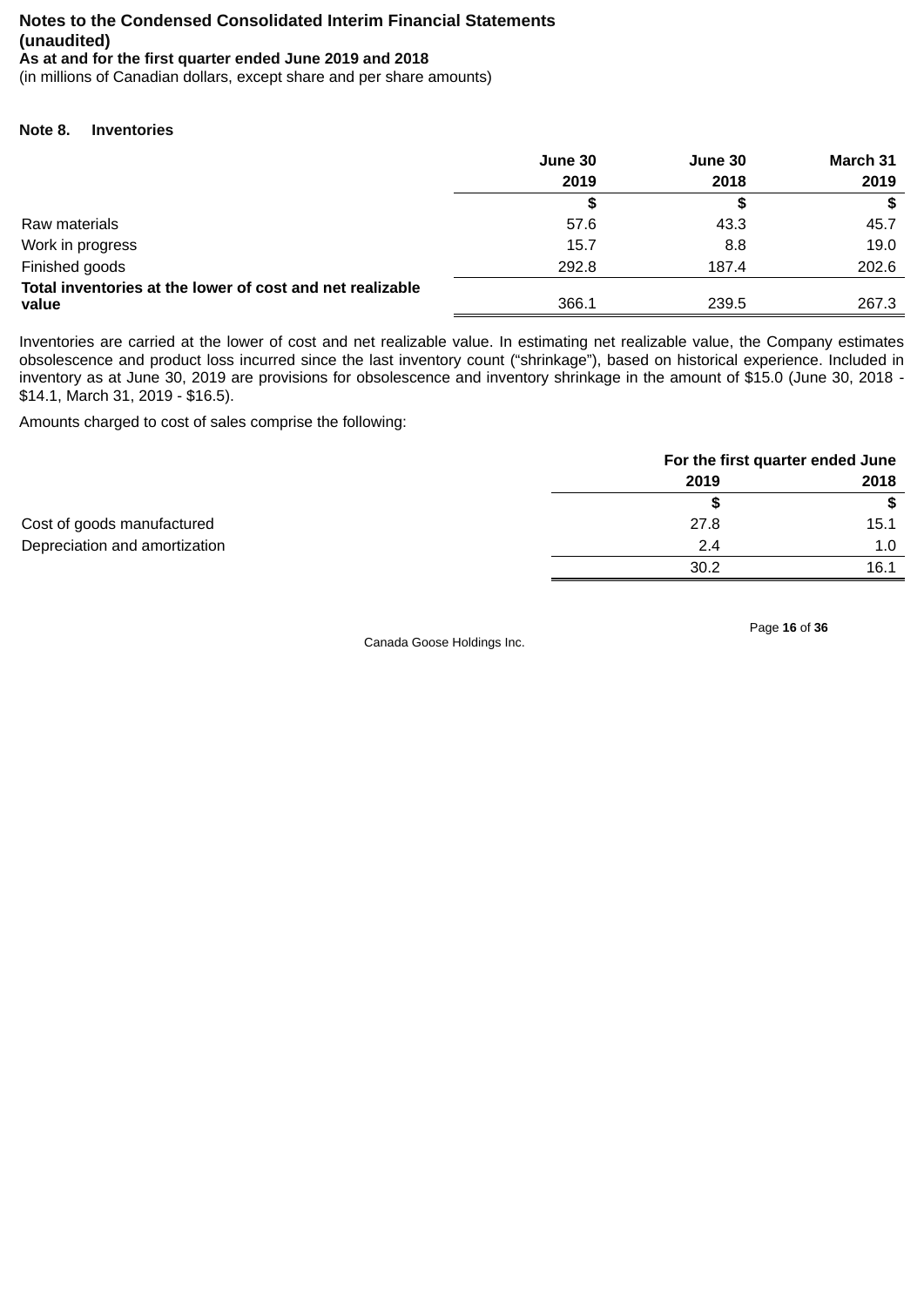**As at and for the first quarter ended June 2019 and 2018**

(in millions of Canadian dollars, except share and per share amounts)

## **Note 9. Property, plant and equipment**

The following table presents changes in the cost and accumulated depreciation of the Company's property, plant and equipment:

|                                  | <b>Plant equipment</b> | Computer<br>equipment | Leasehold<br>improvements | Show<br>displays | <b>Furniture and</b><br>fixtures | In progress                     | <b>Total</b> |
|----------------------------------|------------------------|-----------------------|---------------------------|------------------|----------------------------------|---------------------------------|--------------|
| Cost                             | \$                     | \$                    | \$                        | \$               | \$                               | \$                              | \$           |
| Balance, as at March 31,<br>2019 | 22.3                   | 5.4                   | 54.8                      | 7.6              | 20.3                             | 0.7                             | 111.1        |
| <b>Additions</b>                 | 3.4                    | 0.1                   | 1.3                       | 0.3              |                                  | 1.6                             | 6.7          |
| <b>Disposals</b>                 | (0.2)                  |                       |                           |                  |                                  |                                 | (0.2)        |
| Balance as at June 30,<br>2019   | 25.5                   | 5.5                   | 56.1                      | 7.9              | 20.3                             | 2.3                             | 117.6        |
| Balance as at March 31,<br>2018  | 12.3                   | 4.9                   | 41.3                      | 5.6              | 11.3                             | 0.4                             | 75.8         |
| Additions                        | 1.9                    | 0.1                   | 0.5                       | 0.3              | 0.4                              | 3.5                             | $6.7\,$      |
| Balance as at June 30,<br>2018   | 14.2                   | 5.0                   | 41.8                      | 5.9              | 11.7                             | 3.9                             | 82.5         |
|                                  | <b>Plant equipment</b> | Computer<br>equipment | Leasehold<br>improvements | Show<br>displays | <b>Furniture and</b><br>fixtures | In progress                     | Total        |
| <b>Accumulated depreciation</b>  | \$                     | \$                    | \$                        | \$               | \$                               | \$                              | \$           |
| Balance as at March 31,<br>2019  | 4.1                    | 3.0                   | 11.3                      | 4.0              | 4.4                              |                                 | 26.8         |
| Depreciation                     | 0.5                    | 0.2                   | 1.5                       | 0.5              | 0.7                              | $\qquad \qquad \longleftarrow$  | 3.4          |
| Balance as at June 30,<br>2019   | 4.6                    | 3.2                   | 12.8                      | 4.5              | 5.1                              | $\hspace{0.1mm}-\hspace{0.1mm}$ | 30.2         |
| Balance as at March 31,<br>2018  | 2.4                    | 2.2                   | 7.2                       | 2.5              | 1.3                              |                                 | 15.6         |
| Depreciation                     | 0.3                    | 0.2                   | 1.1                       | 0.3              | 0.8                              |                                 | 2.7          |
| Balance as at June 30,<br>2018   | 2.7                    | 2.4                   | 8.3                       | 2.8              | 2.1                              |                                 | 18.3         |
| Net book value                   |                        |                       |                           |                  |                                  |                                 |              |
| Balance as at June 30,<br>2019   | 20.9                   | 2.3                   | 43.3                      | 3.4              | 15.2                             | 2.3                             | 87.4         |
| Balance as at June 30,<br>2018   | 11.5                   | 2.6                   | 33.5                      | 3.1              | 9.6                              | 3.9                             | 64.2         |
| Balance as at March 31,<br>2019  | 18.2                   | 2.4                   | 43.5                      | 3.6              | 15.9                             | 0.7                             | 84.3         |

Canada Goose Holdings Inc.

Page **17** of **[36](#page-39-0)**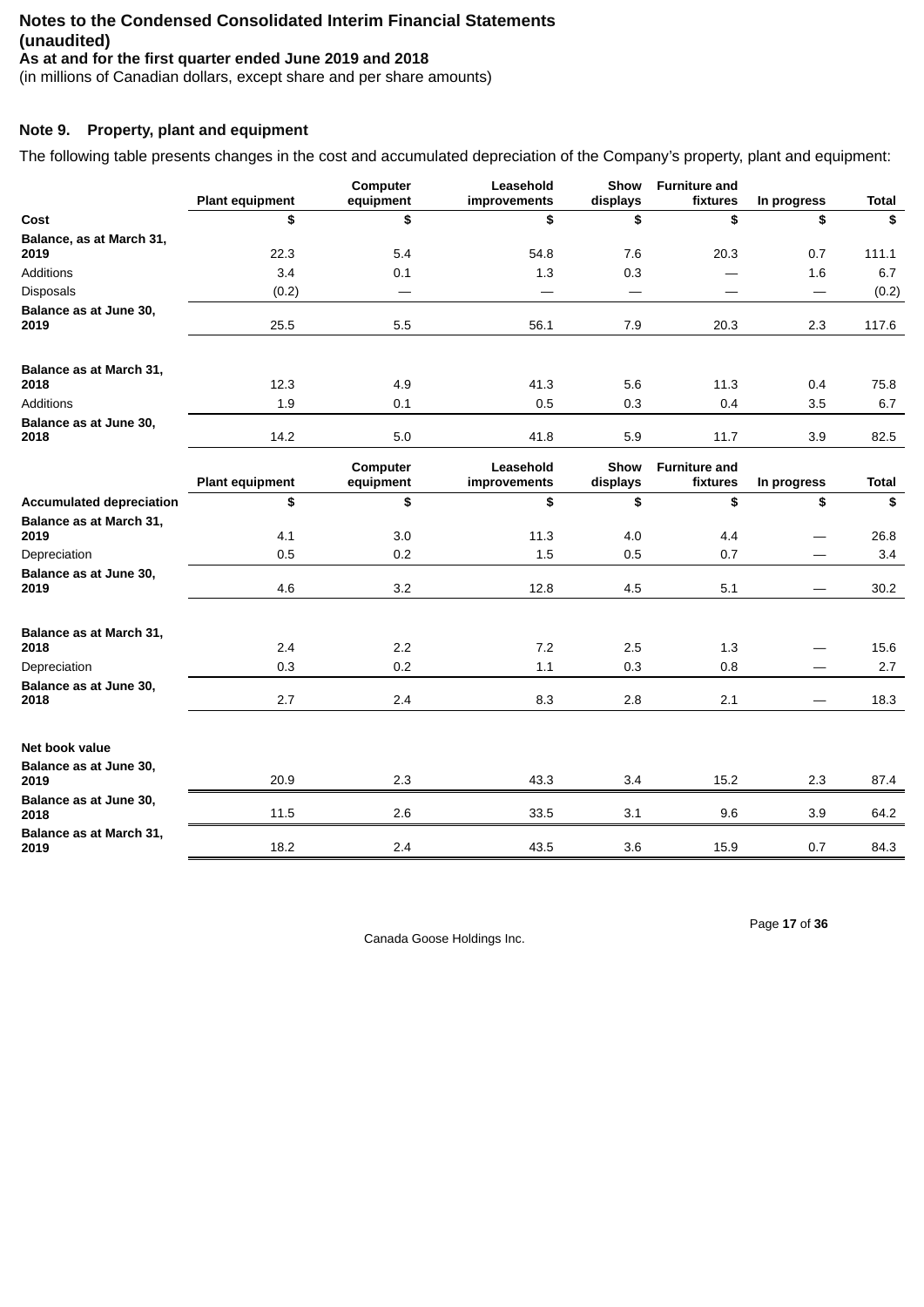**As at and for the first quarter ended June 2019 and 2018** (in millions of Canadian dollars, except share and per share amounts)

#### **Note 10. Intangible assets**

Intangible assets comprise the following:

|                                          | June 30 | June 30 | March 31 |
|------------------------------------------|---------|---------|----------|
|                                          | 2019    | 2018    | 2019     |
|                                          | \$      | S       | \$       |
| Intangible assets with finite lives      | 38.1    | 26.8    | 39.8     |
| Intangible assets with indefinite lives: |         |         |          |
| <b>Brand names</b>                       | 115.5   | 113.0   | 115.5    |
| Domain name                              | 0.3     | 0.3     | 0.3      |
|                                          | 153.9   | 140.1   | 155.6    |

Canada Goose Holdings Inc.

Page **18** of **[36](#page-39-0)**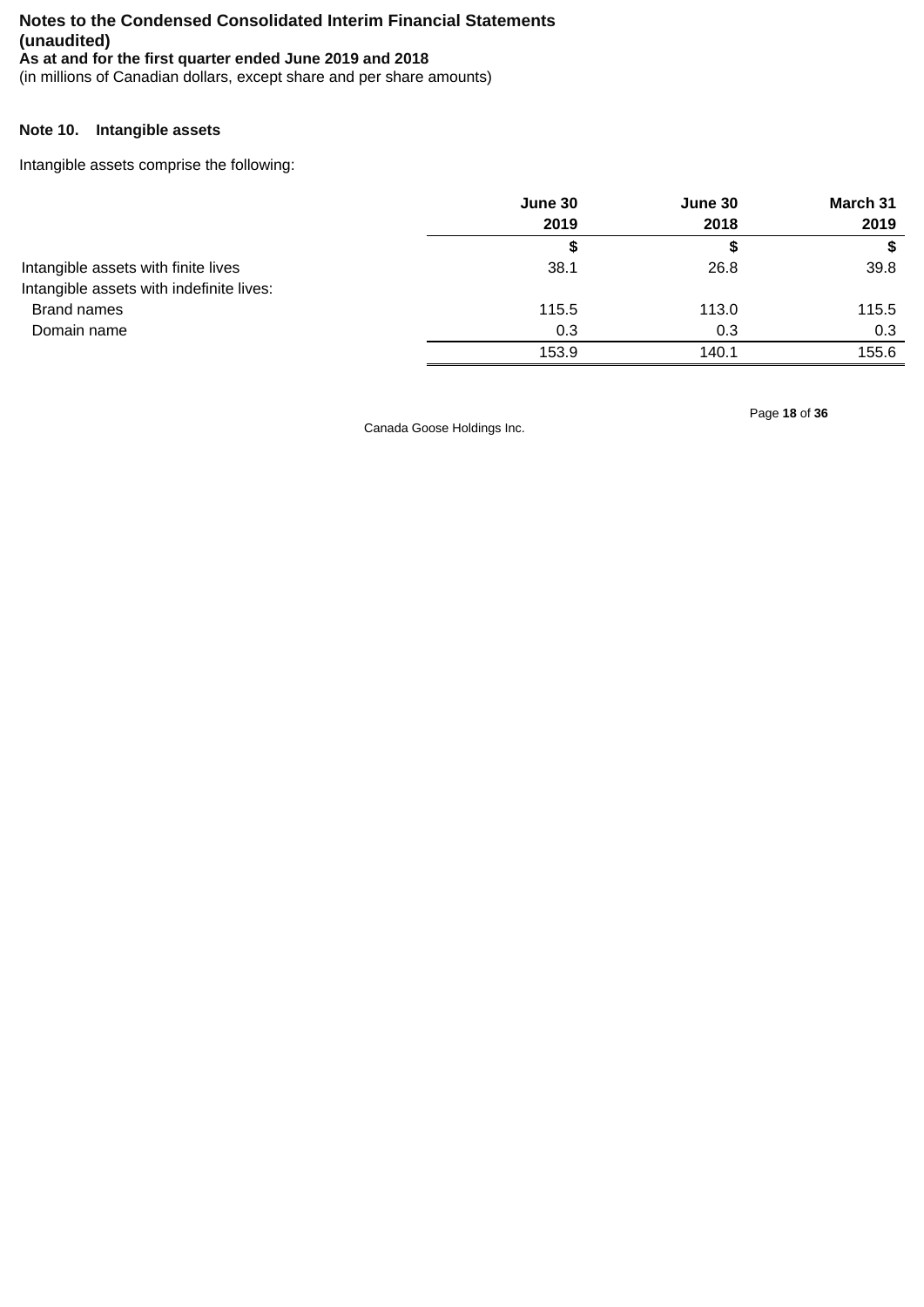## **As at and for the first quarter ended June 2019 and 2018**

(in millions of Canadian dollars, except share and per share amounts)

The following table presents the changes in cost and accumulated amortization of the Company's intangible assets with finite lives:

|                                                     | Intangible assets with finite lives |                      |              |                                 |             |              |
|-----------------------------------------------------|-------------------------------------|----------------------|--------------|---------------------------------|-------------|--------------|
|                                                     | <b>ERP</b> software                 | Computer<br>software | Lease rights | <b>Intellectual</b><br>property | In progress | <b>Total</b> |
| Cost                                                | \$                                  | \$                   | \$           | \$                              | \$          | \$           |
| Balance as at March 31, 2019                        | 12.8                                | 13.9                 | 6.7          | 9.0                             | 15.2        | 57.6         |
| <b>Additions</b>                                    |                                     | 0.4                  |              |                                 | 5.3         | 5.7          |
| IFRS 16 initial direct costs (notes<br>$3$ and $6)$ |                                     |                      | (6.7)        |                                 |             | (6.7)        |
| <b>Transfers</b>                                    | 10.0                                |                      |              |                                 | (10.0)      |              |
| Balance as at June 30, 2019                         | 22.8                                | 14.3                 | —            | 9.0                             | 10.5        | 56.6         |
| Balance as at March 31, 2018                        | 4.3                                 | 11.8                 | 6.2          | 3.9                             | 5.8         | 32.0         |
| <b>Additions</b>                                    | 0.7                                 | 0.1                  |              |                                 | 4.2         | 5.0          |
| <b>Transfers</b>                                    | 5.0                                 | 0.2                  |              |                                 | (5.2)       |              |
| Balance as at June 30, 2018                         | 10.0                                | 12.1                 | 6.2          | 3.9                             | 4.8         | 37.0         |
|                                                     | <b>ERP</b> software                 | Computer<br>software | Lease rights | <b>Intellectual</b><br>property | In progress | <b>Total</b> |
| <b>Accumulated amortization</b>                     | \$                                  | \$                   | \$           | \$                              | \$          | \$           |
| Balance as at March 31, 2019                        | 5.6                                 | $7.1$                | 1.2          | 3.9                             |             | 17.8         |
| Amortization                                        | 0.9                                 | 0.6                  |              | 0.4                             |             | 1.9          |
| IFRS 16 initial direct costs (notes<br>$3$ and $6)$ |                                     |                      | (1.2)        |                                 |             | (1.2)        |
| Balance as at June 30, 2019                         | 6.5                                 | 7.7                  |              | 4.3                             |             | 18.5         |
| Balance as at March 31, 2018                        | 1.4                                 | 4.4                  | 0.5          | 2.2                             |             | 8.5          |
| Amortization                                        | 0.7                                 | 0.7                  | 0.1          | 0.2                             |             | 1.7          |
| Balance as at June 30, 2018                         | 2.1                                 | 5.1                  | 0.6          | 2.4                             |             | 10.2         |
| Net book value                                      |                                     |                      |              |                                 |             |              |
| Balance as at June 30, 2019                         | 16.3                                | 6.6                  |              | 4.7                             | 10.5        | 38.1         |
| Balance as at June 30, 2018                         | 7.9                                 | 7.0                  | 5.6          | 1.5                             | 4.8         | 26.8         |
| Balance as at March 31, 2019                        | 7.2                                 | 6.8                  | 5.5          | 5.1                             | 15.2        | 39.8         |

Intellectual property consists of product development costs, acquired technology, and patents and trademarks.

Canada Goose Holdings Inc.

Page **19** of **[36](#page-39-0)**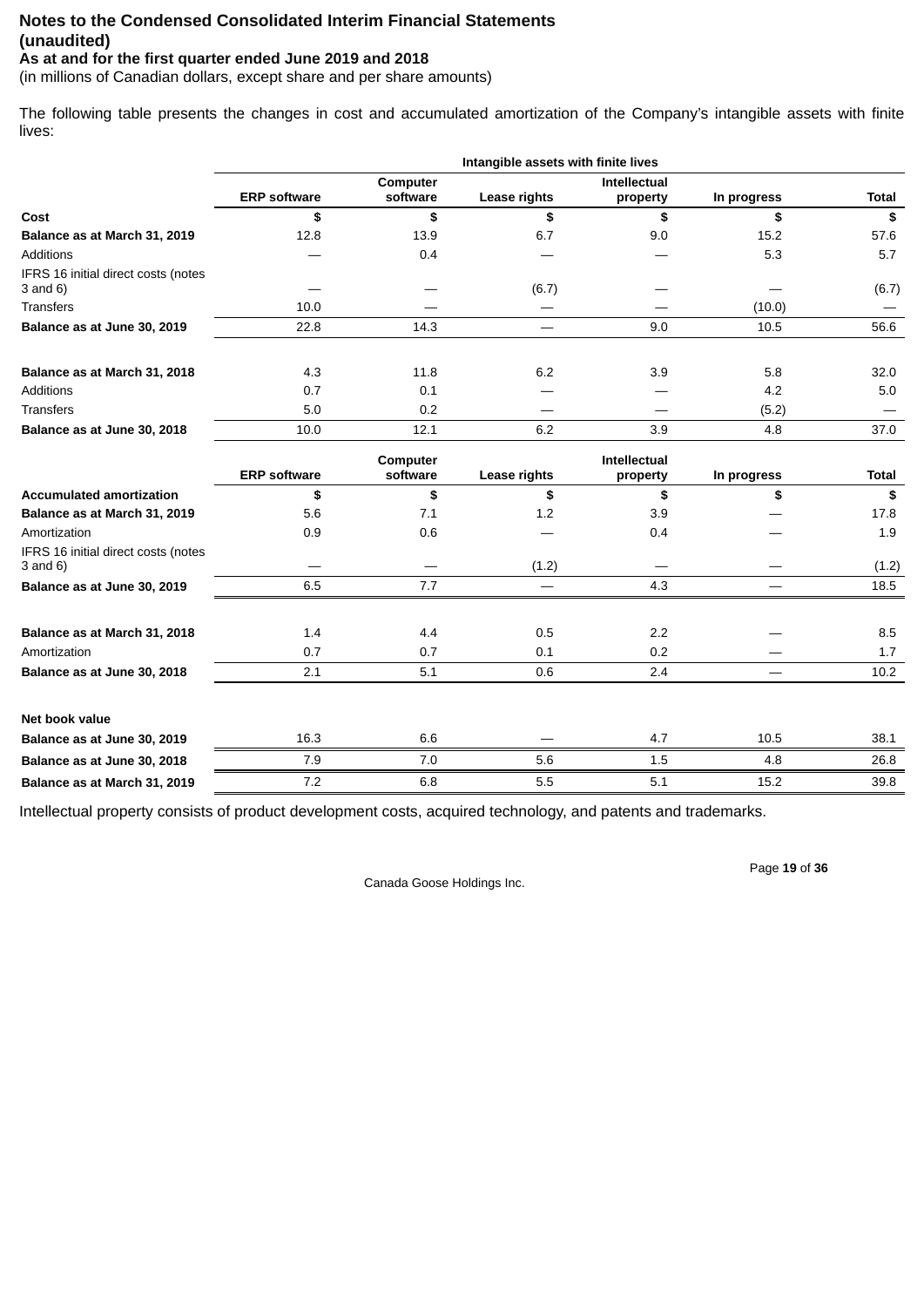### **As at and for the first quarter ended June 2019 and 2018**

(in millions of Canadian dollars, except share and per share amounts)

#### **Note 11. Accounts payable and accrued liabilities**

Accounts payable and accrued liabilities consist of the following:

|                                          | June 30 | June 30 | March 31 |
|------------------------------------------|---------|---------|----------|
|                                          | 2019    | 2018    | 2019     |
|                                          | \$      | S       | \$       |
| Trade payables                           | 24.9    | 36.8    | 46.5     |
| <b>Accrued liabilities</b>               | 44.1    | 26.1    | 37.1     |
| Employee benefits                        | 12.5    | 9.1     | 22.3     |
| Other payables                           | 18.5    | 18.0    | 4.5      |
| Accounts payable and accrued liabilities | 100.0   | 90.0    | 110.4    |

#### **Note 12. Provisions**

Provisions consist primarily of amounts recorded with respect to customer warranty obligations, terminations of sales agents and distributors, sales returns, and asset retirement obligations.

The provision for warranty claims represents the present value of management's best estimate of the future outflow of economic resources that will be required to meet the Company's obligations for warranties upon sale of goods, which may include repair or replacement of previously sold products. The estimate has been made on the basis of historical warranty trends and may vary as a result of new materials, altered manufacturing processes, customer behaviour and expectations, or other events affecting product quality and production.

The sales contract provision relates to management's estimated cost of the departure of certain third-party dealers and distributors.

Sales returns relate primarily to goods sold through the Direct-to-Consumer sales channel which have a limited right of return (typically within 30 days), or exchange only, in certain jurisdictions.

Page **20** of **[36](#page-39-0)**

Canada Goose Holdings Inc.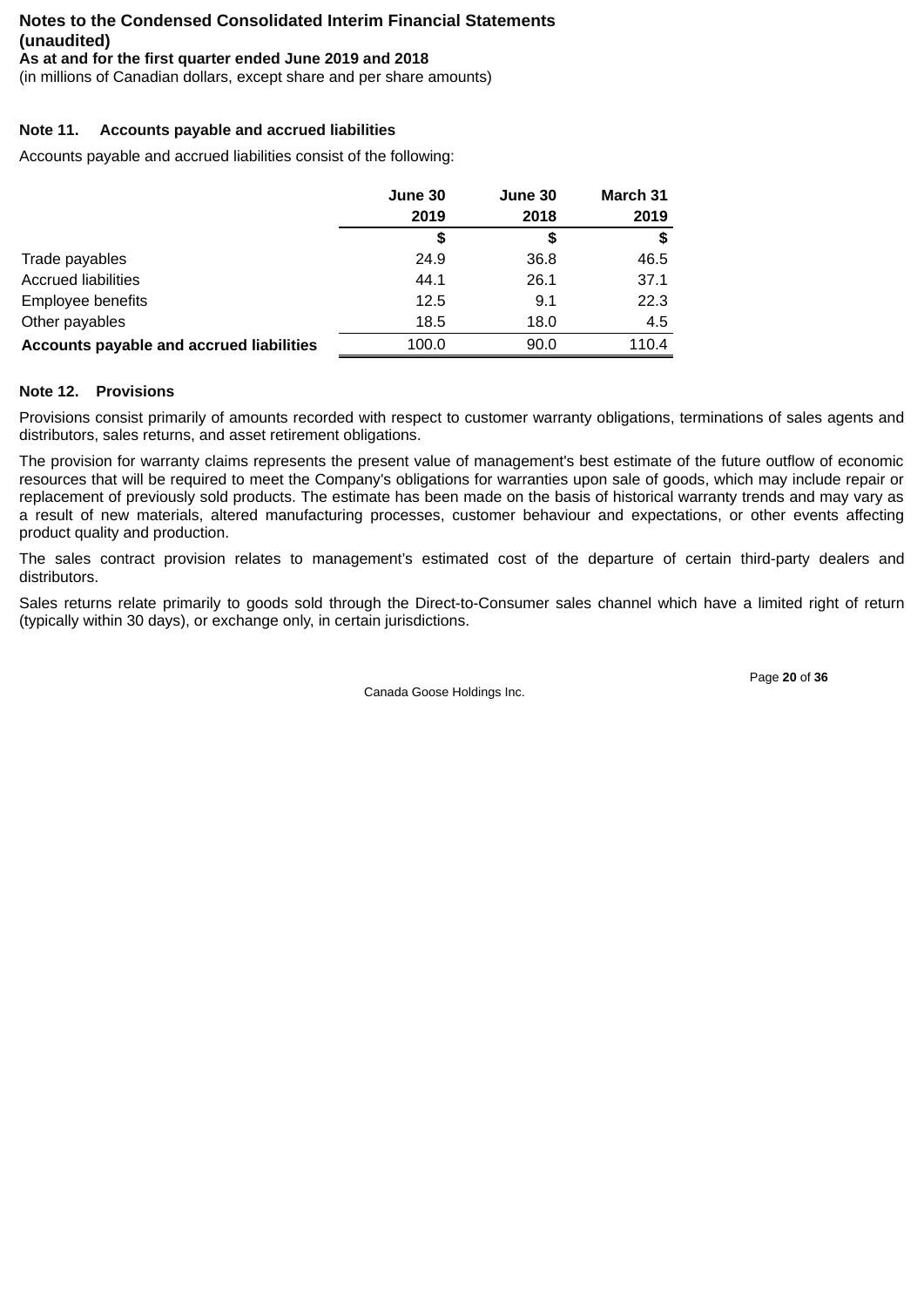## **As at and for the first quarter ended June 2019 and 2018**

(in millions of Canadian dollars, except share and per share amounts)

Provisions are classified as current and non-current liabilities based on management's expectations of the timing of settlement, as follows:

|                           | Warranty | <b>Sales Contracts</b> | <b>Sales Returns</b> | <b>Other</b> | <b>Total</b> |
|---------------------------|----------|------------------------|----------------------|--------------|--------------|
|                           | \$       | \$                     | \$                   | \$           | \$           |
| Current provisions        | 1.9      |                        | 4.0                  |              | 5.9          |
| Non-current provisions    | 8.9      | 3.0                    |                      | 2.5          | 14.4         |
| June 30, 2019             | 10.8     | 3.0                    | 4.0                  | 2.5          | 20.3         |
|                           |          |                        |                      |              |              |
| <b>Current provisions</b> | 2.7      |                        | 1.6                  |              | 4.3          |
| Non-current provisions    | 6.0      | 3.0                    |                      | 1.5          | 10.5         |
| June 30, 2018             | 8.7      | 3.0                    | $1.6\,$              | 1.5          | 14.8         |
|                           |          |                        |                      |              |              |
| <b>Current provisions</b> | 3.1      |                        | 5.0                  |              | 8.1          |
| Non-current provisions    | 9.2      | 3.0                    |                      | 2.5          | 14.7         |
| March 31, 2019            | 12.3     | 3.0                    | 5.0                  | 2.5          | 22.8         |

#### **Note 13. Long-term debt**

#### *Amendments to long-term debt agreements*

On May 10, 2019, the Company entered into agreements with its lenders to amend the terms of its revolving facility and term loan. The amendment to the revolving facility increased the credit commitment amount to \$300.0 with a seasonal increase of up to \$350.0 during the peak season (June 1 through November 30) and extended the maturity date from June 3, 2021 to June 3, 2024. The amendment to the term loan decreased the interest rate from LIBOR plus 4.00% to LIBOR plus 3.50%, and extended the maturity date from December 2, 2021 to December 2, 2024.

#### *Revolving facility*

The Company has an agreement with a syndicate of lenders for a senior secured asset-based revolving facility in the amount of \$300.0 with an increase in commitments to \$350.0 during the peak season (June 1 - November 30) (prior to the amendment - \$200.0 with an increase in commitments to \$250.0 during the peak season). The revolving credit commitment also includes a letter of credit commitment in the amount of \$25.0, with a \$5.0 sub-commitment for letters of credit issued in a currency other than Canadian dollars, U.S. dollars, Euros or British Pounds Sterling, and a swingline commitment for \$25.0. Amounts owing under the revolving facility can be drawn in Canadian dollars, U.S. dollars, Euros, British Pounds Sterling or other currencies. The revolving facility matures on June 3, 2024. Amounts owing under the revolving facility may be borrowed, repaid and re-borrowed for general corporate purposes.

The revolving facility has multiple interest rate charge options that are based on the Canadian prime rate, Banker's Acceptance rate, the lenders' Alternate Base Rate, European Base Rate, LIBOR rate, or EURIBOR rate plus an applicable margin, with interest payable quarterly. The Company has pledged substantially all of its assets as collateral for the revolving facility. The revolving facility contains financial and non-financial covenants which could impact the Company's

Canada Goose Holdings Inc.

Page **21** of **[36](#page-39-0)**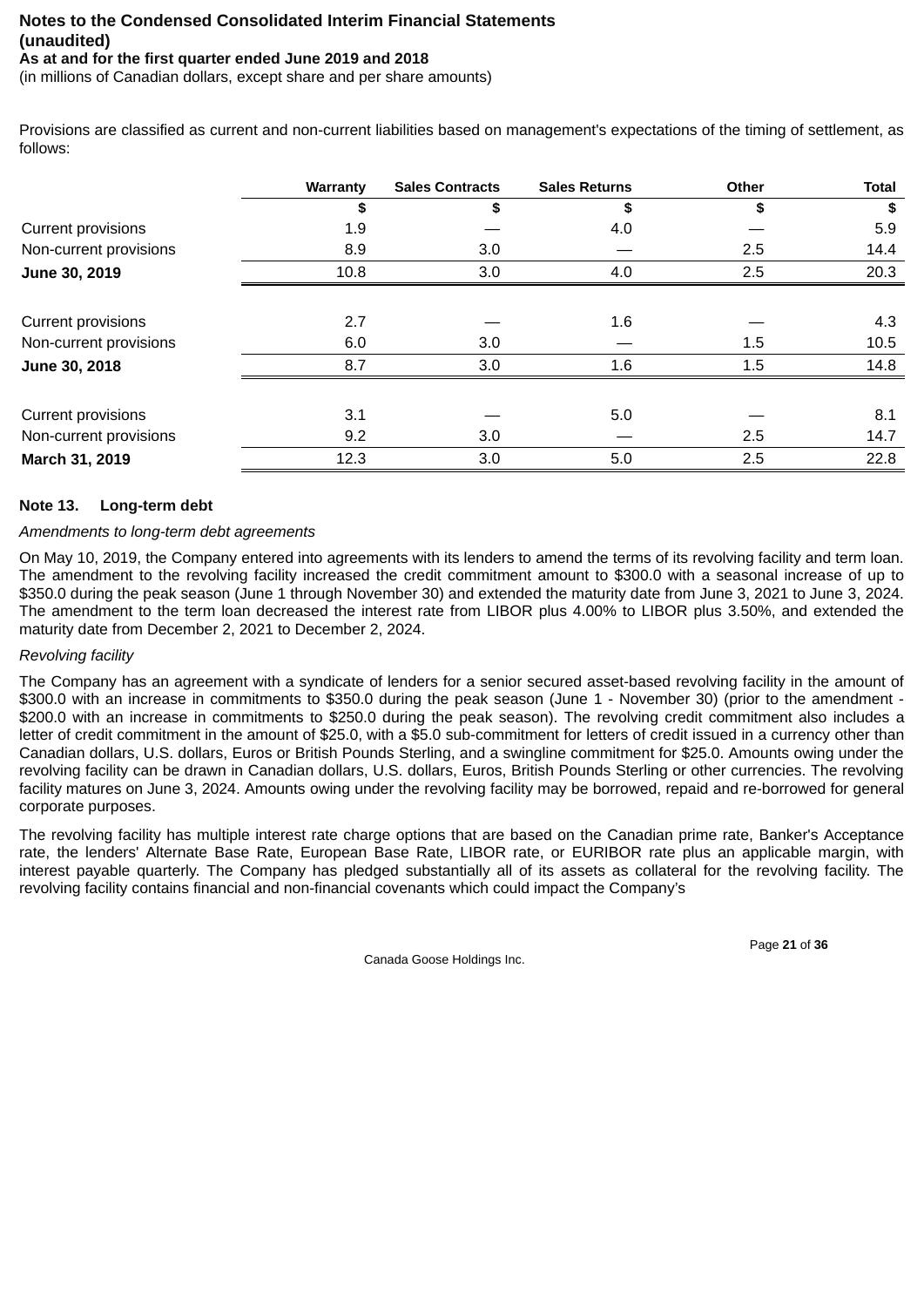#### **As at and for the first quarter ended June 2019 and 2018**

(in millions of Canadian dollars, except share and per share amounts)

ability to draw funds. As at and during the fiscal periods ended June 2019 and 2018 and March 31, 2019, the Company was in compliance with all covenants.

The Company incurred transaction costs of \$0.6 in connection with the amendment to the revolving facility. Total deferred transaction costs will be amortized over the extended term to maturity of the facility.

The amount outstanding with respect to the revolving facility is summarized as follows:

|                                 | June 30 | June 30 | March 31 |
|---------------------------------|---------|---------|----------|
|                                 | 2019    | 2018    | 2019     |
|                                 | \$      |         |          |
| Revolving facility              | 161.4   | 78.6    |          |
| Less deferred transaction costs | 1.8     | 1.7     |          |
|                                 | 159.6   | 76.9    |          |

As at March 31, 2019, the Company had repaid all amounts owing on the revolving facility and related deferred financing charges in the amounts of \$1.2 were included in other long-term liabilities. The Company has unused borrowing capacity available under the revolving facility of \$299.4 as at June 30, 2019 (June 30, 2018 - \$82.4, March 31, 2019 - \$165.5).

As at June 30, 2019, the Company had letters of credit outstanding under the revolving facility of \$5.5 (June 30, 2018 - \$0.9, March 31, 2019 - \$1.2).

#### *Term loan*

The Company has a senior secured loan agreement with a syndicate of lenders that is secured on a split collateral basis alongside the revolving facility, with an aggregate principal amount owing as at June 30, 2019 of \$149.0 (US\$113.8). The term loan bears interest at a rate of LIBOR plus an applicable margin of 3.50% (prior to the amendment - LIBOR plus an applicable margin of 4.00%, provided that LIBOR may not be less than 1.00%), payable quarterly or at the end of the then current interest period (whichever is earlier) in arrears. The term loan matures on December 2, 2024. Amounts owing under the term loan may be repaid at any time without premium or penalty, but once repaid may not be reborrowed. The Company has pledged substantially all of its assets as collateral for the term loan. The term loan contains financial and non-financial covenants which could impact the Company's ability to draw funds. As at and during the fiscal periods ended June 2019 and 2018 and March 31, 2019, the Company was in compliance with all covenants.

The Company determined that the amendments to the term loan are equivalent to a prepayment at no cost of the original term loan and the origination of the amended term loan at market conditions. The Company has accounted for the amendments to the term loan agreement as a debt extinguishment and re-borrowing of the loan amount. The existing term loan in the amount of \$151.7 (US\$113.8) and related unamortized costs of \$7.0 have been derecognized. The accelerated unamortized costs are included in net interest and other finance costs in the statement of income.

The Company incurred transaction costs of \$1.4 in connection with the amendment to the term loan, which will be amortized over the new term to maturity using the effective interest rate method.

Canada Goose Holdings Inc.

Page **22** of **[36](#page-39-0)**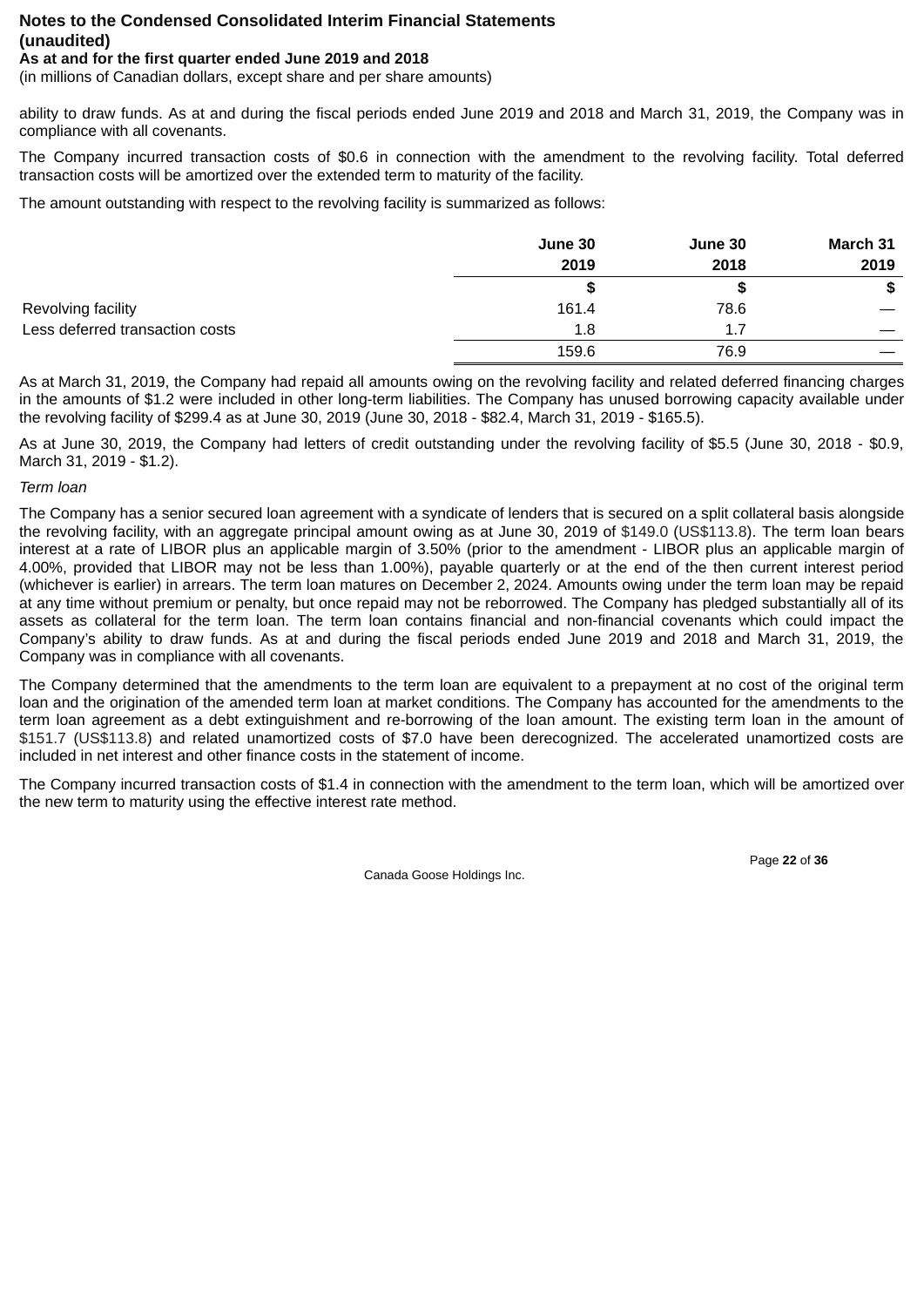#### **As at and for the first quarter ended June 2019 and 2018**

(in millions of Canadian dollars, except share and per share amounts)

As the term loan is denominated in U.S. dollars, the Company remeasures the outstanding balance plus accrued interest at each balance sheet date.

The amount outstanding with respect to the term loan is as follows:

|                                            | June 30 | June 30 | March 31 |
|--------------------------------------------|---------|---------|----------|
|                                            | 2019    | 2018    | 2019     |
|                                            | \$      |         | S        |
| Term Ioan                                  | 149.0   | 149.5   | 152.4    |
| Less unamortized portion of:               |         |         |          |
| Original issue discount                    |         | (3.0)   | (2.4)    |
| Deferred transaction costs                 | (1.4)   | (1.2)   | (0.9)    |
| Embedded derivative                        |         | (0.6)   | (0.5)    |
| Revaluation for interest rate modification |         | (4.3)   | (3.4)    |
|                                            | 147.6   | 140.4   | 145.2    |

#### *Hedging transactions on term loan*

The Company entered into derivative transactions to hedge a portion of its exposure to foreign currency exchange risk and interest rate risk related to the term loan denominated in U.S. dollars. The designated hedge transactions remained effective after the amendment to the term loan agreement. Nevertheless, on June 12, 2019, the Company terminated its existing derivative contracts and entered into new derivative transactions to better align with the amended interest rate and term to maturity of the term loan.

The Company entered into a cross-currency swap by selling \$93.0, \$70.0 in equivalent U.S. dollars, floating rate debt bearing interest at LIBOR plus 3.50% as measured on the trade date, and receiving \$93.0 fixed rate debt bearing interest at a rate of 5.02%. This cross-currency swap has been designated at inception and is accounted for as a cash flow hedge, and to the extent that the hedge is effective, unrealized gains and losses are included in other comprehensive income until reclassified to the statement of income as the hedged interest payments and principal repayments (or periodic remeasurements) impact net income.

Concurrently, the Company entered into a second cross-currency swap by selling the \$93.0 fixed rate debt bearing interest at a rate of 5.02% and receiving \$93.0, or €61.8 in equivalent Euro-denominated fixed rate debt bearing interest at a rate of 3.19%. This cross-currency swap has been designated and is accounted for as a hedge of the net investment in its European subsidiary. Hedges of net investments are accounted for similarly to cash flow hedges, with unrealized gains and losses included in other comprehensive income. Amounts included in other comprehensive income are reclassified to net income in the period when the foreign operation is disposed of or sold.

The Company also entered into a long-dated forward exchange contract to buy \$39.6, or \$30.0 in equivalent U.S. dollars as measured on the trade date, to fix the foreign exchange risk on a portion of the term loan borrowings over the revised term to maturity (December 2, 2024). Unrealized gains and losses in the fair value of the forward contract are recognized in selling, general and administrative expenses in the statement of income.

Canada Goose Holdings Inc.

Page **23** of **[36](#page-39-0)**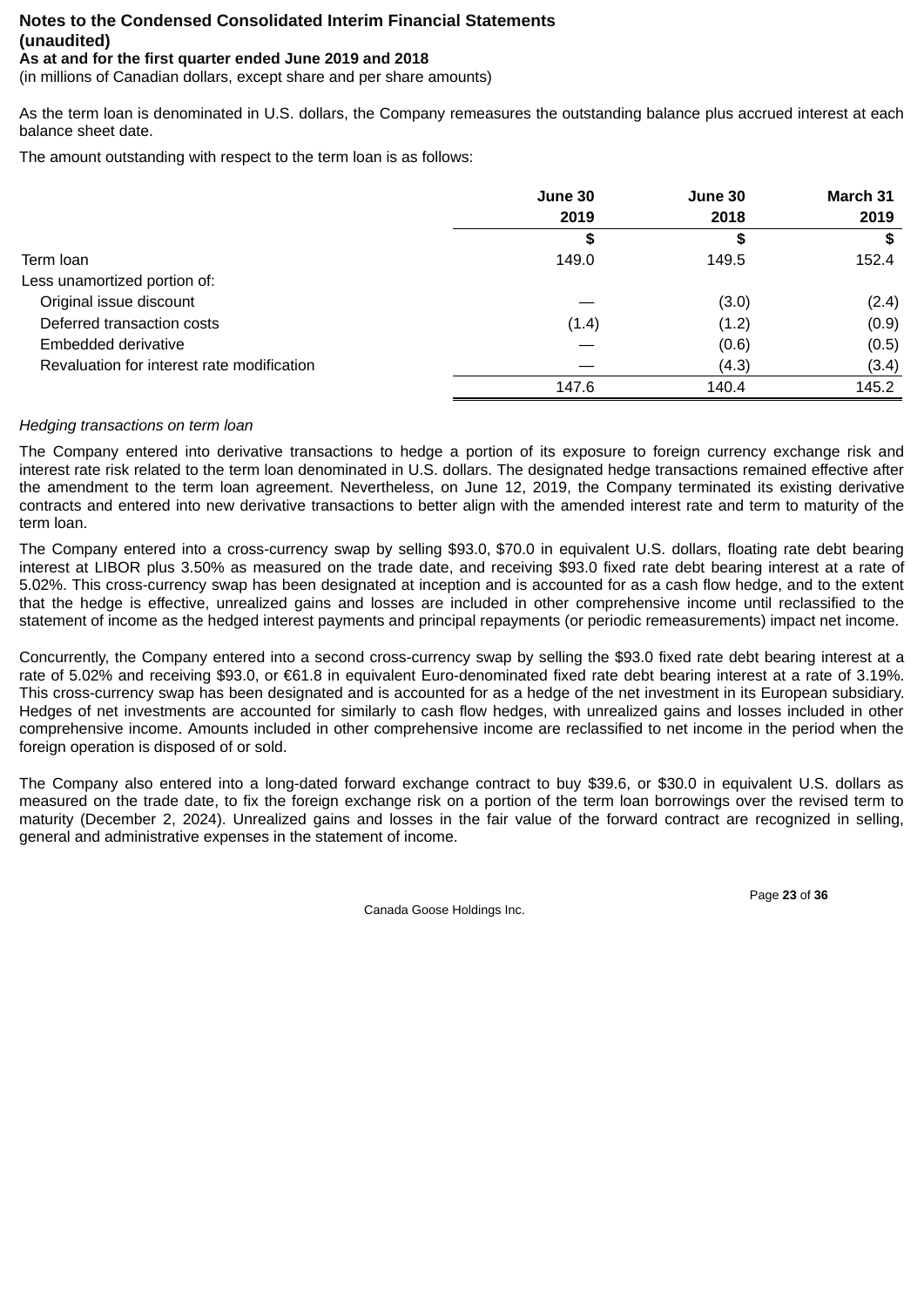#### **Notes to the Condensed Consolidated Interim Financial Statements (unaudited) As at and for the first quarter ended June 2019 and 2018**

(in millions of Canadian dollars, except share and per share amounts)

#### *Net interest and other finance costs*

Net interest and other finance costs consist of the following:

|                                                          | For the first quarter ended June |                  |
|----------------------------------------------------------|----------------------------------|------------------|
|                                                          | 2019                             | 2018             |
|                                                          | \$                               | \$               |
| Interest expense                                         |                                  |                  |
| Revolving facility                                       | 0.5                              | 0.3 <sub>2</sub> |
| Term loan                                                | 2.5                              | 2.8              |
| Lease liabilities                                        | 2.1                              |                  |
| Standby fees                                             | 0.2                              | 0.1              |
| Acceleration of unamortized costs on debt extinguishment | 7.0                              |                  |
| Interest expense and other finance costs                 | 12.3                             | 3.2              |
| Interest income                                          | (0.1)                            | (0.1)            |
| Net interest and other finance costs                     | 12.2                             | 3.1              |

#### **Note 14. Shareholders' equity**

The authorized and issued share capital of the Company are as follows:

#### *Authorized*

The authorized share capital of the Company consists of an unlimited number of subordinate voting shares without par value, an unlimited number of multiple voting shares without par value, and an unlimited number of preferred shares without par value, issuable in series.

#### *Issued*

*Multiple voting shares* - Holders of the multiple voting shares are entitled to 10 votes per multiple voting share. Multiple voting shares are convertible at any time at the option of the holder into one subordinate voting share. The multiple voting shares will automatically be converted into subordinate voting shares when they cease to be owned by one of the principal shareholders. In addition, the multiple voting shares of either of the principal shareholders will automatically be converted to subordinate voting shares at such time as the beneficial ownership of that shareholder falls below 15% of the outstanding subordinate voting shares and multiple voting shares outstanding, or additionally, in the case of DTR, when the President and Chief Executive Officer no longer serves as a director of the Company or in a senior management position.

*Subordinate voting shares* - Holders of the subordinate voting shares are entitled to one vote per subordinate voting share.

The rights of the subordinate voting shares and the multiple voting shares are substantially identical, except for voting and conversion. Subject to the prior rights of any preferred shares, the holders of subordinate and multiple voting shares participate equally in any dividends declared and share equally in any distribution of assets on liquidation, dissolution, or winding up.

Canada Goose Holdings Inc.

Page **24** of **[36](#page-39-0)**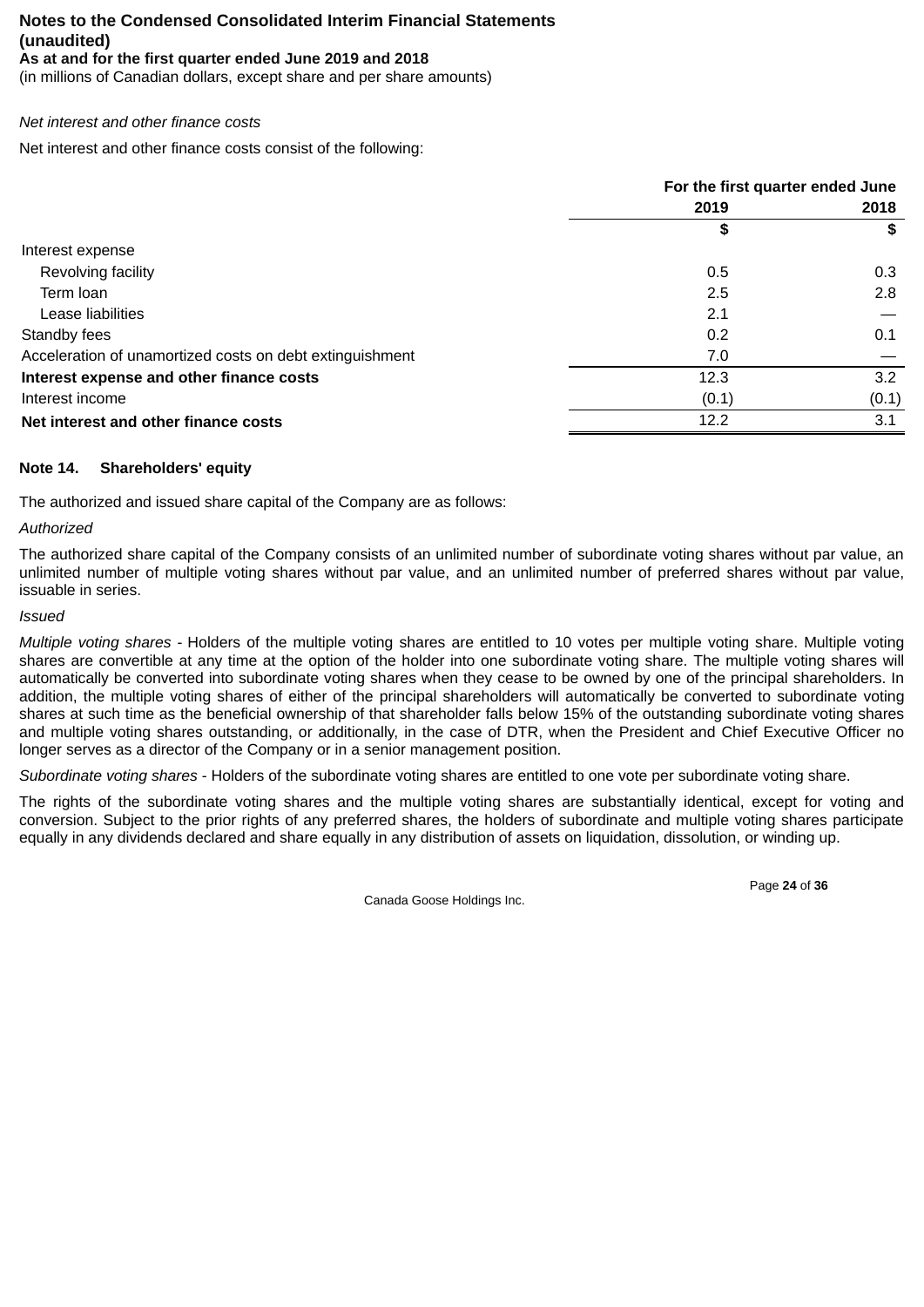#### **As at and for the first quarter ended June 2019 and 2018**

(in millions of Canadian dollars, except share and per share amounts)

#### *Share capital transactions for the first quarter ended June 2019*

#### *Normal course issuer bid*

The Board of Directors has authorized the Company to initiate a normal course issuer bid, in accordance with the requirements of the Toronto Stock Exchange, to purchase up to 1,600,000 subordinate voting shares over the 12-month period from May 31, 2019 to May 30, 2020. Purchased subordinate voting shares will be cancelled.

During the first quarter ended June 2019, the Company purchased 853,500 shares for cancellation at an average price per share of \$45.35 for total cash consideration of \$38.7. The amount paid to purchase subordinate voting shares has been charged to share capital at the average share capital amount per share outstanding of \$1.6, with the remaining \$37.1 charged to retained earnings.

The transactions affecting the issued and outstanding share capital of the Company are described below:

|                                                               | <b>Multiple voting shares</b> |     | Subordinate voting shares |        | <b>Total</b>  |        |
|---------------------------------------------------------------|-------------------------------|-----|---------------------------|--------|---------------|--------|
|                                                               | <b>Number</b>                 | \$  | <b>Number</b>             | \$     | <b>Number</b> | \$     |
| Balance, as at March 31, 2019                                 | 51,004,076                    | 1.4 | 59.106.998                | 111.2  | 110.111.074   | 112.6  |
| Purchase of subordinate voting shares                         |                               |     | (853,500)                 | (38.7) | (853,500)     | (38.7) |
| Excess of purchase price over average<br>share capital amount |                               |     |                           | 37.1   |               | 37.1   |
| Exercise of stock options                                     |                               |     | 211.697                   | 0.7    | 211.697       | 0.7    |
| Settlement of RSUs                                            |                               |     | 3.550                     |        | 3.550         |        |
| Balance, as at June 30, 2019                                  | 51.004.076                    | 1.4 | 58,468,745                | 110.3  | 109.472.821   | 111.7  |

#### *Share capital transactions for the first quarter ended June 2018*

#### *Secondary offering*

On June 21, 2018, the Company completed a secondary offering of 10,000,000 subordinate voting shares sold by the principal shareholders and a member of management. The Company received no proceeds from the sale of shares.

In connection with the secondary offering:

- a) The principal shareholders converted 9,900,000 multiple voting shares into subordinate voting shares, which were then sold to the public.
- b) One member of management exercised stock options to purchase 100,000 subordinate voting shares, which were then sold to the public.
- c) The Company incurred transaction costs for the secondary offering in the amount of \$1.2 in the first quarter ended June 2018 that are included in selling, general and administrative expenses.

Canada Goose Holdings Inc.

Page **25** of **[36](#page-39-0)**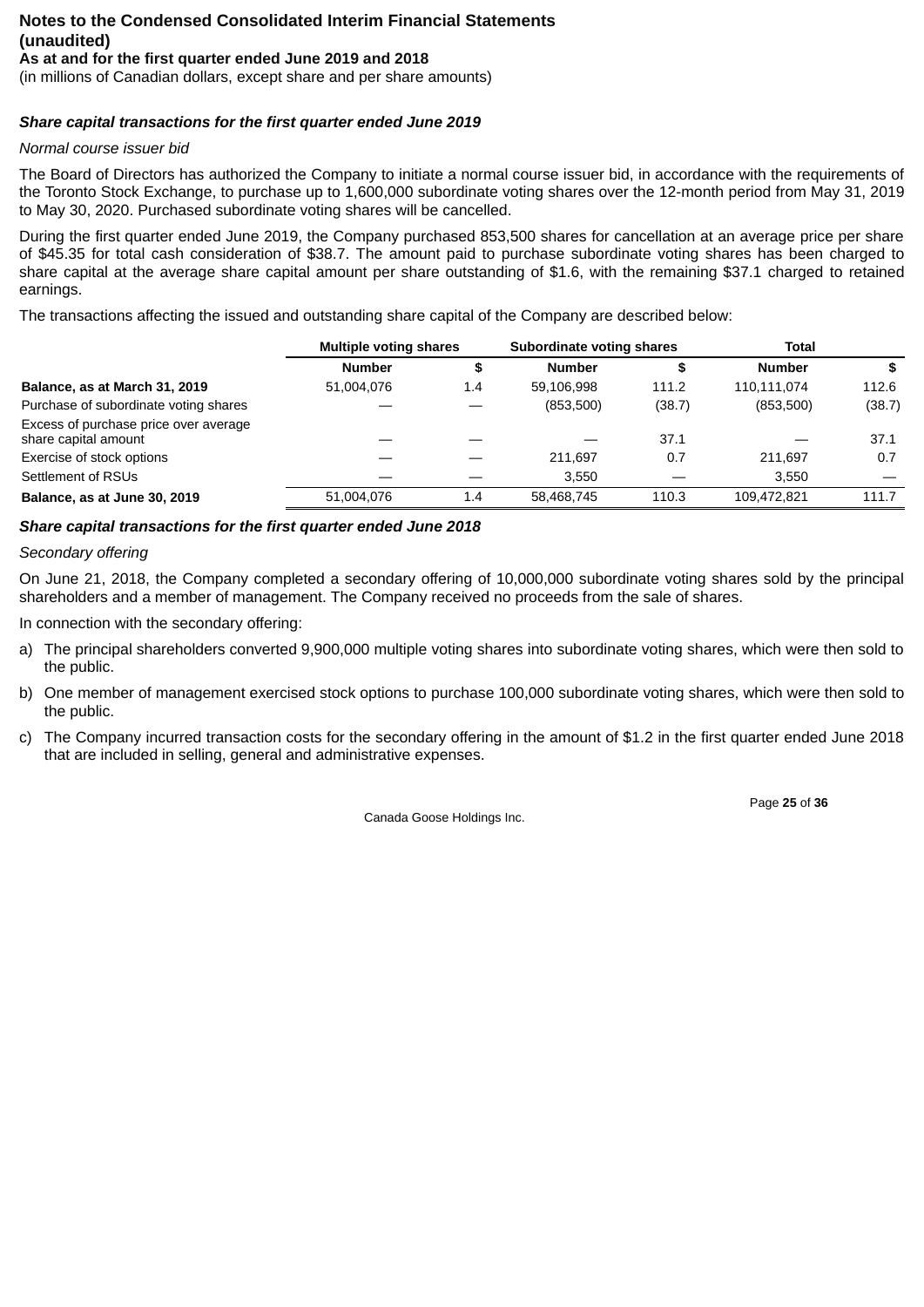#### **As at and for the first quarter ended June 2019 and 2018**

(in millions of Canadian dollars, except share and per share amounts)

The transactions affecting the issued and outstanding share capital of the Company are described below:

|                                                                | <b>Multiple voting shares</b> |       | Subordinate voting shares |       | <b>Total</b>  |       |
|----------------------------------------------------------------|-------------------------------|-------|---------------------------|-------|---------------|-------|
|                                                                | <b>Number</b>                 |       | <b>Number</b>             | S     | <b>Number</b> | S.    |
| Balance, as at March 31, 2018                                  | 70.894.076                    | 1.9   | 37.497.549                | 104.2 | 108.391.625   | 106.1 |
| Convert multiple voting shares to<br>subordinate voting shares | (9,900,000)                   | (0.3) | 9.900.000                 | 0.3   |               |       |
| Exercise of stock options                                      |                               |       | 631.511                   | 1.4   | 631.511       | 1.4   |
| Balance, as at June 30, 2018                                   | 60.994.076                    | 1.6   | 48.029.060                | 105.9 | 109.023.136   | 107.5 |

#### **Note 15. Share-based payments**

The Company has issued stock options to purchase subordinate voting shares under its incentive plans, prior to the public share offering on March 21, 2017, the Legacy Plan, and subsequently, the Omnibus Plan. All options are issued at an exercise price that is not less than market value at the time of grant and expire ten years after the grant date.

#### *Legacy Plan*

Under the terms of the Legacy Plan, options were granted to certain executives of the Company which are exercisable to purchase subordinate voting shares. The options vest contingent upon meeting the service, performance goals and exit event conditions of the Legacy Plan. No new options will be issued under the Legacy Plan.

a) Service-vested options

Service-vested options are subject to the executive's continuing employment and generally are scheduled to vest 40% on the second anniversary of the date of grant, 20% on the third anniversary, 20% on the fourth anniversary and 20% on the fifth anniversary.

b) Performance-vested and exit event options

Performance-vested options that are tied to an exit event are eligible to vest pro rata on the same schedule as servicevested options, but do not vest until the exit event has occurred. All exit event conditions have been met, and no outstanding options are subject to exit event conditions.

Other performance-vested options vest based on measurable performance targets that do not involve an exit event. Performance-vested options are subject to the executive's continued employment.

#### *Omnibus Plan*

Under the terms of the Omnibus Plan, options are granted to certain employees of the Company which are exercisable to purchase subordinate voting shares. The options vest over four years contingent upon meeting the service conditions of the Omnibus Plan, 25% on each anniversary of the date of grant.

Canada Goose Holdings Inc.

Page **26** of **[36](#page-39-0)**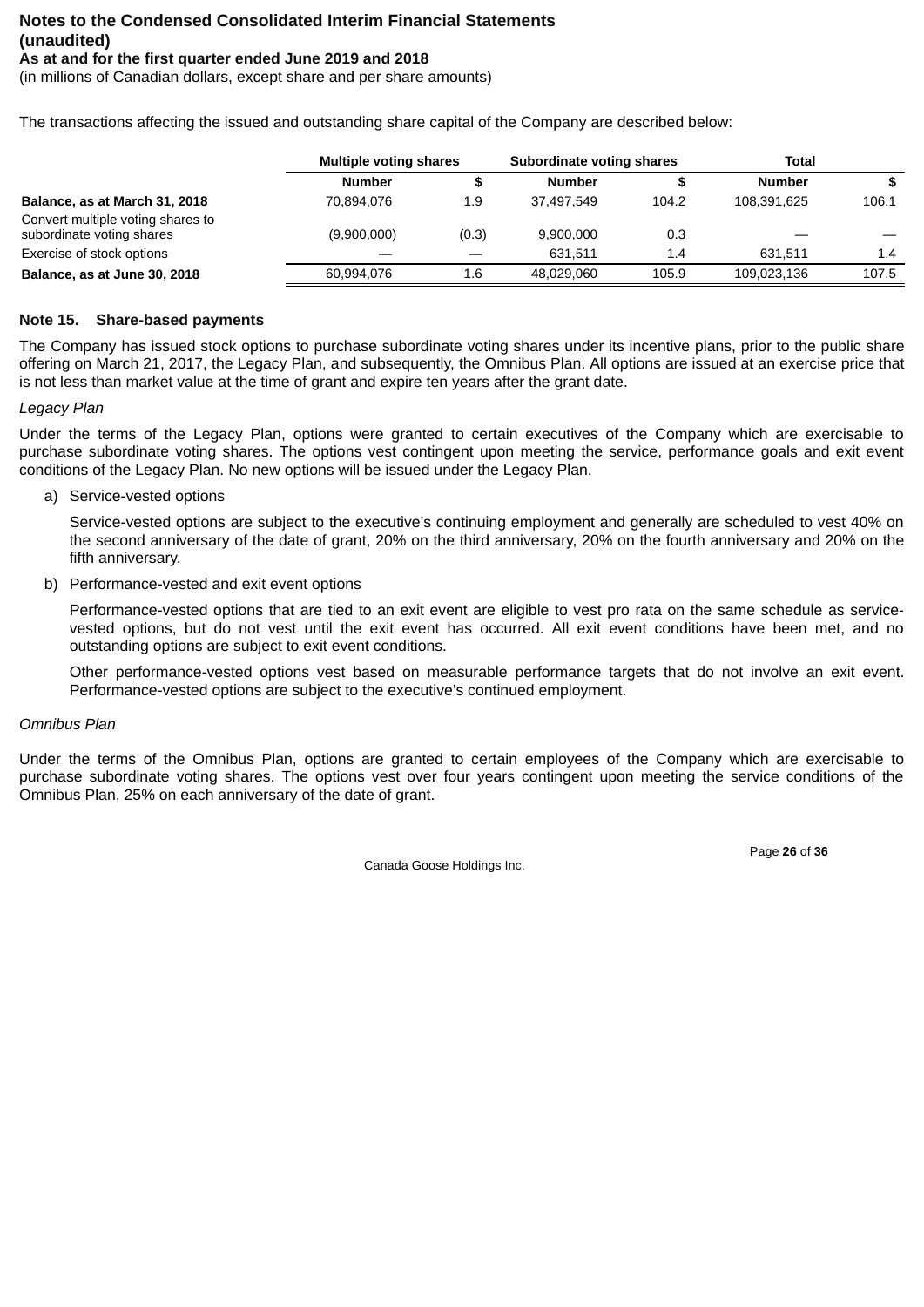**As at and for the first quarter ended June 2019 and 2018**

(in millions of Canadian dollars, except share and per share amounts)

Stock option transactions are as follows:

|                                          |                                       |                     |      | For the first quarter ended June      |                     |  |  |
|------------------------------------------|---------------------------------------|---------------------|------|---------------------------------------|---------------------|--|--|
|                                          |                                       | 2019                |      |                                       | 2018                |  |  |
|                                          | Weighted<br>average<br>exercise price | Number of<br>shares |      | Weighted<br>average<br>exercise price | Number of<br>shares |  |  |
| Options outstanding, beginning of period | \$<br>15.75                           | 2,037,665 \$        |      | 4.71                                  | 3,647,571           |  |  |
| Options granted to purchase shares       | \$<br>59.56                           | 539,916 \$          |      | 83.53                                 | 227,599             |  |  |
| Options exercised                        | \$<br>1.43                            | $(211, 697)$ \$     |      | 1.28                                  | (631, 511)          |  |  |
| Options cancelled                        | \$<br>62.18                           | (9,950)             | - \$ | 30.73                                 | (2,405)             |  |  |
| Options outstanding, end of period       | \$<br>26.88                           | 2,355,934 \$        |      | 10.89                                 | 3,241,254           |  |  |

Canada Goose Holdings Inc.

Page **27** of **[36](#page-39-0)**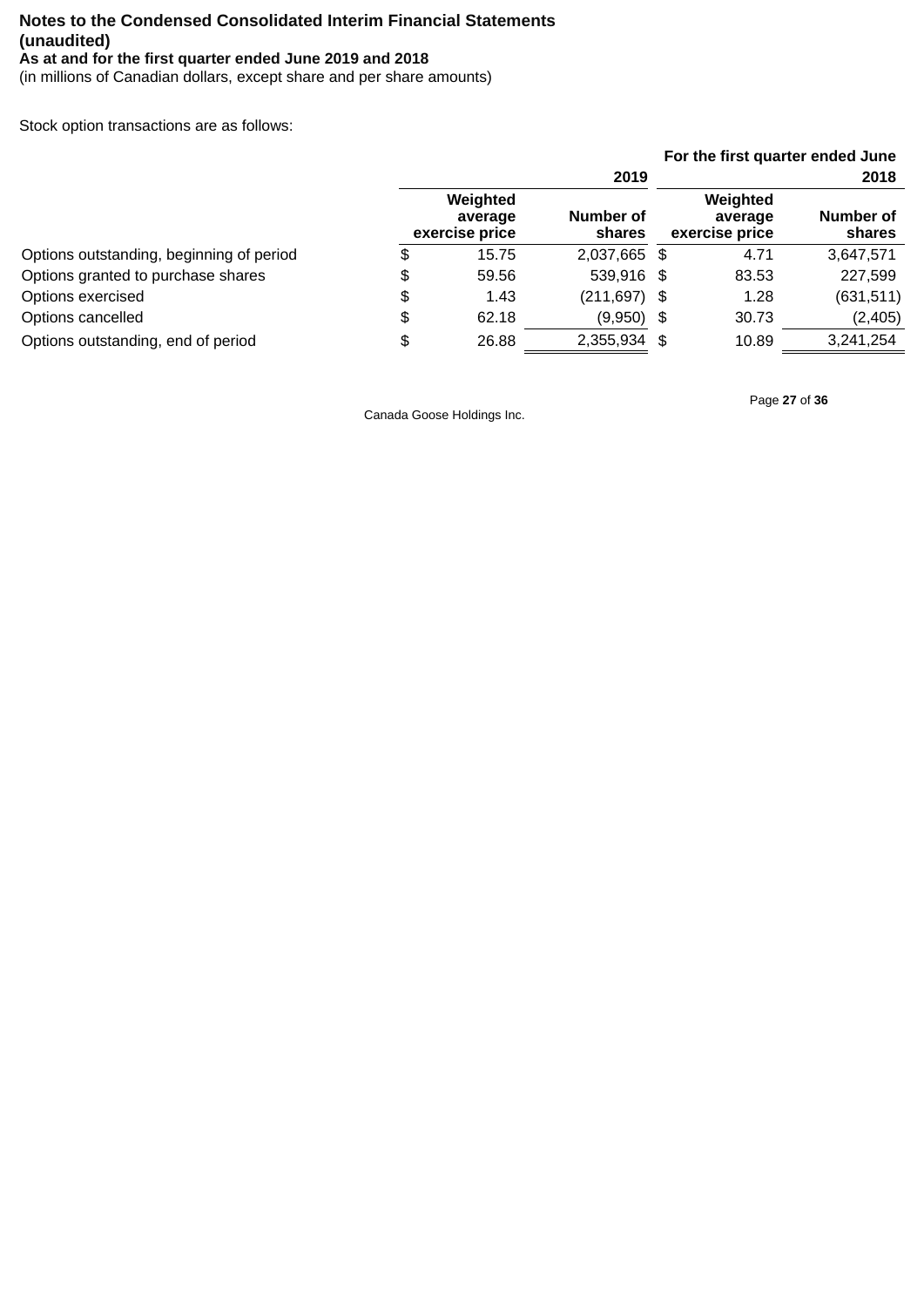## **As at and for the first quarter ended June 2019 and 2018**

(in millions of Canadian dollars, except share and per share amounts)

The following table summarizes information about stock options outstanding and exercisable at June 30, 2019:

|                       |               | <b>Options Outstanding</b>               | <b>Options Exercisable</b> |                                          |
|-----------------------|---------------|------------------------------------------|----------------------------|------------------------------------------|
|                       |               | Weighted<br>average<br>remaining life in |                            | Weighted<br>average<br>remaining life in |
| <b>Exercise price</b> | <b>Number</b> | years                                    | <b>Number</b>              | years                                    |
| \$<br>0.02            | 325,972       | 4.8                                      | 325,972                    | 4.8                                      |
| \$<br>0.25            | 74,322        | 5.2                                      | 29,877                     | 5.2                                      |
| \$<br>1.79            | 310,273       | 5.7                                      | 176,935                    | 5.8                                      |
| \$<br>4.62            | 449,670       | 6.6                                      | 205,357                    | 6.7                                      |
| \$<br>8.94            | 133,332       | 7.6                                      | 53,328                     | 7.6                                      |
| \$<br>23.64           | 54,551        | 8.2                                      | 10,644                     | 8.2                                      |
| \$<br>30.73           | 190,208       | 7.9                                      | 95,221                     | 7.9                                      |
| \$<br>31.79           | 48,122        | 8.4                                      | 18,437                     | 8.4                                      |
| \$<br>41.50           | 12,128        | 8.6                                      | 3,032                      | 8.6                                      |
| \$<br>45.34           | 103,920       | 9.9                                      |                            |                                          |
| \$<br>63.03           | 434,072       | 9.8                                      |                            |                                          |
| \$<br>71.73           | 7,075         | 9.7                                      |                            |                                          |
| \$<br>83.53           | 212,289       | 9.0                                      | 56,731                     | 9.0                                      |
|                       | 2,355,934     | 7.4                                      | 975,534                    | 6.2                                      |

#### *Restricted share units*

Under the Omnibus Plan, the Company has granted RSUs to employees of the Company. The RSUs are treated as equity instruments for accounting purposes. We expect that vested RSUs will be paid at settlement through the issuance of one subordinate voting share per RSU. The RSUs vest over a period of three years, a third on each anniversary of the date of grant.

RSUs transactions are as follows:

|                                       | For the first quarter ended June 2019 |
|---------------------------------------|---------------------------------------|
|                                       | <b>Number</b>                         |
| RSUs outstanding, beginning of period | 10.650                                |
| Granted                               | 30.943                                |
| Settled                               | (3,550)                               |
| RSUs outstanding, end of period       | 38,043                                |

Subordinate voting shares, to a maximum of 5,898,371 shares, have been reserved for issuance under equity incentive plans to select employees of the Company, with vesting contingent upon meeting the service, performance goals and other conditions of the Plan.

Canada Goose Holdings Inc.

Page **28** of **[36](#page-39-0)**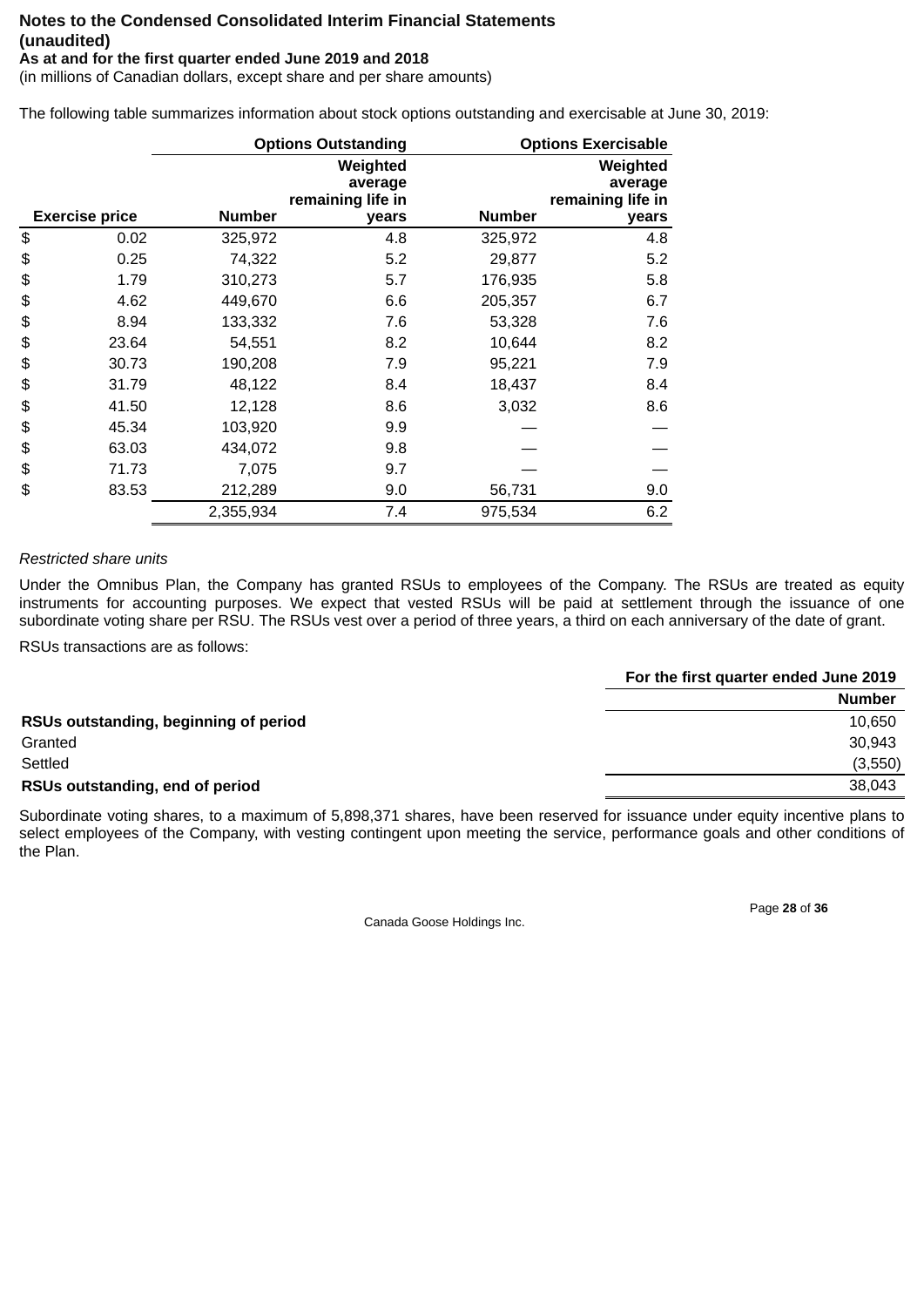#### **As at and for the first quarter ended June 2019 and 2018**

(in millions of Canadian dollars, except share and per share amounts)

#### *Accounting for share-based award*s

In the first quarter ended June 2019, the Company recorded \$1.9 as contributed surplus and compensation expense for the vesting of stock options and RSUs (first quarter ended June 2018 - \$0.4). Share-based compensation expense is included in selling, general and administrative expenses.

The assumptions used to measure the fair value of options granted under the Black-Scholes option pricing model at the grant date were as follows:

|                                               | For the first quarter ended June |       |  |
|-----------------------------------------------|----------------------------------|-------|--|
|                                               | 2019                             | 2018  |  |
| Weighted average stock price valuation        | \$<br>59.56<br>- \$              | 83.53 |  |
| Weighted average exercise price               | \$<br>59.56<br>- \$              | 83.53 |  |
| Risk-free interest rate                       | 1.5%                             | 1.83% |  |
| Expected life in years                        | 5                                | 5     |  |
| Expected dividend yield                       | $-$ %                            | $-$ % |  |
| Volatility                                    | 40%                              | 40%   |  |
| Weighted average fair value of options issued | \$<br>18.22                      | 33.20 |  |

Fair value for RSUs is determined based on the market value of the subordinate voting shares at the time of grant. Grant date fair value for RSUs issued is \$45.34 (2019 - \$77.47).

#### **Note 16. Related party transactions**

The Company enters into transactions from time to time with its principal shareholders and organizations affiliated with members of the Board of Directors by incurring expenses for business services. During the first quarter ended June 2019, the Company incurred expenses with related parties of \$0.2 (first quarter ended June 2018 - less than \$0.1) to companies related to certain shareholders. Net balances owing to related parties as at June 30, 2019 were \$0.4 (June 30, 2018 - less than \$0.1).

On November 1, 2018, a newly incorporated subsidiary of the Company, Baffin Limited ("Baffin"), acquired the business of Baffin Inc. (the "Baffin Vendor"). The controlling shareholder of the Baffin Vendor is employed as a member of key management subsequent to the acquisition. Transactions with the Baffin Vendor and other affiliates in connection with the acquisition and subsequently (including lease of premises and other operating costs) are related party transactions. With the initial application of IFRS 16, the Company has recognized a lease liability to the Baffin Vendor for the leased premises; the lease liability as at June 30, 2019 was \$5.8. The Company has paid principal and interest on the lease liability and other operating costs to entities affiliated with the Baffin Vendor totalling \$0.3 in the first quarter ended June 2019. Furthermore, in connection with the acquisition of Baffin, \$3.0 is payable to the Baffin Vendor on November 1, 2020 and is being charged to expense over two years.

#### **Note 17. Financial instruments and fair value**

Management assessed that the fair values of cash, trade receivables, and accounts payable and accrued liabilities approximate their carrying amounts largely due to the short-term maturities of these instruments.

Canada Goose Holdings Inc.

Page **29** of **[36](#page-39-0)**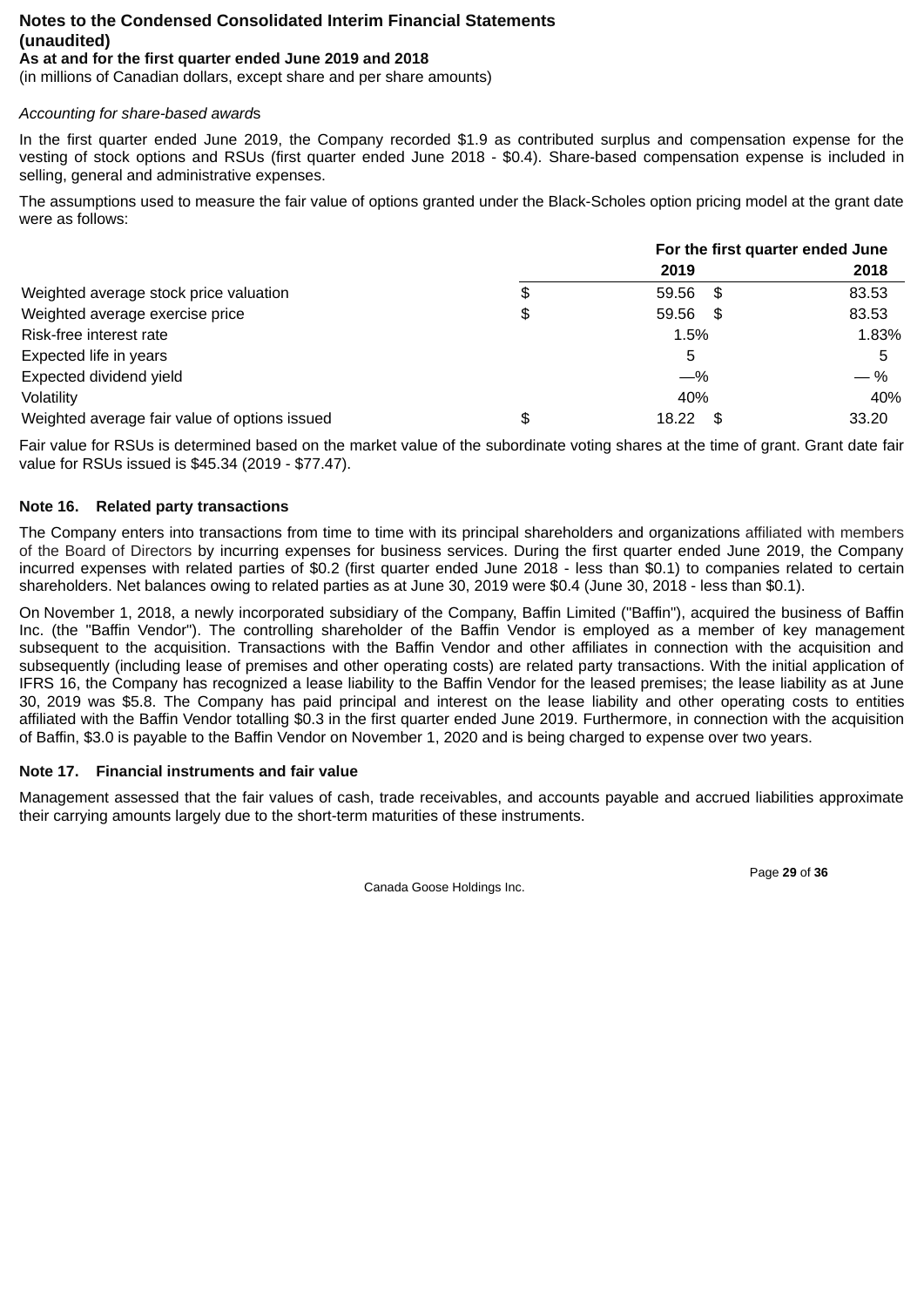## **As at and for the first quarter ended June 2019 and 2018**

(in millions of Canadian dollars, except share and per share amounts)

#### *Derivative Financial Instruments*

#### *Foreign exchange risk in operating cash flows*

The Company's consolidated financial statements are expressed in Canadian dollars, but a substantial portion of the Company's revenues, inventory purchases and expenses are denominated in other currencies, principally U.S. dollars, Euros, British Pounds Sterling, Swiss francs, Chinese yuan, Hong Kong dollars and Swedish krona. The Company has entered into forward foreign exchange contracts to reduce the foreign exchange risk associated with revenues, purchases, and expenses denominated in these currencies. Beginning in fiscal 2017, certain forward foreign exchange contracts were designated at inception and accounted for as cash flow hedges with respect to expected activity in the 2018 fiscal year. The operating hedge program for the fiscal years ending March 31, 2020 and March 31, 2021 was initiated during the fourth quarter of the 2019 fiscal year.

During the first quarter ended June 2019, an unrealized gain in the fair value of derivatives designated as cash flow hedges in the amounts of \$6.2 (net of tax expense of \$1.1) has been recorded in other comprehensive income (first quarter ended June 2018 an unrealized loss of \$1.2, net of tax recovery of \$0.4). During the first quarter ended June 2019, an unrealized gain of \$1.6 (first quarter ended June 2018 - an unrealized gain of \$2.2) on forward exchange contracts that are not treated as hedges has been recognized in selling, general and administrative expenses in the statement of income. During the first quarter ended June 2019, a loss of less than \$0.1 was reclassified from other comprehensive income to selling, general and administrative expenses (first quarter ended June 2018 - a loss of \$0.1). During the first quarter ended June 2019, a loss of less than \$0.1 was recorded in revenue and a loss of less than \$0.1 was recorded in inventories (first quarter ended June 2018 - \$nil).

Foreign currency forward exchange contracts outstanding as at June 30, 2019 related to operating cash flows are:

| (in millions)                                 |            | <b>Contract Amount</b> | <b>Primary Currency</b>        |
|-----------------------------------------------|------------|------------------------|--------------------------------|
| Forward contract to purchase Canadian dollars | US\$       | 229.9                  | U.S. dollars                   |
|                                               | €          | 97.9                   | Euros                          |
| Forward contract to sell Canadian dollars     | US\$       | 114.2                  | U.S. dollars                   |
|                                               | €          | 33.4                   | Euros                          |
| Forward contract to purchase Euros            | <b>CHF</b> | 3.3                    | Swiss francs                   |
|                                               | <b>CNY</b> | 762.1                  | Chinese yuan                   |
|                                               | £          | 58.3                   | <b>British Pounds sterling</b> |
|                                               | <b>HKD</b> | 119.0                  | Hong Kong dollars              |
|                                               | <b>SEK</b> | 10.5                   | Swedish Krona                  |
| Forward contract to sell Euros                | <b>CHF</b> | 16.6                   | Swiss francs                   |
|                                               | £          | 3.6                    | <b>British Pounds sterling</b> |

Canada Goose Holdings Inc.

Page **30** of **[36](#page-39-0)**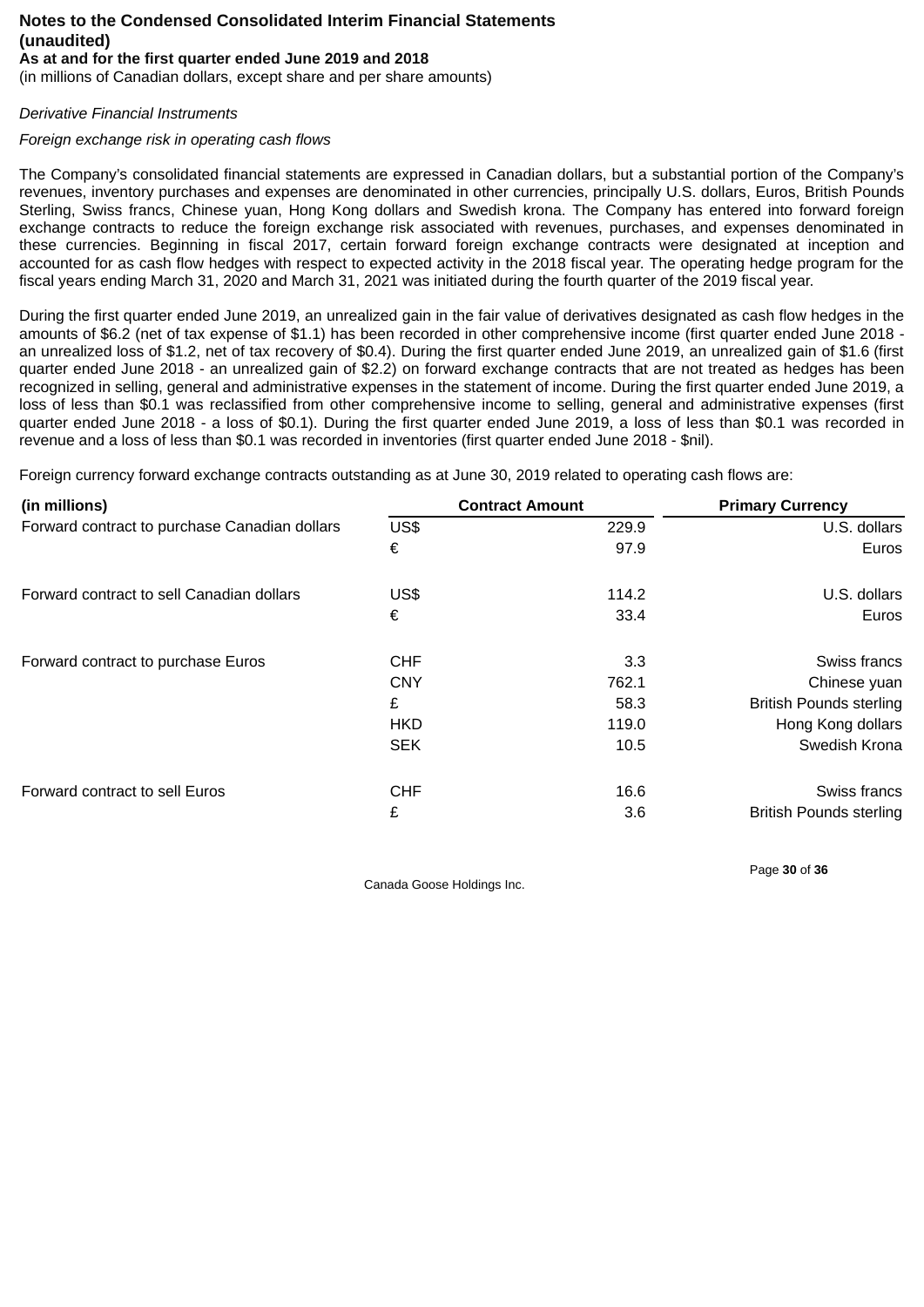#### **As at and for the first quarter ended June 2019 and 2018**

(in millions of Canadian dollars, except share and per share amounts)

Revenues and expenses of all foreign operations are translated into Canadian dollars at the foreign currency exchange rates that approximate the rates in effect at the dates when such items are recognized. Appreciating foreign currencies relative to the Canadian dollar, to the extent they are not hedged, will positively impact operating income and net income, while depreciating foreign currencies relative to the Canadian dollar will have the opposite impact.

#### *Foreign exchange risk on long-term debt*

The Company hedges a portion of its exposure to foreign currency exchange risk on principal and interest payments on its term loan denominated in U.S. dollars (note 13).

During the first quarter ended June 2019, an unrealized gain of \$0.2 in the fair value of long-dated forward exchange contracts related to a portion of the term loan balance has been recognized in selling, general and administrative expenses in the statement of income (first quarter ended June 2018 - an unrealized loss of \$1.4). An unrealized loss of \$1.5 (net of tax recovery of \$0.2) on the cross-currency swap that is designated as a cash flow hedge has been recorded in other comprehensive income (first quarter ended June 2018 - an unrealized loss of \$1.1, net of tax recovery of \$0.2). An unrealized gain of \$1.2 was reclassified from other comprehensive income to selling, general and administrative expenses as the periodic remeasurement of the term loan liability impacts net income (first quarter ended June 2018 - an unrealized loss of \$1.4).

During the first quarter ended June 2019, the Company has recognized in other comprehensive income an unrealized loss of \$0.1 (net of tax expense of less than \$0.1) in the fair value of the Euro-denominated cross-currency swap that is designated as a hedge of the Company's net investment in its European subsidiary (first quarter ended June 2018 - an unrealized gain of \$1.5, net of tax expense of \$0.5).

Canada Goose Holdings Inc.

Page **31** of **[36](#page-39-0)**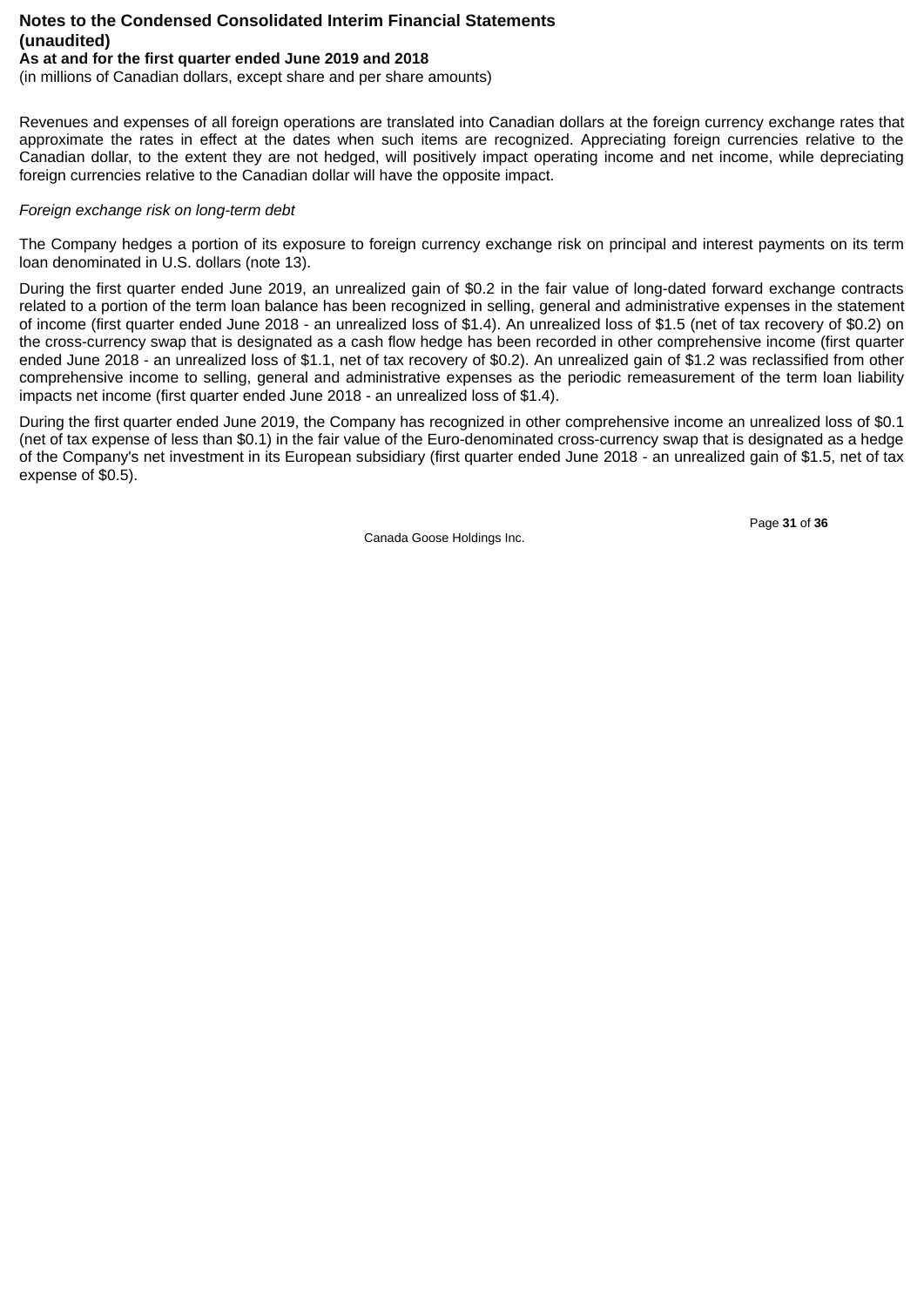### **As at and for the first quarter ended June 2019 and 2018**

(in millions of Canadian dollars, except share and per share amounts)

#### *Fair Value*

The following table presents the fair values and fair value hierarchy of the Company's financial instruments and excludes financial instruments carried at amortized cost that are short-term in nature:

|                                                                     |         |         |         |                   | June 30, 2019     |
|---------------------------------------------------------------------|---------|---------|---------|-------------------|-------------------|
|                                                                     | Level 1 | Level 2 | Level 3 | Carrying<br>value | <b>Fair Value</b> |
|                                                                     | \$      | \$      | \$      | \$                | \$                |
| <b>Financial assets</b>                                             |         |         |         |                   |                   |
| Cash                                                                | 25.0    |         |         | 25.0              | 25.0              |
| Derivatives included in other current assets                        |         | 7.7     |         | 7.7               | 7.7               |
| Derivatives included in other long-term<br>assets                   |         | 2.8     |         | 2.8               | 2.8               |
| <b>Financial liabilities</b>                                        |         |         |         |                   |                   |
| Derivatives included in accounts payable<br>and accrued liabilities |         | 2.3     |         | 2.3               | 2.3               |
| Derivatives included in other long-term<br>liabilities              |         | 4.8     |         | 4.8               | 4.8               |
| Revolving facility                                                  |         |         | 159.6   | 159.6             | 161.4             |
| Term Ioan                                                           |         |         | 147.6   | 147.6             | 149.0             |
| Lease liabilities                                                   |         |         | 208.7   | 208.7             | 208.7             |

|                                                                     |         |         |         |                   | June 30, 2018     |
|---------------------------------------------------------------------|---------|---------|---------|-------------------|-------------------|
|                                                                     | Level 1 | Level 2 | Level 3 | Carrying<br>value | <b>Fair Value</b> |
|                                                                     | \$      | \$      | \$      | \$                | \$                |
| <b>Financial assets</b>                                             |         |         |         |                   |                   |
| Cash                                                                | 14.6    |         |         | 14.6              | 14.6              |
| Derivatives included in other current assets                        |         | 7.2     |         | 7.2               | 7.2               |
| Derivatives included in other long-term<br>assets                   |         | 4.5     |         | 4.5               | 4.5               |
| <b>Financial liabilities</b>                                        |         |         |         |                   |                   |
| Derivatives included in accounts payable<br>and accrued liabilities |         | 7.6     |         | 7.6               | 7.6               |
| Derivatives included in other long-term<br>liabilities              |         | 4.3     |         | 4.3               | 4.3               |
| Revolving facility                                                  |         |         | 76.9    | 76.9              | 78.6              |
| Term Ioan                                                           |         |         | 140.4   | 140.4             | 149.5             |

Canada Goose Holdings Inc.

Page **32** of **[36](#page-39-0)**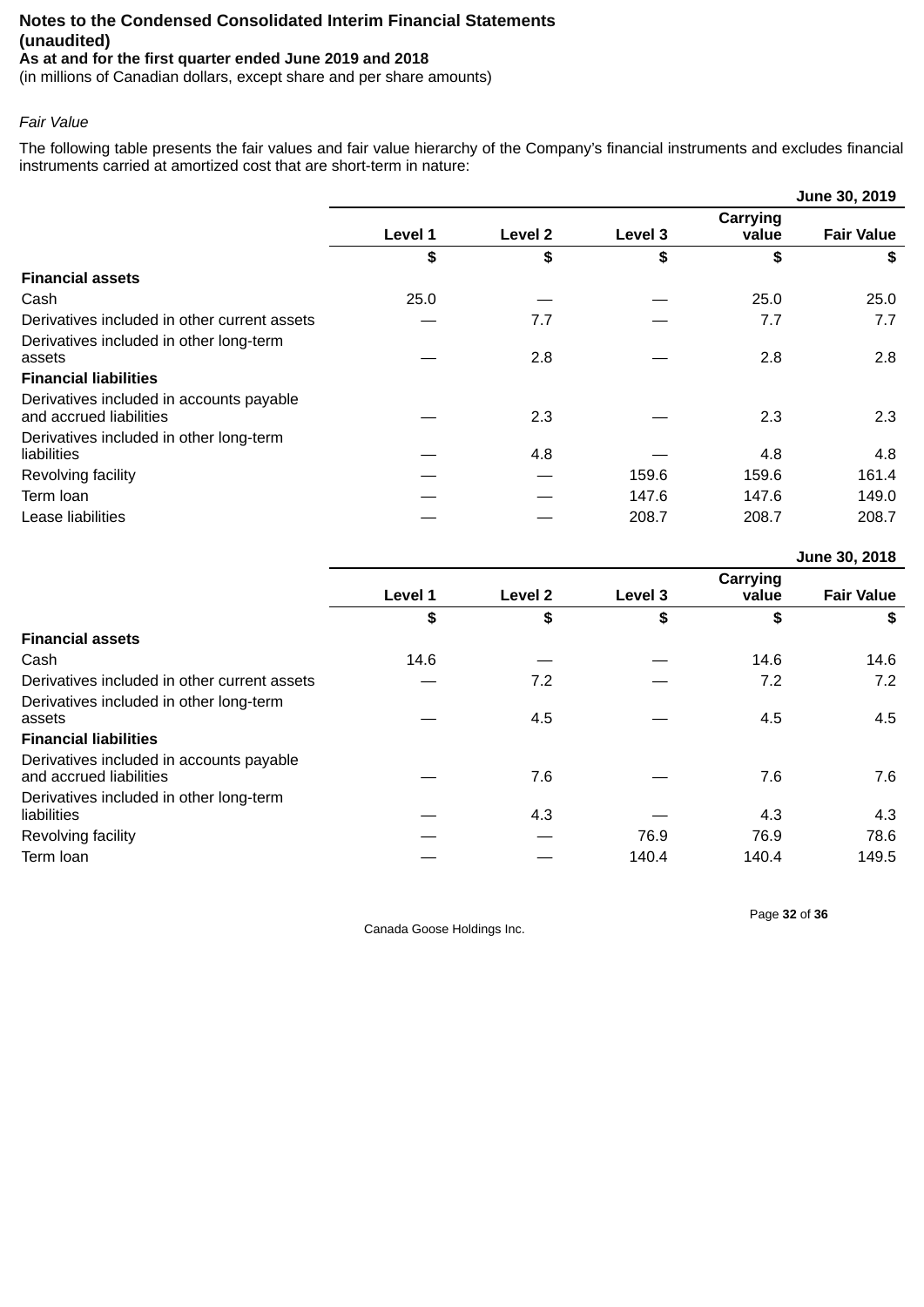# **As at and for the first quarter ended June 2019 and 2018**

(in millions of Canadian dollars, except share and per share amounts)

|                                                                     |         |         |         |                   | March 31, 2019    |
|---------------------------------------------------------------------|---------|---------|---------|-------------------|-------------------|
|                                                                     | Level 1 | Level 2 | Level 3 | Carrying<br>value | <b>Fair Value</b> |
|                                                                     | \$      | \$      | \$      | \$                | \$                |
| <b>Financial assets</b>                                             |         |         |         |                   |                   |
| Cash                                                                | 88.6    |         |         | 88.6              | 88.6              |
| Derivatives included in other current assets                        |         | 1.8     |         | 1.8               | 1.8               |
| Derivatives included in other long-term<br>assets                   |         | 7.0     |         | 7.0               | 7.0               |
| <b>Financial liabilities</b>                                        |         |         |         |                   |                   |
| Derivatives included in accounts payable<br>and accrued liabilities |         | 1.6     |         | 1.6               | $1.6\,$           |
| Derivatives included in other long-term<br>liabilities              |         | 4.4     |         | 4.4               | 4.4               |
| Revolving facility                                                  |         |         |         |                   |                   |
| Term Ioan                                                           |         |         | 145.2   | 145.2             | 152.4             |

There were no transfers between the levels of the fair value hierarchy.

Canada Goose Holdings Inc.

Page **33** of **[36](#page-39-0)**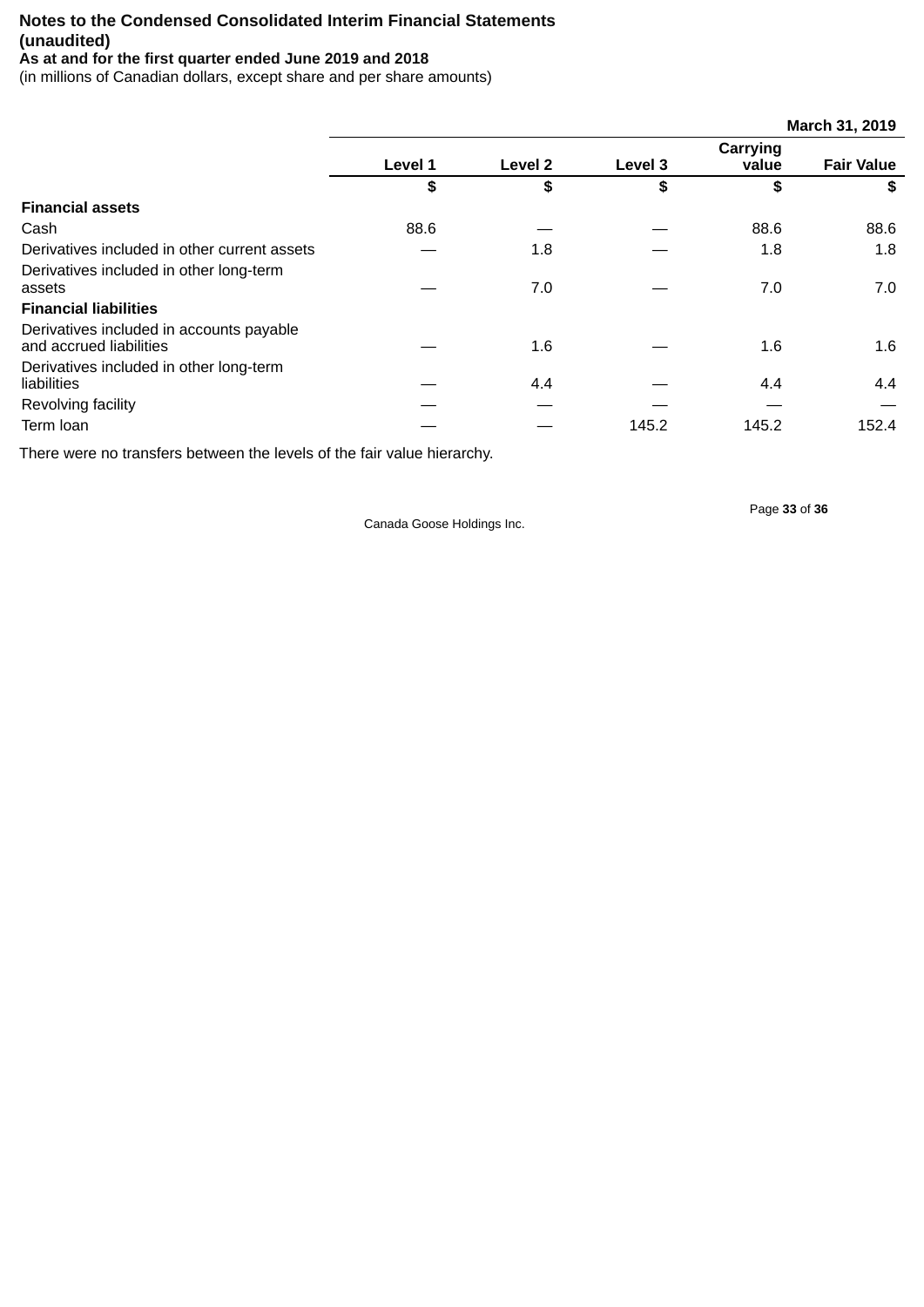# **As at and for the first quarter ended June 2019 and 2018**

(in millions of Canadian dollars, except share and per share amounts)

# **Note 18. Commitments and contingencies**

The following table summarizes the amount of contractual undiscounted future cash flow requirements as at June 30, 2019:

|                                                           | Q2 to Q4 |         |         |         |         |                |                   |              |
|-----------------------------------------------------------|----------|---------|---------|---------|---------|----------------|-------------------|--------------|
| <b>Contractual obligations</b>                            | 2020     | FY 2021 | FY 2022 | FY 2023 | FY 2024 | <b>FY 2025</b> | <b>Thereafter</b> | <b>Total</b> |
|                                                           | \$       | \$      | \$      | \$      | \$      | \$             | \$                | \$           |
| Accounts payable and<br>accrued liabilities               | 100.0    |         |         |         |         |                |                   | 100.0        |
| Revolving facility                                        |          |         |         |         |         | 161.4          |                   | 161.4        |
| Term Ioan                                                 |          |         |         |         |         | 149.0          |                   | 149.0        |
| Note payable (Note 16)                                    |          | 3.0     |         |         |         |                |                   | 3.0          |
| Interest commitments<br>relating to long-term debt<br>(1) | 10.7     | 14.3    | 14.3    | 14.3    | 14.3    | 6.8            |                   | 74.7         |
| Foreign exchange<br>forward contracts                     |          |         |         |         |         | 2.0            |                   | 2.0          |
| Lease obligations                                         | 28.3     | 39.6    | 39.2    | 41.5    | 38.9    | 38.6           | 75.6              | 301.7        |
| Pension obligation                                        |          |         |         |         |         |                | 2.2               | 2.2          |

(1) Interest commitments are calculated based on the loan balance and the interest rate payable on the Revolving Facility and the Term Loan Facility of 3.38% and 5.94%, respectively, as at June 30, 2019.

# **Note 19. Selected cash flow information**

*Changes in non-cash operating items*

|                                          | For the first quarter ended June |         |  |
|------------------------------------------|----------------------------------|---------|--|
|                                          | 2019                             | 2018    |  |
|                                          |                                  | \$      |  |
| Trade receivables                        | (11.0)                           | (0.8)   |  |
| Inventories                              | (99.4)                           | (74.0)  |  |
| Other current assets                     | (2.7)                            | (4.6)   |  |
| Accounts payable and accrued liabilities | (17.9)                           | (30.4)  |  |
| Provisions                               | (2.5)                            | (2.4)   |  |
| Deferred rent                            | (0.1)                            | 0.6     |  |
| Other                                    | (0.1)                            |         |  |
| Change in non-cash operating items       | (133.7)                          | (111.6) |  |

Canada Goose Holdings Inc.

Page **34** of **[36](#page-39-0)**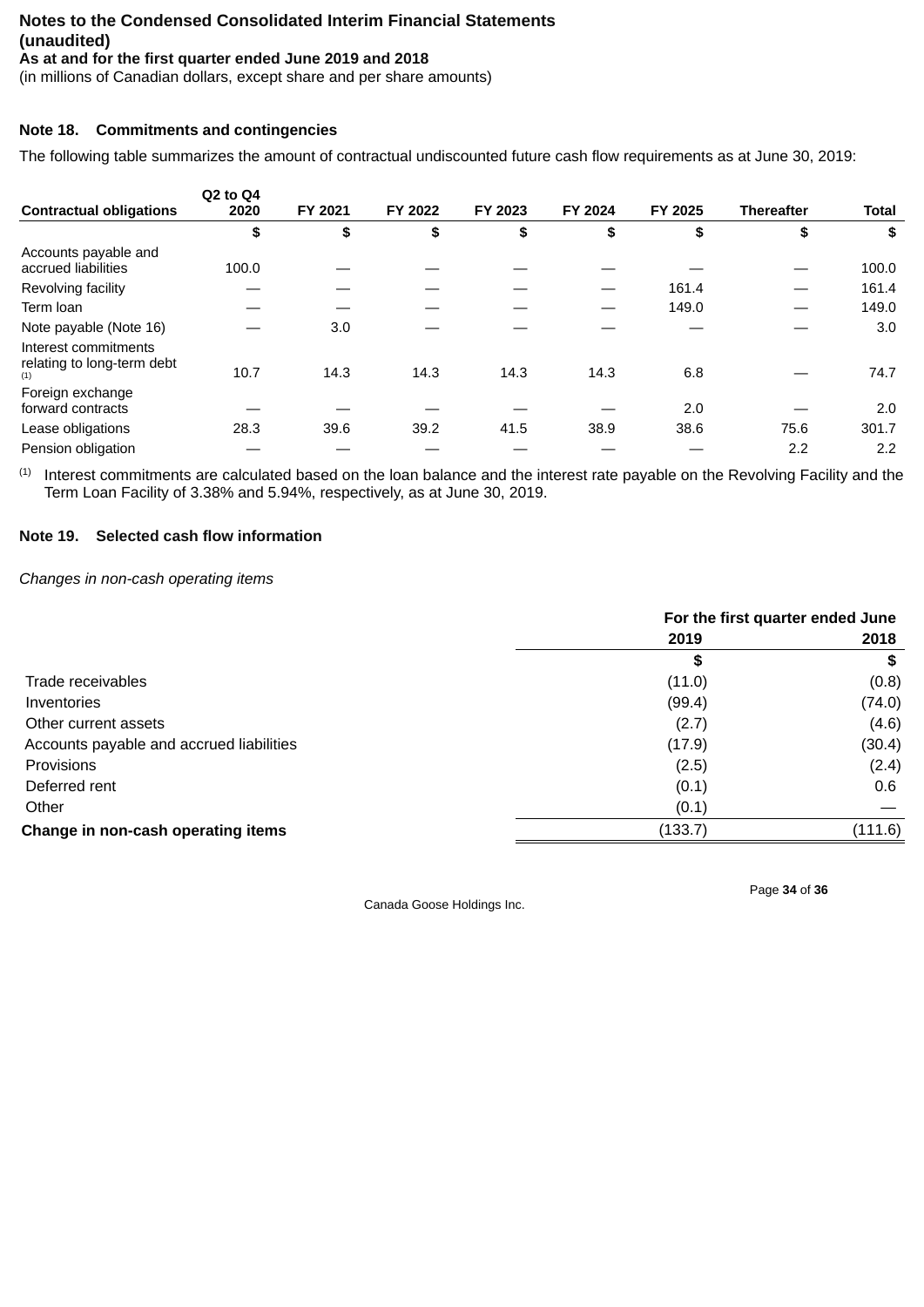**As at and for the first quarter ended June 2019 and 2018**

(in millions of Canadian dollars, except share and per share amounts)

*Changes in liabilities and equity arising from financing activities*

|                                                                           | <b>Revolving</b><br>facility | <b>Term loan</b> | <b>Net derivative</b><br>asset on<br>terminated<br>contracts liabilities capital | Lease | <b>Share</b> |
|---------------------------------------------------------------------------|------------------------------|------------------|----------------------------------------------------------------------------------|-------|--------------|
|                                                                           | \$                           | \$               | \$                                                                               | \$    | \$           |
| Balance as at March 31,<br>2019 (1)                                       | (1.2)                        | 145.2            | (5.5)                                                                            |       | 112.6        |
| Cash flows:                                                               |                              |                  |                                                                                  |       |              |
| Borrowings on revolving<br>facility                                       | 162.3                        |                  |                                                                                  |       |              |
| Transaction costs on<br>financing activities<br>Subordinate voting shares | (0.6)                        | (1.4)            |                                                                                  |       |              |
| purchased for cancellation                                                |                              |                  |                                                                                  |       | (38.7)       |
| Principal paid on lease<br>liabilities                                    |                              |                  |                                                                                  | (5.0) |              |
| Settlement of term loan<br>derivative contracts                           |                              |                  | 4.6                                                                              |       |              |
| Exercise of stock options                                                 |                              |                  |                                                                                  |       | 0.3          |
| Non-cash items:<br>Amortization of debt costs                             |                              |                  |                                                                                  |       |              |
| <b>Discount</b>                                                           |                              | 0.1              |                                                                                  |       |              |
| Embedded derivative                                                       |                              |                  |                                                                                  |       |              |
| Interest rate modification                                                |                              | 0.1              |                                                                                  |       |              |
| Deferred transaction<br>costs                                             | 0.1                          | 0.1              |                                                                                  |       |              |
| Acceleration of<br>unamortized costs on term<br>loan extinguishment       |                              | 7.0              |                                                                                  |       |              |
| Unrealized foreign                                                        |                              |                  |                                                                                  |       |              |
| exchange (gain) loss                                                      | (1.0)                        | (3.5)            | 0.9                                                                              |       |              |
| IFRS 16 initial application<br>(notes $3$ and $6$ )                       |                              |                  |                                                                                  | 150.8 |              |
| Additions to lease liabilities<br>(note 6)                                |                              |                  |                                                                                  | 62.9  |              |
| Share purchase charge to<br>retained earnings                             |                              |                  |                                                                                  |       | 37.1         |
| Contributed surplus on<br>exercise of stock options                       |                              |                  |                                                                                  |       | 0.4          |
| Balance as at June 30,<br>2019                                            | 159.6                        | 147.6            |                                                                                  | 208.7 | 111.7        |

(1) Deferred transaction costs on the revolving facility are included in other long-term liabilities.

Canada Goose Holdings Inc.

Page **35** of **[36](#page-39-0)**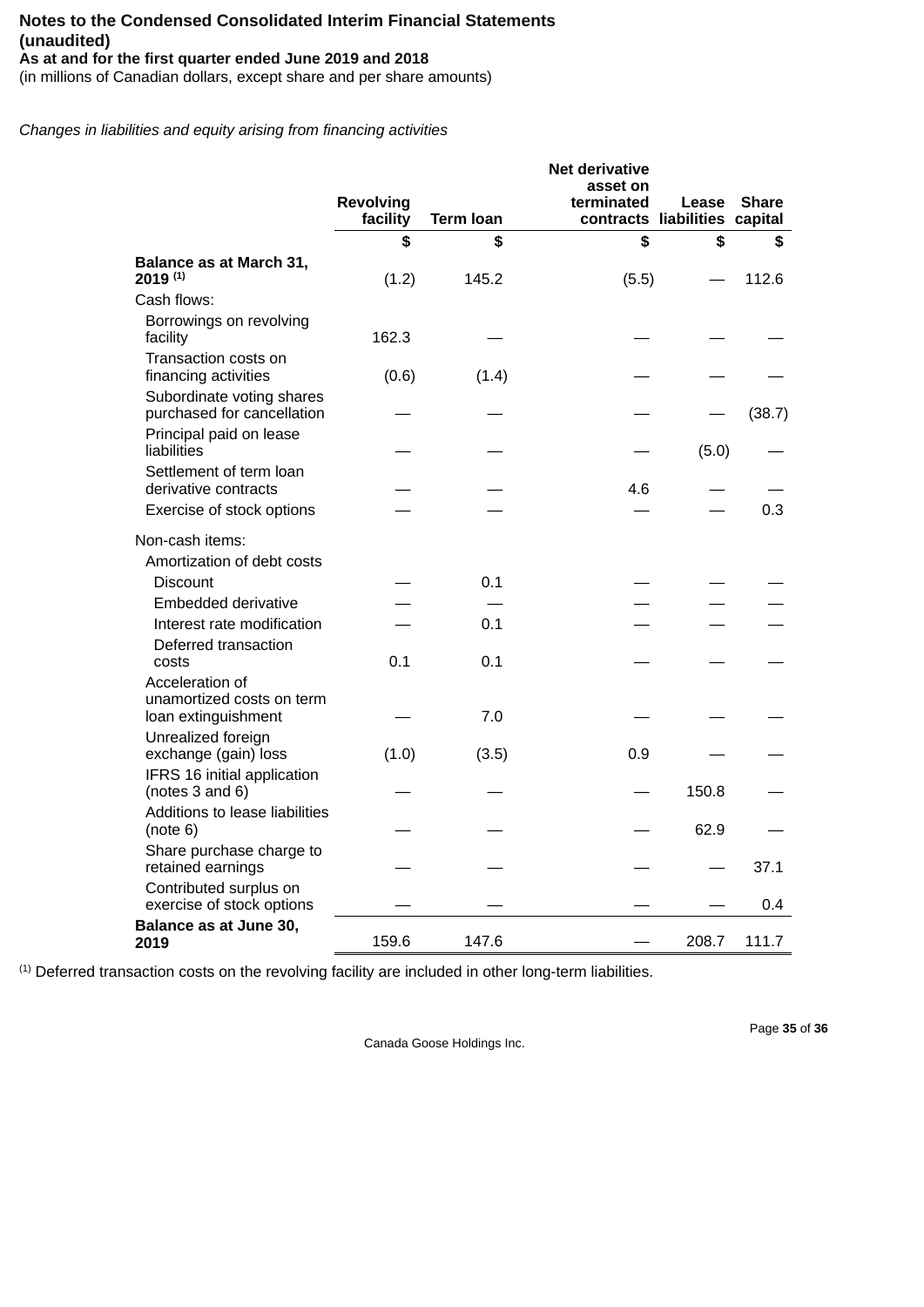# **As at and for the first quarter ended June 2019 and 2018**

(in millions of Canadian dollars, except share and per share amounts)

|                                             | Revolving |       |                         |
|---------------------------------------------|-----------|-------|-------------------------|
|                                             | facility  |       | Term Ioan Share capital |
|                                             | \$        | \$    | \$                      |
| Balance as at March 31, 2018 <sup>(1)</sup> | (1.7)     | 137.1 | 106.1                   |
| Cash flows:                                 |           |       |                         |
| Borrowings on revolving facility            | 78.5      |       |                         |
| Exercise of stock options                   |           |       | 0.8                     |
| Non-cash items:                             |           |       |                         |
| Amortization of debt costs                  |           |       |                         |
| <b>Discount</b>                             |           | 0.2   |                         |
| Interest rate modification                  |           | 0.3   |                         |
| Deferred transaction costs                  | 0.1       | 0.1   |                         |
| Unrealized foreign exchange loss            |           | 2.7   |                         |
| Contributed surplus on exercise of stock    |           |       |                         |
| options                                     |           |       | 0.6                     |
| Balance as at June 30, 2018                 | 76.9      | 140.4 | 107.5                   |

<span id="page-39-0"></span> $(1)$  Deferred transaction costs on the revolving facility are included in other long-term liabilities.

Canada Goose Holdings Inc.

Page **36** of **[36](#page-39-0)**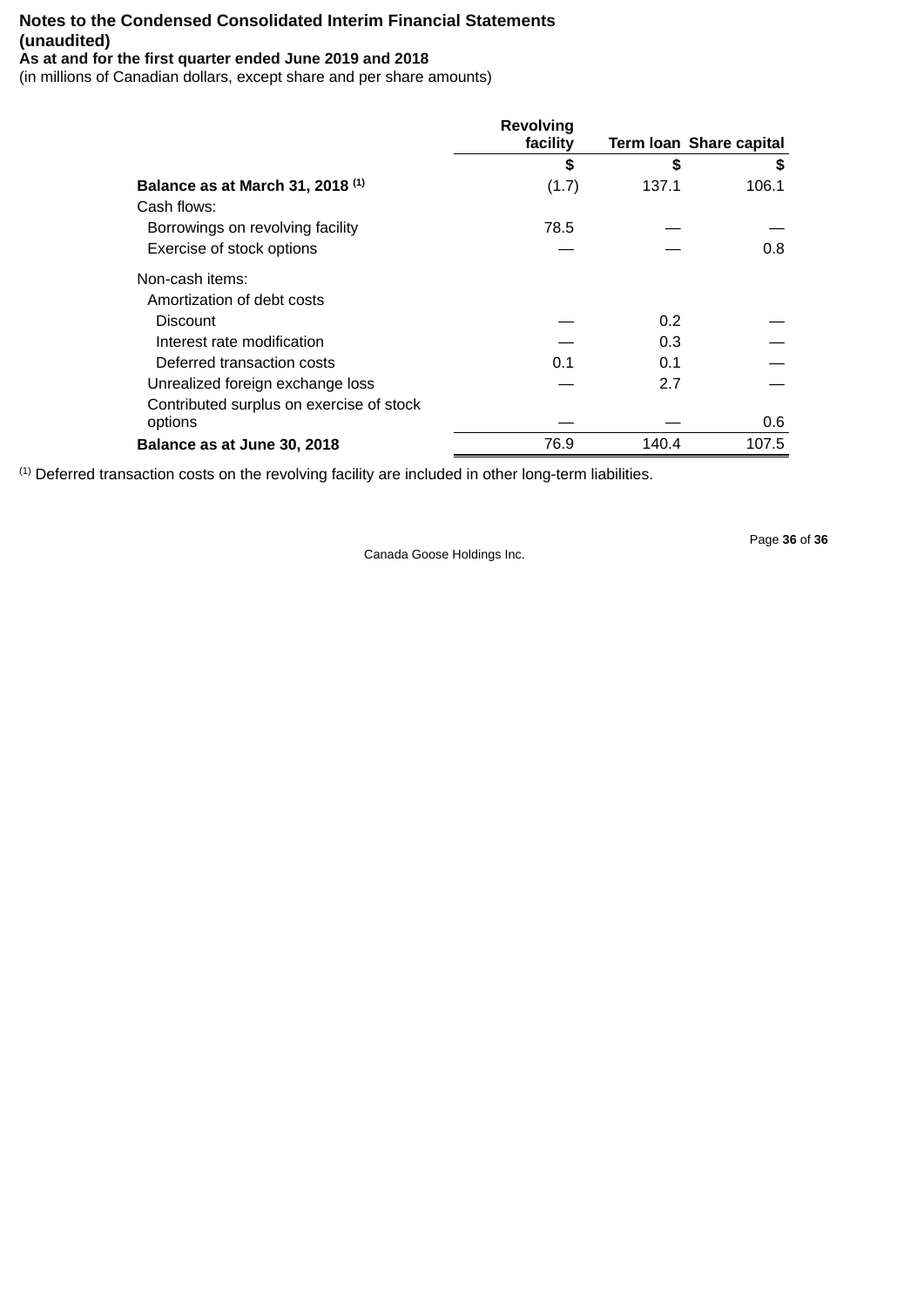# **CANADA GOOSE HOLDINGS INC.**

# **MANAGEMENT'S DISCUSSION AND ANALYSIS OF FINANCIAL CONDITION AND RESULTS OF OPERATIONS**

# **For the first quarter ended June 2019**

The following Management's Discussion and Analysis ("MD&A") for Canada Goose Holdings Inc. ("us." "we." "our." "Canada Goose" or the "Company") is dated August 13, 2019 and provides information concerning our financial condition and results of operations for the first quarter ended June 2019. You should read this MD&A together with our unaudited condensed consolidated interim financial statements as at and for the first quarter ended June 2019 ("Interim Financial Statements") and our audited consolidated financial statements and the related notes for the fiscal year ended March 31, 2019 ("Annual Financial Statements"). Additional information about Canada Goose is available on our website at www.canadagoose.com, on the SEDAR website at www.sedar.com, and on the EDGAR section of the U.S. Securities and Exchange Commission (the "SEC") website at www.sec.gov, including our Annual Report on Form 20-F for the year ended March 31, 2019 ("Annual Report").

### **CAUTIONARY NOTE REGARDING FORWARD‑LOOKING STATEMENTS**

This MD&A contains forward-looking statements. These statements are neither historical facts nor assurances of future performance. Instead, they are based on our current beliefs, expectations and assumptions regarding the future of our business, future plans and strategies, and other future conditions. Forward-looking statements can be identified by words such as "anticipate," "believe," "envision," "estimate," "expect," "intend," "may," "plan," "predict," "project," "target," "potential," "will," "would," "could," "should," "continue," "contemplate" and other similar expressions, although not all forward-looking statements contain these identifying words. These forward-looking statements include all matters that are not historical facts. They appear in many places throughout this MD&A and include statements regarding our intentions, beliefs or current expectations concerning, among other things, our results of operations, financial condition, liquidity, business prospects, growth, strategies, expectations regarding industry trends and the size and growth rates of addressable markets, our business plan and our growth strategies, including plans for expansion to new markets and new products, expectations for seasonal trends, and the industry in which we operate.

Certain assumptions made in preparing the forward-looking statements contained in this MD&A include:

- our ability to implement our growth strategies;
- our ability to maintain strong business relationships with our customers, suppliers, wholesaler partners and international distributors;
- our ability to keep pace with changing consumer preferences;
- our ability to protect our intellectual property; and
- the absence of material adverse changes in our industry or the global economy.

Canada Goose Holdings Inc. Page 1 of [47](#page-86-0)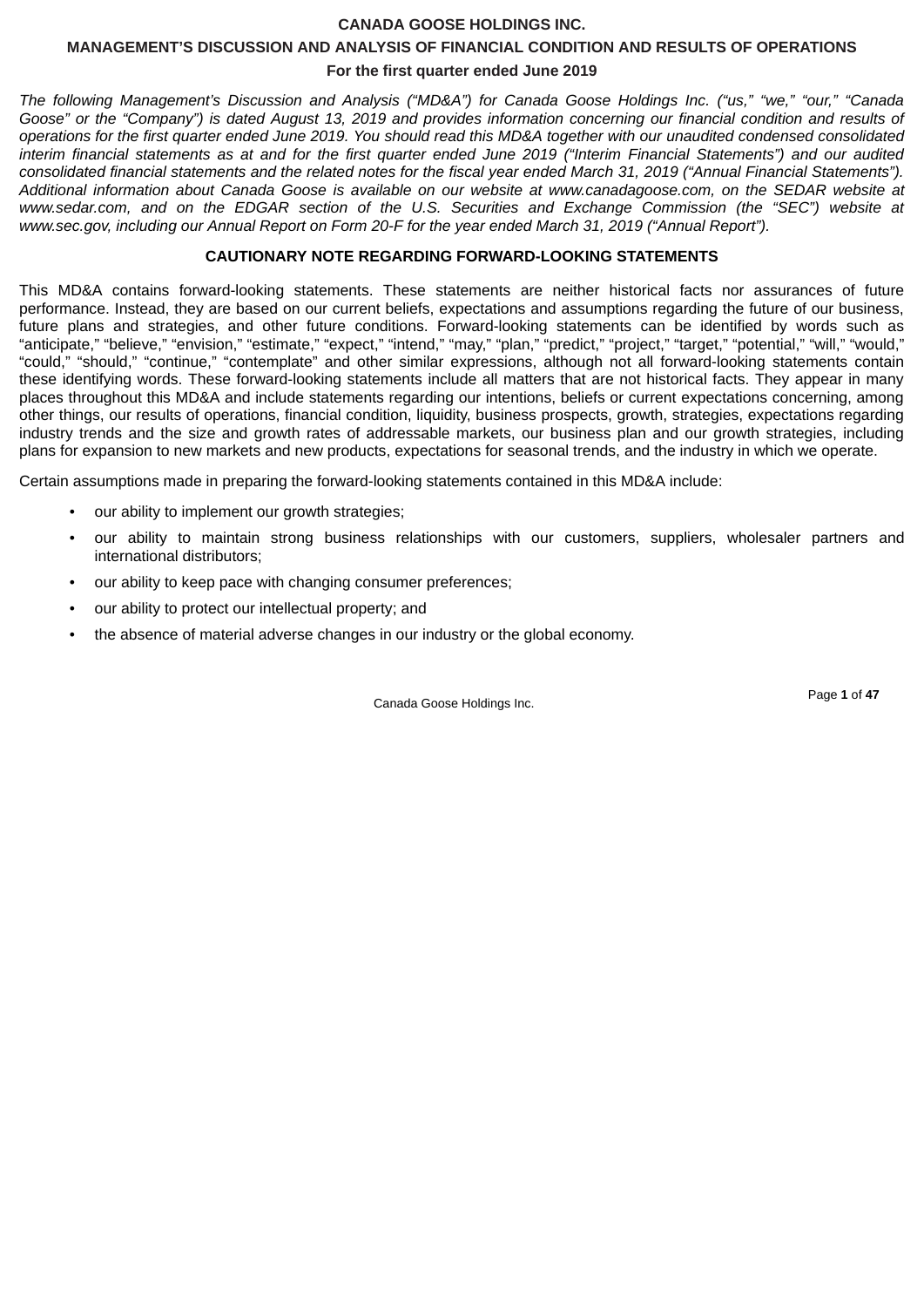By their nature, forward-looking statements involve risks and uncertainties because they relate to events and depend on circumstances that may or may not occur in the future. We believe that these risks and uncertainties include, but are not limited to, those described in the "Risk Factors" section of our Annual Report, which include, but are not limited to, the following risks:

- we may not open retail stores or expand e-commerce access on our planned timelines;
- we may be unable to maintain the strength of our brand or to expand our brand to new products and geographies;
- we may be unable to protect or preserve our brand image and proprietary rights;
- we may not be able to satisfy changing consumer preferences;
- an economic downturn may affect discretionary consumer spending;
- we may not be able to compete in our markets effectively;
- we may not be able to manage our growth effectively;
- poor performance during our peak season may affect our operating results for the full year;
- our indebtedness may adversely affect our financial condition;
- we may be unable to remediate weaknesses in our internal controls over financial reporting on a timely basis;
- our ability to maintain relationships with our select number of suppliers;
- our ability to manage our product distribution through our wholesale partners and international distributors;
- the success of our new store openings;
- the success of our expansion into Greater China;
- the success of our marketing programs;
- our ability to forecast our inventory needs:
- our ability to manage our exposure to data security and cyber security events;
- the risk our business is interrupted because of a disruption at our headquarters; and
- fluctuations in raw material costs, interest rates and currency exchange rates.

Although we base the forward-looking statements contained in this MD&A on assumptions that we believe are reasonable, we caution you that actual results and developments (including our results of operations, financial condition and liquidity, and the development of the industry in which we operate) may differ materially from those made in or suggested by the forward-looking statements contained in this MD&A. In addition, even if results and developments are consistent with the forward-looking statements contained in this MD&A, those results and developments may not be indicative of results or developments in subsequent periods. As a result, any or all of our forward-looking statements in this MD&A may prove to be inaccurate. No forward-looking statement is a guarantee of future results. Moreover, we operate in a highly competitive and rapidly changing environment in which new risks often emerge. It is not possible for our management to predict all risks, nor can we assess the impact of all factors on our business or the extent to which any factor,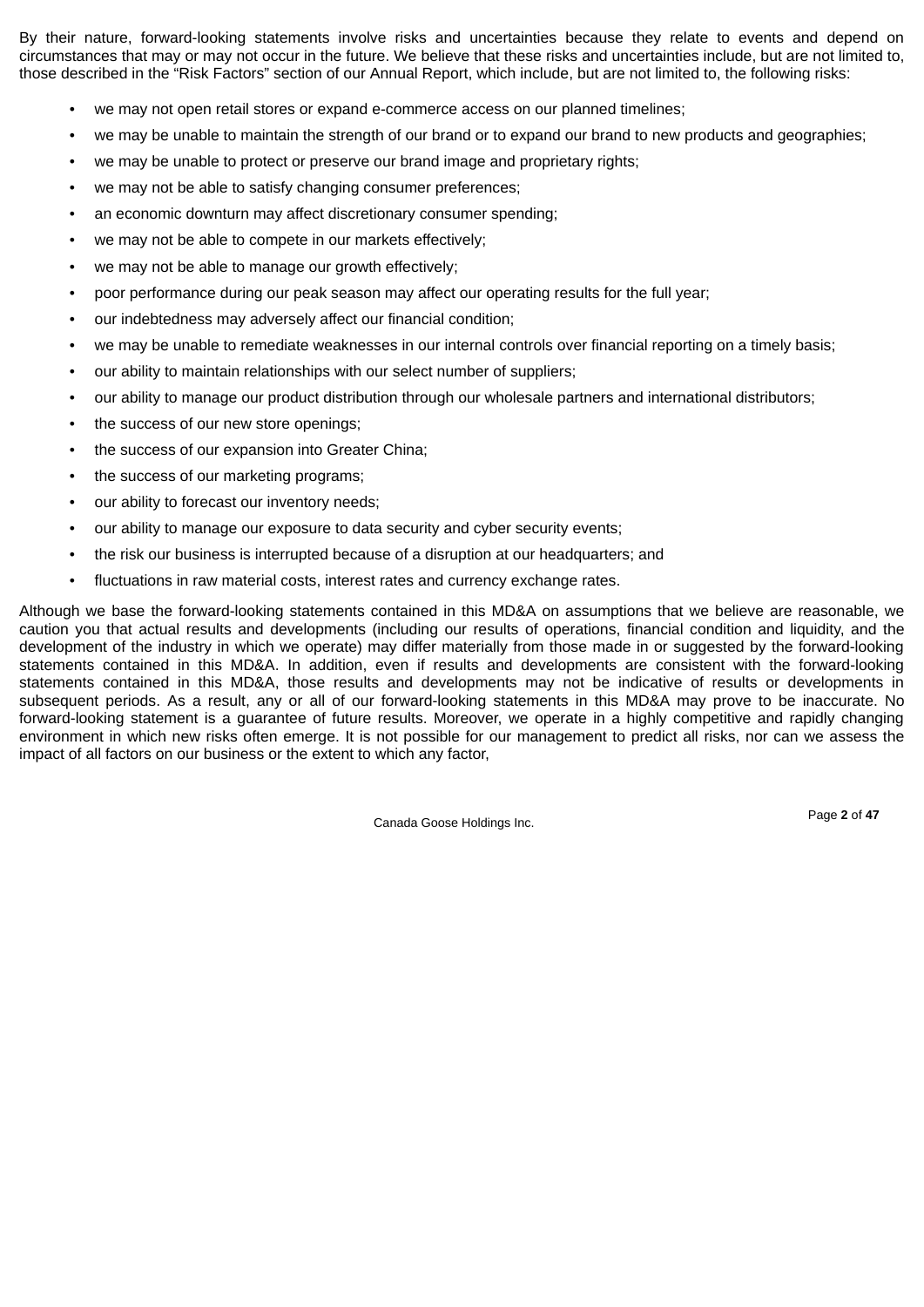or combination of factors, may cause actual results to differ materially from those contained in any forward-looking statements we may make.

You should read this MD&A and the documents that we reference herein completely and with the understanding that our actual future results may be materially different from what we expect. The forward-looking statements contained herein are made as of the date of this MD&A, and we do not assume any obligation to update any forward-looking statements except as required by applicable laws.

### **BASIS OF PRESENTATION**

The Interim Financial Statements are prepared in accordance with International Financial Reporting Standards ("IFRS"), specifically International Accounting Standard ("IAS") 34, *Interim Financial Reporting*, as issued by the International Accounting Standards Board ("IASB"), and are presented in millions of Canadian dollars, except where otherwise indicated. The Interim Financial Statements do not include all of the information required for Annual Financial Statements and should be read in conjunction with the Annual Financial Statements. Certain financial measures contained in this MD&A are non-IFRS financial measures and are discussed further under "Non-IFRS Financial Measures" below.

The Interim Financial Statements and the accompanying notes have been prepared using the accounting policies described in note 2 to the Annual Financial Statements, except for the adoption of IFRS 16, *Leases* ("IFRS 16") effective April 1, 2019. See "IFRS 16 Impact on Results of Operations" and "Changes in Accounting Policies" below, for a description of the impact from adopting this standard. As permitted by the standard, the Company has not restated comparative financial information.

All references to "\$", "CAD" and "dollars" refer to Canadian dollars, "USD" and "US\$" refer to U.S. dollars, "GBP" refer to British pounds sterling, "EUR" refer to euros, "CHF" refer to Swiss francs, "CNY" refers to Chinese yuan, and "HKD" refer to Hong Kong dollars unless otherwise indicated. Certain totals, subtotals and percentages throughout this MD&A may not reconcile due to rounding. This MD&A and the accompanying Interim Financial Statements are presented in millions of Canadian dollars.

All references to "fiscal 2016" are to the Company's fiscal year ended March 31, 2016; to "fiscal 2017" are to the Company's fiscal year ended March 31, 2017; to "fiscal 2018" are to the Company's fiscal year ended March 31, 2018; to "fiscal 2019" are to the Company's fiscal year ended March 31, 2019 and to "fiscal 2020" are to the Company's fiscal year ending March 29, 2020.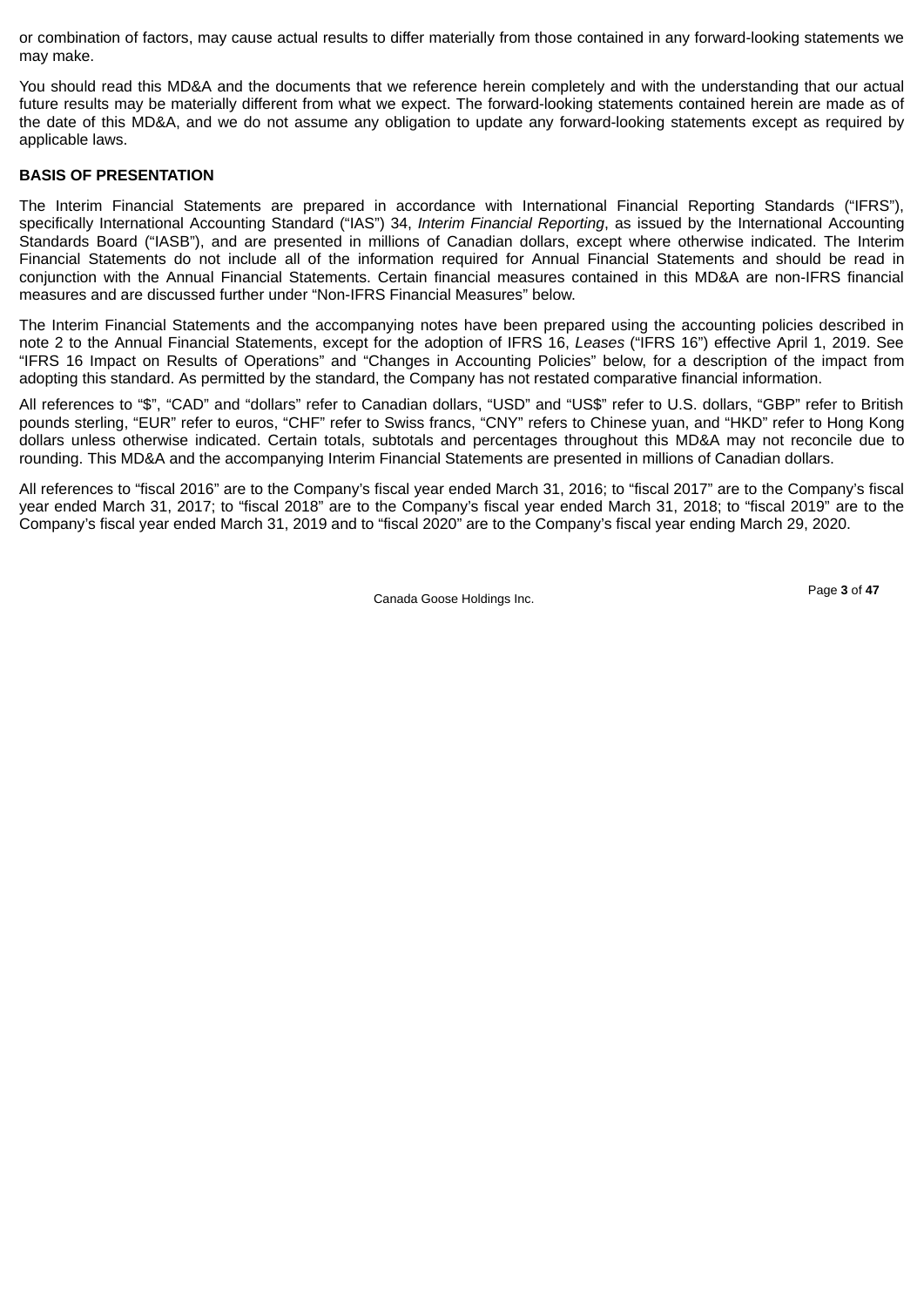# **CHANGE IN FISCAL YEAR EFFECTIVE APRIL 1, 2019**

Effective April 1, 2019, the Company changed its fiscal year from a calendar basis of twelve months ended March 31 to a 52 or 53-week reporting cycle with the fiscal year ending on the Sunday closest to March 31. Each fiscal quarter is 13 weeks. The additional week in a 53-week fiscal year is added to the fourth quarter. The Company's first 53-week fiscal year will occur in 2022. The 2020 fiscal year comprises four fiscal quarters ending on June 30, 2019, September 29, 2019, December 29, 2019 and March 29, 2020. The Company has not adjusted financial results for quarters prior to 2020. In the Interim Financial Statements and in this MD&A, the term "first quarter ended June" refers, in 2019, to the 13 week period ended June 30, 2019 (91 days), and in 2018, to the three months ended June 30, 2018 (91 days).

# **SUMMARY OF FINANCIAL PERFORMANCE**

The following table summarizes results of operations for the first quarter ended June 2019 and 2018 and expresses the percentage relationship to revenues of certain financial statement captions. See "Results of Operations" for additional details.

| <b>CAD \$ millions</b>                  | For the first quarter ended June | \$           | $\%$   |            |
|-----------------------------------------|----------------------------------|--------------|--------|------------|
| (except per share data)                 | 2019                             | 2018         | Change | Change     |
| <b>Statement of Income data:</b>        |                                  |              |        |            |
| Revenue                                 | 71.1                             | 44.7         | 26.4   | 59.1%      |
| Gross profit                            | 40.9                             | 28.6         | 12.3   | 43.0%      |
| Gross margin                            | 57.5 %                           | 64.0%        |        | (650) bps  |
| Operating loss                          | (27.5)                           | (19.9)       | (7.6)  | $(38.2)\%$ |
| Net loss                                | (29.4)                           | (18.7)       | (10.7) | $(57.2)\%$ |
| Loss per share                          |                                  |              |        |            |
| Basic and diluted                       | \$<br>(0.27)                     | \$<br>(0.17) | (0.10) | $(58.8)\%$ |
| Other data: $(1)$                       |                                  |              |        |            |
| <b>EBIT</b>                             | (27.5)                           | (19.9)       | (7.6)  | $(38.2)\%$ |
| <b>Adjusted EBIT</b>                    | (25.9)                           | (17.3)       | (8.6)  | $(49.7)\%$ |
| Adjusted EBIT margin                    | $(36.4)\%$                       | $(38.7)\%$   |        | 230 bps    |
| Adjusted net loss                       | (22.8)                           | (16.7)       | (6.1)  | $(36.5)\%$ |
| Adjusted net loss per basic and diluted |                                  |              |        |            |
| share                                   | \$<br>(0.21)                     | \$<br>(0.15) | (0.06) | $(40.0)\%$ |

<sup>(1)</sup> EBIT, adjusted EBIT, adjusted EBIT margin, adjusted net loss, and adjusted net loss per basic and diluted share are non-IFRS financial measures. See "Non-IFRS Financial Measures" for a description of these measures and a reconciliation to the nearest *IFRS measure.*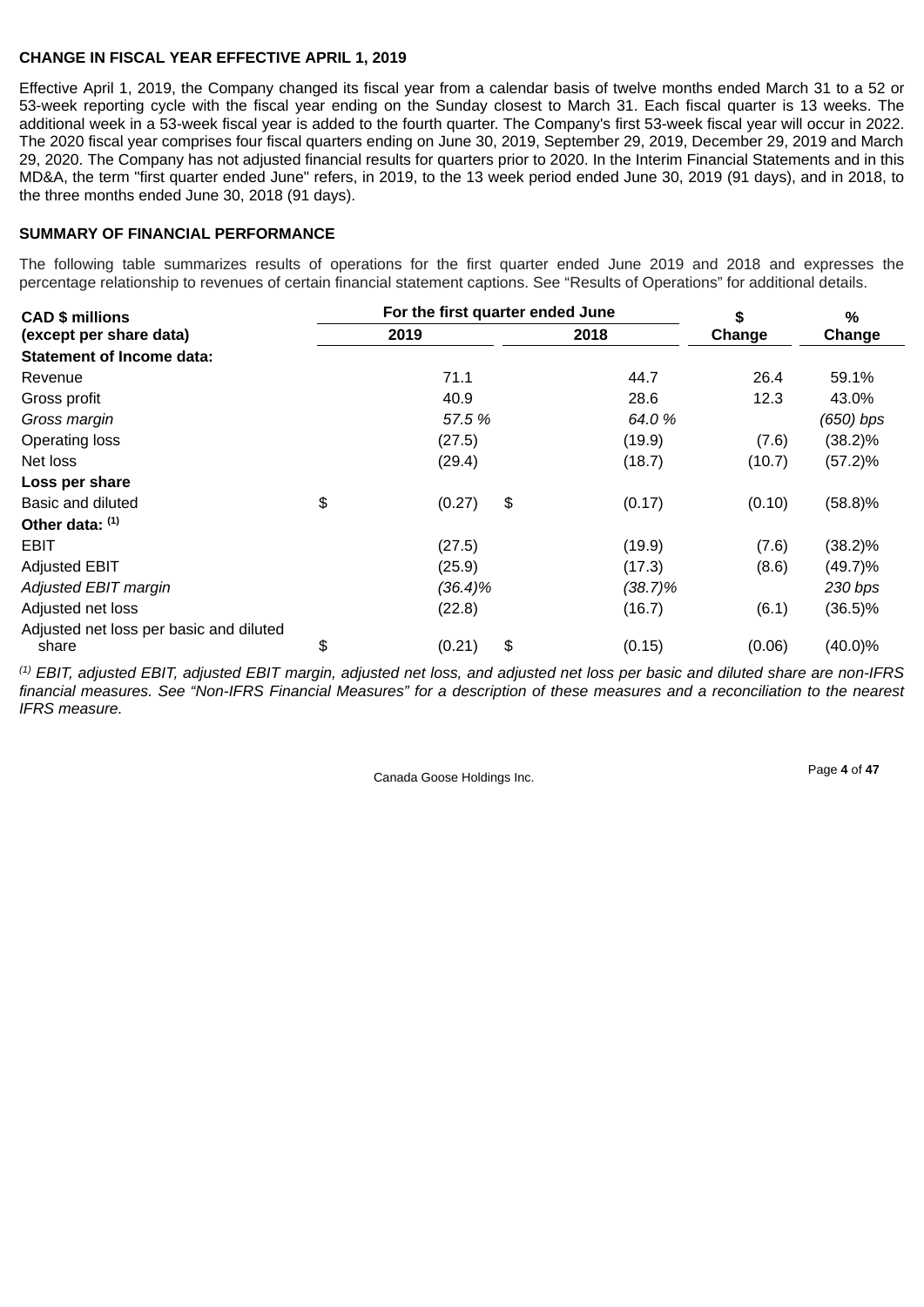# **Segments**

We report our results in two segments which are aligned with our sales channels: Direct-to-Consumer ("DTC") and Wholesale. We measure each reportable operating segment's performance based on revenue and segment operating income. Through our wholesale segment, we sell to wholesale partners. Our DTC segment includes sales to customers online through our e-commerce sites and through our retail stores in the following regions and locations:

| <b>E-commerce markets</b> | <b>Company stores</b> |  |
|---------------------------|-----------------------|--|
| Austria                   | <b>Beijing</b>        |  |
| <b>Belgium</b>            | <b>Boston</b>         |  |
| Canada                    | Calgary               |  |
| France                    | Chicago               |  |
| Germany                   | Hong Kong             |  |
| <b>Greater China</b>      | London                |  |
| Ireland                   | Montreal              |  |
| Luxembourg                | New York City         |  |
| <b>Netherlands</b>        | Short Hills, NJ       |  |
| Sweden                    | Toronto               |  |
| United Kingdom            | Vancouver             |  |
| <b>United States</b>      |                       |  |

Our DTC and wholesale segments represented 51.9% and 48.1% of the total revenue, respectively, in fiscal 2019. For fiscal 2018, the DTC and wholesale segments contributed 43.1% and 56.9% of the total revenue, respectively, and for fiscal 2017, the DTC and wholesale segment contributed 28.5% and 71.5%, respectively. The overall growth in sales along with the increased proportion of sales in the DTC segment is expected to continue as we open more retail stores and expand e-commerce access in future years.

# **Factors Affecting our Performance**

We believe that our performance and future success depend on many factors that present significant opportunities for us and may pose risks and challenges, including those discussed below.

- *• Market development.* Our market development strategy has been a key driver of our recent revenue growth and we plan to continue to execute our global expansion strategy. Across our various markets, we intend to continue increasing brand awareness and activating local markets while building out customer access in our wholesale and DTC channels. We expect that marketing expenses to support these initiatives will continue to grow in proportion to anticipated revenue growth. In executing this strategy, we expanded our presence in Greater China in fiscal 2019.
- *• Growth in our DTC Channel.* In the third quarter of fiscal 2017, we opened our first two retail stores and have since opened nine stores across the globe, including stores in Short Hills, NJ, Hong Kong, Vancouver, Montreal, and Beijing in fiscal 2019. We intend to continue to open a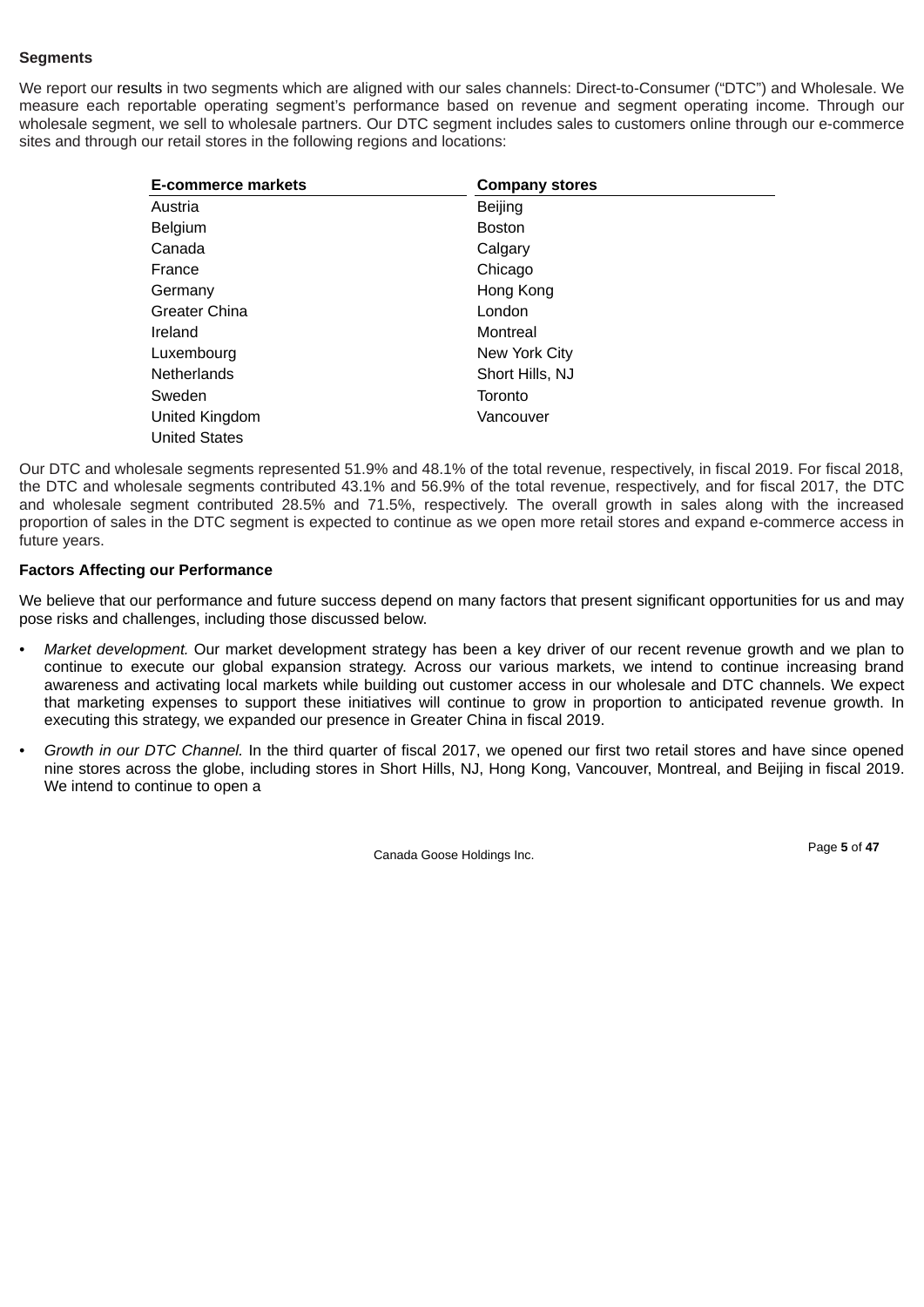select number of additional retail stores in luxury shopping locations, and have announced nine new retail stores for fiscal 2020.

In fiscal 2019, for the first time, revenue generated through our DTC channel made up more than half of our total revenue. Growth in our DTC channel is expected to continue to alter the seasonal concentration of our revenue since customers tend to purchase goods in retail stores and on e-commerce sites at a higher rate in our third and fourth fiscal quarters, compared to the wholesale business, where products are delivered to wholesale partners in the second and third quarters ahead of their peak selling season.

- *New Products*. Product design and innovation are a core part of our strategy and we intend to continue investing in the development and introduction of new products. We intend to continue to expand our Fall/Winter and Spring collections of outerwear, knitwear and accessories across styles, uses and climates. Additionally, in connection with the acquisition of the business of Baffin Inc. (the "Baffin Vendor"), in November 2018 (the "Baffin acquisition"), we intend to continue to offer Baffin branded footwear through its own sales channels. We are also developing a separate Canada Goose footwear offering leveraging Baffin's infrastructure, processes and technology. We launched our knitwear collection in the second quarter of fiscal 2018. As we introduce additional products, we expect that they will supplement the seasonal nature of our business. We expect these products will be accretive to revenue but may carry a lower gross margin per unit relative to our long-standing styles which are produced in significantly higher volumes.
- *Seasonality.* We experience seasonal fluctuations in our revenue and operating results and historically have realized a significant portion of our annual wholesale revenue during our second and third fiscal quarters and our DTC revenue in the third and fourth fiscal quarters. We generated 75.8%, 74.2%, and 83.5% of our consolidated revenues in the combined second and third fiscal quarters of fiscal 2019, fiscal 2018 and fiscal 2017, respectively. In our wholesale channel, we have visibility into expected future revenues, with a majority of orders received before the end of the prior fiscal year, enabling us to plan our manufacturing calendar. That said, seasonal fluctuations in wholesale and distributor customer demand have shifted the delivery timing of customer orders between quarters in the past and similar shifts may affect the quarterly pattern of wholesale revenue in future. Because of seasonal fluctuations in revenue and fixed costs associated with our business, particularly the headcount growth and premises costs associated with our expanding DTC channel, we typically experience substantially reduced or negative net income and adjusted EBIT $^{(1)}$  in the first and fourth quarters. As a result of our seasonality, changes that impact gross margin and adjusted EBIT<sup>(1)</sup> can have a disproportionate impact on the quarterly results when they are recorded in our off-peak periods.

# $^{(1)}$  Adjusted EBIT is a non-IFRS measure. See "Non-IFRS Financial Measures" for a description of these measures.

Guided by expected demand and wholesale orders, we manufacture on a linear basis throughout the fiscal year, resulting in the buildup of inventory ahead of our peak season. Net working capital requirements typically increase in off-peak periods as inventory builds to support our peak shipping and selling season. We finance these needs through a combination of cash on hand, cash from operations, and borrowings on our senior secured asset-based revolving credit facility (the "Revolving Facility"). Cash flows from operating activities are typically highest in the third and fourth fiscal quarters of the fiscal year due to the peak revenue period for the DTC channel and collection of receivables from wholesale revenue earlier in the year.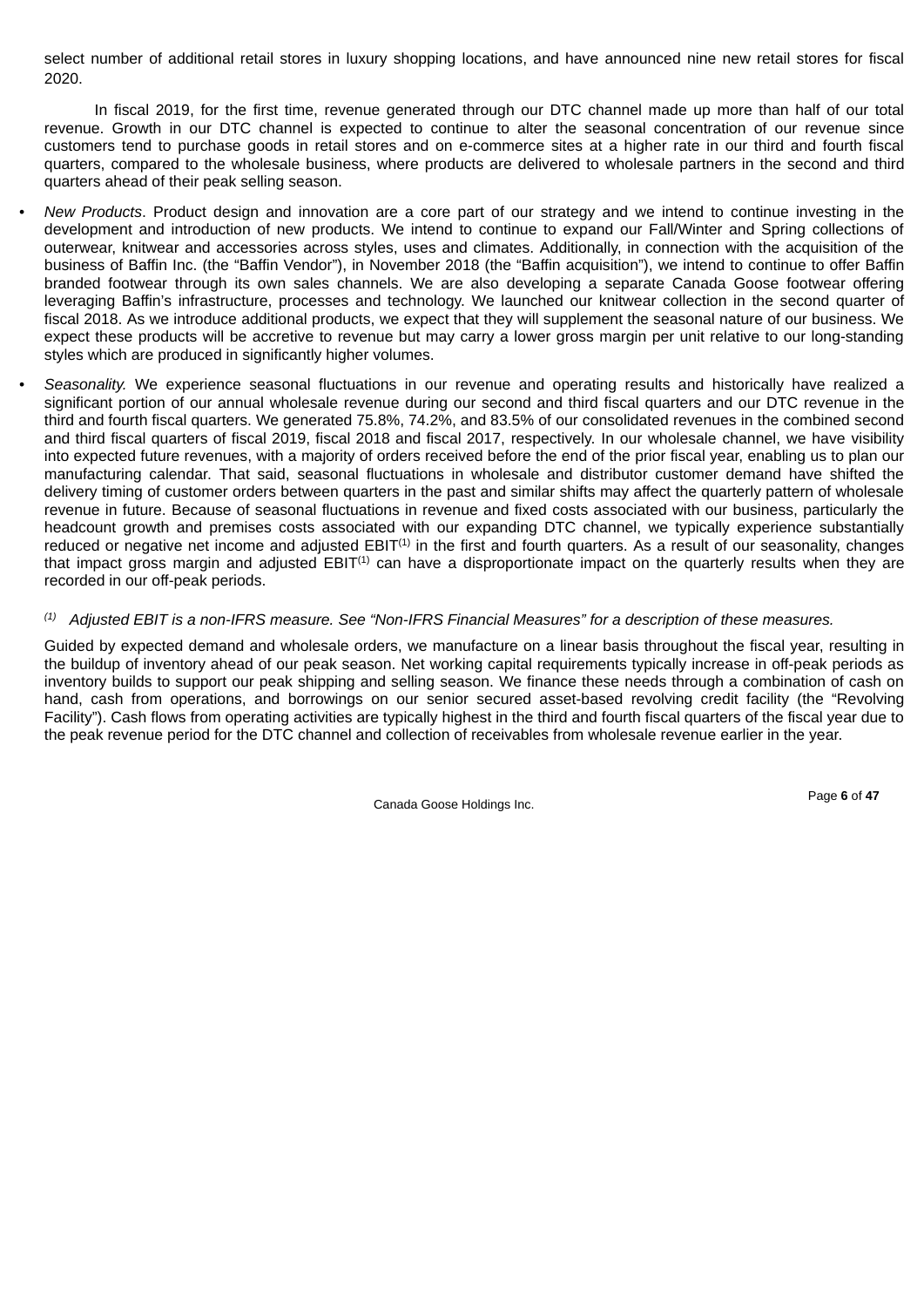- *• Developments in international trade.* We continue to prepare for the impact on our operations in Europe and the U.K. as a result of the expected British exit from the European Union ("Brexit"). We do not expect any consequences, positive or negative, emanating from recent trade negotiations in connection with the proposed United States-Mexico-Canada Agreement ("USMCA"). The Company continues to benefit from reduced tariffs on certain of our products imported into Europe under the Canada-European Union Comprehensive Economic and Trade Agreement ("CETA") which entered into force provisionally on September 21, 2017 and is pending ratification by certain EU countries. We monitor developments in international trade in countries where we operate that could have an impact on our business.
- *• Foreign Exchange.* We sell a significant portion of our products to customers outside of Canada, which exposes us to fluctuations in foreign currency exchange rates. In fiscal years 2019, 2018 and 2017, we generated 58.0%, 53.7% and 52.2%, respectively, of our revenue in currencies other than Canadian dollars. As most of our wholesale revenue is derived from orders made prior to the beginning of the fiscal year, we have a high degree of visibility into our anticipated future cash flows from wholesale operations. In addition, most of our raw materials are sourced outside of Canada, primarily in U.S. dollars, and selling, general and administrative ("SG&A") expenses are typically denominated in the currency of the country in which they are incurred. As part of our risk management program, this extended visibility allows us to enter into foreign exchange derivative contracts to manage certain of our exposures to exchange rate fluctuations for future foreign currency transactions, which is intended to reduce the variability of our operating costs and future cash flows denominated in local currencies.

We are exposed to translation and transaction risks associated with foreign currency exchange fluctuations on the U.S. dollar denominated principal and interest amounts payable on our Revolving Facility and senior secured term loan facility (the "Term Loan Facility"). The Company has entered into foreign exchange cross-currency swap and forward contracts to hedge a portion of the exposure to foreign currency exchange and interest rate risk on the principal amount of the Term Loan Facility. See "Quantitative and Qualitative Disclosures about Market Risk - Foreign Exchange Risk" below.

Canada Goose Holdings Inc. Page 7 of [47](#page-86-0)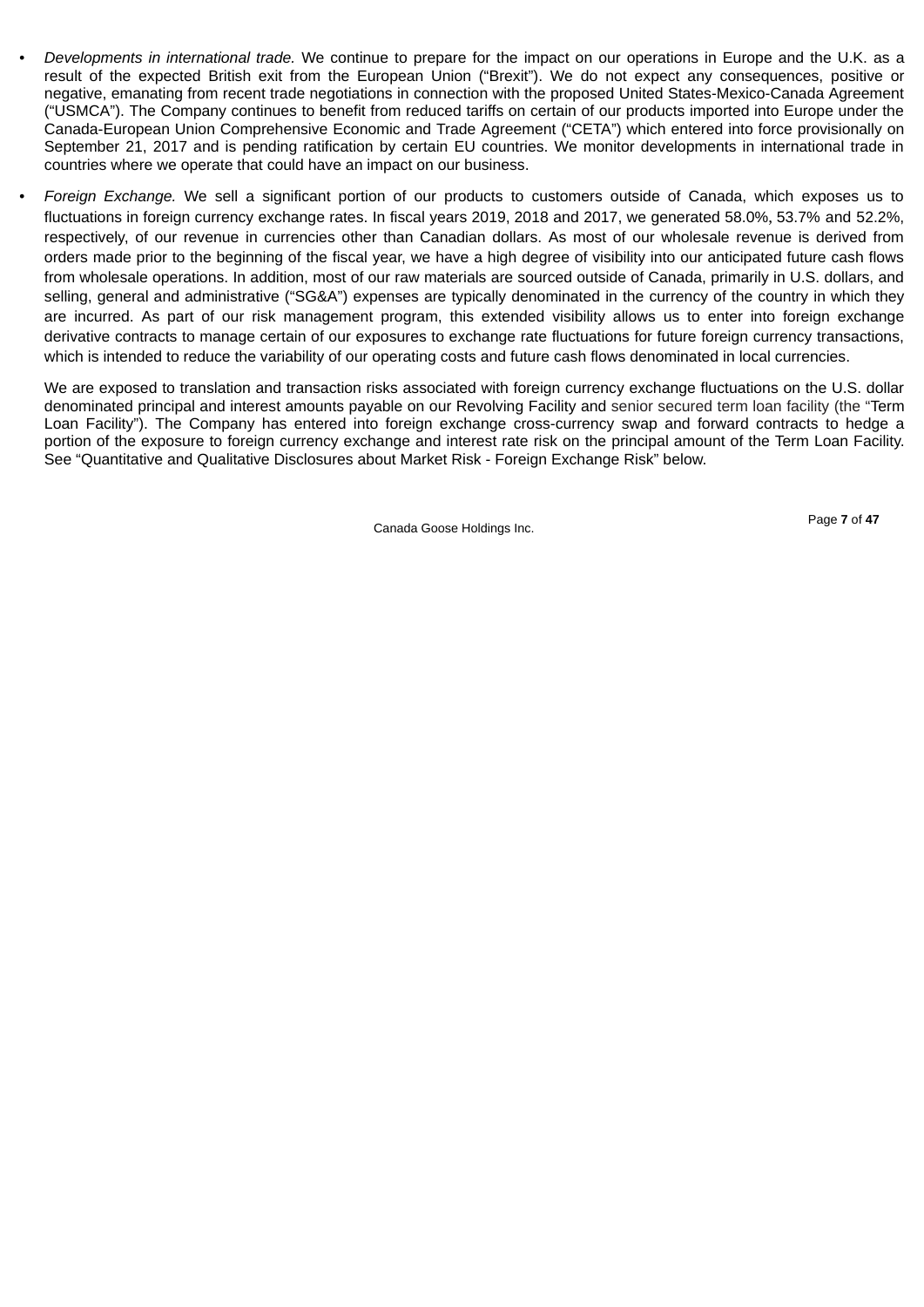The main foreign currency exchange rates that impact our business and operations as at and for the first quarter ended June 2019 and for the fiscal year ended March 31, 2019 are summarized below:

|                |                                            | Foreign currency exchange rate to \$1.00 CAD |                |    |                 |               |  |  |  |  |  |  |  |
|----------------|--------------------------------------------|----------------------------------------------|----------------|----|-----------------|---------------|--|--|--|--|--|--|--|
|                |                                            | Fiscal 2020                                  |                |    |                 |               |  |  |  |  |  |  |  |
|                | <b>Closing Rate</b><br><b>Average Rate</b> |                                              |                |    |                 |               |  |  |  |  |  |  |  |
| Currency       | Q1                                         | Q <sub>2</sub>                               | Q <sub>3</sub> | Q4 | <b>2020 YTD</b> | June 30, 2019 |  |  |  |  |  |  |  |
| USD/CAD        | 1.3375                                     |                                              |                |    | 1.3375          | 1.3087        |  |  |  |  |  |  |  |
| EUR/CAD        | 1.5032                                     |                                              |                |    | 1.5032          | 1.4887        |  |  |  |  |  |  |  |
| GBP/CAD        | 1.7190                                     |                                              |                |    | 1.7190          | 1.6624        |  |  |  |  |  |  |  |
| CHF/CAD        | 1.3345                                     |                                              |                |    | 1.3345          | 1.3410        |  |  |  |  |  |  |  |
| CNY/CAD        | 0.1960                                     |                                              |                |    | 0.1960          | 0.1906        |  |  |  |  |  |  |  |
| <b>HKD/CAD</b> | 0.1706                                     |                                              |                |    | 0.1706          | 0.1676        |  |  |  |  |  |  |  |

|                 |        |                | Foreign currency exchange rate to \$1.00 CAD |        |        |                     |  |  |  |  |  |  |  |
|-----------------|--------|----------------|----------------------------------------------|--------|--------|---------------------|--|--|--|--|--|--|--|
|                 |        | Fiscal 2019    |                                              |        |        |                     |  |  |  |  |  |  |  |
|                 |        |                | <b>Average Rate</b>                          |        |        | <b>Closing Rate</b> |  |  |  |  |  |  |  |
| <b>Currency</b> | Q1     | Q <sub>2</sub> | Q <sub>3</sub>                               | Q4     | 2019   | March 31,<br>2019   |  |  |  |  |  |  |  |
| USD/CAD         | 1.2912 | 1.3069         | 1.3214                                       | 1.3292 | 1.3122 | 1.3363              |  |  |  |  |  |  |  |
| EUR/CAD         | 1.5390 | 1.5204         | 1.5080                                       | 1.5094 | 1.5192 | 1.5002              |  |  |  |  |  |  |  |
| GBP/CAD         | 1.7567 | 1.7039         | 1.6992                                       | 1.7315 | 1.7228 | 1.7418              |  |  |  |  |  |  |  |
| CHF/CAD         | 1.3108 | 1.3291         | 1.3274                                       | 1.3329 | 1.3251 | 1.3421              |  |  |  |  |  |  |  |
| CNY/CAD         | 0.2024 | 0.1920         | 0.1911                                       | 0.1970 | 0.1956 | 0.1991              |  |  |  |  |  |  |  |
| <b>HKD/CAD</b>  | 0.1645 | 0.1666         | 0.1688                                       | 0.1694 | 0.1673 | 0.1702              |  |  |  |  |  |  |  |

Source: Bank of Canada

# **IFRS 16 Impact on Results of Operations**

The adoption of IFRS 16 *Leases* replacing IAS 17, *Leases* has had a significant impact on certain financial metrics in the first quarter of fiscal 2020. The Company adopted the standard on April 1, 2019 using the modified retrospective approach with the cumulative effect of initial application recorded in opening retained earnings. Prior year results have not been restated, as permitted by the standard.

Under IFRS 16, depreciation expense on right-of-use assets and interest expense on lease liabilities replace rent expense, which was previously recognized under IAS 17 on a straight-line basis in operating income over the term of a lease. Depreciation is recognized on a straight-line basis while interest expense declines over the lease term. Compared to the previous standard, leaserelated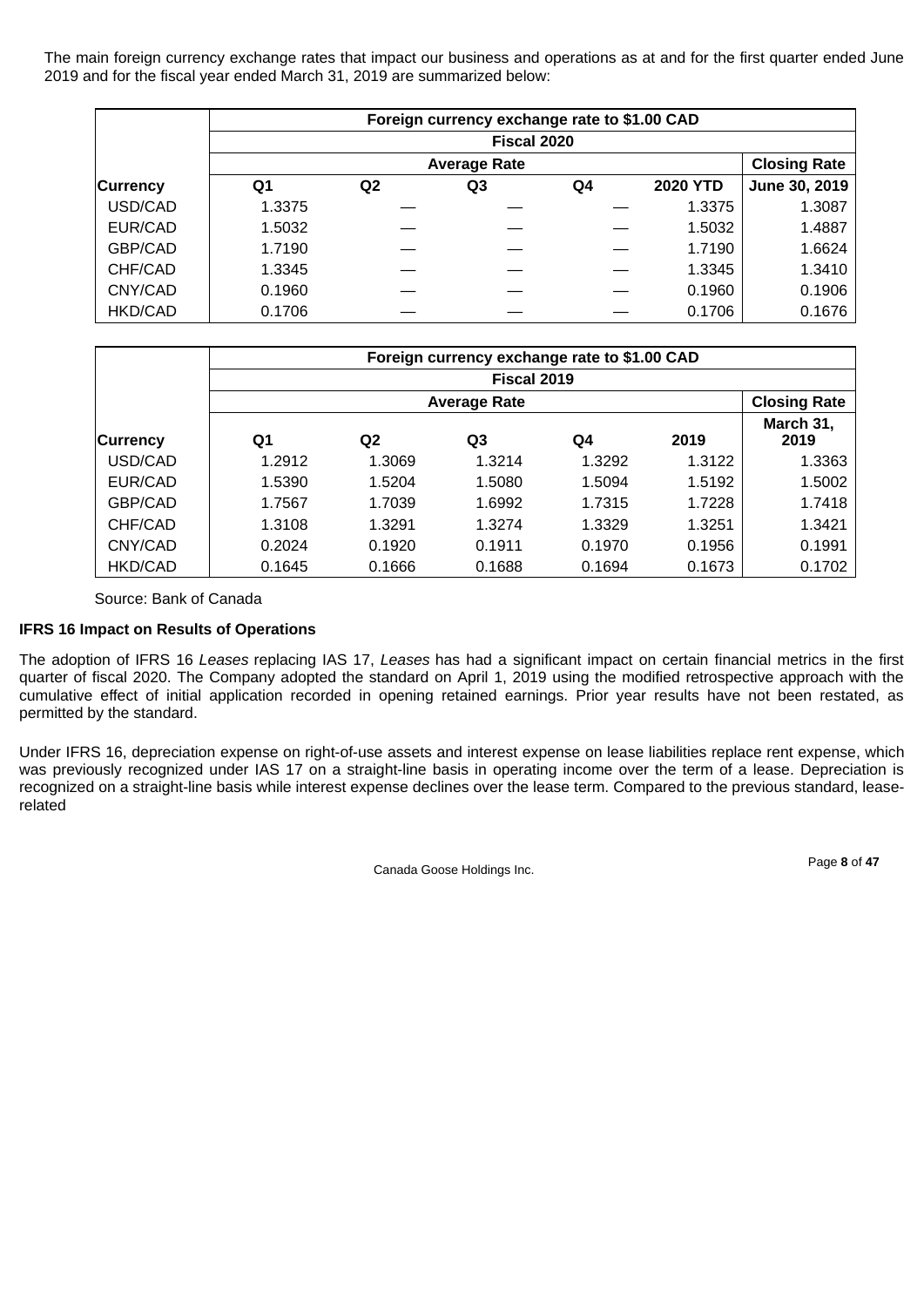expenses are higher in the earlier years as interest expense is recognized on an amortized cost basis, and lower in the later years of the lease term.

The following table presents our results of operations for the first quarter ended June 2019, both including and excluding the impacts of IFRS 16, compared with reported results for the first quarter ended June 2018, without restatement and as reported under IAS 17.

|                                                                        | For the first<br>quarter ended<br><b>June 2019</b> |                                                       |                 | For the first<br>quarter ended<br><b>June 2019</b> | For the first<br>quarter ended<br><b>June 2018</b> |              |             |
|------------------------------------------------------------------------|----------------------------------------------------|-------------------------------------------------------|-----------------|----------------------------------------------------|----------------------------------------------------|--------------|-------------|
| <b>CAD \$ millions</b><br>(except per share<br>data)                   | As reported<br>(IFRS 16)                           | <b>IFRS 16 Impact</b><br>Depreciation and<br>interest | Rent<br>expense | <b>Excluding IFRS</b><br>16(1)                     | As reported (IAS<br>17)                            | \$<br>Change | % Change    |
| Revenue                                                                | 71.1                                               |                                                       |                 | 71.1                                               | 44.7                                               | 26.4         | 59.1%       |
| Cost of sales                                                          | 30.2                                               | (1.0)                                                 | 1.3             | 30.5                                               | 16.1                                               | (14.4)       | $(89.4)\%$  |
| <b>Gross profit</b>                                                    | 40.9                                               |                                                       |                 | 40.6                                               | 28.6                                               | 12.0         | 42.0%       |
| Gross margin                                                           | 57.5 %                                             |                                                       |                 | 57.1 %                                             | 64.0%                                              |              | (690) bps   |
| Selling, general and<br>administrative<br>expenses<br>SG&A expenses as | 57.5                                               |                                                       | 7.3             | 64.8                                               | 45.1                                               | (19.7)       | $(43.7)\%$  |
| % of revenue                                                           | 80.9%                                              |                                                       |                 | 91.1%                                              | 101.0%                                             |              | 990 bps     |
| Depreciation and<br>amortization                                       | 10.9                                               | (6.6)                                                 |                 | 4.3                                                | 3.4                                                | (0.9)        | $(26.5)\%$  |
| <b>Operating loss</b>                                                  | (27.5)                                             |                                                       |                 | (28.5)                                             | (19.9)                                             | (8.6)        | $(43.2)\%$  |
| Operating margin                                                       | $(38.7)\%$                                         |                                                       |                 | $(40.1)\%$                                         | $(44.5)\%$                                         |              | 440 bps     |
| Net interest and other<br>finance costs                                | 12.2                                               | (2.1)                                                 |                 | 10.1                                               | 3.1                                                | (7.0)        | $(225.8)\%$ |
| Loss before income<br>taxes                                            | (39.7)                                             |                                                       |                 | (38.6)                                             | (23.0)                                             | (15.6)       | (67.8)%     |
| Income tax recovery                                                    | (10.3)                                             |                                                       |                 | (10.0)                                             | (4.3)                                              | 5.7          | 132.6%      |
| Effective tax rate                                                     | 25.9%                                              |                                                       |                 | 25.9%                                              | 18.7%                                              |              | (720) bps   |
| <b>Net loss</b>                                                        | (29.4)                                             |                                                       |                 | (28.6)                                             | (18.7)                                             | (9.9)        | $(52.9)\%$  |
| Loss per share                                                         |                                                    |                                                       |                 |                                                    |                                                    |              |             |
| Basic and diluted                                                      | \$<br>(0.27)                                       |                                                       |                 | \$<br>(0.26)                                       | \$<br>(0.17)                                       | (0.09)       | $(52.9)\%$  |
| Other data (2)                                                         |                                                    |                                                       |                 |                                                    |                                                    |              |             |
| Adjusted net loss                                                      | (22.8)                                             |                                                       |                 | (22.4)                                             | (16.7)                                             | (5.7)        | $(34.1)\%$  |
| Adjusted net loss per<br>share, basic and<br>diluted                   | \$<br>(0.21)                                       |                                                       |                 | \$<br>(0.20)                                       | \$<br>(0.15)                                       | (0.05)       | $(33.3)\%$  |

*(1) Presented using IAS 17, as if IFRS 16 had not been adopted, for comparative purposes only.*

(2) Adjusted net loss, and adjusted net loss per basic and diluted share are non-IFRS measures. See "Non-IFRS Financial *Measures" for a description of these measures and a reconciliation to the nearest IFRS measure.*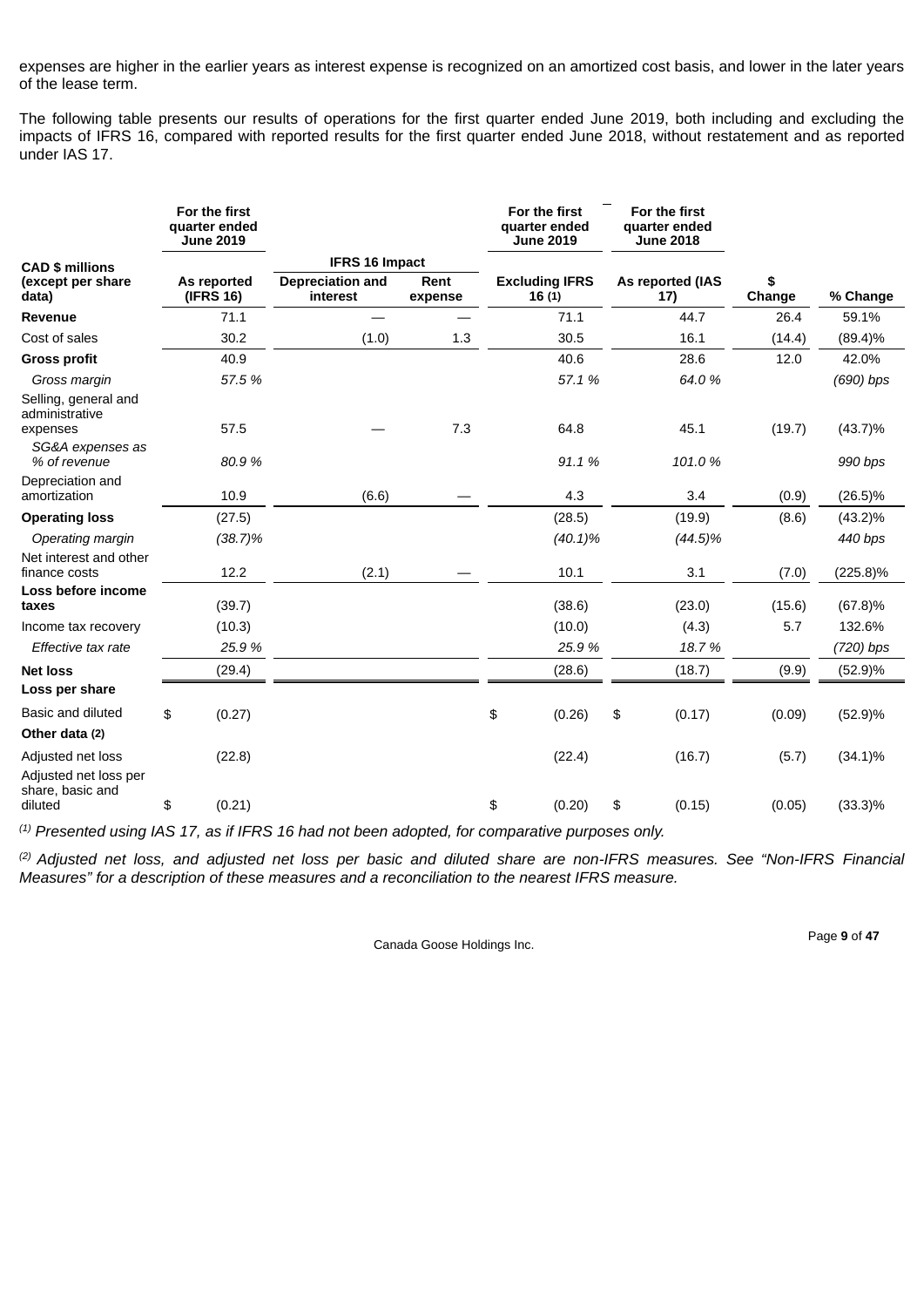# *Loss for the first quarter ended June 2019, excluding IFRS 16*

In the first year of implementation, for purposes of explaining the impact of the initial application of IFRS 16, without restatement of the results of the prior year, the Company has presented its results of operations for the first quarter ended June 2019 on the basis of the previous accounting standard, excluding IFRS 16, to facilitate comparison with the results for the first quarter ended June, 2018.

Loss per basic and diluted share, excluding IFRS 16, is \$(0.26) per share, compared with the reported loss per basic and diluted share including IFRS 16 of \$(0.27). Adjusted net loss per basic and diluted share, excluding IFRS 16, is \$(0.20), compared with adjusted net loss per basic and diluted share, on an as reported basis including IFRS 16, of \$(0.21). Under both approaches, changes in financial performance are the result of the growth in business activity; the results for the current year measured in terms of loss per share and adjusted net loss per share, and the change between years, are not significantly different, although the cost of leasing is accounted for differently. Lease related costs are characterized as rent under the previous standard and as depreciation and interest expense under IFRS 16, and are included in different components of the financial results.

# *Loss for the first quarter ended June 2019, as reported*

The impact of the change in the seasonally low first quarter is significant because rent expense, depreciation and interest are fixed costs, and because there are costs in the current year that were not incurred in the prior year. The lease costs in the first quarter ended June 2019 include leases of five retail stores that were not open in the first quarter ended June 2018, and two additional manufacturing facilities. The first quarter ended June 2019 also includes pre-store opening depreciation of \$2.3m and interest expense of \$0.5m for new stores that will open in fiscal 2020, compared with \$2.3m in pre-store opening costs for rent expense in the results excluding IFRS 16.

Elsewhere in this MD&A, the Company compares the reported financial results under IFRS 16 with the reported financial results for the prior year without restatement. Changes as a result of the change in lease accounting are explained for the income statement components that are affected.

See "Changes in Accounting Policies" below, for further details on the impact from adopting this standard.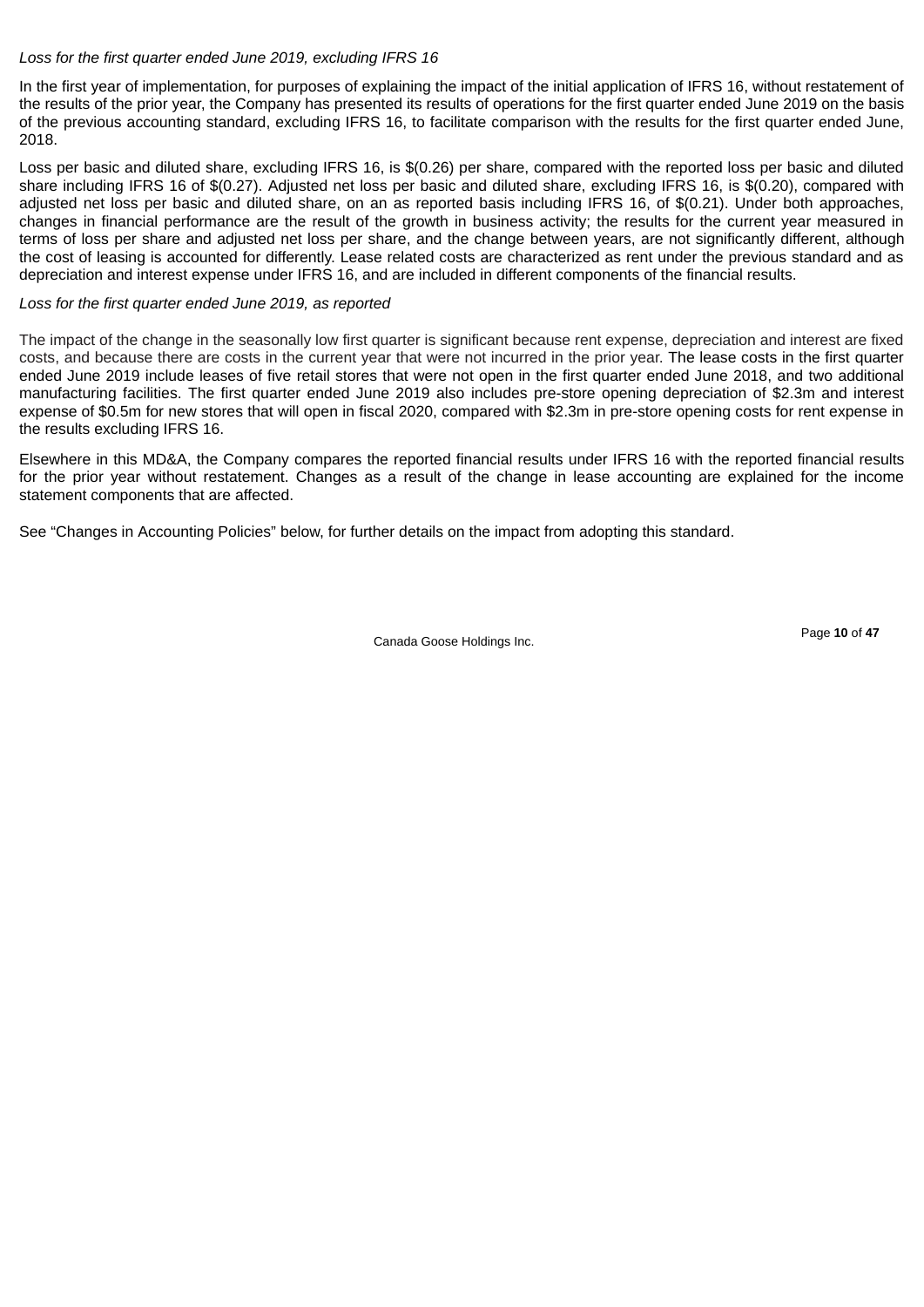# **Components of Our Results of Operations**

#### *Revenue*

DTC revenue consists of sales through our e-commerce operations and retail stores. Revenue through e-commerce operations and retail stores is recognized upon delivery of the goods to the customer and when consideration is received, net of an estimated provision for sales returns.

Wholesale revenue comprises sales to third party resellers, which includes distributors and retailers of our products. Wholesale revenue from the sale of goods, net of an estimated provision for sales returns, discounts and allowances, is recognized when the control of the goods has been transferred to the reseller, which, depending on the terms of the agreement with the reseller, occurs when the products have been shipped to the reseller, are picked up from our third-party warehouse or arrive at the reseller's facilities.

#### *Cost of Sales and Gross Profit*

Gross profit is our revenue less cost of sales. Cost of sales comprises the cost of manufacturing our products, including raw materials, direct labour and overhead, plus freight, duties and non-refundable taxes incurred in delivering the goods to distribution centres managed by third parties or to our retail stores. It also includes costs incurred in our production, design and merchandise departments, depreciation on our manufacturing right-of-use assets and plant assets as well as rent expense related to our manufacturing facilities (in prior fiscal years), inventory provisions and allowances related to obsolescence and shrinkage. The primary drivers of our cost of sales are the costs of raw materials (which are sourced in both Canadian dollars and U.S. dollars), manufacturing labour rates in the provinces of Canada and the allocation of overhead. Gross margin measures our gross profit as a percentage of revenue. Inventory acquired in connection with the Baffin acquisition was recorded at its fair value, measured as net realizable value, less costs to sell. When the opening inventory is sold, the gross profit that would otherwise have been recognized without the inventory valuation adjustment will reduce the associated gross profit and gross margin.

#### *SG&A Expenses*

SG&A expenses consist of selling costs to support our customer relationships and to deliver our products to our e-commerce customers, retail stores and wholesale partners. It also includes our marketing and brand investment activities and the corporate infrastructure required to support our ongoing operations. Foreign exchange gains and losses are recorded in SG&A and comprise the translation of assets and liabilities denominated in currencies other than the functional currency of the Company or its subsidiaries, including cash balances, the Term Loan Facility, and a portion of our Revolving Facility, mark-to-market adjustments on derivative contracts, gains or losses associated with our term loan hedges, and realized gains on settlement of foreign currency denominated assets and liabilities.

Selling costs, other than headcount-related costs, generally correlate to revenue timing and therefore experience similar seasonal trends. As a percentage of sales, we expect these selling costs to change as our business evolves. This change has been and is expected to be primarily driven by the growth of our DTC channel, including the investment required to support e-commerce sites and retail stores. Retail store costs are mostly fixed and are incurred throughout the year. The growth of our DTC channel has been and is expected to be accretive to net income on an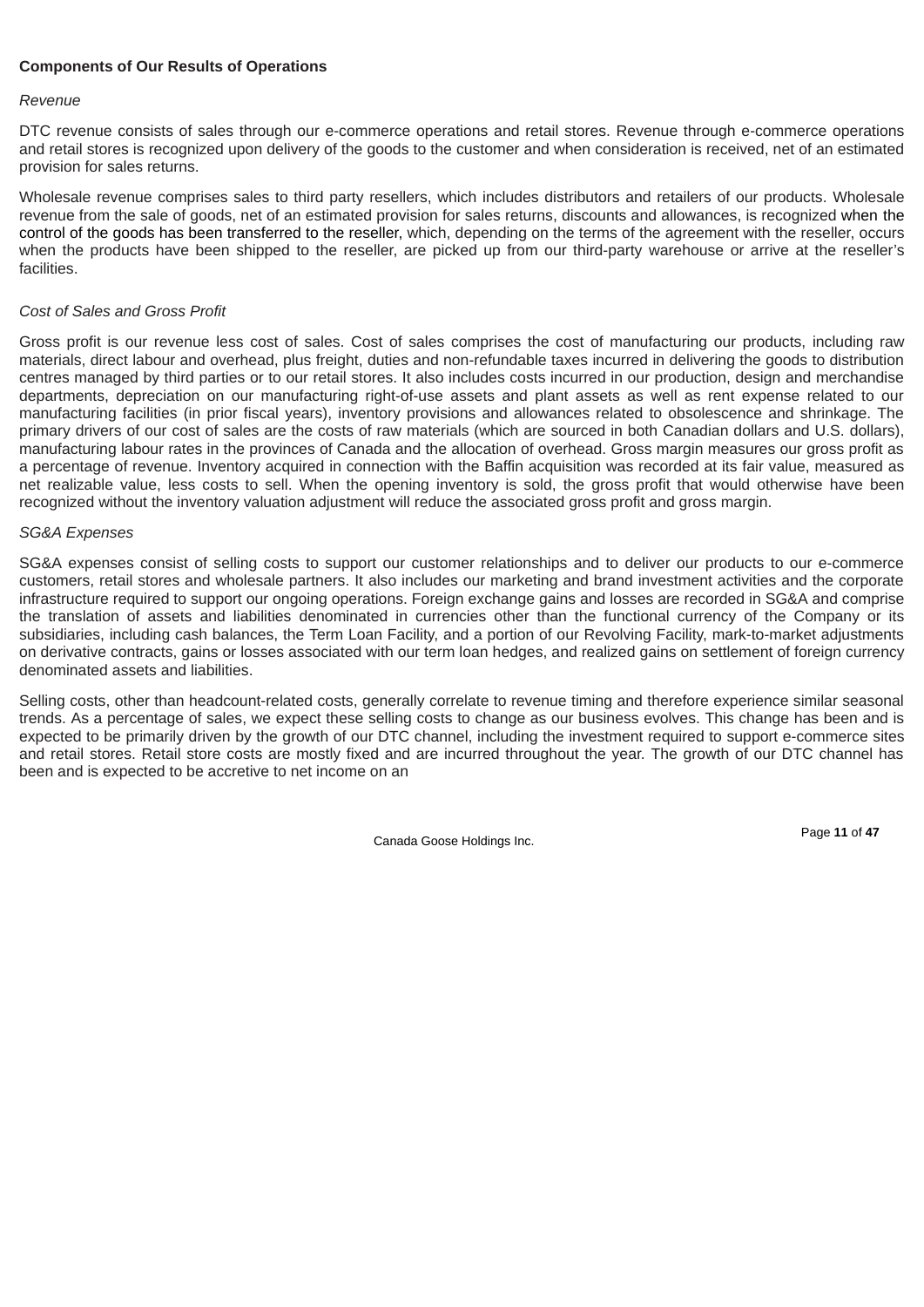annual basis given that the higher gross margin for sales made through our DTC channel captures the full retail value of our products.

General and administrative expenses represent costs incurred in our corporate offices, primarily related to marketing, personnel costs (including salaries, variable incentive compensation, benefits, and share-based compensation), technology support and other professional service costs. We have invested considerably in this area to support the growing volume and complexity of our business and anticipate continuing to do so in the future.

# *Depreciation and amortization*

Depreciation and amortization represent the economic benefit incurred in using the Company's property, plant and equipment, and intangible assets and, beginning in fiscal 2020, right-of-use assets.

# *Net interest and other finance costs*

Net interest and other finance costs represents interest expense on our long-term debt including the Revolving Facility, the Term Loan Facility, and lease liabilities (beginning in fiscal 2020), as well as standby fees, net of interest income.

# *Income Taxes*

We are subject to income taxes in the jurisdictions in which we operate and, consequently, income tax expense is a function of the allocation of taxable income by jurisdiction and the various activities that impact the timing of taxable events. The primary regions that determine the effective tax rate are Canada, the U.S., Switzerland, the U.K and Greater China.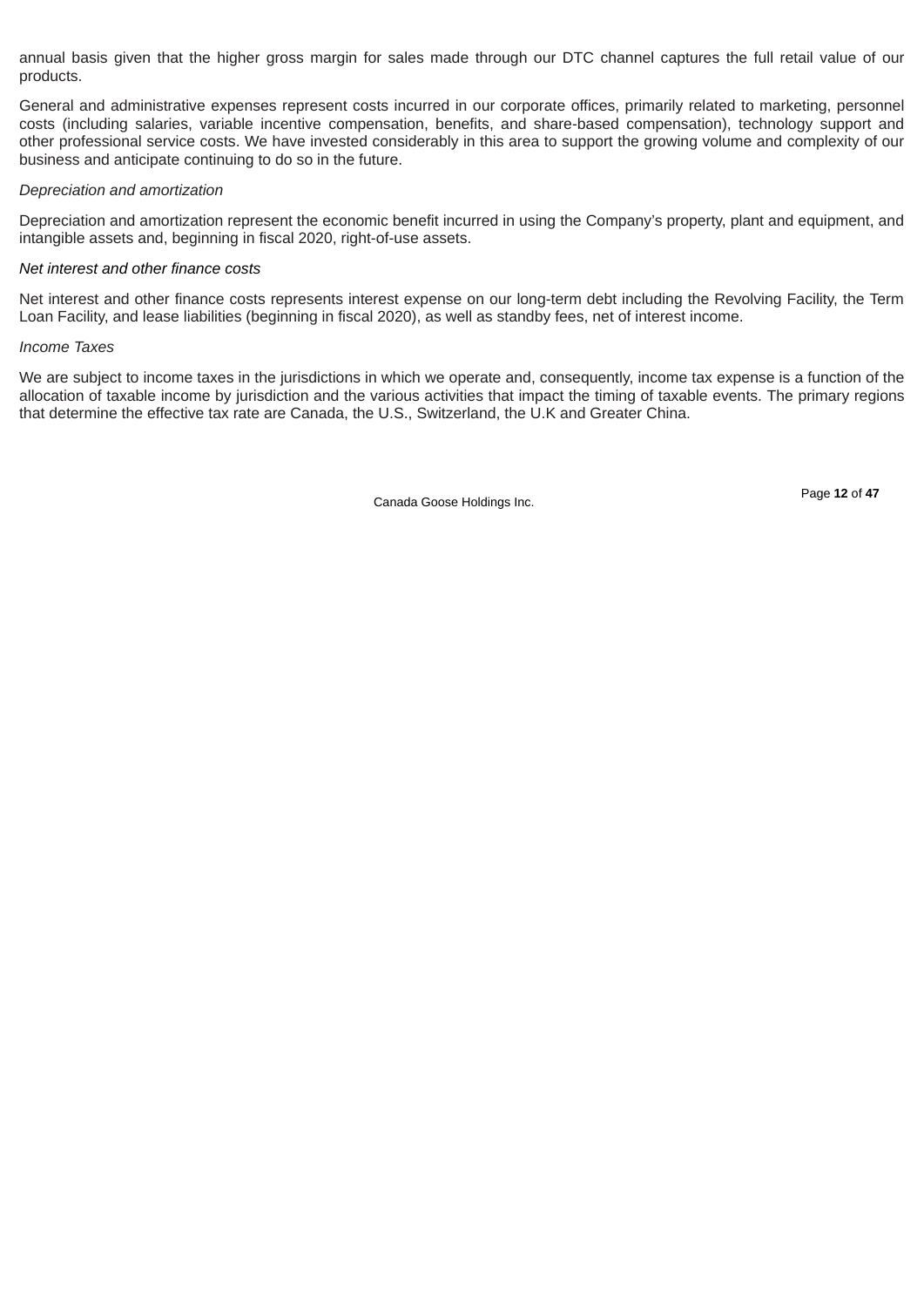### **RESULTS OF OPERATIONS**

# **For the first quarter ended June 2019 compared to first quarter ended June 2018**

The following table summarizes results of operations and expresses the percentage relationship to revenues of certain financial statement captions.

| <b>CAD \$ millions</b>                        | For the first quarter ended June |             |    |             | \$     |             |
|-----------------------------------------------|----------------------------------|-------------|----|-------------|--------|-------------|
| (except share and per share data)             | 2019                             |             |    | 2018        | Change | % Change    |
| <b>Statement of Income data:</b>              |                                  |             |    |             |        |             |
| Revenue                                       |                                  | 71.1        |    | 44.7        | 26.4   | 59.1%       |
| Cost of sales                                 |                                  | 30.2        |    | 16.1        | (14.1) | $(87.6)\%$  |
| <b>Gross profit</b>                           |                                  | 40.9        |    | 28.6        | 12.3   | 43.0%       |
| Gross margin                                  |                                  | 57.5%       |    | 64.0%       |        | $(650)$ bps |
| Selling, general and administrative expenses  |                                  | 57.5        |    | 45.1        | (12.4) | $(27.5)\%$  |
| SG&A expenses as % of revenue                 |                                  | 80.9%       |    | 101.0%      |        | 2,010 bps   |
| Depreciation and amortization                 |                                  | 10.9        |    | 3.4         | (7.5)  | $(220.6)\%$ |
| <b>Operating loss</b>                         |                                  | (27.5)      |    | (19.9)      | (7.6)  | $(38.2)\%$  |
| Operating margin                              |                                  | $(38.7)\%$  |    | $(44.5)\%$  |        | 580 bps     |
| Net interest and other finance costs          |                                  | 12.2        |    | 3.1         | (9.1)  | $(293.5)\%$ |
| Loss before income taxes                      |                                  | (39.7)      |    | (23.0)      | (16.7) | $(72.6)\%$  |
| Income tax recovery                           |                                  | (10.3)      |    | (4.3)       | 6.0    | 139.5%      |
| Effective tax rate                            |                                  | 25.9%       |    | 18.7%       |        | $(720)$ bps |
| <b>Net loss</b>                               |                                  | (29.4)      |    | (18.7)      | (10.7) | $(57.2)\%$  |
| Other comprehensive income (loss)             |                                  | 3.9         |    | (0.3)       | 4.2    |             |
| <b>Comprehensive loss</b>                     |                                  | (25.5)      |    | (19.0)      | (6.5)  | $(34.2)\%$  |
| Loss per share                                |                                  |             |    |             |        |             |
| Basic and diluted                             | \$                               | (0.27)      | \$ | (0.17)      | (0.10) | $(58.8)\%$  |
| Weighted average number of shares outstanding |                                  |             |    |             |        |             |
| <b>Basic</b>                                  |                                  | 110,012,100 |    | 108,660,494 |        |             |
| Other data: (1)                               |                                  |             |    |             |        |             |
| <b>EBIT</b>                                   |                                  | (27.5)      |    | (19.9)      | (7.6)  | $(38.2)\%$  |
| <b>Adjusted EBIT</b>                          |                                  | (25.9)      |    | (17.3)      | (8.6)  | $(49.7)\%$  |
| Adjusted EBIT margin                          |                                  | $(36.4)\%$  |    | $(38.7)\%$  |        | 230 bps     |
| Adjusted net loss                             |                                  | (22.8)      |    | (16.7)      | (6.1)  | $(36.5)\%$  |
| Adjusted net loss per basic and diluted share | \$                               | (0.21)      | \$ | (0.15)      | (0.06) | (40.0)%     |

<sup>(1)</sup> EBIT, adjusted EBIT, adjusted EBIT margin, adjusted net loss, and adjusted net loss per basic and diluted share are non-IFRS measures. See "Non-IFRS Financial Measures" for a description of these measures and a reconciliation to the nearest IFRS *measure.*

Canada Goose Holdings Inc. **Page 13** of **[47](#page-86-0)** Page 13 of **47**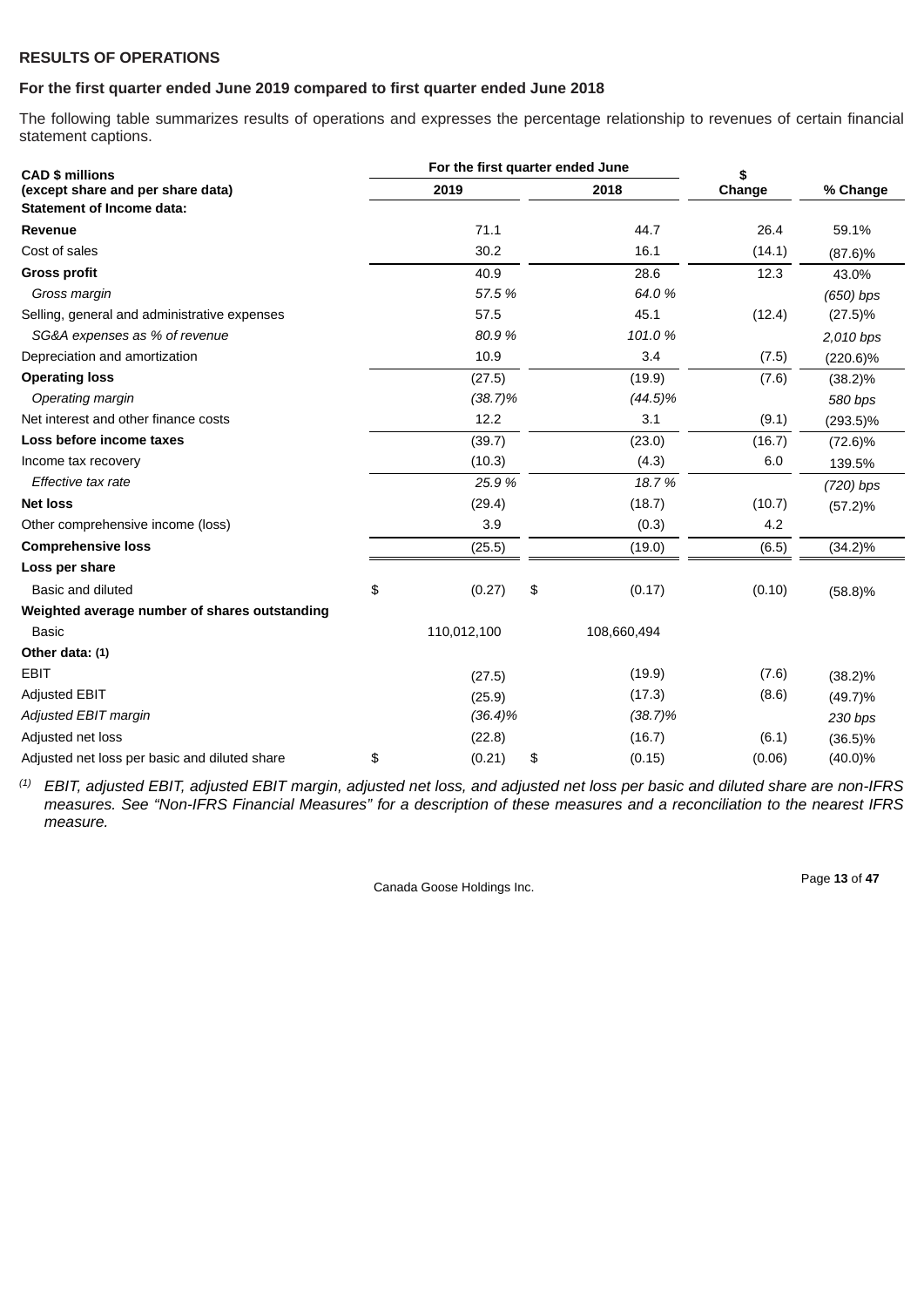# *Revenue*

Revenue for the first quarter ended June 2019 increased by \$26.4m, or 59.1% from \$44.7m for the first quarter ended June 2018 to \$71.1m. The increase was driven by growth in all geographic regions and segments. On a constant currency<sup>(1)</sup> basis, revenue increased by 58.6% for the first quarter ended June 2019 compared to the first quarter ended June 2018. Revenue generated from our DTC channel represented 49.0% of total revenue for the first quarter ended June 2019 compared to 51.9% for the first quarter ended June 2018.

|                        | For the first quarter ended<br>June |      |             | \$ Change                     | % Change                |             |                         |
|------------------------|-------------------------------------|------|-------------|-------------------------------|-------------------------|-------------|-------------------------|
| <b>CAD \$ millions</b> | 2019                                | 2018 | As reported | Foreign<br>exchange<br>impact | In constant<br>currency | As reported | In constant<br>currency |
| DTC                    | 34.8                                | 23.2 | 11.6        | (0.2)                         | 11.4                    | 50.0%       | 49.1%                   |
| Wholesale              | 36.3                                | 21.5 | 14.8        |                               | 14.8                    | 68.8%       | 68.8%                   |
| Total revenue          | 71.1                                | 44.7 | 26.4        | (0.2)                         | 26.2                    | 59.1%       | 58.6%                   |

<sup>(1)</sup> Constant currency revenue is a non-IFRS financial measure. See "Non-IFRS Financial Measures" for a description of these *measures.*

#### *DTC*

Revenue from our DTC channel was \$34.8m for the first quarter ended June 2019 compared to \$23.2m for the first quarter ended June 2018. The Company operated eleven retail stores in the first quarter ended June 2019, compared with six retail locations in the first quarter ended June 2018. The increase of \$11.6m in revenue from our DTC channel was driven by the incremental revenue from new retail stores and one new e-commerce market opened in fiscal 2019.

#### *Wholesale*

Revenue from our wholesale channel was \$36.3m for the first quarter ended June 2019 compared to \$21.5m for the first quarter ended June 2018. The increase of \$14.8m in revenue from our wholesale channel was driven by higher order values from existing wholesale partners and international distributors, customer requests for earlier order shipments in Europe and Asia, relative to last year, and incremental revenue contributed by Baffin.

#### *Revenue by geography*

| <b>CAD \$ millions</b>      |      | For the first quarter ended June |      |                       |           |          |
|-----------------------------|------|----------------------------------|------|-----------------------|-----------|----------|
| Revenue by<br>geography:    | 2019 | % of total<br>revenue            | 2018 | % of total<br>revenue | \$ Change | % Change |
| Canada                      | 29.2 | 41.0%                            | 20.8 | 46.5%                 | 8.4       | 40.4%    |
| <b>United States</b>        | 13.2 | 18.6%                            | 11.4 | 25.5%                 | 1.8       | 15.8%    |
| Asia                        | 18.1 | 25.5%                            | 6.6  | 14.8%                 | 11.5      | 174.2%   |
| Europe and Rest of<br>World | 10.6 | 14.9%                            | 5.9  | 13.2%                 | 4.7       | 79.7%    |
|                             | 71.1 | 100.0%                           | 44.7 | 100.0%                | 26.4      | 59.1%    |

Canada Goose Holdings Inc. Page 14 of [47](#page-86-0)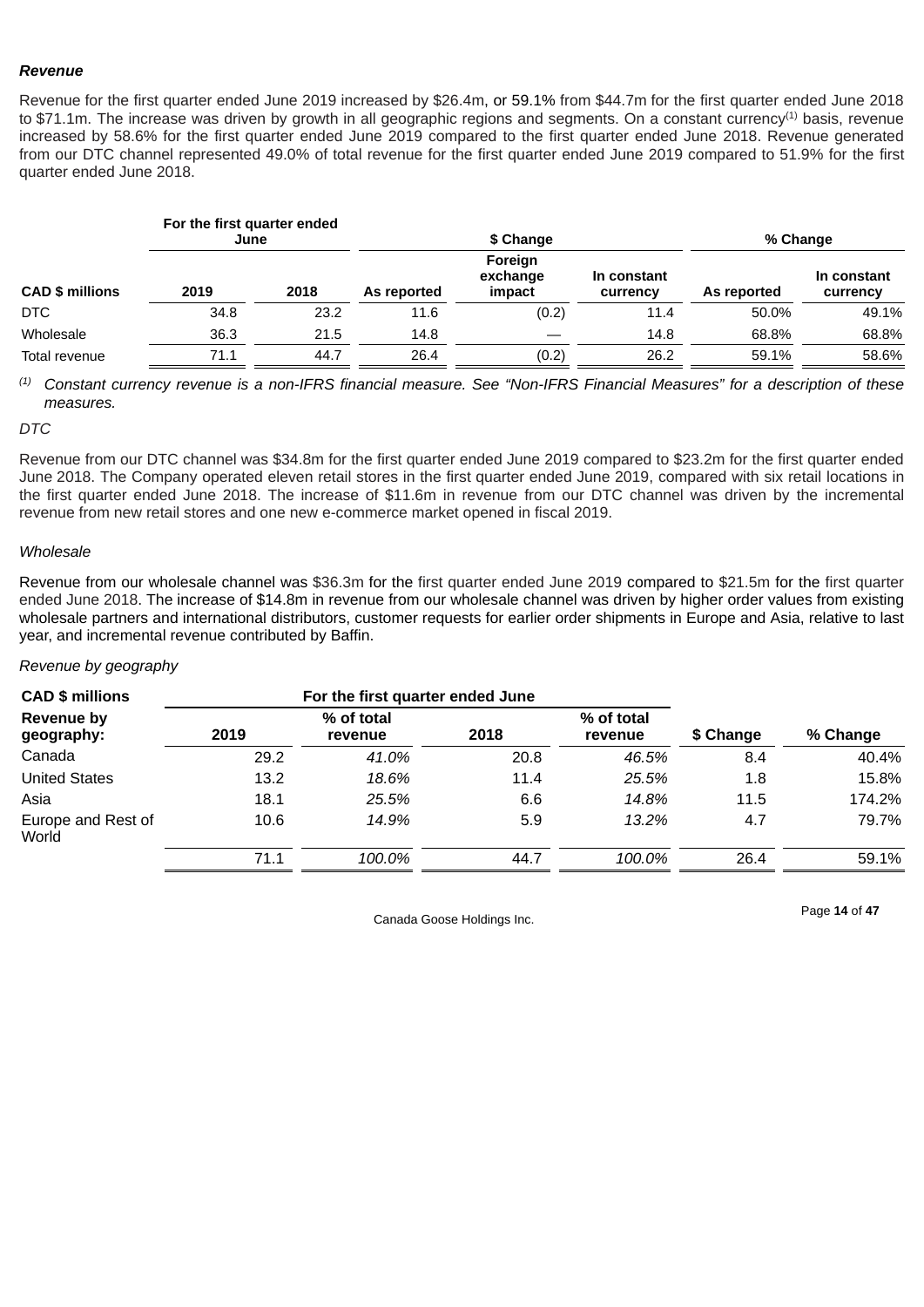Revenue increased across all our geographic regions for the first quarter ended June 2019 compared to the first quarter ended June 2018. This revenue growth was primarily attributable to the incremental revenues generated from retail stores and ecommerce sites that were not open in the first quarter ended June 2018. Further, there was an increase in the proportion of revenues in Asia primarily attributable to incremental distributor shipments in the quarter as well as new retail stores in Hong Kong and Beijing and e-commerce access.

# *Cost of Sales and Gross Profit*

Cost of sales for the first quarter ended June 2019 increased by \$14.1m or 87.6% compared to the first quarter ended June 2018. Gross profit and gross margin for the first quarter ended June 2019 were \$40.9m and 57.5%, respectively, compared to \$28.6m and 64.0%, respectively, for the same period in fiscal 2019. The increase in gross profit was attributable to revenue growth. The change in gross margin was driven by mix, with higher proportion of wholesale revenue and, within the channel, a greater share of distributor sales due to earlier shipments than in fiscal 2019. As a result of our seasonality, changes that impact gross margin can have a disproportionate impact on the quarterly results when they are recorded in our off-peak periods.

|          | 2019<br>2018            |          |                                  |              |             |
|----------|-------------------------|----------|----------------------------------|--------------|-------------|
| Reported | % of segment<br>revenue | Reported | % of segment<br>revenue          | \$<br>Change | % Change    |
|          |                         |          |                                  |              |             |
| 34.8     | 100.0%                  | 23.2     | 100.0%                           | 11.6         | 50.0 %      |
| 8.8      | 25.3%                   | $5.5$    | 23.7%                            | (3.3)        | $(60.0)\%$  |
| 26.0     | 74.7%                   | 17.7     | 76.3%                            | 8.3          | 46.9%       |
|          |                         |          |                                  |              |             |
| 36.3     | 100.0%                  | 21.5     | 100.0%                           | 14.8         | 68.8%       |
| 21.4     | 59.0%                   | 10.6     | 49.3%                            | (10.8)       | $(101.9)\%$ |
| 14.9     | 41.0%                   | 10.9     | 50.7%                            | 4.0          | 36.7 %      |
|          |                         |          |                                  |              |             |
| 71.1     | 100.0%                  | 44.7     | 100.0%                           | 26.4         | 59.1 %      |
| 30.2     | 42.5%                   | 16.1     | 36.0%                            | (14.1)       | $(87.6)\%$  |
| 40.9     | 57.5%                   | 28.6     | 64.0%                            | 12.3         | 43.0 %      |
|          |                         |          | For the first quarter ended June |              |             |

*DTC*

Cost of sales in our DTC channel was \$8.8m for the first quarter ended June 2019 compared to \$5.5m for the first quarter ended June 2018. Gross profit was \$26.0m for the first quarter ended June 2019 compared to \$17.7m for the first quarter ended June 2018. DTC gross margin decreased from 76.3% of segment revenue to 74.7% in the first quarter ended June 2019. The increase in DTC channel gross profit was attributable to the incremental gross profit generated from new stores opened in fiscal 2019 and the continued strong performances of our existing retail stores and e-commerce sites. The decrease in gross margin reflects the success of our initiatives to grow our non-parka business, which has lower margins and represented 33.5% of channel revenue.

Canada Goose Holdings Inc. Page 15 of [47](#page-86-0)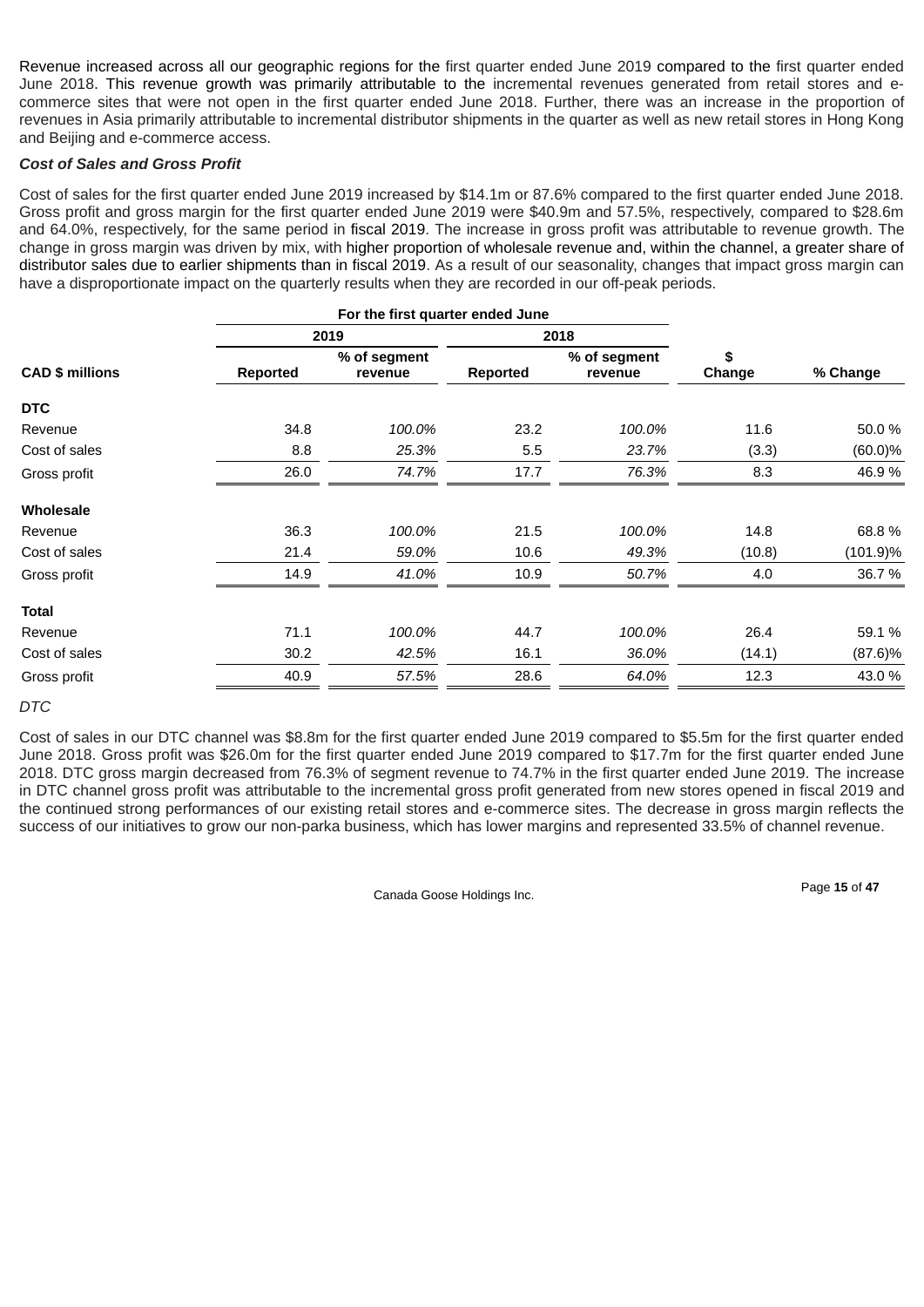### *Wholesale*

Cost of sales in our wholesale channel was \$21.4m for the first quarter ended June 2019 compared to \$10.6m for the first quarter ended June 2018. Gross profit was \$14.9m for the first quarter ended June 2019 compared to \$10.9m for the first quarter ended June 2018. Wholesale gross margin decreased from 50.7% of segment revenue to 41.0% in the first quarter ended June 2019. The \$4.0m increase in gross profit was primarily attributable to higher revenue. Distributor sales, which generally carry lower margin than sales to our wholesale partners, represent a higher proportion of our wholesale revenue in the first quarter compared to the same period last year.

# *SG&A Expenses*

SG&A expenses for the first quarter ended June 2019 were \$57.5m compared to \$45.1m for the first quarter ended June 2018. With the adoption of IFRS 16 lease accounting, rent expense of \$3.3m was included in SG&A expenses in the first quarter ended June 2018 with no comparable charge in the first quarter of the current year. The increase of \$12.4m or 27.5% (\$15.7m or 34.8% excluding rent expense) was primarily driven by the expansion of our DTC footprint, including five new stores opened in fiscal 2019, increased investment in marketing to build the brand and consumer demand, as well as the incremental cost to support our growing Greater China operations. The Company has continued to scale, with investment in personnel in all segments as well as information technology-related expenditures to support growth. We also incurred costs related to the Baffin acquisition of \$0.4m during the first quarter ended June 2019 and costs of \$1.2m for the Secondary Offering completed in June 2018. SG&A expenses as a percentage of revenue is higher in the first quarter as a result of higher fixed operating costs in a typically low revenue quarter.

|                                |                 | For the first quarter ended June |          |                         |              |            |
|--------------------------------|-----------------|----------------------------------|----------|-------------------------|--------------|------------|
|                                |                 | 2019                             |          | 2018                    |              |            |
| <b>CAD \$ millions</b>         | <b>Reported</b> | % of segment<br>revenue          | Reported | % of segment<br>revenue | \$<br>Change | % Change   |
| Segment:                       |                 |                                  |          |                         |              |            |
| DTC                            | 11.5            | 33.0%                            | 11.4     | 49.1%                   | (0.1)        | (0.9)%     |
| Wholesale                      | 9.1             | 25.1%                            | 7.8      | 36.3%                   | (1.3)        | $(16.7)\%$ |
| Unallocated corporate expenses | 36.9            |                                  | 25.9     |                         | (11.0)       | $(42.5)\%$ |
| Total SG&A expenses            | 57.5            | 80.9%                            | 45.1     | 101.0%                  | (12.4)       | $(27.5)\%$ |

#### *DTC*

SG&A expenses in our DTC channel for the first quarter ended June 2019 were \$11.5m compared to \$11.4m for the first quarter ended June 2018. SG&A expenses in the DTC segment decreased from 49.1% of segment revenue to 33.0% in the first quarter of fiscal 2020. The increase of \$0.1m or 0.9% in SG&A expenses rises to \$3.1m or 36.9% when \$3.0m of rent in the prior year is taken into account. The increase was primarily attributable to incremental operating costs of five retail stores that opened during fiscal 2019. Pre-store opening costs for new retail stores of \$0.2m in rent expense were incurred in the first quarter ended June 2018. The comparable pre-store opening costs of \$2.8m incurred in the first quarter ended June 2019 consist of depreciation and interest costs and are included below.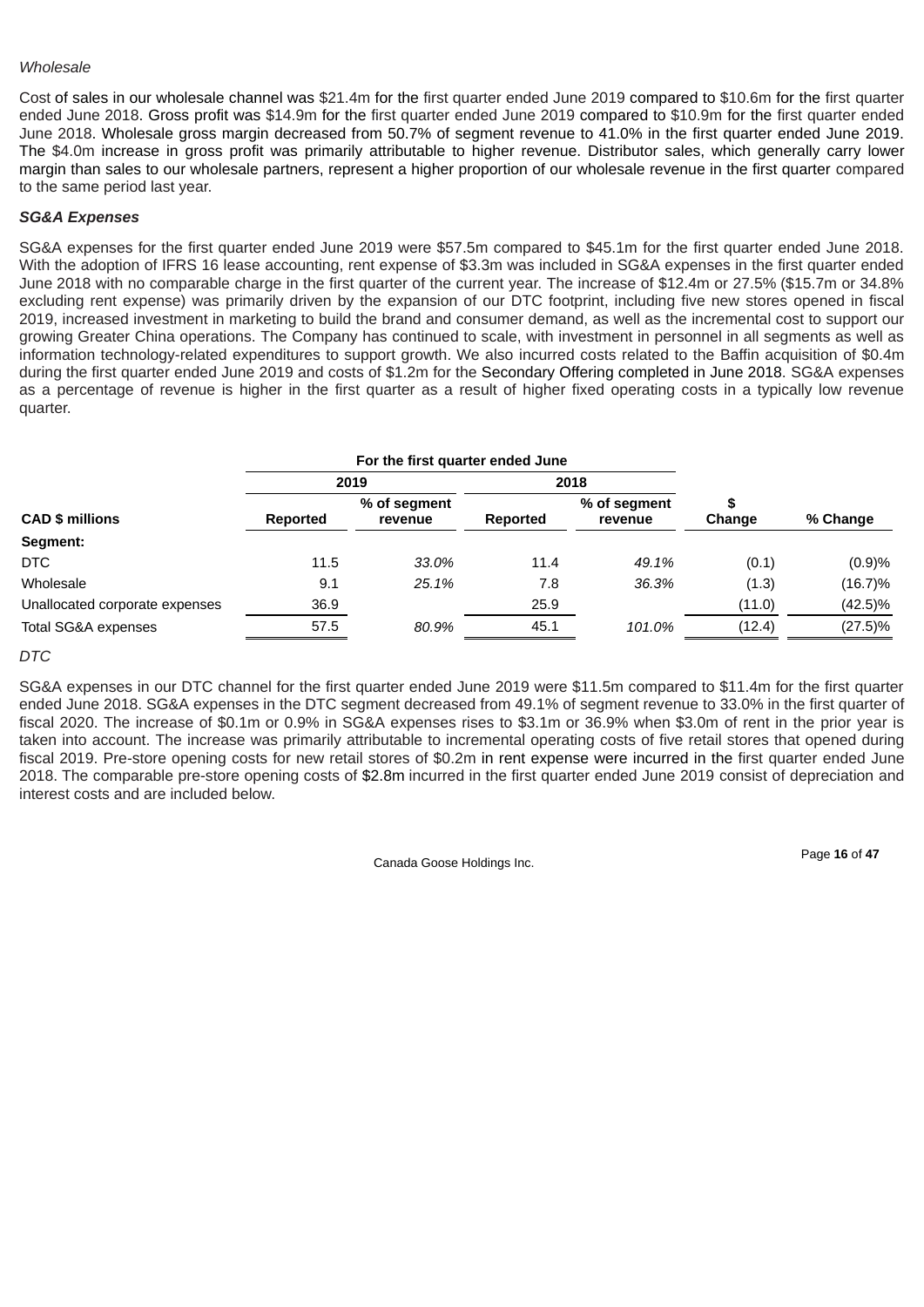#### *Wholesale*

SG&A expenses in our wholesale channel for the first quarter ended June 2019 were \$9.1m compared to \$7.8m for the first quarter ended June 2018. SG&A expenses in the wholesale segment decreased from 36.3% of segment revenue to 25.1% in the period. The increase of \$1.3m or 16.7% in SG&A expenses (\$1.6m or 21.3% taking into account \$0.3m in rent expense in fiscal 2019) is a result of an increase in headcount and other fixed costs to support sales and operations of the wholesale business.

# *Unallocated Corporate Expenses*

Unallocated corporate expenses for the first quarter ended June 2019 were \$36.9m compared to \$25.9m for the first quarter ended June 2018. The increase of \$11.0m or 42.5% was a result of an increase in costs to support growth, primarily increased investment in marketing to build the brand and consumer demand, as well as investment in people and technology and costs of our expansion supporting growth outside North America. Costs in the period also include \$0.4m of costs in connection with the Baffin acquisition compared with costs of \$1.2m for the Secondary Offering in June 2018.

# *Depreciation and amortization*

Depreciation and amortization for the first quarter ended June 2019 was \$10.9m compared to \$3.4m for the first quarter ended June 2018. Of the increase of \$7.5m, \$6.6m is attributable to the adoption of IFRS 16 resulting in depreciation charges on right-ofuse assets during the first quarter of fiscal 2020. Excluding depreciation on right-of-use assets, depreciation and amortization increased by \$0.9m, or 26.5%, which is attributable to the development of the retail segment. Depreciation expense on right-ofuse assets of \$2.3m relates to pre-store opening costs for new retail locations to be opened in the fall of 2019.

|                                              | For the first quarter ended June |          |           |             |
|----------------------------------------------|----------------------------------|----------|-----------|-------------|
|                                              | 2019                             | 2018     |           |             |
| <b>CAD \$ millions</b>                       | Reported                         | Reported | \$ Change | % Change    |
| Segment:                                     |                                  |          |           |             |
| DTC                                          | 8.0                              | 1.5      | (6.5)     | $(433.3)\%$ |
| Wholesale                                    | 0.8                              | 0.4      | (0.4)     | $(100.0)\%$ |
| Unallocated depreciation and<br>amortization | 2.1                              | 1.5      | (0.6)     | $(40.0)\%$  |
| Total depreciation and amortization          | 10.9                             | 3.4      | (7.5)     | $(220.6)\%$ |

The Company has changed its measure of segment operating income to include depreciation and amortization on assets, including right-of-use assets in the current period, used in those segments, Prior to the first quarter of fiscal 2020 depreciation and amortization were not allocated to the Company's operating segments. Prior period operating income by segment has been restated to include depreciation to conform with the presentation adopted in the current year.

Canada Goose Holdings Inc. Page 17 of [47](#page-86-0)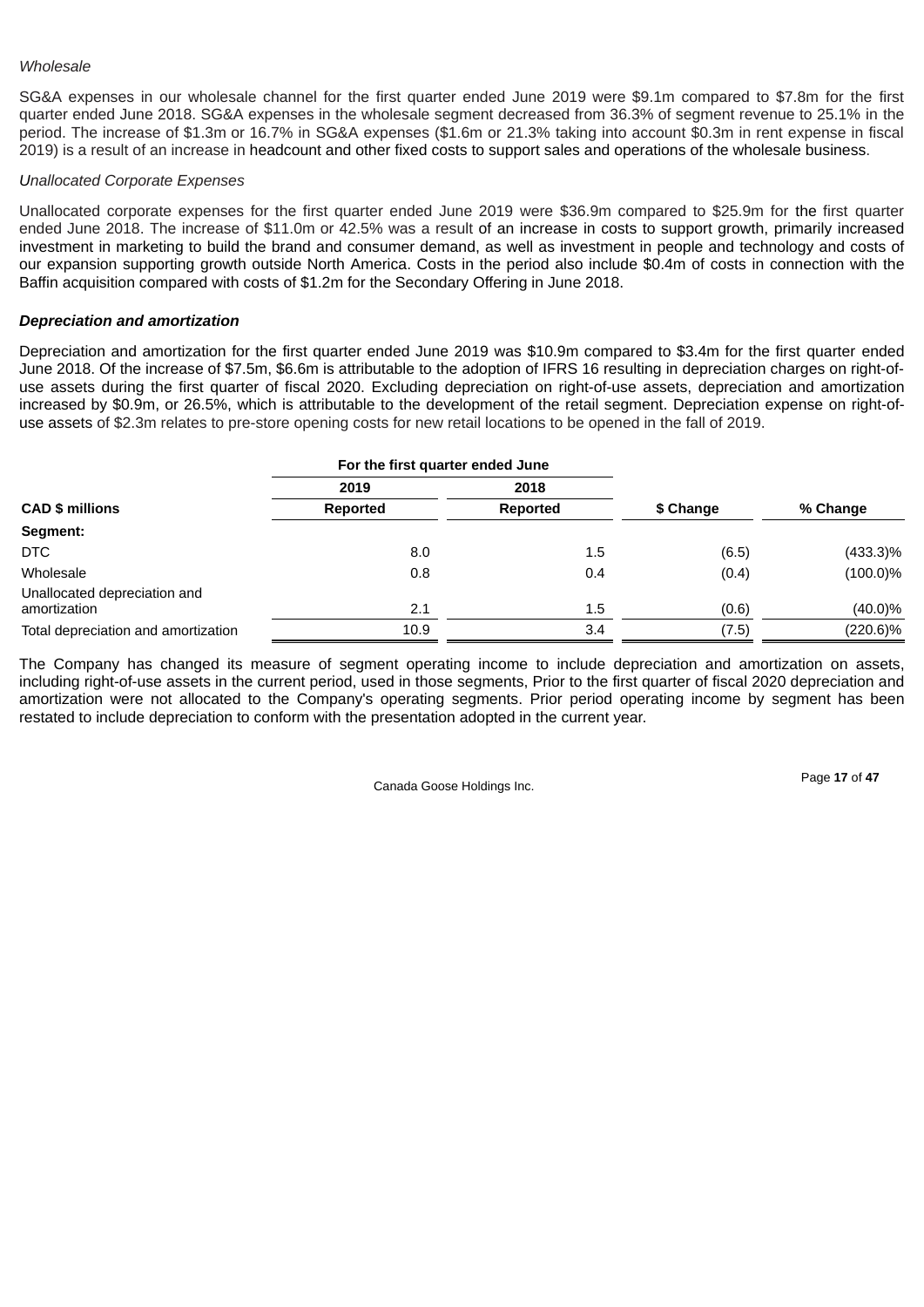# *Operating Income (Loss) and Margin*

Total operating loss for the first quarter ended June 2019 was \$27.5m compared to \$19.9m for the first quarter ended June 2018. Operating loss as a percentage of revenue (operating margin) for the first quarter ended June 2019 was 38.7% compared to 44.5% for the first quarter ended June 2018.

The operating loss for the first quarter ended June 2019 included depreciation on right-of-use assets of \$6.6m compared with rent expense of \$3.3m in the first quarter ended June 2018.

| <b>Operating</b><br>income (loss) | <b>Operating</b><br>margin | Operating<br>income (loss) | Operating<br>margin              | \$<br>Change | % Change   |
|-----------------------------------|----------------------------|----------------------------|----------------------------------|--------------|------------|
|                                   |                            |                            |                                  |              |            |
| 6.5                               | 18.7%                      | 4.8                        | 20.7%                            | 1.7          | 35.4 %     |
| 5.0                               | 13.8 %                     | 2.7                        | 12.6 %                           | 2.3          | 85.2 %     |
| 11.5                              |                            | 7.5                        |                                  | 4.0          | 53.3 %     |
| 36.9                              |                            | 25.9                       |                                  | (11.0)       | $(42.5)\%$ |
| 2.1                               |                            | $1.5\,$                    |                                  | (0.6)        | $(40.0)\%$ |
| (27.5)                            | (38.7)%                    | (19.9)                     | $(44.5)\%$                       | (7.6)        | $(38.2)\%$ |
|                                   |                            | 2019                       | For the first quarter ended June | 2018         |            |

# *DTC*

DTC segment operating income for the first quarter ended June 2019 was \$6.5m compared to operating income of \$4.8m for the first quarter ended June 2018, an increase of \$1.7m. Excluding pre-store opening costs of \$2.3m (2018 - \$0.2m), the DTC segment generated operating income of \$8.8m, an increase of \$3.8m on a comparable basis to the prior year. Operating margin for the DTC segment decreased from 20.7% of segment revenue to 18.7% in the first quarter of fiscal 2020. Excluding pre-store opening costs in both periods, the DTC operating margin rose from 21.6% to 25.3%, driven by strong sales productivity across the channel. Increased revenue and gross profit were offset by fixed operating costs associated with five additional retail stores, depreciation charges on store right-of-use assets, and pre-store opening depreciation, as described above.

# *Wholesale*

Wholesale segment operating income for the first quarter ended June 2019 was \$5.0m compared to \$2.7m for the first quarter ended June 2018. Operating margin in the wholesale segment increased from 12.6% of segment revenue to 13.8% in the period. The increase of \$2.3m was primarily attributable to higher gross profit driven by overall demand growth. The increase in operating margin is attributable to better operating leverage on SG&A expenses compared to the prior year, partially offset by a decline in gross margin as a result of the factors described above.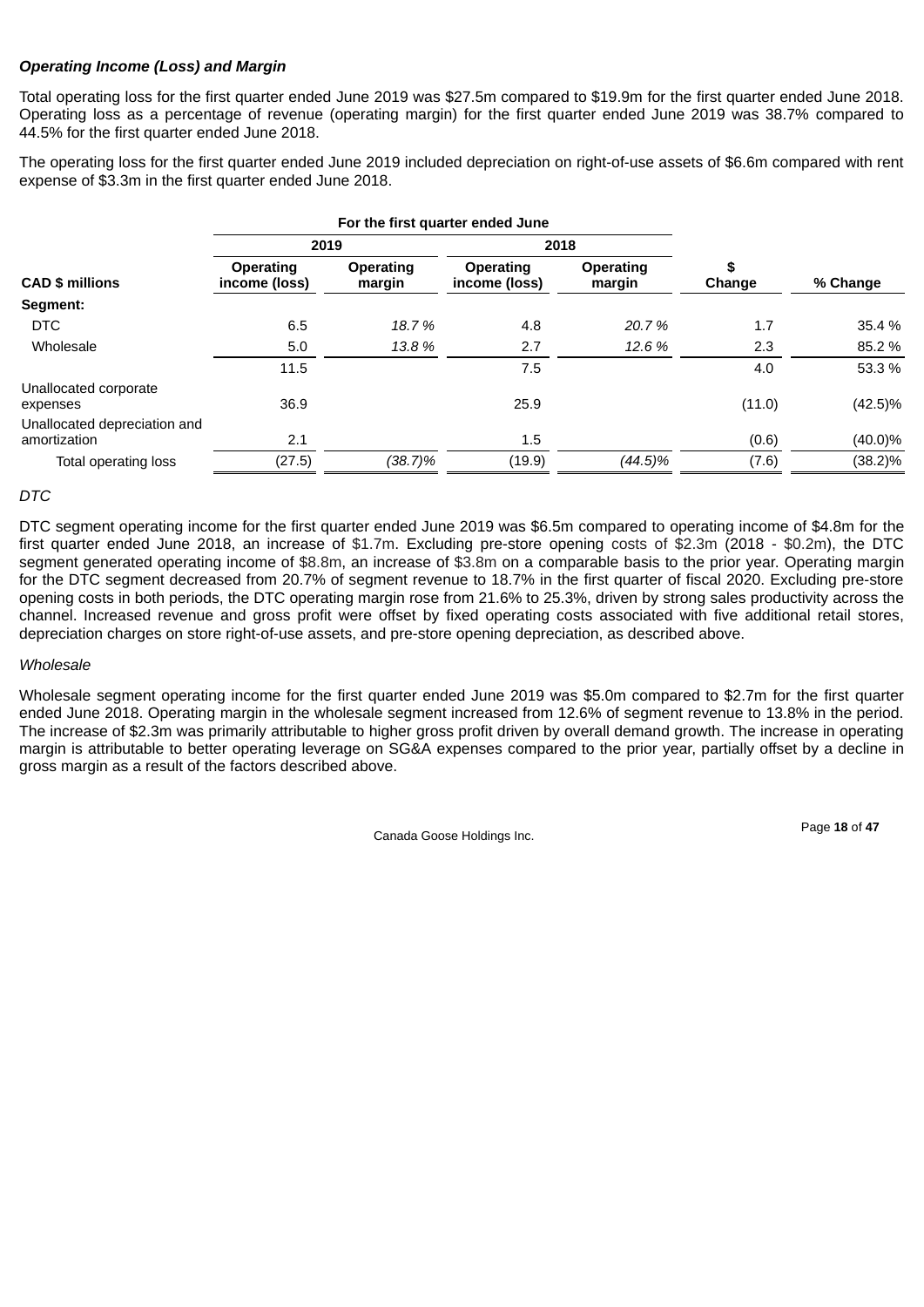# *Net Interest and Other Finance Costs*

Net interest and other finance costs for the first quarter ended June 2019 were \$12.2m, compared with \$3.1m for the first quarter ended June 2018. The increase of \$9.1m was driven by the acceleration of unamortized costs in connection with the refinancing of the Term Loan Facility of \$7.0m (2018 - \$nil), \$2.1m of interest on lease liabilities (2018 - \$nil), as well as higher average borrowings on the Revolving Facility. Interest on lease liabilities of \$0.5m relates to pre-store opening costs for new retail locations to be opened in the fall of 2019.

#### *Income Taxes*

Income tax recovery for the first quarter ended June 2019 was \$10.3m compared to \$4.3m for the first quarter ended June 2018. For the first quarter ended June 2019, the effective tax rate and statutory tax rate were 25.9% and 25.4%, respectively, compared to 18.7% and 25.4% for the first quarter ended June 2018.

The effective tax rate for the first quarter ended June 2019 is slightly higher than its corresponding statutory tax rate. Conversely, the effective tax rate for the first quarter ended June 2018 was lower than its corresponding statutory tax rate.

For the first quarter ended June 2019, the effective tax rate is higher as a result of inventory which remained unsold in our foreign subsidiaries with a higher tax rate as well as differences in tax rates in our foreign jurisdictions and non-taxable unrealized gains on foreign exchange translation. For the first quarter ended June 2018, the lower rate was due to the difference in tax rates in our foreign jurisdictions and the non-deductible unrealized losses on foreign exchange translation.

#### *Net Loss*

Net loss for the first quarter ended June 2019 was \$29.4m compared to \$18.7m for the first quarter ended June 2018, driven by the factors described above.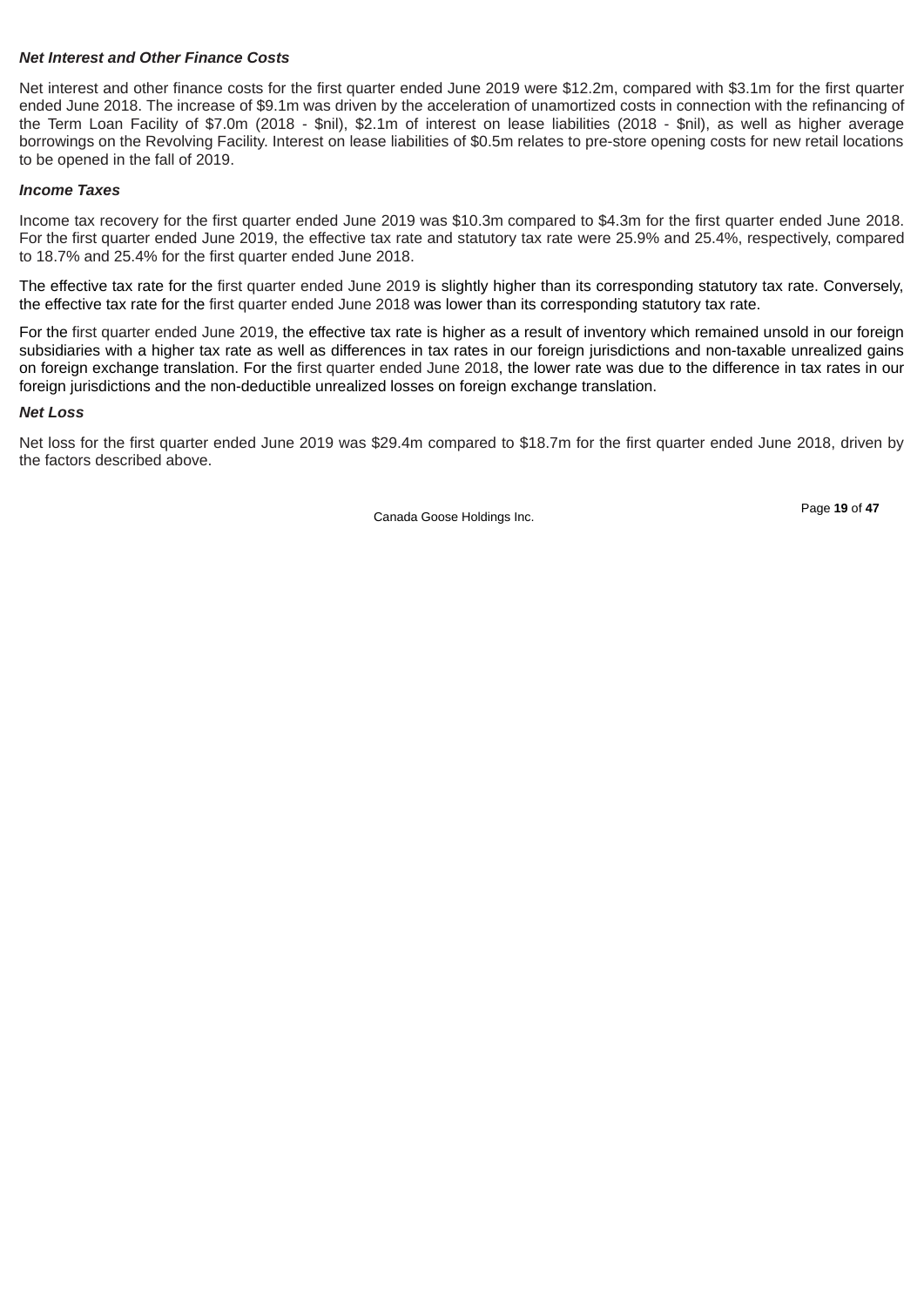# **Quarterly Financial Information**

|                                                       | Fiscal 2020 |                         |                          | Fiscal 2019             |                                 | Fiscal 2018          |                          |    |                  |    |                          |
|-------------------------------------------------------|-------------|-------------------------|--------------------------|-------------------------|---------------------------------|----------------------|--------------------------|----|------------------|----|--------------------------|
| <b>CAD \$ millions (except</b><br>per share data)     |             | <b>First</b><br>Quarter | <b>Fourth</b><br>Quarter | <b>Third</b><br>Quarter | <b>Second</b><br><b>Ouarter</b> | <b>First Quarter</b> | <b>Fourth</b><br>Quarter |    | Third<br>Quarter |    | <b>Second</b><br>Quarter |
| Revenue                                               |             |                         |                          |                         |                                 |                      |                          |    |                  |    |                          |
| <b>DTC</b>                                            |             | 34.8                    | 122.4                    | 235.3                   | 50.4                            | 23.2                 | 94.8                     |    | 131.6            |    | 20.2                     |
| Wholesale                                             |             | 36.3                    | 33.8                     | 164.0                   | 179.9                           | 21.5                 | 30.0                     |    | 134.2            |    | 152.1                    |
| Total                                                 |             | 71.1                    | 156.2                    | 399.3                   | 230.3                           | 44.7                 | 124.8                    |    | 265.8            |    | 172.3                    |
| % of fiscal year revenue                              |             | $-$ %                   | 18.8%                    | 48.1%                   | 27.7%                           | 5.4%                 | 21.1%                    |    | 45.0%            |    | 29.2%                    |
| Net income (loss)                                     |             | (29.4)                  | 9.0                      | 103.4                   | 49.9                            | (18.7)               | 8.1                      |    | 63.0             |    | 37.1                     |
| Earnings (loss) per share                             |             |                         |                          |                         |                                 |                      |                          |    |                  |    |                          |
| Basic                                                 | \$          | (0.27)                  | \$<br>0.08               | \$<br>0.94              | \$<br>0.46                      | \$<br>(0.17)         | \$<br>0.08               | \$ | 0.59             | \$ | 0.35                     |
| <b>Diluted</b>                                        | \$          | (0.27)                  | \$<br>0.08               | \$<br>0.93              | \$<br>0.45                      | \$<br>(0.17)         | \$<br>0.07               | \$ | 0.56             | \$ | 0.33                     |
| Adjusted EBIT <sup>(1)</sup>                          |             | (25.9)                  | 13.0                     | 144.7                   | 66.4                            | (17.3)               | 16.9                     |    | 91.7             |    | 43.9                     |
| Adjusted net income<br>(loss) per diluted share $(1)$ | \$          | (0.21)                  | \$<br>0.09               | \$<br>0.96              | \$<br>0.46                      | \$<br>(0.15)         | \$<br>0.09               | \$ | 0.58             | \$ | 0.29                     |

(1) Adjusted EBIT and adjusted net income (loss) per diluted share are non-IFRS financial measures. See "Non-IFRS Financial *Measures" for a description of these measures and a reconciliation to the nearest IFRS measure.*

Revenue in our wholesale segment is highest in our second and third quarters as we fulfill wholesale customer orders in time for the Fall and Winter retail seasons, and, in our DTC segment, in the third and fourth quarters. Our net income is typically reduced or negative in the first and fourth quarters as we invest ahead of our most active season.

# *Revenue*

Over the last eight quarters, revenue has been impacted by the following:

- timing of retail store openings;
- launch of e-commerce in Asia and Europe;
- customer demand and increased manufacturing efficiency which has an impact on the timing of execution of wholesale deliveries;
- timing of end-consumer purchasing in the DTC segment and availability of new product offering;
- successful execution of global pricing strategy;
- shift in mix of revenue from wholesale to DTC, with the result that total revenue and profitability are increasingly concentrated in the third quarter;
- shift in geographic mix of sales to increase sales outside of Canada;
- fluctuation of foreign currencies relative to the Canadian dollar; and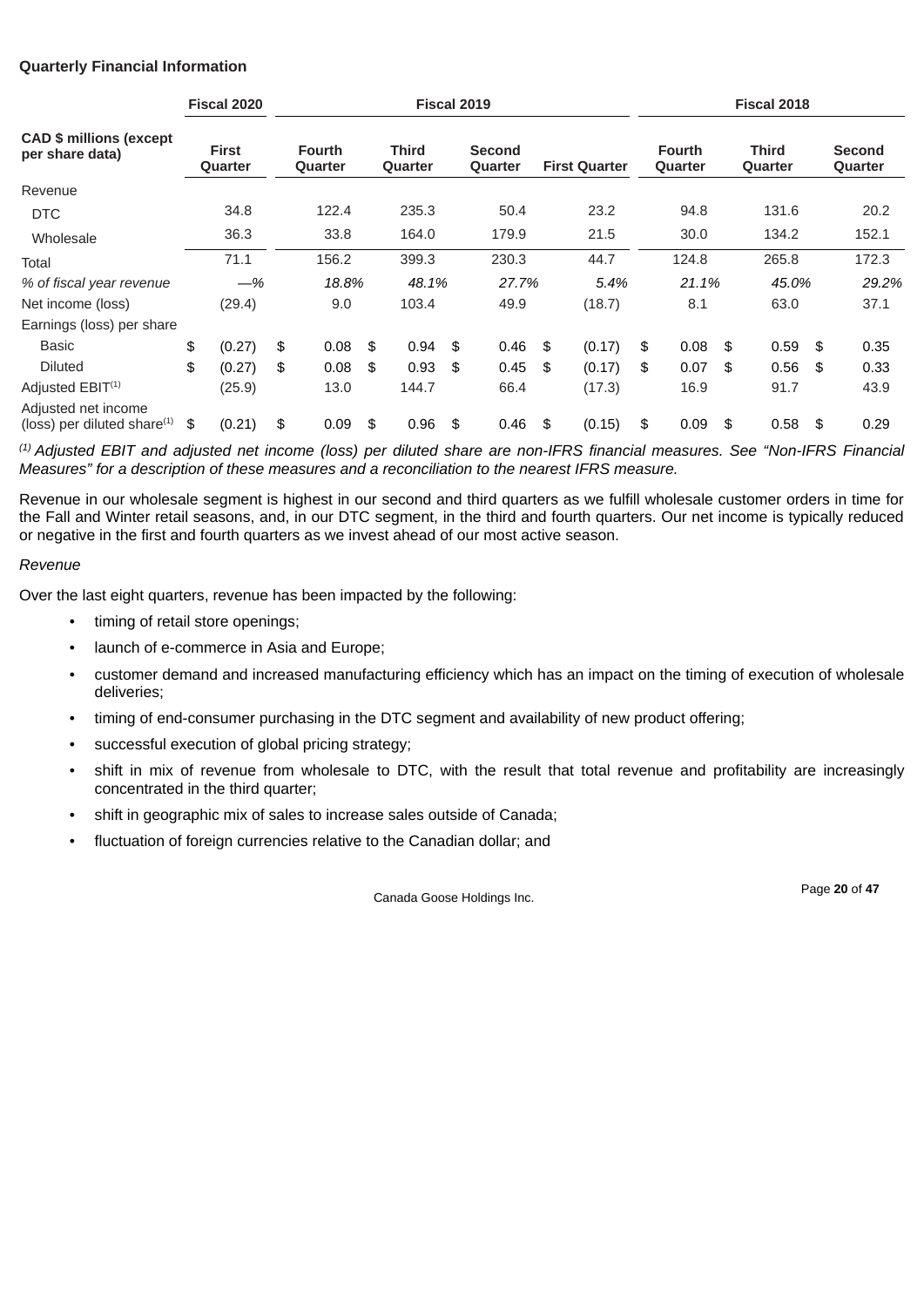• acquisition of Baffin on November 1, 2018.

# *Net Income (Loss)*

Over the last eight quarters, net income (loss) has been affected by the following factors:

- impact of the items affecting revenue, as discussed above;
- increase and timing of our investment in brand, marketing, and administrative support as well as increased investment in property, plant, and equipment and intangible assets to support growth initiatives;
- increase in fixed SG&A costs associated with our business, particularly the headcount growth and premises costs associated with our expanding DTC channel, resulting in reduced or negative net income in our seasonally lowrevenue first and fourth quarters;
- impact of foreign exchange:
- higher average cost of borrowings to address growing net working capital requirements and higher seasonal borrowings in the first and second quarters of each fiscal year to address the seasonal nature of revenue;
- pre-store opening store costs incurred and timing of leases signed and retail store openings;
- beginning in the first quarter of fiscal 2020, the adoption of the IFRS 16 lease accounting standard with no restatement of prior reporting periods, as permitted by the standard;
- the nature and timing of transaction costs in connection with secondary offerings of shares, the Baffin acquisition, and amendments to long-term debt agreements; and
- proportion of taxable income in non-Canadian jurisdictions.

# **NON-IFRS FINANCIAL MEASURES**

|                                               | For the first quarter ended June |              |            |  |  |  |  |
|-----------------------------------------------|----------------------------------|--------------|------------|--|--|--|--|
| CAD \$ millions (except per share data)       |                                  | 2019         | 2018       |  |  |  |  |
| <b>EBIT</b>                                   |                                  | (27.5)       | (19.9)     |  |  |  |  |
| <b>Adjusted EBIT</b>                          |                                  | (25.9)       | (17.3)     |  |  |  |  |
| Adjusted EBIT margin                          |                                  | $(36.4)\%$   | $(38.7)\%$ |  |  |  |  |
| <b>EBITDAR</b>                                |                                  | (14.2)       | (10.7)     |  |  |  |  |
| <b>Adjusted EBITDAR</b>                       |                                  | (14.9)       | (8.3)      |  |  |  |  |
| Adjusted net loss                             |                                  | (22.8)       | (16.7)     |  |  |  |  |
| Adjusted net loss per basic and diluted share | \$                               | (0.21)<br>\$ | (0.15)     |  |  |  |  |

|                        | June 30 | June 30 | March 31 |
|------------------------|---------|---------|----------|
| <b>CAD \$ millions</b> | 2019    | 2018    | 2019     |
| Net debt               | (494.1) | (213.5) | (63.8)   |
| Net working capital    | 335.6   | 197.7   | 188.0    |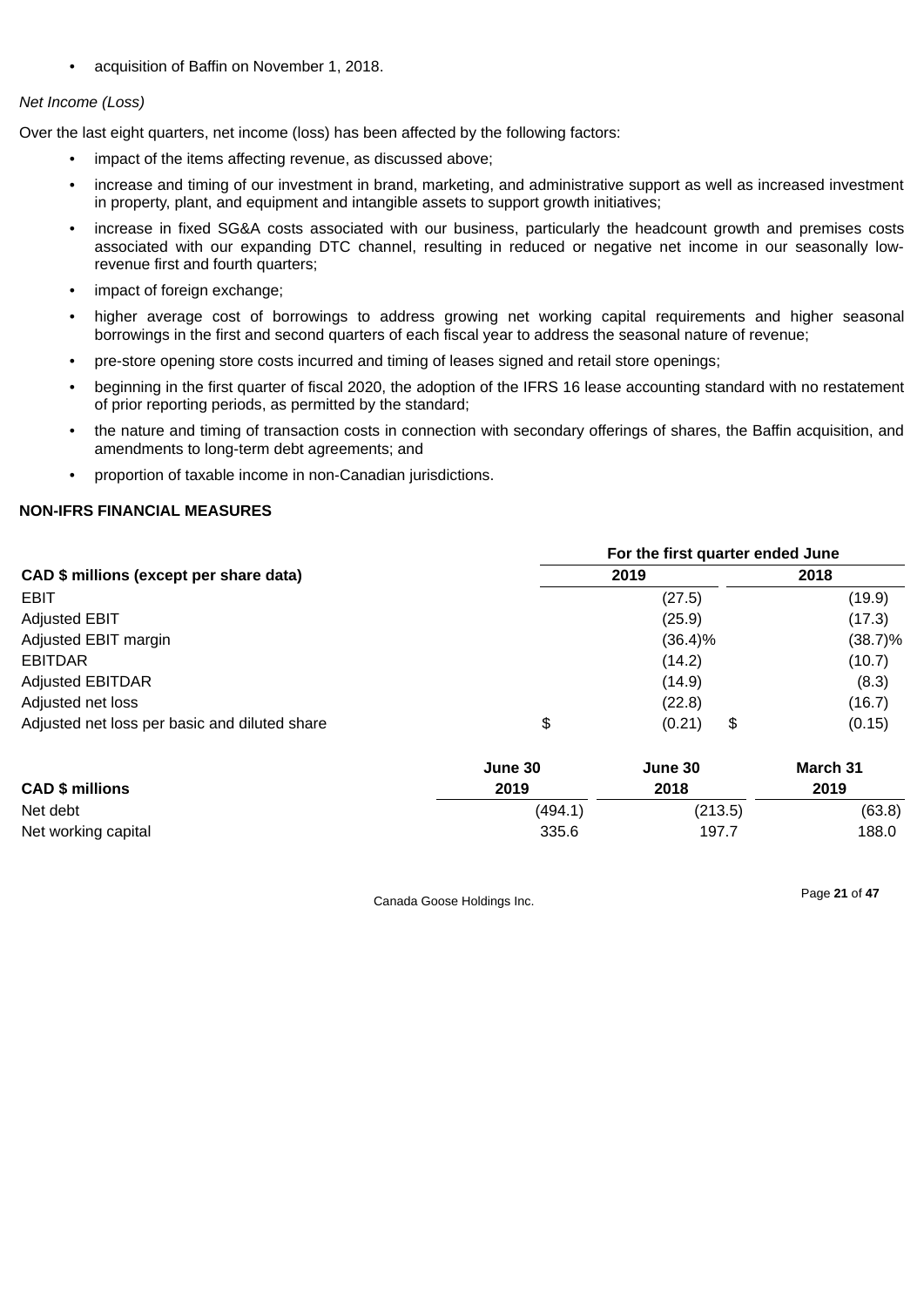EBIT, adjusted EBIT, adjusted EBIT margin, EBITDAR, adjusted EBITDAR, adjusted net loss and adjusted net loss per basic and *diluted share*

EBIT, adjusted EBIT, adjusted EBIT margin, adjusted net income (loss) and adjusted net income (loss) per basic and diluted share are financial measures that are not defined under IFRS. We use these non-IFRS financial measures and believe they enhance an investor's understanding of our financial and operating performance from period to period, because they exclude certain material non-cash items and certain other adjustments we believe are not reflective of our ongoing operations and our performance. Accordingly, we use these metrics to measure our core financial and operating performance for business planning purposes and as a component in the determination of incentive compensation for salaried employees. In addition, we believe investors use both IFRS and non-IFRS measures (EBIT, adjusted EBIT, adjusted EBIT margin, adjusted net income (loss) and adjusted net income (loss) per basic and diluted share) to assess management's past, current and future decisions associated with our priorities and our allocation of capital, as well as to analyze how our business operates in, or responds to, swings in economic cycles or to other events that impact the apparel industry. However, these measures do not have any standardized meaning prescribed by IFRS and may not be comparable to similar measures presented by other companies in our industry. These financial measures are not intended to represent and should not be considered as alternatives to net income, operating income or any other performance measures derived in accordance with IFRS as measures of operating performance or operating cash flows or as measures of liquidity.

In prior periods, the Company reported EBITDA, adjusted EBITDA and EBITDA margin as operating performance measures. Upon adoption of IFRS 16 for lease accounting for fiscal 2020 and future years, the Company has replaced EBITDA, adjusted EBITDA and EBITDA margin with EBIT, adjusted EBIT, adjusted EBIT margin in its non-IFRS disclosure. With the capitalization of right of use assets and lease liabilities and the replacement of rent expense with depreciation and interest, the Company believes that EBITDA measures will no longer be meaningful for assessing operating profit and operating profitability.

For purposes of reporting net debt leverage, the Company has substituted adjusted EBITDAR (earnings before interest, taxes, depreciation, amortization and rent expense) for EBITDA to improve comparability between fiscal periods before and after the adoption of IFRS 16 for lease accounting.

EBIT, adjusted EBIT, adjusted EBIT margin, EBITDAR, adjusted EBITDAR, adjusted net income (loss) and adjusted net income (loss) per basic and diluted share have important limitations as analytical tools and should not be considered in isolation or as a substitute for any standardized measure under IFRS. For example, these financial measures:

- exclude certain tax and rent payments that may reduce cash available to us;
- do not reflect any cash capital expenditure requirements for the assets being depreciated and amortized that may have to be replaced in the future;
- do not reflect changes in, or cash requirements for, our net working capital needs; and
- do not reflect the interest expense, or the cash requirements necessary to service interest or principal payments on our debt.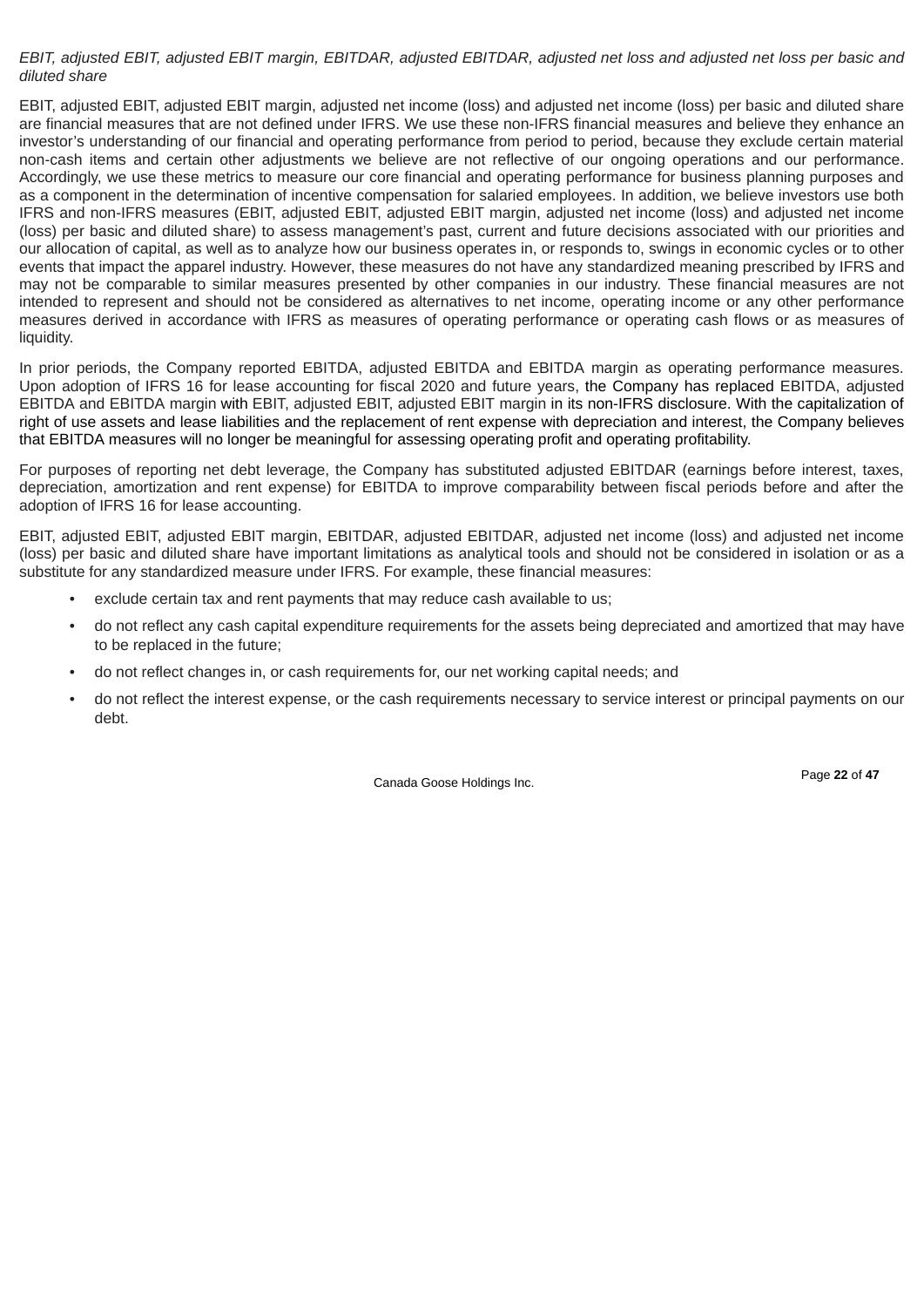Other companies in our industry may calculate these measures differently than we do, limiting their usefulness as comparative measures.

#### *Constant currency revenue*

Because we are a global company, the comparability of revenue reported in Canadian dollars is also affected by foreign currency exchange rate fluctuations when the underlying currencies in which we transact change in value over time compared to the Canadian dollar. These currencies include the U.S. dollars, euros, British pounds sterling, Swiss francs, Chinese yuan and Hong Kong dollars. These rate fluctuations can have a significant effect on our reported results. Therefore, in addition to financial measures prepared in accordance with IFRS, our revenue discussions often contain references to constant currency measures, which are calculated by translating the prior year reported amounts into comparable amounts using a single foreign exchange rate for each currency calculated based on the current period exchange rates $^{(1)}$ . This measure should not be considered in isolation or as a substitute for any standardized measure under IFRS. We present constant currency financial information, which is a non-IFRS financial measure, as a supplement to our reported operating results. We use constant currency information to provide a framework to assess how our business segments performed excluding the effects of foreign currency exchange rate fluctuations. We believe this information is useful to investors to facilitate comparisons of operating results and better identify trends in our businesses. See the Revenue section of the "Results of Operations" for a reconciliation of reported revenue and revenue on a constant currency basis.

Other companies in our industry may calculate this measure differently than we do, limiting its usefulness as a comparative measure.

 $\text{\tiny{(1)}}$  In prior periods, we calculated the change in revenue expressed in constant currency by applying the prior period exchange *rates to current period revenue.*

#### *Net debt and net debt leverage*

Net debt and net debt leverage are financial measures that are not defined under IFRS. We use, and believe that certain investors and analysts use, these non-IFRS financial measures to determine a company's financial leverage and ability to meet its debt obligations. We define net debt as total indebtedness, net of cash, and net debt leverage as the ratio of net debt to adjusted EBITDAR, both measured on a trailing twelve month basis using financial information reported each quarter. These measures should not be considered in isolation or as a substitute for any standardized measure under IFRS. See "Indebtedness" below for a table providing the calculation of net debt and discussion of net debt leverage.

Other companies in our industry may calculate these measures differently than we do, limiting their usefulness as comparative measures.

# *Net working capital and net working capital turnover*

Net working capital and net working capital turnover are financial measures not defined under IFRS. We use, and believe that certain investors and analysts use, this information to assess the Company's liquidity and management of net working capital resources. We define net working capital as current assets, net of cash, minus current liabilities, excluding the current portion of lease liabilities. Net working capital turnover is the ratio of average net working capital to revenue, both measured on a trailing twelve month basis using financial information reported each quarter. These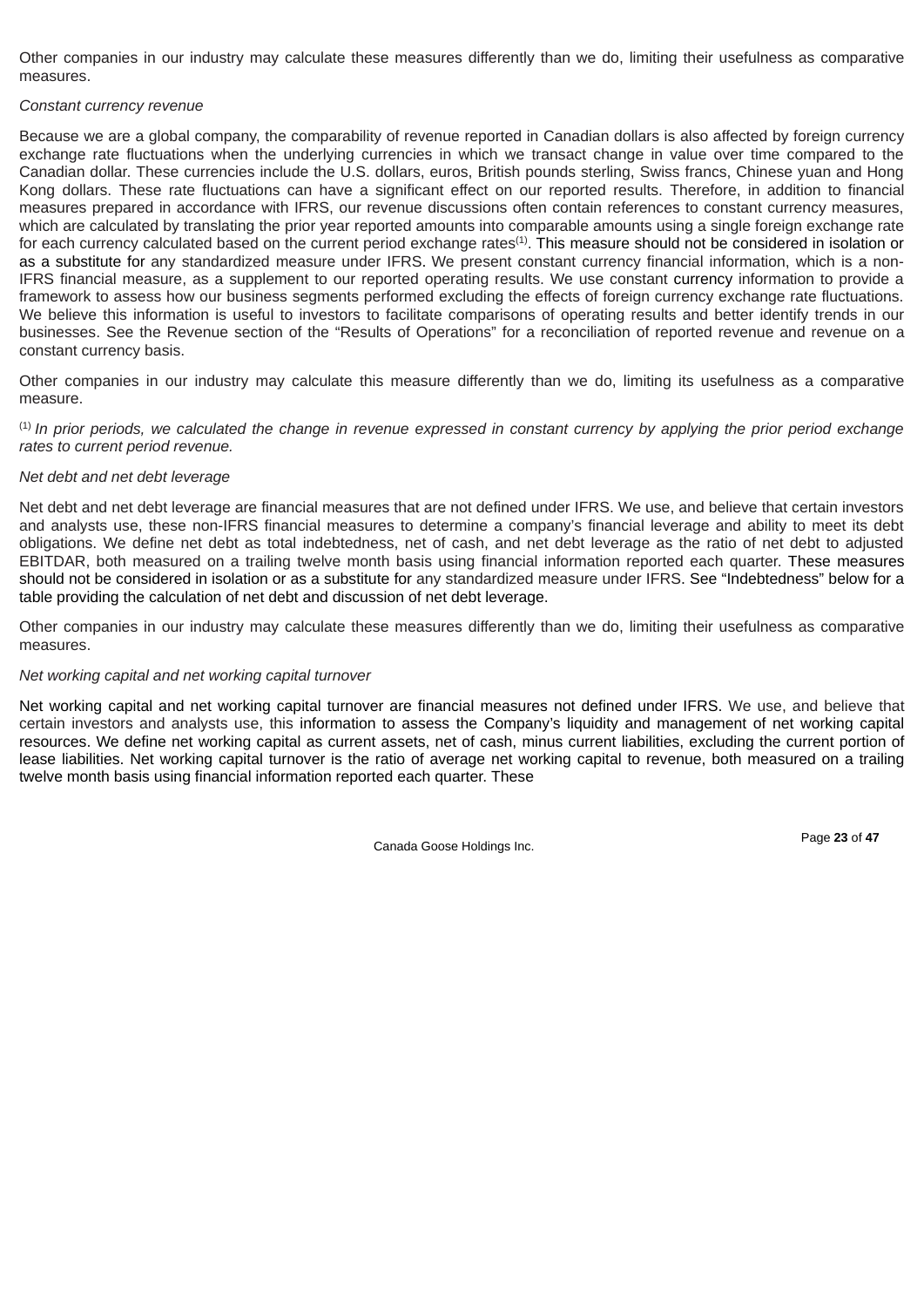measures should not be considered in isolation or as a substitute for any standardized measure under IFRS. See "Financial Condition, Liquidity and Capital Resources" below for a table providing the calculation of net working capital.

Other companies in our industry may calculate these measures differently than we do, limiting their usefulness as comparative measures.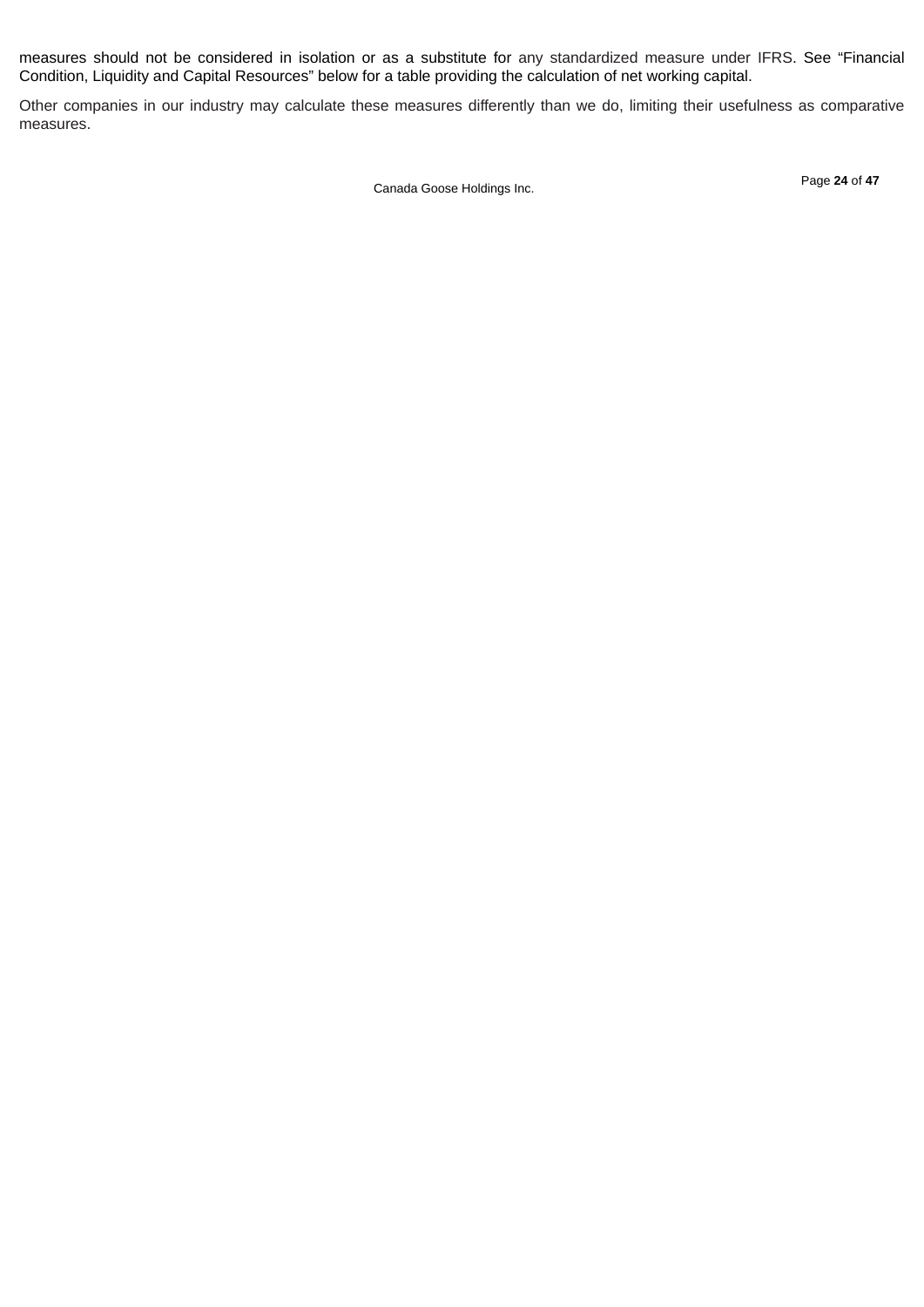The tables below reconcile net income to EBIT, adjusted EBIT, EBITDAR, adjusted EBITDAR, and adjusted net loss for the periods indicated. Adjusted EBIT margin is equal to adjusted EBIT for the period presented as a percentage of revenue for the same period.

|                                                                   | For the first quarter ended June |            |  |  |
|-------------------------------------------------------------------|----------------------------------|------------|--|--|
| <b>CAD \$ millions</b>                                            | 2019                             | 2018       |  |  |
| <b>Net loss</b>                                                   | (29.4)                           | (18.7)     |  |  |
| Add (deduct) the impact of:                                       |                                  |            |  |  |
| Income tax recovery                                               | (10.3)                           | (4.3)      |  |  |
| Net interest and other finance costs                              | 12.2                             | 3.1        |  |  |
| <b>EBIT</b>                                                       | (27.5)                           | (19.9)     |  |  |
| Offering costs (a)                                                |                                  | 1.2        |  |  |
| Costs of the Baffin acquisition (b)                               | 0.5                              |            |  |  |
| Unrealized foreign exchange (gain) loss on Term Loan Facility (c) | (1.5)                            | 0.4        |  |  |
| Share-based compensation (d)                                      | 0.3                              | 0.8        |  |  |
| Pre-store opening costs (e)                                       | 2.3                              | 0.2        |  |  |
| Total adjustments                                                 | $1.6\,$                          | 2.6        |  |  |
| <b>Adjusted EBIT</b>                                              | (25.9)                           | (17.3)     |  |  |
| Adjusted EBIT margin                                              | $(36.4)\%$                       | $(38.7)\%$ |  |  |
| Add the impact of:                                                |                                  |            |  |  |
| Depreciation and amortization                                     | 13.3                             | 4.4        |  |  |
| Rent expense                                                      |                                  | 4.8        |  |  |
| <b>EBITDAR</b>                                                    | (14.2)                           | (10.7)     |  |  |
| Adjusted EBITDAR <sup>(1)</sup>                                   | (14.9)                           | (8.3)      |  |  |

(1) *Adjusted EBITDAR is calculated as EBITDAR, adjusted for items (a) to (d) above.*

| <b>CAD \$ millions</b><br>2019<br>2018                                     |        |
|----------------------------------------------------------------------------|--------|
|                                                                            |        |
| <b>Net loss</b><br>(29.4)                                                  | (18.7) |
| Add (deduct) the impact of:                                                |        |
| Offering costs (a)                                                         | 1.2    |
| Costs of the Baffin acquisition (b)<br>0.5                                 |        |
| Unrealized foreign exchange (gain) loss on Term Loan Facility (c)<br>(1.5) | 0.4    |
| Share-based compensation (d)<br>0.3                                        | 0.8    |
| Pre-store opening costs (f)<br>2.8                                         | 0.2    |
| 7.0<br>Acceleration of unamortized costs on term loan refinancing (g)      |        |
| <b>Total adjustments</b><br>9.1                                            | 2.6    |
| Tax effect of adjustments<br>(2.5)                                         | (0.6)  |
| <b>Adjusted net loss</b><br>(22.8)                                         | (16.7) |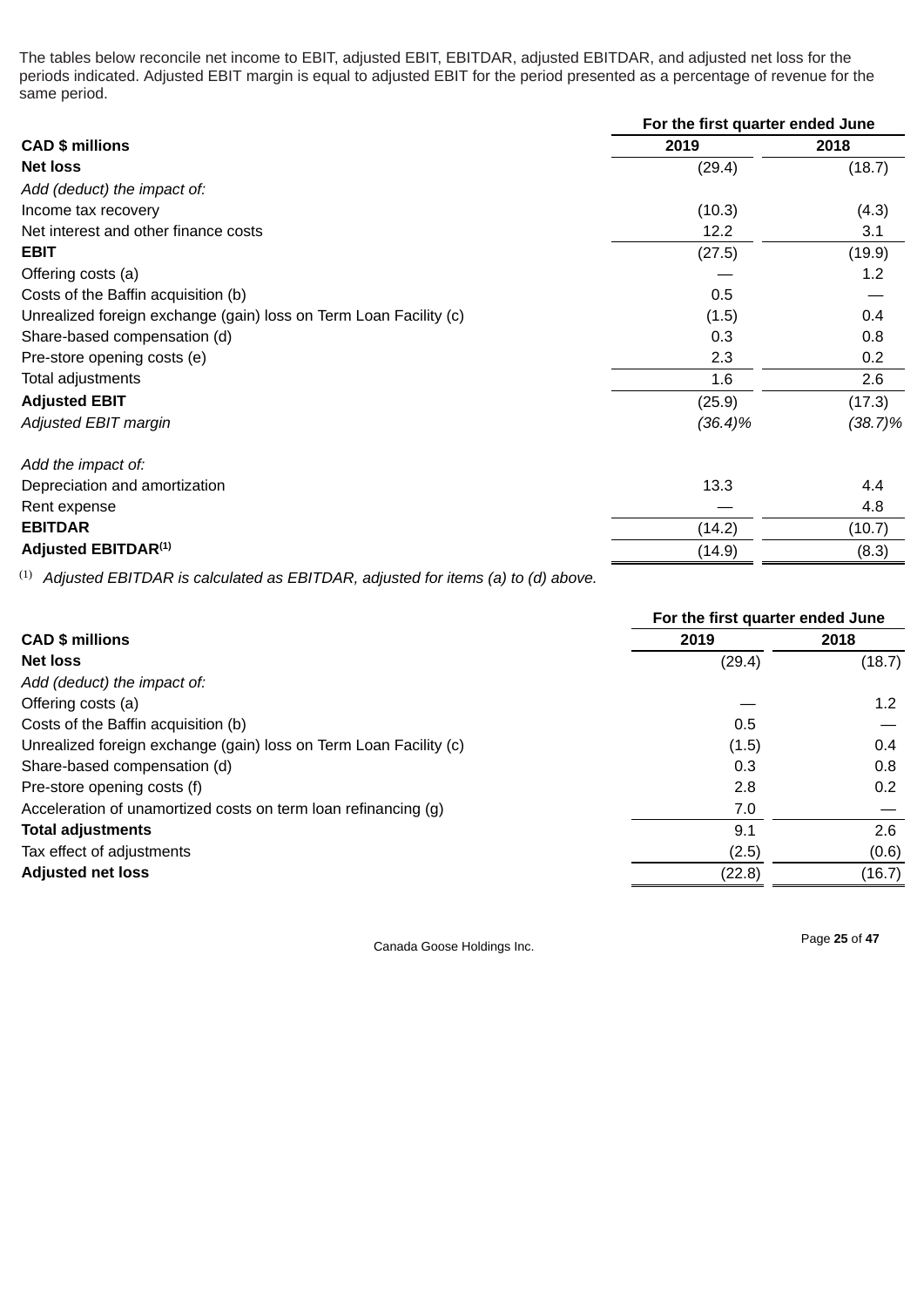- (a) In connection with the Secondary Offering completed in June 2018, we incurred expenses related to professional fees, consulting, legal, and accounting that would otherwise not have been incurred.
- (b) Represents costs in connection with the Baffin acquisition and the impact of gross margin that would otherwise have been recognized on inventory recorded at net realizable value less costs to sell.
- (c) Represents unrealized gains and losses on the translation of the Term Loan Facility from USD to CAD, net of the effect of derivative transactions entered into to hedge a portion of the exposure to foreign currency exchange risk.
- (d) Represents non-cash share-based compensation expense on stock options issued prior to the Company's initial public offering ("IPO") under the Legacy Plan (as defined below) of \$0.1m (2018 - \$0.2m) and cash payroll taxes paid by the Company of \$0.2m (2018 - \$0.6m) on gains earned by option holders (compensation) when stock options are exercised.
- (e) Represents costs incurred during pre-opening periods for new stores, including depreciation of right-of-use assets in 2019 and rent expense in 2018.
- (f) Represents costs incurred in (e) above plus interest on lease liabilities in 2019.
- (g) Represents the non-cash unamortized costs accelerated in connection with the amendments to the Term Loan Facility.

# **FINANCIAL CONDITION, LIQUIDITY AND CAPITAL RESOURCES**

# *Financial Condition*

The following table represents our net working capital $^{(1)}$  position as at June 30, 2019 and 2018 and March 31, 2019.

|                                     |               |               |        |                | S      |
|-------------------------------------|---------------|---------------|--------|----------------|--------|
| <b>CAD \$ millions</b>              | June 30, 2019 | June 30, 2018 | Change | March 31, 2019 | Change |
| Current assets, net of cash         | 447.1         | 292.3         | 154.8  | 324.6          | 122.5  |
| Current liabilities, net of current |               |               |        |                |        |
| portion of lease liabilities        | 111.5         | 94.6          | (16.9) | 136.6          | 25.1   |
| Net working capital                 | 335.6         | 197.7         | 137.9  | 188.0          | 147.6  |

<sup>(1)</sup> Net working capital and net working capital turnover are non-IFRS financial measures. See "Non-IFRS Financial Measures" for *a description of this measure.*

As at June 30, 2019, we had \$335.6m of net working capital compared to \$197.7m of net working capital as at June 30, 2018. The \$137.9m increase arose primarily from an increased volume of business, in particular growth in our DTC channel, including a \$126.6m increase in inventory on hand in anticipation of growth in all channels and the expansion of our global store network, and an \$18.9m increase in trade receivables as a result of increased wholesale sales in the period. This was offset by an increase in accounts payable and accrued liabilities of \$10.0m. Net working capital includes balances for Baffin as at June 30, 2019. Inventories in the quarter rose by 37.0%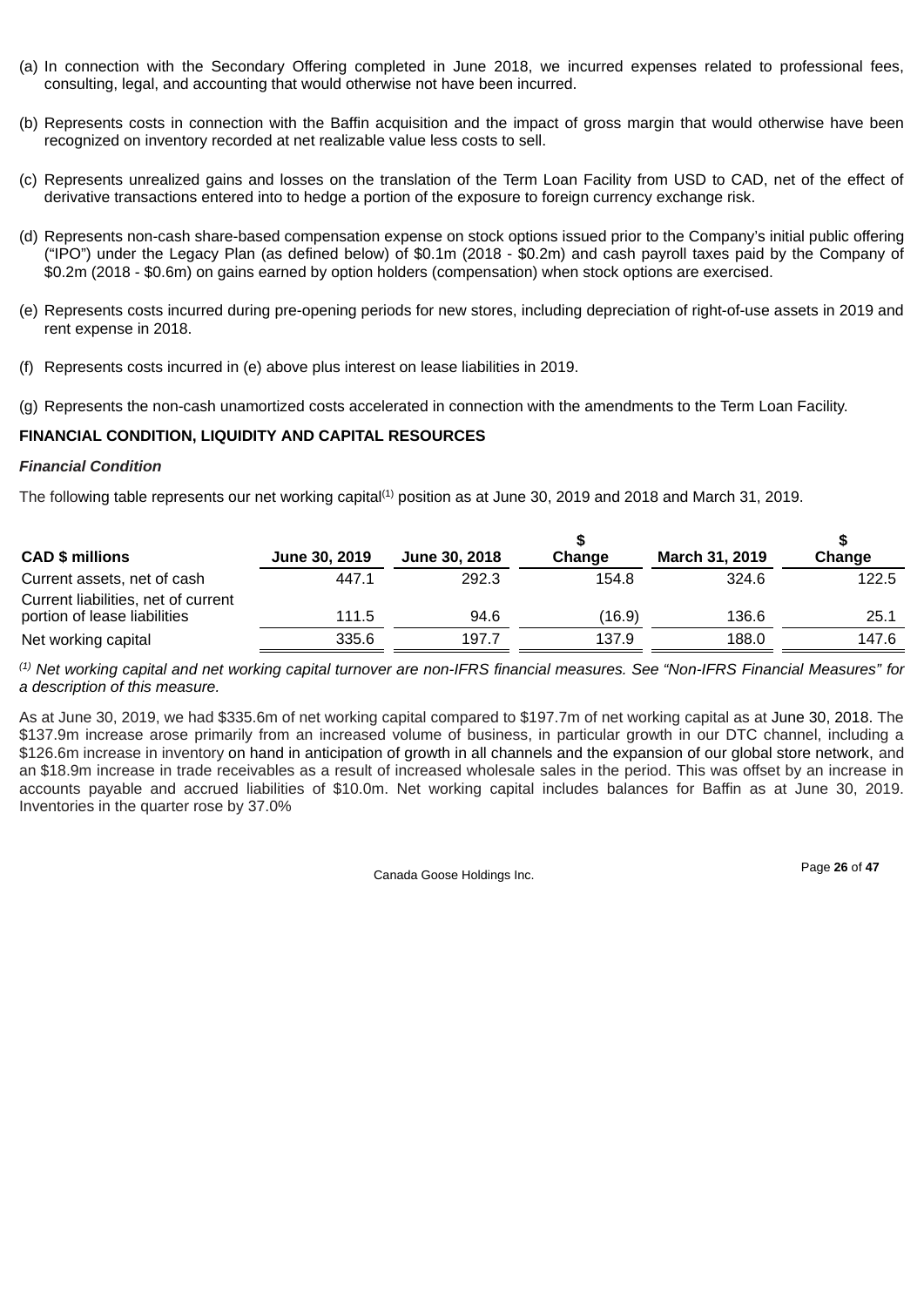(2018 - 44.9%) as we have been successful in accelerating production following expansion of our capacity. Net working capital as a percentage of revenue was 29.4% on a trailing twelve month basis as at June 30, 2019, using financial information reported each quarter.

As at June 30, 2019, we had \$335.6m of net working capital compared to \$188.0m of net working capital as at March 31, 2019. The \$147.6m increase in our net working capital arose primarily from a \$98.8m increase in inventory from higher production in anticipation of growing customer demands, a \$10.9m increase in trade receivables, a \$12.5m decrease in income taxes payable, and a \$10.4m decrease in accounts payable and accrued liabilities.

# *Cash Flows*

A summary of the Company's consolidated statement of cash flows for the first quarter ended June 2019 compared to the first quarter ended June 2018 is set out below.

|                                                           | For the first quarter ended June 2019 |         |           |  |
|-----------------------------------------------------------|---------------------------------------|---------|-----------|--|
| CAD \$ millions                                           | 2019                                  | 2018    | \$ Change |  |
| Total cash provided by (used in):                         |                                       |         |           |  |
| Operating activities                                      | (180.3)                               | (154.5) | (25.8)    |  |
| Investing activities                                      | (5.2)                                 | (4.9)   | (0.3)     |  |
| Financing activities                                      | 121.5                                 | 79.3    | 42.2      |  |
| Effects of foreign currency exchange rate changes on cash | 0.4                                   | (0.6)   | 1.0       |  |
| Decrease in cash                                          | (63.6)                                | (80.7)  | 17.1      |  |
| Cash, beginning of period                                 | 88.6                                  | 95.3    | (6.7)     |  |
| Cash, end of period                                       | 25.0                                  | 14.6    | 10.4      |  |

# *Cash Requirements*

Our primary need for liquidity is to fund net working capital, capital expenditure, debt service, and general corporate requirements of our business. Our primary source of liquidity to meet our cash requirements is cash generated from operating activities over our annual operating cycle. We also maintain the Revolving Facility to provide short-term liquidity and to have funds available for net working capital. Our ability to fund our operations, invest in planned capital expenditures, meet debt obligations, and repay or refinance indebtedness depends on our future operating performance and cash flows, which are subject, but not limited to, prevailing economic, financial, and business conditions, some of which are beyond our control. Cash generated from operating activities is significantly impacted by the seasonality of our business. Cash flows from operating activities are typically highest in the third and fourth quarters of the fiscal year due to reduced net working capital requirements during these periods and the collection of receivables from revenue earlier in the year. The Company has also benefited from a more rapid cash conversion cycle in its DTC segment as that channel continues to grow.

#### *Cash flows from operating activities*

Cash used in operating activities for the first quarter ended June 2019 was \$180.3m compared to \$154.5m for the first quarter ended June 2018. The increase of \$25.8m in cash outflows from operating activities was primarily due to an increase in funds used to produce inventory (\$25.4m)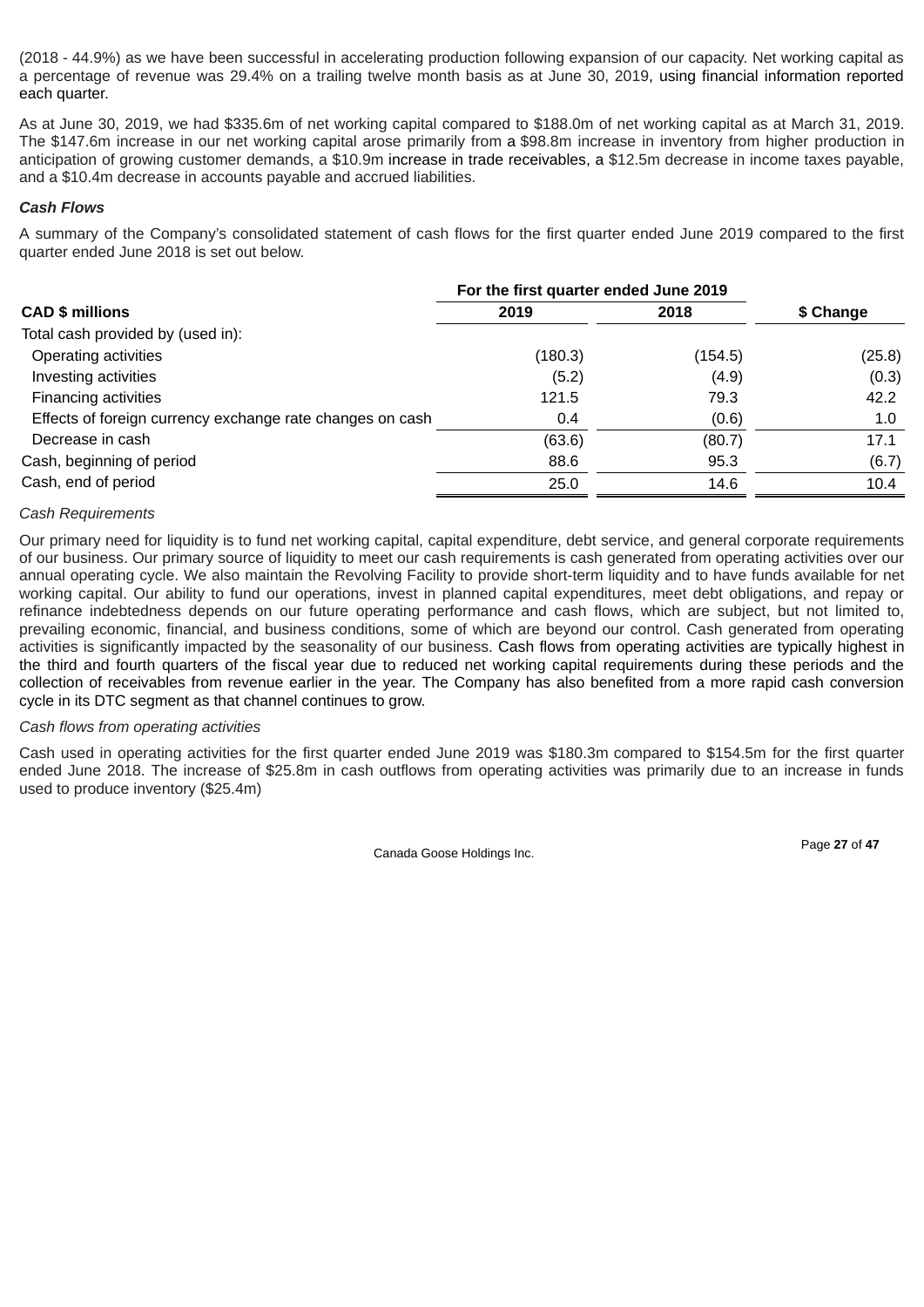in anticipation of growing customer demand and an increase in accounts receivable (\$10.2m), offset by an increase in accounts payable and accrued liabilities (\$12.5m).

# *Cash flows from investing activities*

Cash used in investing activities for the first quarter ended June 2019 was \$5.2m compared to\$4.9m for the first quarter ended June 2018. The increase in cash used in investing activities of \$0.3m relates primarily to investments in information technology and product development, outflows for retail store construction, and capital additions for manufacturing capacity. The construction of new stores to be opened in fiscal 2020 is underway, but has had a limited impact on the Company's cash flows in the first quarter ended June 2019.

# *Cash flows from financing activities*

Cash generated from financing activities for the first quarter ended June 2019 was \$121.5m compared to \$79.3m for the first quarter ended June 2018. The increase in cash generated for financing activities of \$42.2m was primarily related to \$83.8m of higher borrowings on the Revolving Facility, \$4.6m on the settlement of Term Loan Facility derivative contracts, offset by \$38.7m of payments for the purchase and cancellation of subordinate voting shares and \$5.0m of principal paid on lease liabilities.

# *Indebtedness*

The following table presents our net debt<sup>(1)</sup> as at June 30, 2019 and 2018 and March 31, 2019.

| CAD \$ millions           | June 30, 2019 | June 30, 2018 | Change  | March 31, 2019 | Change  |
|---------------------------|---------------|---------------|---------|----------------|---------|
| Cash                      | 25.0          | 14.6          | 10.4    | 88.6           | (63.6)  |
| <b>Revolving Facility</b> | (161.4)       | (78.6)        | (82.8)  |                | (161.4) |
| <b>Term Loan Facility</b> | (149.0)       | (149.5)       | 0.5     | (152.4)        | 3.4     |
| Lease liabilities         | (208.7)       |               | (208.7) |                | (208.7) |
| Net debt                  | (494.1)       | (213.5)       | (280.6) | (63.8)         | (430.3) |

 $^{(1)}$  Net debt and net debt leverage are non-IFRS financial measures. See "Non-IFRS Financial Measures" for a description of these *measures.*

As at June 30, 2019, net debt was \$494.1m compared to \$213.5m as at June 30, 2018. The increase of \$280.6m was due primarily to recognition of lease liabilities of \$208.7m as a result of the adoption of IFRS 16, higher borrowings on the Revolving Facility and higher cash of \$10.4m as at June 30, 2019. Average net debt represents net debt leverage of 0.9 times adjusted EBITDAR for the trailing twelve months ended June 30, 2019. Net debt leverage as at June 30, 2019 was 2.0 times adjusted EBITDAR, including the recognition of lease liabilities effective April 1, 2019.

Net debt as at June 30, 2019 was \$494.1m compared to \$63.8m as at March 31, 2019. The increase in net debt of \$430.3m was due to recognition of \$208.7m of lease liabilities, borrowings of \$161.4m under the Revolving Facility and a \$63.6m decrease in cash.

Canada Goose Holdings Inc. Page 28 of [47](#page-86-0)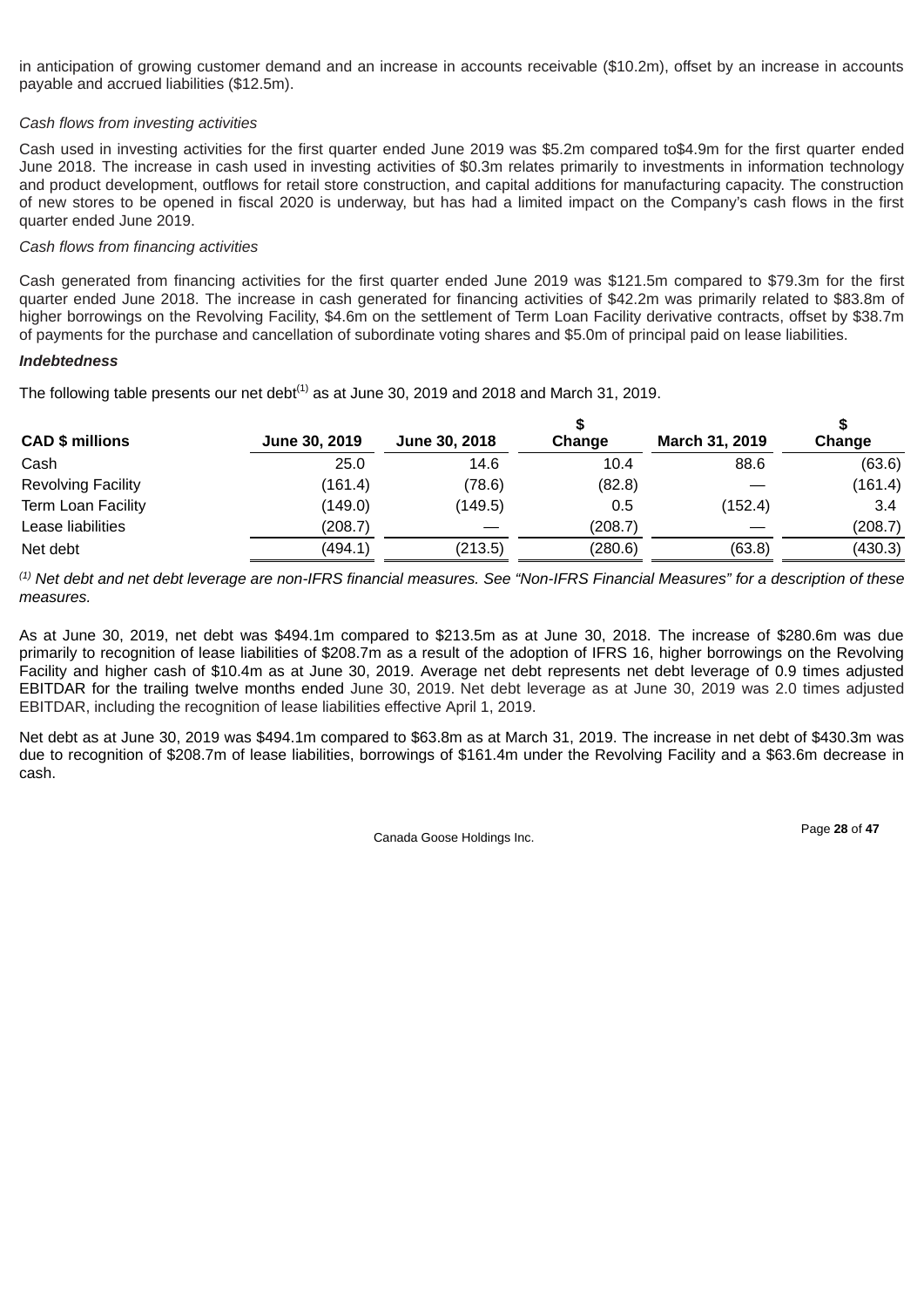### *Amendments to long-term debt agreements*

On May 10, 2019, the Company entered into agreements with its lenders to amend the terms of its Revolving Facility and Term Loan Facility. The amendment to the Revolving Facility increased the credit commitment amount to \$300.0m with a seasonal increase of up to \$350.0m during the peak season (June 1 through November 30) and extended the maturity date from June 3, 2021 to June 3, 2024. The amendment to the Term Loan Facility lowered the interest rate from LIBOR plus 4.00% to LIBOR plus 3.50%, and extended the maturity date from December 2, 2021 to December 2, 2024.

### *Revolving Facility*

The Company has an agreement with a syndicate of lenders for a senior secured asset-based Revolving Facility in the amount of \$300.0m with an increase in commitments to \$350.0m during the peak season (June 1 - November 30) (prior to the amendment - \$200.0m with an increase in commitments to \$250.0m during the peak season). The revolving credit commitment also includes a letter of credit commitment in the amount of \$25.0m, with a \$5.0m sub-commitment for letters of credit issued in a currency other than Canadian dollars, U.S. dollars, euros or British pounds sterling, and a swingline commitment for \$25.0m. Amounts owing under the Revolving Facility can be drawn in Canadian dollars, U.S. dollars, euros, British pounds sterling or other currencies. The revolving facility matures on June 3, 2024. Amounts owing under the Revolving Facility may be borrowed, repaid and re-borrowed for general corporate purposes.

Loans under the Revolving Facility, at our option, may be maintained from time to time as (a) Prime Rate Loans, which bear interest at a rate per annum equal to the Applicable Margin for Prime Rate Loans plus the Prime Rate, (b) Banker's Acceptances funded on a discounted proceeds basis given the published discount rate plus a rate per annum equal to the Applicable Margin for stamping fees, (c) ABR Loans, which bear interest at a rate per annum equal to the Applicable Margin for ABR Loans plus the ABR, (d) European Base Rate Loans, which bear interest at a rate per annum equal to the Applicable Margin for European Base Rate Loans plus the European Base Rate, (e) LIBOR Loans, which bear interest at a rate per annum equal to the Applicable Margin for LIBOR Loans plus the LIBOR Rate or (f) EURIBOR Loans, which bear interest at a rate per annum equal to the Applicable Margin for EURIBOR Loans plus the applicable EURIBOR.

A commitment fee will be charged on the average daily unused portion of the Revolving Facility of 0.25% per annum if average utilization under the Revolving Facility is greater than 50% or 0.375% if average utilization under the Revolving Facility is less than 50%. A letter of credit fee, with respect to standby letters of credit, will accrue on the aggregate face amount of outstanding letters of credit under the Revolving Facility equal to the Applicable Margin for LIBOR Loans, and, with respect to trade or commercial letters of credit, 50% of the then Applicable Margin on LIBOR Loans. A fronting fee will be charged on the aggregate face amount of outstanding letters of credit equal to 0.125% per annum. In addition, we pay the administrative agent under the Revolving Facility a monitoring fee of one thousand dollars per month.

The Revolving Facility contains financial and non-financial covenants which could impact the Company's ability to draw funds. As at and during the fiscal periods ended June 2019 and 2018 and March 31, 2019, the Company was in compliance with all covenants.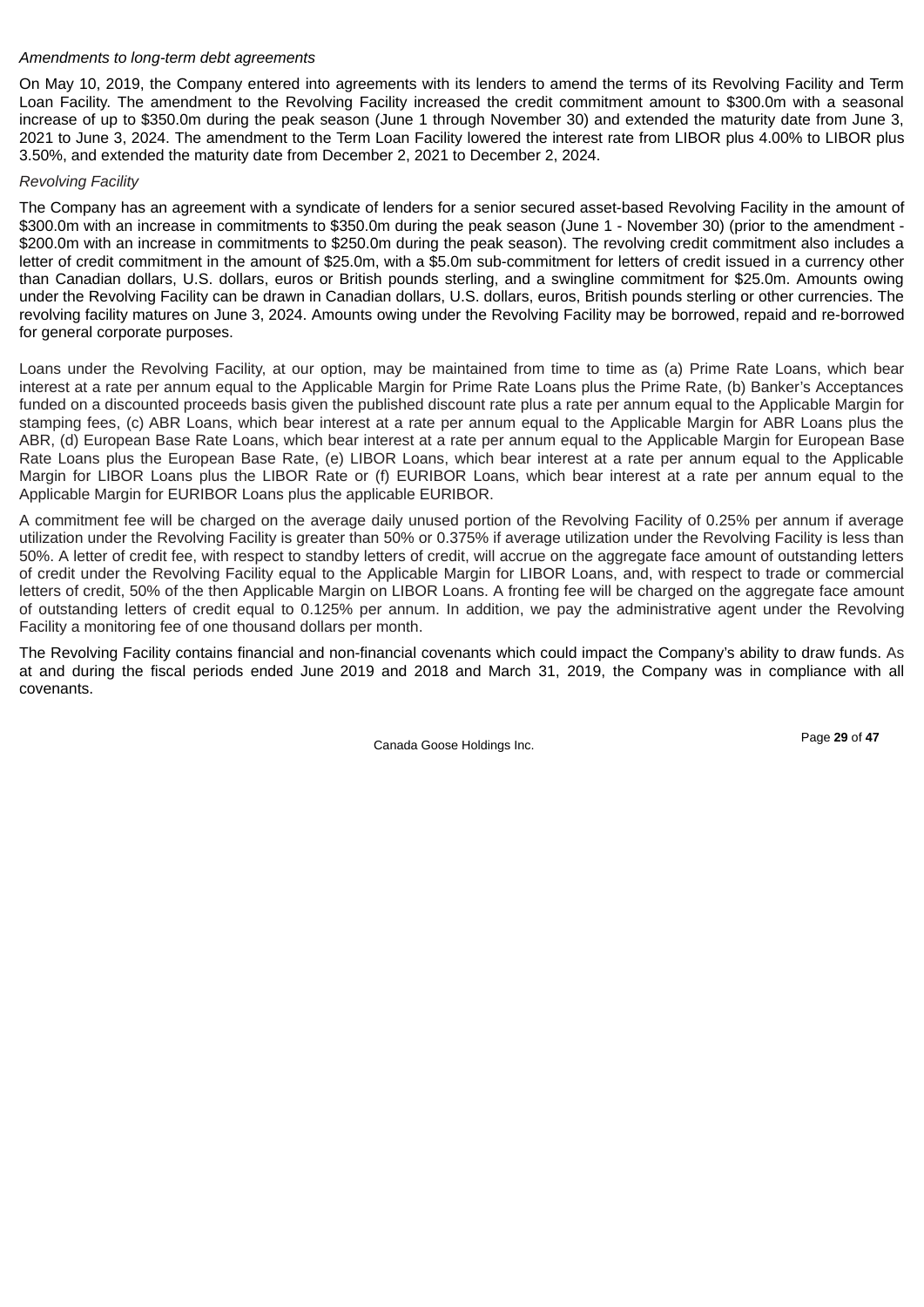The Company incurred transaction costs of \$0.6m in connection with the amendment to the Revolving Facility. Total deferred transaction costs will be amortized over the extended term to maturity of the facility.

As at June 30, 2019, the Company had \$159.6m outstanding under the Revolving Facility, net of deferred transaction costs of \$1.8m (June 30, 2018 - \$76.9m, net of deferred transaction costs of \$1.7m). As at March 31, 2019, the Company had repaid all amounts owing under the Revolving Facility and related deferred transaction costs in the amounts of \$1.2m were included in other long-term liabilities.

The Company has unused borrowing capacity available under the Revolving Facility of \$299.4m as at June 30, 2019 (June 30, 2018 - \$82.4m, March 31, 2019 - \$165.5m).

### *Term Loan Facility*

The Company has a senior secured loan agreement with a syndicate of lenders that is secured on a split collateral basis alongside the Revolving Facility, with an aggregate principal amount owing of US\$113.8m with Credit Suisse AG, Cayman Islands Branch, as administrative agent and collateral agent, and certain financial institutions as lenders. The Term Loan Facility bears interest at a rate of LIBOR plus an applicable margin of 3.50% (prior to the amendment - LIBOR plus an applicable margin of 4.00%, provided that LIBOR may not be less than 1.00%), payable quarterly or at the end of the then current interest period (whichever is earlier) in arrears. The Term Loan Facility matures on December 2, 2024. Amounts owing under the Term Loan Facility may be repaid at any time without premium or penalty, but once repaid may not be reborrowed. All obligations under the Term Loan Facility are unconditionally guaranteed by the Company and, subject to certain exceptions, our U.S., U.K. and Canadian subsidiaries. The Term Loan Facility provides for customary events of default.

The Company has pledged substantially all of its assets as collateral for the Term Loan Facility. The Term Loan Facility contains financial and non-financial covenants. As at and during the fiscal periods ended June 2019 and 2018 and March 31, 2019, the Company was in compliance with all covenants.

The Company determined that the amendments to the Term Loan Facility are equivalent to a prepayment at no cost of the original Term Loan Facility and the origination of the amended Term Loan Facility at market conditions. The Company has accounted for the amendments to the Term Loan Facility as a debt extinguishment and re-borrowing of the loan amount. The original Term Loan Facility in the amount of \$151.7m (US\$113.8m) and related unamortized costs of \$7.0m have been derecognized. The acceleration of unamortized costs is included in net interest and other finance costs in the statement of income.

The Company incurred transaction costs of \$1.4m in connection with the amendment to the Term Loan Facility, which will be amortized over the new term to maturity using the effective interest rate method.

As the Term Loan Facility is denominated in U.S. dollars, the Company remeasures the outstanding balance in Canadian dollars at each balance sheet date. As at June 30, 2019, we had \$149.0m aggregate principal amount outstanding under the Term Loan Facility (June 30, 2018 - \$149.5m, March 31, 2019 - \$152.4m). The difference in amounts in these periods is the result of the change in the CAD:USD exchange rate.

Canada Goose Holdings Inc. Page 30 of [47](#page-86-0)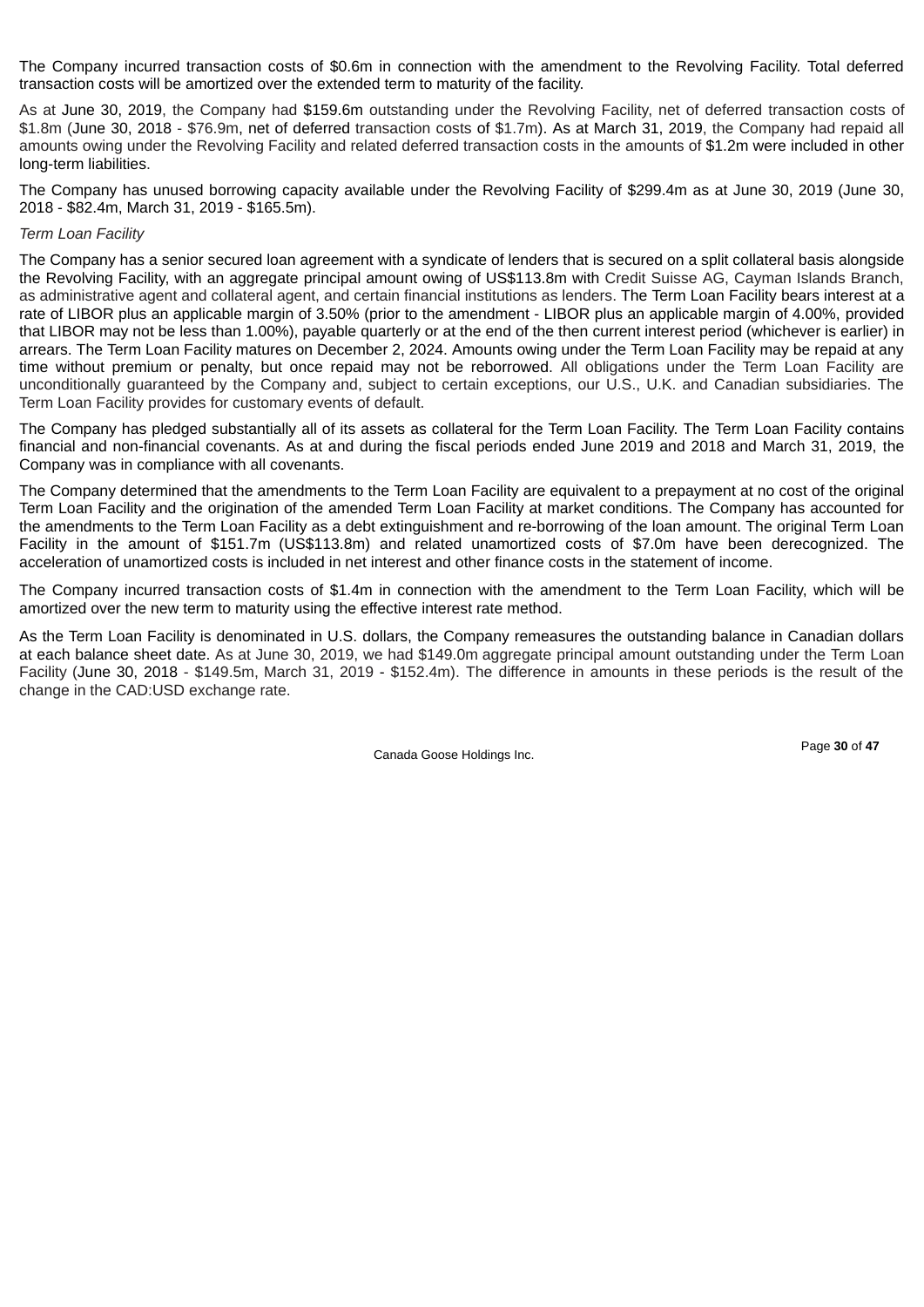#### *Lease Liabilities*

As a result of the adoption of IFRS 16, the Company recognized \$150.8m on April 1, 2019 and had \$208.7m of lease liabilities as at June 30, 2019, of which \$28.1m are due within one year. Lease liabilities represent the discounted amount of future payments under leases for right-of use assets.

# **Capital Management**

The Company manages its capital, which consists of equity (subordinate voting shares and multiple voting shares) and long-term debt (the Revolving Facility and the Term Loan Facility), with the objectives of safeguarding sufficient net working capital over the annual operating cycle and providing sufficient financial resources to grow operations to meet long-term consumer demand. Management targets a ratio of trailing twelve months adjusted EBITDAR to net debt, reflecting the seasonal change in the business as net working capital builds through the second fiscal quarter. The Board of Directors of the Company monitors the Company's capital management on a regular basis. We will continually assess the adequacy of the Company's capital structure and capacity and make adjustments within the context of the Company's strategy, economic conditions, and risk characteristics of the business.

#### *Normal course issuer bid*

The Board of Directors has authorized the Company to initiate a normal course issuer bid, in accordance with the requirements of the Toronto Stock Exchange, to purchase up to 1,600,000 subordinate voting shares over the 12-month period from May 31, 2019 to May 30, 2020. Purchased subordinate voting shares will be cancelled.

During the first quarter ended June 2019, the Company purchased 853,500 subordinate voting shares for cancellation at an average price per share of \$45.35 for total cash consideration of \$38.7m. The amount paid to purchase subordinate voting shares has been charged to share capital at the average share capital amount per share outstanding of \$1.6m, with the remaining \$37.1m charged to retained earnings.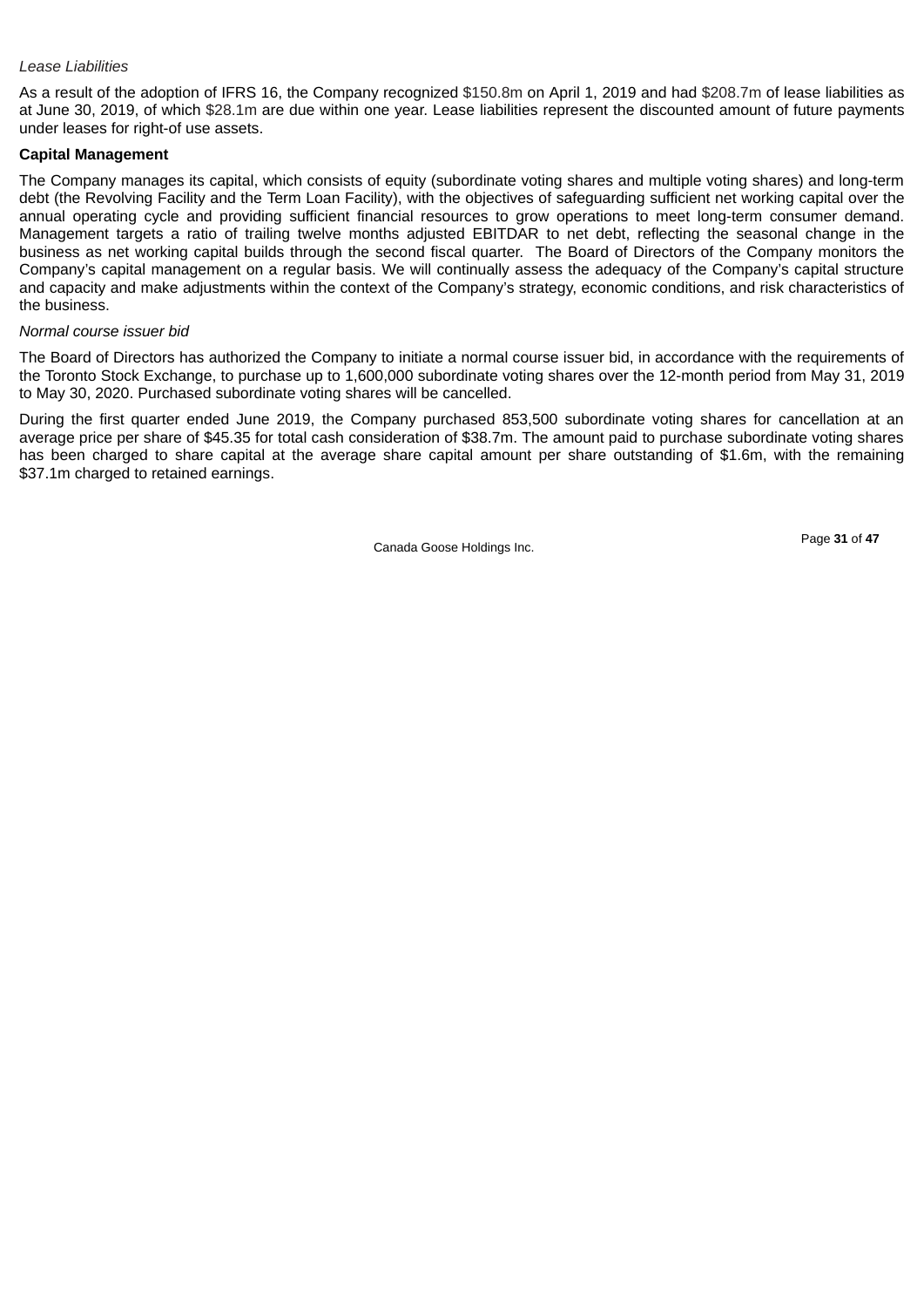# *Contractual Obligations*

The following table summarizes certain of our significant contractual obligations and other obligations as at June 30, 2019:

| <b>CAD \$ millions</b>                                    | Q2 to Q4<br>2020 | FY 2021 | <b>FY 2022</b> | FY 2023 | FY 2024 | FY 2025 | <b>Thereafter</b> | Total |
|-----------------------------------------------------------|------------------|---------|----------------|---------|---------|---------|-------------------|-------|
|                                                           | \$               | \$      | \$             | \$      | \$      | \$      | \$                | S.    |
| Accounts payable and accrued liabilities                  | 100.0            |         |                |         |         |         |                   | 100.0 |
| <b>Revolving Facility</b>                                 |                  |         |                |         |         | 161.4   |                   | 161.4 |
| Term Loan Facility                                        |                  |         |                |         |         | 149.0   |                   | 149.0 |
| Note payable                                              |                  | 3.0     |                |         |         |         |                   | 3.0   |
| Interest commitments relating to long-<br>term debt $(1)$ | 10.7             | 14.3    | 14.3           | 14.3    | 14.3    | 6.8     |                   | 74.7  |
| Foreign exchange forward contracts                        |                  |         |                |         |         | 2.0     |                   | 2.0   |
| Lease obligations                                         | 28.3             | 39.6    | 39.2           | 41.5    | 38.9    | 38.6    | 75.6              | 301.7 |
| Pension obligation                                        |                  |         |                |         |         |         | 2.2               | 2.2   |
| Total contractual obligations                             | 139.0            | 56.9    | 53.5           | 55.8    | 53.2    | 357.8   | 77.8              | 794.0 |

(1) Interest commitments are calculated based on the loan balance and the interest rate payable on the Revolving Facility and the Term Loan Facility of 3.38% and 5.94%, respectively, as at June 30, 2019.

As at June 30, 2019, we had additional liabilities which included provisions for warranty, agent termination fees, sales returns, asset retirement obligations, and deferred income tax liabilities. These long-term liabilities have not been included in the table above as the timing and amount of future payments are uncertain.

# *Off-Balance Sheet Arrangements*

The Company has no off-balance sheet arrangements that have or are reasonably likely to have a current or future material effect on its financial condition, revenues or expenses, results of operations, liquidity, capital expenditures, or capital resources.

#### *Outstanding Share Capital*

Canada Goose is a publicly traded company and the subordinate voting shares are listed on the New York Stock Exchange (NYSE: GOOS) and on the Toronto Stock Exchange (TSX: GOOS). As at August 9, 2019, there were 58,517,698 subordinate voting shares issued and outstanding, and 51,004,076 multiple voting shares issued and outstanding.

As at August 9, 2019, there were 2,306,108 options and 38,043 restricted share units outstanding under the Company's equity incentive plans, of which 922,258 options were vested as of such date. Each option is exercisable for one subordinate voting share. We expect that vested restricted share units will be paid at settlement through the issuance of one subordinate voting share per restricted share unit.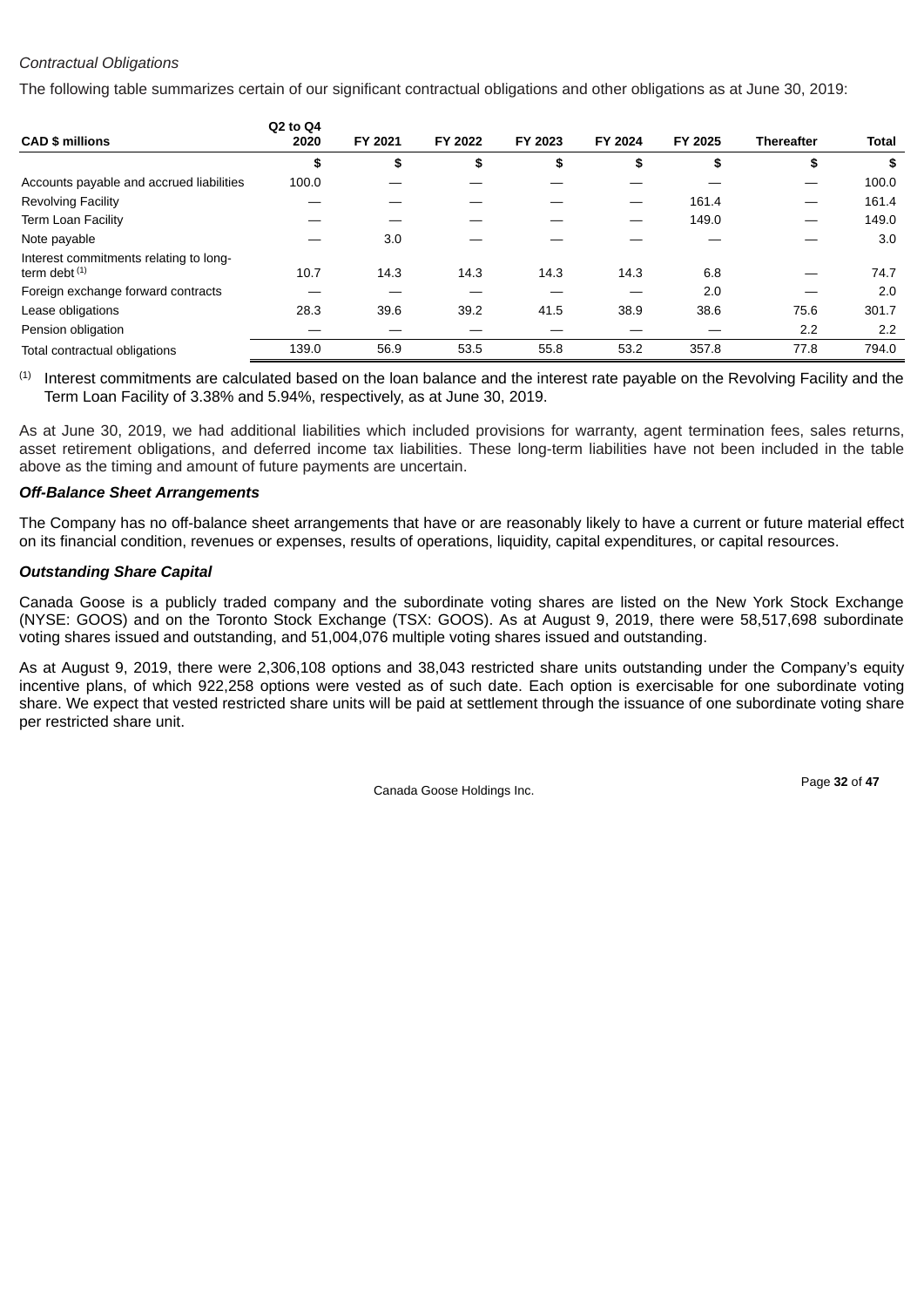#### **QUANTITATIVE AND QUALITATIVE DISCLOSURES ABOUT MARKET RISK**

We are exposed to certain market risks arising from transactions in the normal course of our business. Such risk is principally associated with foreign currency exchange rates and interest rates.

#### *Foreign exchange risk*

#### *Foreign exchange risk in operating cash flows*

Our Interim Financial Statements are expressed in Canadian dollars, but a portion of the Company's net assets are denominated in foreign currencies, primarily U.S. dollars, euros, British pounds sterling, Swiss francs, Chinese yuan, Hong Kong dollars and Swedish krona through its foreign operations in the U.S., U.K., France, Switzerland, Hong Kong, China and Sweden. Furthermore, as our business in Greater China grows, transactions in Chinese yuan and Hong Kong dollars will increase. Net monetary assets denominated in currencies other than Canadian dollars that are held in entities with Canadian dollar functional currency are translated into Canadian dollars at the foreign currency exchange rate in effect at the balance sheet date. As a result, we are exposed to foreign currency translation gains and losses. Revenues and expenses of all foreign operations are translated into Canadian dollars at the foreign currency exchange rates that approximate the rates in effect at the dates when such items are recognized. Appreciating foreign currencies relative to the Canadian dollar will positively impact operating income and net income by increasing our revenue, while depreciating foreign currencies relative to the Canadian dollar will have the opposite impact.

We are also exposed to fluctuations in the prices of U.S. dollar denominated purchases as a result of changes in U.S. dollar exchange rates. A depreciating Canadian dollar relative to the U.S. dollar will negatively impact operating income and net income by increasing our costs of raw materials, while an appreciating Canadian dollar relative to the U.S. dollar will have the opposite impact.

Since fiscal 2016, we entered into derivative instruments in the form of forward contracts to manage the majority of our current and anticipated exposure to fluctuations in the U.S. dollar, euro, British pounds sterling, Swiss franc, Chinese yuan, Hong Kong dollars and Swedish krona exchange rates for revenues and purchases. Beginning in fiscal 2017, certain foreign exchange forward contracts have been designated and accounted for as cash flow hedges.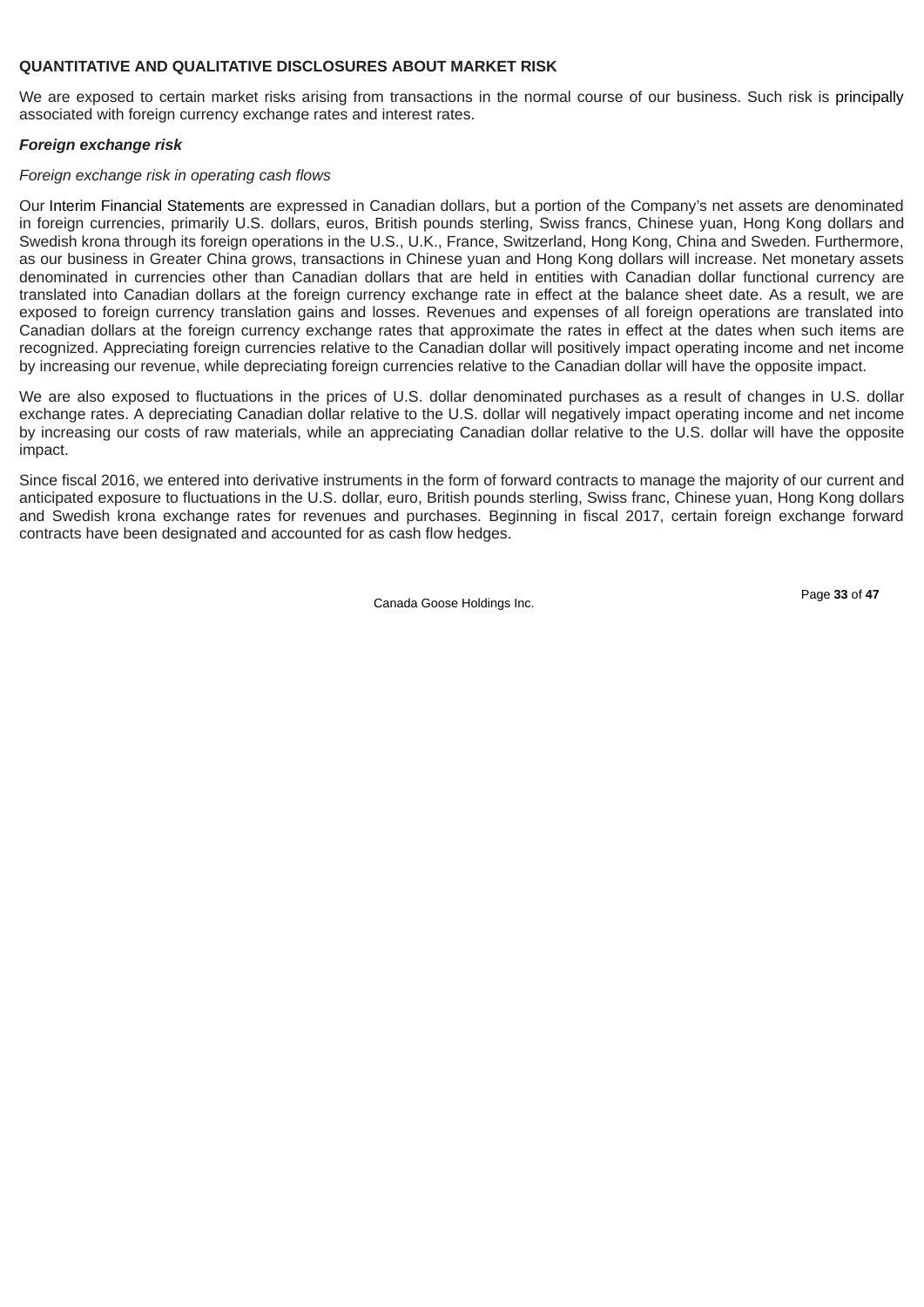A summary of foreign currency forward exchange contracts and the corresponding amounts as at June 30, 2019 is as follows:

| (in millions)                                 |            | <b>Contract Amount</b> | <b>Primary Currency</b>        |
|-----------------------------------------------|------------|------------------------|--------------------------------|
| Forward contract to purchase Canadian dollars | US\$       | 229.9                  | U.S. dollars                   |
|                                               | €          | 97.9                   | Euros                          |
| Forward contract to sell Canadian dollars     | US\$       | 114.2                  | U.S. dollars                   |
|                                               | €          | 33.4                   | Euros                          |
| Forward contract to purchase Euros            | <b>CHF</b> | 3.3                    | Swiss francs                   |
|                                               | <b>CNY</b> | 762.1                  | Chinese yuan                   |
|                                               | £          | 58.3                   | <b>British Pounds sterling</b> |
|                                               | <b>HKD</b> | 119.0                  | Hong Kong dollars              |
|                                               | <b>SEK</b> | 10.5                   | Swedish Krona                  |
| Forward contract to sell Euros                | <b>CHF</b> | 16.6                   | Swiss francs                   |
|                                               | £          | 3.6                    | <b>British Pounds sterling</b> |

## *Foreign exchange risk on long-term debt*

Amounts available for borrowing under the Term Loan Facility and part of our Revolving Facility are denominated in U.S. dollars. Based on our outstanding balances of \$149.0m (US\$113.8m) under the Term Loan Facility as at June 30, 2019, a \$0.01 depreciation in the value of the Canadian dollar compared to the U.S. dollar would result in a decrease in our pre-tax income of \$1.1m solely as a result of that exchange rate fluctuation's effect on the debt. The outstanding balance on the U.S. portion of our Revolving Facility is \$55.0m and a \$0.01 depreciation in the value of the Canadian dollar compared to the U.S. dollar would result in a decrease in our pre-tax income of \$0.6m solely as a result of that exchange rate fluctuation's effect on the debt.

The Company hedges a portion of its exposure to foreign currency exchange risk on principal and interest payments related to its U.S. dollar denominated Term Loan Facility.

The Company entered into a cross-currency swap by selling \$93.0m, \$70.0m in equivalent U.S. dollars, floating rate debt bearing interest at LIBOR plus 3.50% as measured on the trade date, and receiving \$93.0m fixed rate debt bearing interest at a rate of 5.02%. This cross-currency swap has been designated at inception and is accounted for as a cash flow hedge, and to the extent that the hedge is effective, unrealized gains and losses are included in other comprehensive income until reclassified to the statement of income as the hedged interest payments and principal repayments (or periodic remeasurements) impact net income.

Concurrently, the Company entered into a second cross-currency swap by selling the \$93.0 fixed rate debt bearing interest at a rate of 5.02% and receiving \$93.0m, or €61.8m in equivalent Euro-denominated fixed rate debt bearing interest at a rate of 3.19%. This cross-currency swap has been designated and is accounted for as a hedge of the net investment in its European subsidiary. Hedges of net investments are accounted for similarly to cash flow hedges, with unrealized gains and losses included in other comprehensive income. Amounts included in other comprehensive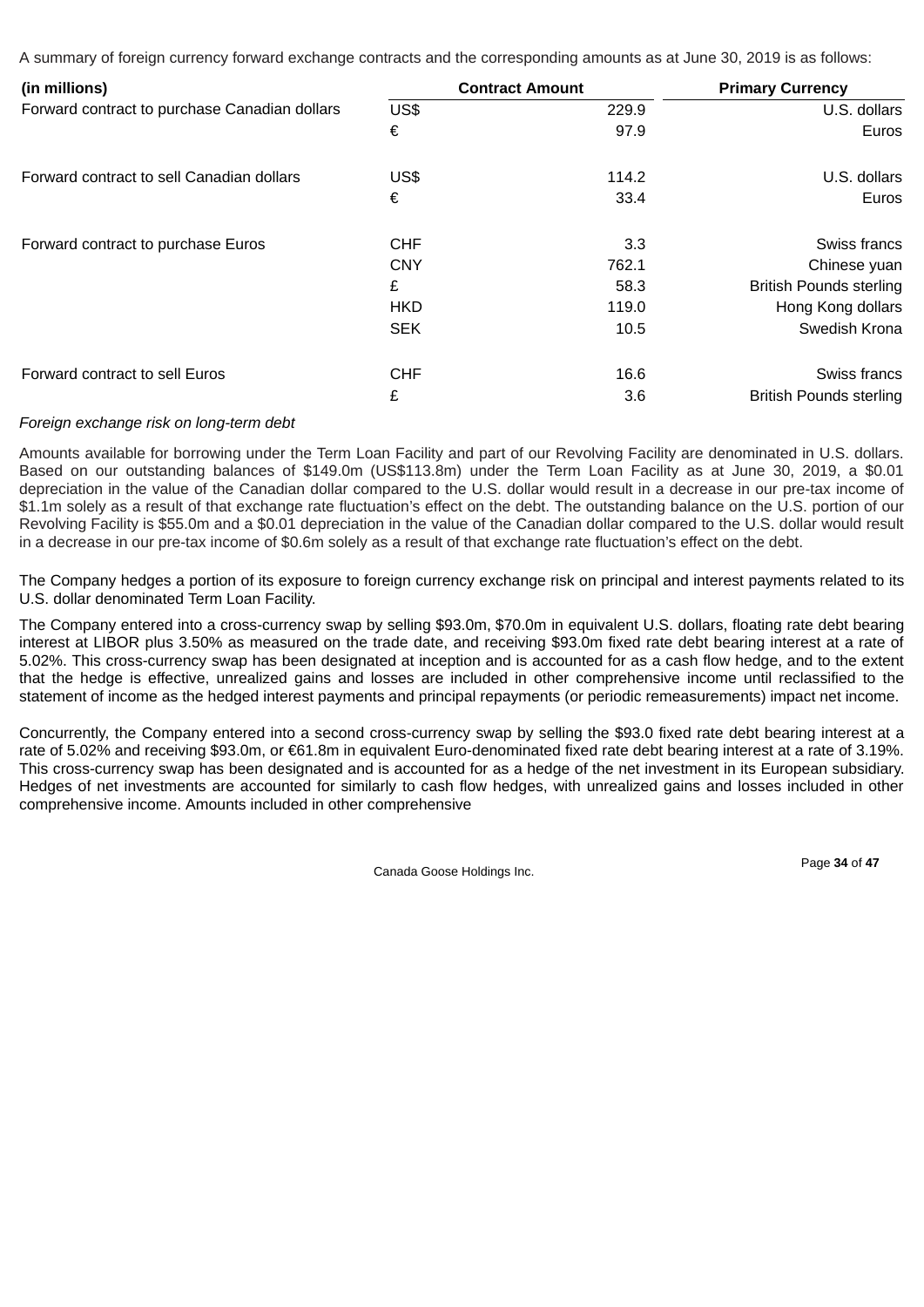income are reclassified to net income in the period when the foreign operation is disposed of or sold.

The Company also entered into a long-dated forward exchange contract to buy \$39.6m, or \$30.0m in equivalent U.S. dollars as measured on the trade date, to fix the foreign exchange risk on term loan borrowings over the revised term to maturity (December 2, 2024). Unrealized gains and losses in the fair value of the forward contract are recognized in selling, general and administrative expenses in the statement of income.

#### *Interest rate risk*

We are exposed to interest rate risk primarily related to the effect of interest rate changes on borrowings outstanding under our Revolving Facility and Term Loan Facility. As at June 30, 2019, the Company had \$161.4m outstanding under our Revolving Facility with a weighted average interest rate of 3.38% and an amount owing under our Term Loan Facility was \$149.0m which currently bears interest at 5.94%. Based on the weighted average amount of outstanding borrowings under the Revolving Facility during the first quarter ended June 2019, a 1.00% increase in the average interest rate on our borrowings would have increased interest expense by \$0.1m in the period. Correspondingly, a 1.00% increase in the rate on our Term Loan Facility would have increased interest expense by an additional \$0.4m. The impact on future interest expense because of future changes in interest rates will depend largely on the gross amount of our borrowings at that time.

#### **RELATED PARTY TRANSACTIONS**

The Company enters into transactions from time to time with its principal shareholders and organizations affiliated with members of its Board of Directors by incurring expenses for business services. During the first quarter ended June 2019, the Company incurred expenses with related parties of \$0.2m (first quarter ended June 2018 - less than \$0.1m) to companies related to certain shareholders. Balances owing to related parties as at June 30, 2019 were \$0.4m (June 30, 2018 - less than \$0.1m).

Transactions with the Baffin Vendor and other affiliates in connection with the acquisition and subsequently (including lease of premises and other operating costs) are related party transactions. With the initial application of IFRS 16, the Company has recognized a lease liability to the Baffin Vendor for the leased premises; the lease liability as at June 30, 2019 was \$5.8m. The Company has paid principal and interest on the lease liability and other operating costs to entities affiliated with the Baffin Vendor totalling \$0.3 in the first quarter ended June 2019. Furthermore, In connection with the acquisition of Baffin, \$3.0m is payable to the Baffin Vendor on November 1, 2020 and is being charged to expense over two years.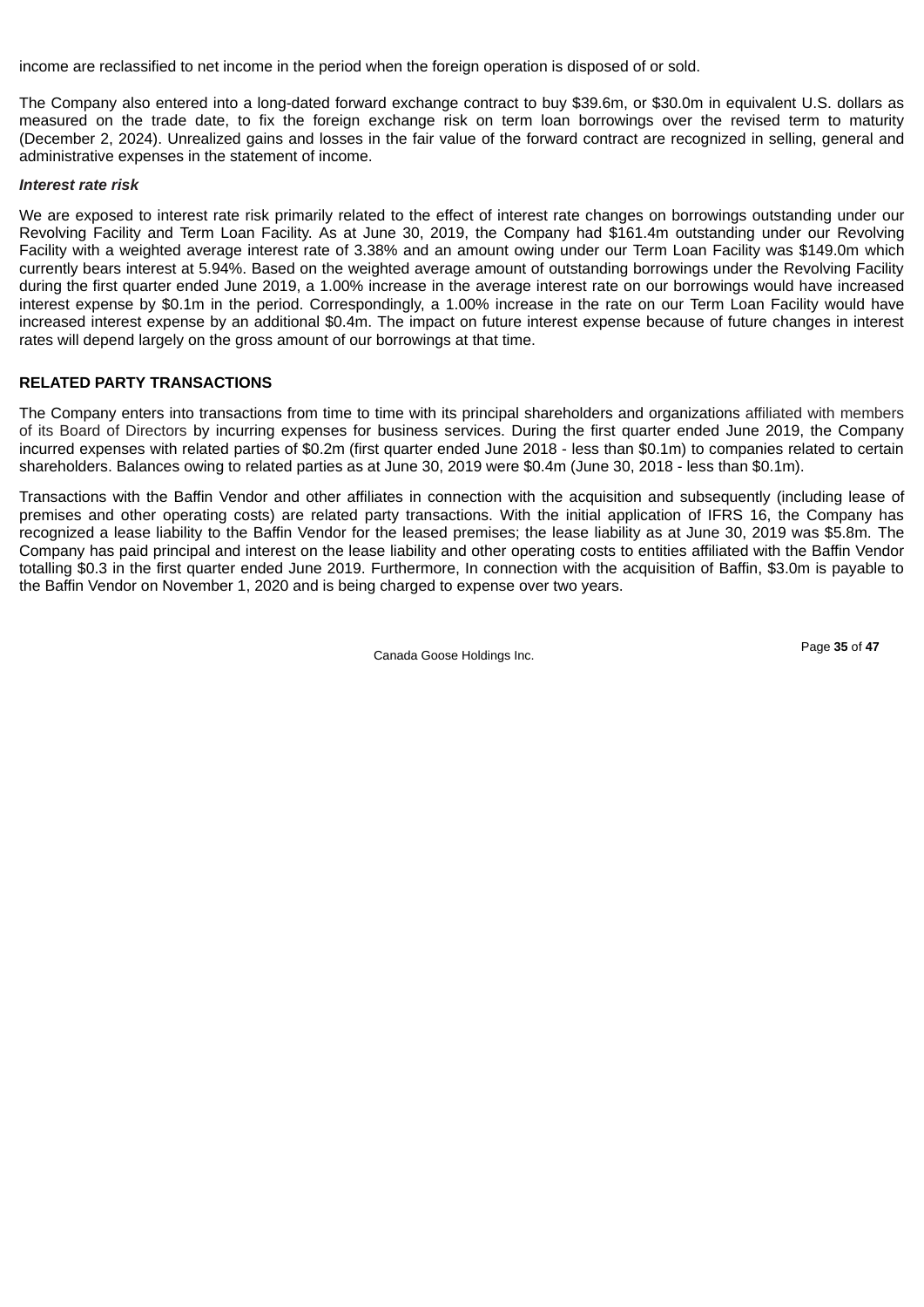#### **CRITICAL ACCOUNTING POLICIES AND ESTIMATES**

Our Interim Financial Statements have been prepared in accordance with IFRS as issued by the IASB. The preparation of our financial statements requires us to make estimates and judgments that affect the reported amounts of assets, liabilities, revenues and expenses. We base our estimates on historical experience and on various other assumptions that we believe are reasonable under the circumstances. Actual results may differ from these estimates under different assumptions or conditions. While our significant accounting policies are more fully described in the notes to our Annual Financial Statements and Interim Financial Statements, we believe that the following accounting policies and estimates are critical to our business operations and understanding our financial results.

The Company has adopted IFRS 16, *Leases* effective April 1, 2019. See "Changes in Accounting Policies" below for a description of the impact from adopting these new standards.

The following are the accounting policies subject to judgments and key sources of estimation uncertainty that we believe could have the most significant impact on the amounts recognized in the Interim Financial Statements.

*Revenue recognition.* Revenue comprises of the consideration to which the Company expects to be entitled in exchange for the sale of goods in the ordinary course of the Company's activities. Revenue is presented net of sales tax, estimated returns, sales allowances, and discounts. The Company recognizes revenue when the Company has agreed terms with its customers, the contractual rights and payment terms have been identified, the contract has commercial substance, it is probable that consideration will be collected by the Company, and when specific criteria for transfer of control to the customer have been met for each of the Company's activities, as described below.

i) DTC revenue consists of sales through the Company's e-commerce operations and Company-owned retail stores. Sales through e-commerce operations are recognized upon estimated delivery of the goods to the customer, net of an estimated provision for sales returns, when control of the goods has transferred from the Company to the customer. Sales through our retail stores are recognized delivery to the customer at the point of sale, net of an estimated provision for sales returns.

It is the Company's policy to sell merchandise through the DTC channel with a limited right to return, typically within 30 days. Accumulated experience is used to estimate and provide for such returns.

ii) Wholesale revenue comprises sales of the Company's products to third party resellers (which includes international distributors and retailers). Wholesale revenue from the sale of goods is recognized when the control of the goods has been transferred to the reseller, which depends on the precise terms of the agreement with each reseller, net of an estimated provision for sales returns.

The Company, at its discretion, may cancel all or a portion of any firm wholesale sales order. The Company is therefore obligated to return any prepayments or deposits made by resellers for which the product is not provided. All advance payments are therefore included in accrued liabilities in the statement of financial position.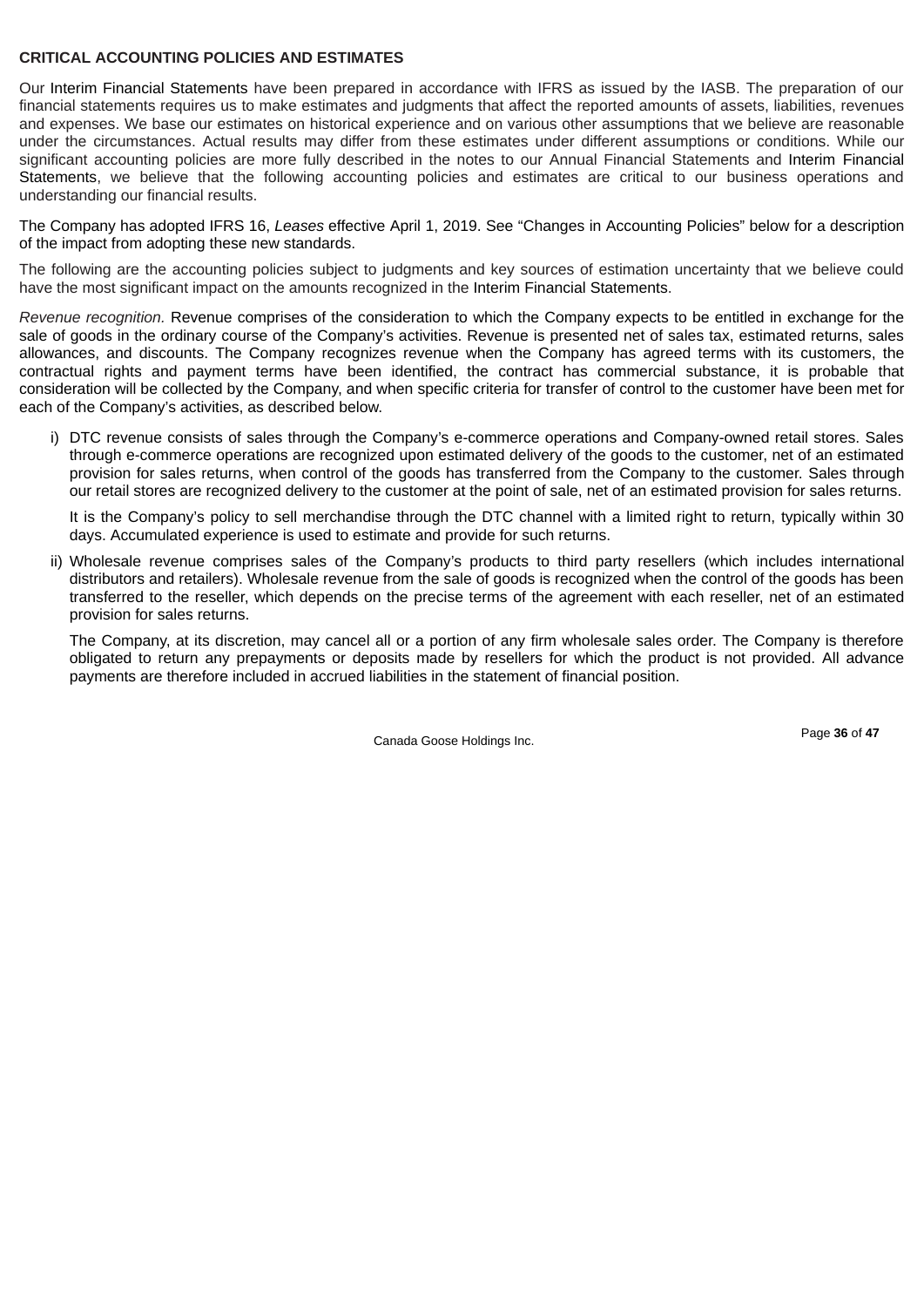The Company's warranty obligation is to provide an exchange or repair for manufacturing defective products under the standard warranty terms and conditions. The warranty obligation is recognized as a provision when goods are sold.

*Inventories.* Inventories are carried at the lower of cost and net realizable value which requires us to use estimates related to fluctuations in obsolescence, shrinkage, future retail prices, seasonality and costs necessary to sell the inventory.

We periodically review our inventories and make provisions as necessary to appropriately value obsolete or damaged raw materials and finished goods. In addition, as part of inventory valuations, we accrue for inventory shrinkage for lost or stolen items based on historical trends from actual physical inventory counts.

*Impairment of non-financial assets (goodwill, intangible assets, and property, plant and equipment).* We are required to use judgment in determining the grouping of assets to identify their cash generating units ("CGU") for the purposes of testing fixed assets for impairment. Judgment is further required to determine appropriate groupings of CGUs for the level at which goodwill and intangible assets are tested for impairment. For the purpose of goodwill and intangible assets' impairment testing, CGUs are grouped at the lowest level at which goodwill and intangible assets are monitored for internal management purposes. In addition, judgment is used to determine whether a triggering event has occurred requiring an impairment test to be completed.

In determining the recoverable amount of a CGU or a group of CGUs, various estimates are employed. We determine value-inuse by using estimates including projected future revenues, earnings, working capital and capital investment consistent with strategic plans presented to the board of directors of the Company. Discount rates are consistent with external industry information reflecting the risk associated with the specific cash flows.

*Income and other taxes.* Current and deferred income taxes are recognized in the consolidated statements of income and comprehensive income, except when it relates to a business combination, or items recognized in equity or in other comprehensive income. Application of judgment is required regarding the classification of transactions and in assessing probable outcomes of claimed deductions including expectations about future operating results, the timing and reversal of temporary differences and possible audits of income tax and other tax filings by the tax authorities in the various jurisdictions in which the Company operates.

*Functional currency.* Items included in the consolidated financial statements of the Company's subsidiaries are measured using the currency of the primary economic environment in which each entity operates (the functional currency). The consolidated financial statements are presented in Canadian dollars, which is our functional and presentation currency.

*Change in functional currency of subsidiary.* Each entity within the Company determines its functional currency based on the primary economic environment in which the entity operates. Once an entity's functional currency is determined, it is not changed unless there is a change to the underlying transactions, events and conditions that determine the entity's primary economic environment.

Up until March 31, 2019, the functional currency of Canada Goose US, Inc., the operating subsidiary in the United States, was determined to be Canadian dollars because its wholesale operations were carried out as an extension of the business of the Canadian parent and were therefore integrated with the Canadian operations.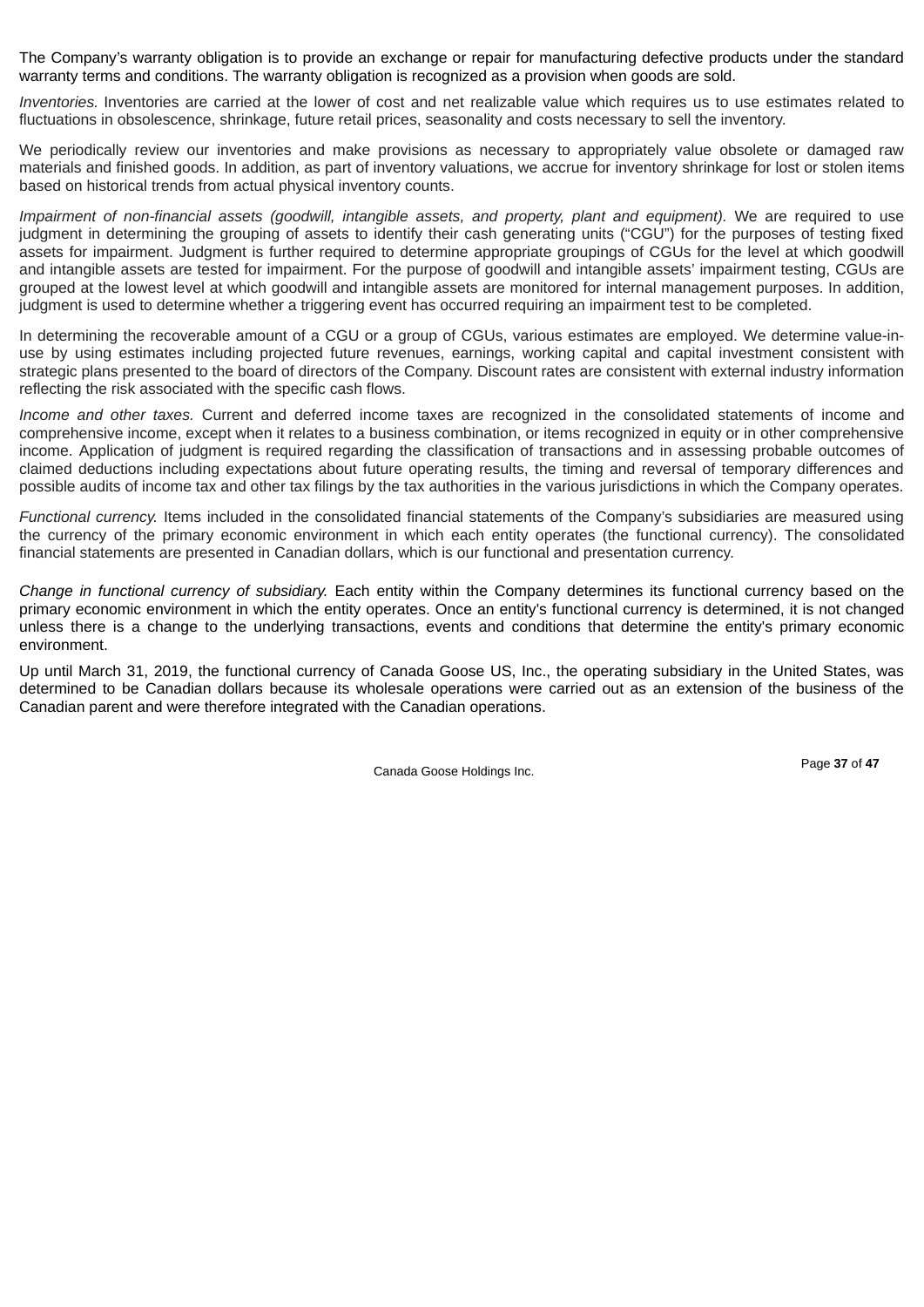The US subsidiary is responsible for all of the Company's DTC and Wholesale operations in the United States, which now include substantial retail operations, assets and related lease financing. The Company reassessed the functional currency of the US subsidiary in light of the change in circumstances and determined that is no longer an integral foreign operation and that the primary economic environment in which it operates is the United States; as a result, the functional currency of the US subsidiary has been changed from Canadian dollars to US dollars, effective April 1, 2019. The change has been made on a prospective basis.

*Financial instruments.* Financial assets and financial liabilities are recognized when the Company becomes a party to the contractual provisions of the financial instrument.

We enter into financial instruments with highly-rated creditworthy institutions and instruments with liquid markets and readilyavailable pricing information.

Financial assets and financial liabilities are initially measured at fair value. Transaction costs that are directly attributable to the acquisition or issuance of financial assets and financial liabilities (other than financial assets and financial liabilities classified at fair value through profit or loss) are added to, or deducted from, the fair value of the financial assets or financial liabilities, as appropriate, on initial recognition. Transaction costs directly attributable to the acquisition of financial assets or financial liabilities classified at fair value through profit or loss are recognized immediately in profit or loss.

Financial assets and financial liabilities are measured subsequently as described below.

i) Non-derivative financial assets

Non-derivative financial assets include cash and trade receivables which are measured at amortized cost. The Company initially recognizes receivables and deposits on the date that they are originated. The Company derecognizes a financial asset when the contractual rights to the cash flows from the asset expire, or it transfers the rights to receive the contractual cash flows on the financial asset in a transaction in which substantially all the risks and rewards of ownership of the financial asset are transferred.

ii) Non-derivative financial liabilities

Non-derivative financial liabilities include accounts payable, accrued liabilities, Revolving Facility, and Term Loan Facility. The Company initially recognizes debt instruments issued on the date that they are originated. All other financial liabilities are recognized initially on the trade date at which the Company becomes a party to the contractual provisions of the instrument. Financial liabilities are recognized initially at fair value less any directly attributable transaction costs. Subsequent to initial recognition, these financial liabilities are measured at amortized cost using the effective interest method. The Company derecognizes a financial liability when its contractual obligations are discharged or cancelled or expire.

iii) Derivative financial instruments

Derivatives are initially recognized at fair value on the date a derivative contract is entered into and are subsequently remeasured to their fair value at each reporting date. The method of recognizing the resulting gain or loss depends on whether the derivative is designated and effective as a hedging instrument. When a derivative financial instrument, including an embedded derivative, is not designated and effective in a qualifying hedge relationship, all changes in its fair value are recognized immediately in the statement of income; attributable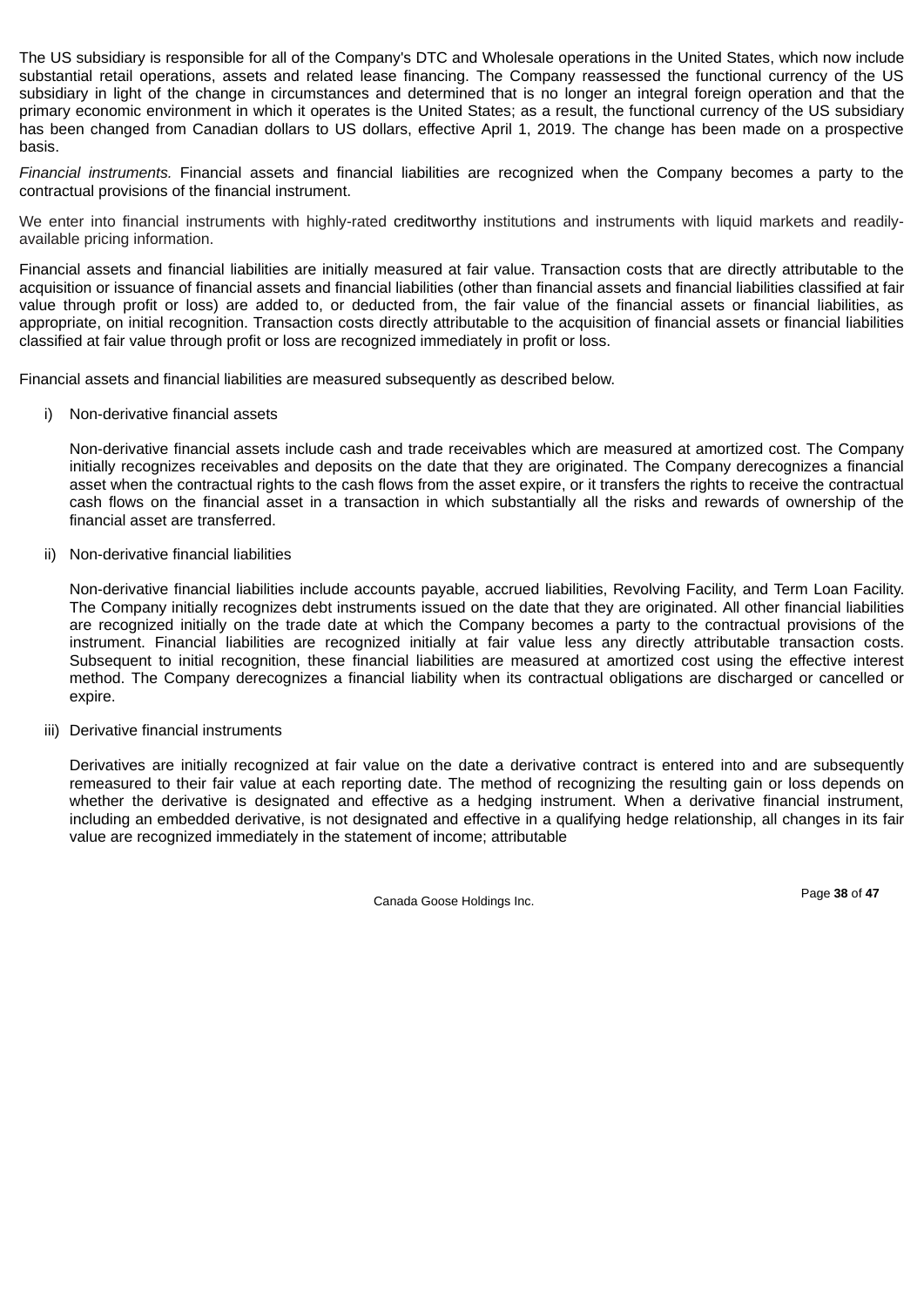transaction costs are recognized in the statement of income as incurred. The Company does not use derivatives for trading or speculative purposes.

Embedded derivatives are separated from a host contract and accounted for separately if the economic characteristics and risks of the host contract and the embedded derivative are not closely related.

#### iv) Hedge accounting

The Company is exposed to the risk of currency fluctuations and has entered into currency derivative contracts to hedge its exposure on the basis of planned transactions. Where hedge accounting is applied, the criteria are documented at the inception of the hedge and updated at each reporting date. The Company documents the relationship between hedging instruments and hedged items, as well as its risk management objectives and strategy for undertaking the hedging transactions. The Company also documents its assessment, at hedge inception and on an ongoing basis, of whether the derivatives that are used in hedging transactions are highly effective in offsetting changes in cash flows of hedged items.

The fair value of a hedging derivative is classified as a current asset or liability when the maturity of the hedged item is less than twelve months, and as a non-current asset or liability when the maturity of the hedged item is more than twelve months.

The effective portion of changes in the fair value of derivatives that are designated and qualify as cash flow hedges is recognized, net of tax, in other comprehensive income. The gain or loss relating to the ineffective portion is recognized immediately in the statement of income. Amounts accumulated in other comprehensive income are transferred to the statement of income in the periods when the hedged item affects net income. When a forecast transaction that is hedged results in the recognition of a non-financial asset or liability, such as inventory, the amounts included in the measurement of the cost of the related asset or liability. The deferred amounts are ultimately recognized in the statement of income.

Hedges of net investments are accounted for similarly to cash flow hedges, with unrealized gains and losses recognized, net of tax, in other comprehensive income. Amounts included in other comprehensive income are transferred to the statement of income in the period when the foreign operation is disposed of or sold.

*Share-based payments.* Share-based payments are valued based on the grant date fair value of these awards and we record compensation expense over the corresponding service period. The fair value of the share-based payments is determined using acceptable valuation techniques.

The Company has issued stock options to purchase subordinate voting shares under its legacy option plan (the "Legacy Plan") prior to the IPO on March 21, 2017 and stock options and RSUs under its omnibus incentive plan (the "Omnibus Plan") following the IPO. Under the terms of the Legacy Plan, options were granted to certain employees of the Company with vesting contingent upon meeting the service, performance goals and exit event conditions of the Legacy Plan. There are two types of stock options: service-vested options are time based and generally vest over five years of service, and performance-based and exit event options vest upon attainment of performance conditions and the occurrence of an exit event. Under the terms of the Omnibus Plan, options are granted to certain employees of the Company with vesting, generally over four years, contingent upon meeting the service conditions of the Omnibus Plan. RSU's vest over a term of three years. The compensation expense related to the options and RSUs is recognized ratably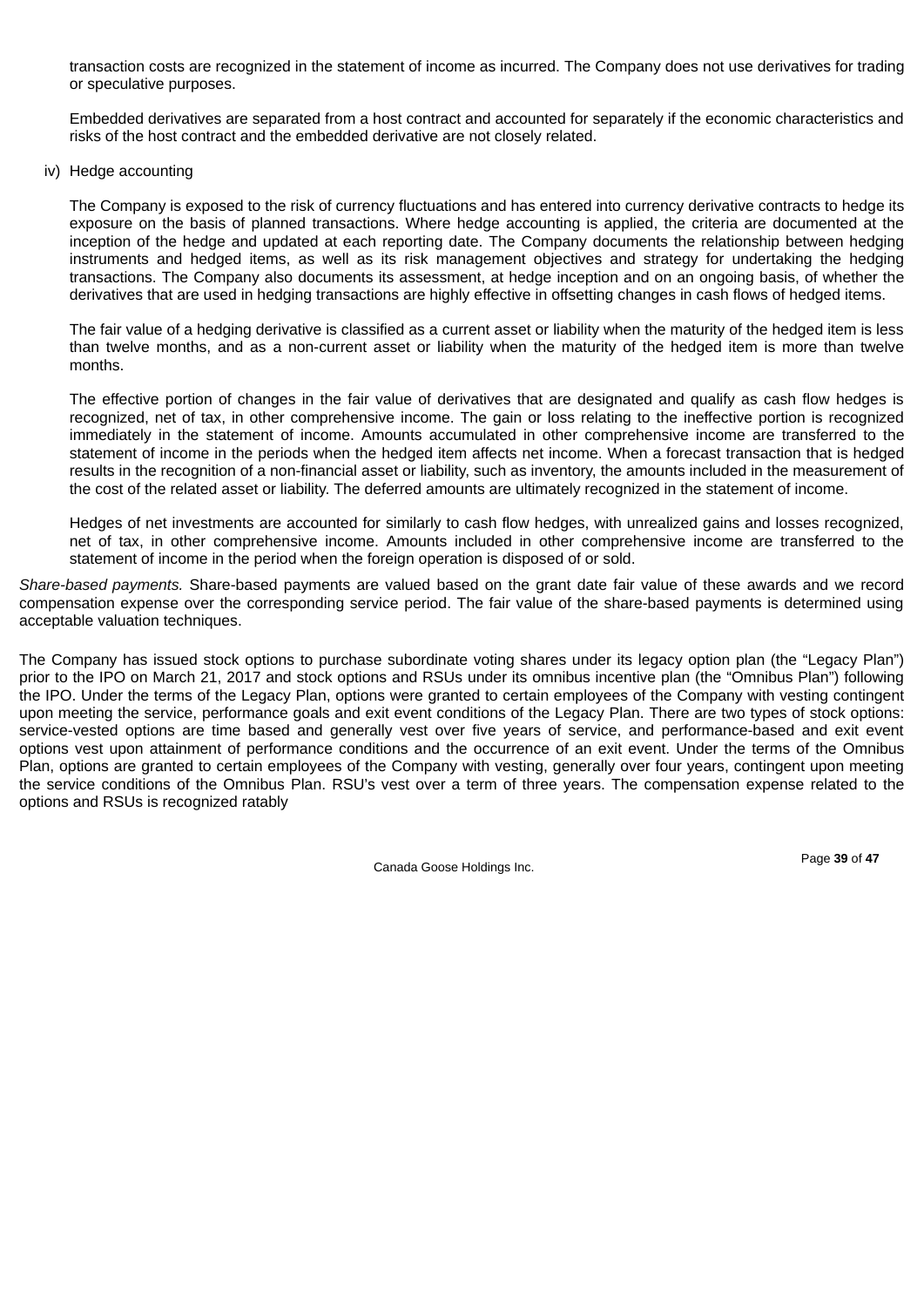over the requisite service period, provided it is probable that the vesting conditions will be achieved and the occurrence of the exist event, if applicable, is probable.

*Warranty.* The critical assumptions and estimates used in determining the warranty provision at the balance sheet date are: number of jackets expected to require repair or replacement; proportion to be repaired versus replaced; period in which the warranty claim is expected to occur; cost of repair; cost of jacket replacement; and risk-free rate used to discount the provision to present value. We review our inputs to this estimate on a quarterly basis to ensure the provision reflects the most current information regarding our products.

*Sales returns.* Sales returns relate primarily to goods sold through the DTC sales channel which have a limited right of return, typically within 30 days. The Company bases its estimate on historical return rates in its e-commerce and retail stores and reviews its actual returns experience periodically to assess the appropriateness of the return rates used.

#### **CHANGES IN ACCOUNTING POLICIES**

#### *Standards issued and adopted*

#### **Leases**

The Company adopted IFRS 16, *Leases* on April 1, 2019 using the modified retrospective approach with the cumulative effects of initial application recorded in opening retained earnings and no restatement of prior period financial information. Under the modified retrospective approach, the Company measured the right-of-use asset at the carrying value as if the standard had been applied since the commencement date of the lease (typically the possession date), but using the discount rate at the date of initial application.

The Company determined the discount rate at the time of initial adoption to be its incremental borrowing rate for each leased asset or portfolio of leased assets with similar characteristics by reference to the Company's creditworthiness, the original term of the lease, the quality of the underlying leased asset, and the economic environment where the leased asset is located.

Substantially all of the Company's leases are real estate leases for retail stores, manufacturing facilities and corporate offices. The Company recognized right-of-use assets and lease liabilities for its leases except as permitted by recognition exemptions in the standard for short-term leases with terms of twelve months or less and leases of low-value assets. The depreciation expense on right-of-use assets and interest expense on lease liabilities replaced rent expense, which was previously recognized on a straightline basis under IAS 17 over the lease term.

In applying IFRS 16 for the first time, the Company has used the following practical expedients permitted by the standard:

- the Company has applied a single discount rate to a portfolio of leases with reasonably similar underlying characteristics;
- the Company has excluded initial direct costs in the measurement of the right-of-use asset on initial application except to the extent that costs, such as lease rights, were recognized under the previous standard;
- the Company has accounted for leases with a remaining term of less than twelve months as at March 31, 2019 as short term leases; and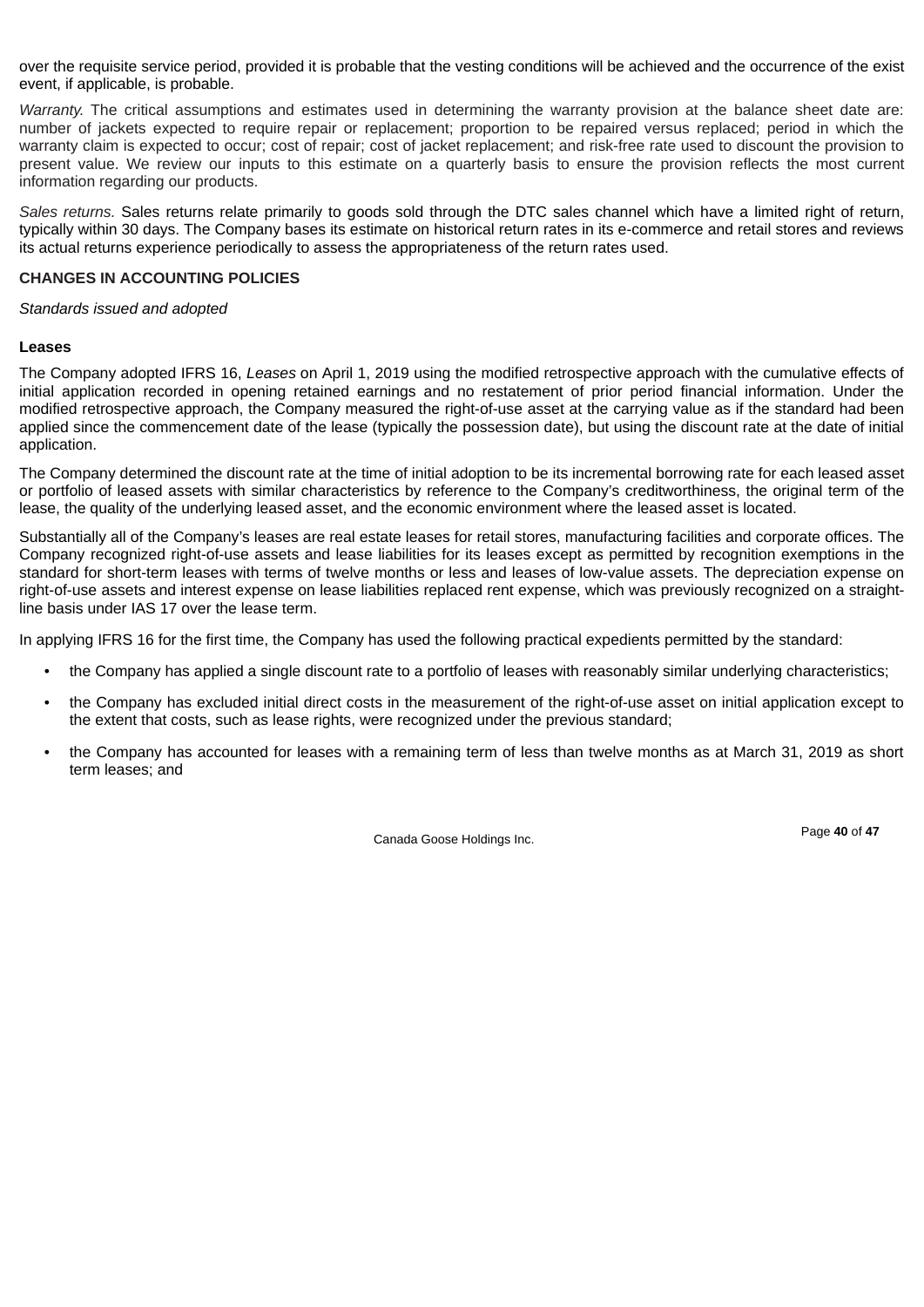• the Company has used hindsight in determining the lease term where the lease contain options to extend or terminate the lease.

On the date of initial application, the impact of adopting IFRS 16 on the Company's consolidated balance sheet as at April 1, 2019 was as follows:

## **Condensed Financial Position Information**

Increase (decrease)

(in millions of Canadian dollars)

|                             | As previously<br>reported, March<br>31, 2019 | <b>IFRS 16 initial</b><br>application | <b>Reclassification of</b><br>initial direct costs | Income tax | <b>Balance as at</b><br>April 1, 2019 -<br><b>IFRS 16</b> |
|-----------------------------|----------------------------------------------|---------------------------------------|----------------------------------------------------|------------|-----------------------------------------------------------|
| <b>Assets</b>               | \$                                           | \$                                    | \$                                                 | \$         | \$                                                        |
| <b>Current assets</b>       |                                              |                                       |                                                    |            |                                                           |
| Other current assets        | 32.9                                         | (0.9)                                 |                                                    |            | 32.0                                                      |
| Deferred income taxes       | 12.2                                         |                                       |                                                    | 1.2        | 13.4                                                      |
| Right-of-use assets         |                                              | 136.6                                 | 5.5                                                |            | 142.1                                                     |
| Intangible assets           | 155.6                                        |                                       | (5.5)                                              |            | 150.1                                                     |
| <b>Liabilities</b>          |                                              |                                       |                                                    |            |                                                           |
| <b>Current liabilities</b>  |                                              |                                       |                                                    |            |                                                           |
| Lease liabilities           |                                              | 19.2                                  |                                                    |            | 19.2                                                      |
| Deferred income taxes       | 16.7                                         |                                       |                                                    | (0.5)      | 16.2                                                      |
| Lease liabilities           |                                              | 131.6                                 |                                                    |            | 131.6                                                     |
| Other long-term liabilities | 13.1                                         | (8.5)                                 |                                                    |            | 4.6                                                       |
| <b>Shareholders' equity</b> |                                              |                                       |                                                    |            |                                                           |
| Retained earnings           | 279.7                                        | (6.6)                                 |                                                    | 1.7        | 274.8                                                     |

The Company applied the requirements of IAS 36, *Impairment of assets* as at April 1, 2019 on the right-of-use assets and concluded there was no impairment.

The Company used its incremental borrowing rates as at April 1, 2019 to measure lease liabilities. The weighted average incremental borrowing rate was 4.28%. The weighted average lease term remaining as at April 1, 2019 is approximately 8 years.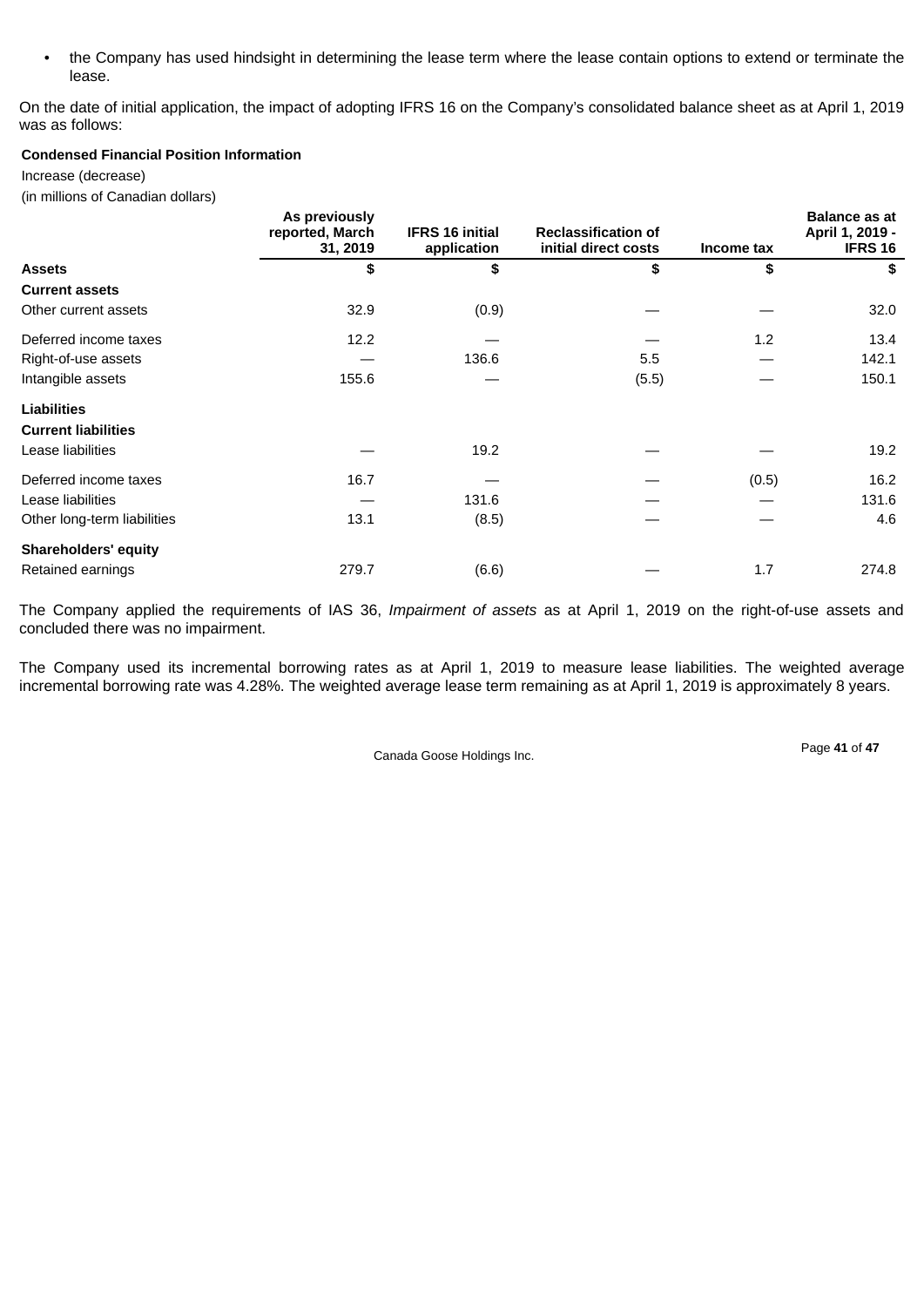The following table reconciles the lease liabilities recognized on April 1, 2019 and the operating lease commitments disclosed under IAS 17 as at March 31, 2019 discounted using the incremental borrowing rate as at the date of initial application:

| (in millions of Canadian dollars)                | \$     |
|--------------------------------------------------|--------|
| Operating lease commitment as at March 31, 2019  | 253.4  |
| <b>Operating leases</b>                          | (3.1)  |
| Leases committed not yet commenced               | (71.5) |
| <b>Undiscounted lease payments</b>               | 178.8  |
| Discount at incremental borrowing rate           | (28.0) |
| Lease liabilities recognized as at April 1, 2019 | 150.8  |
| <b>Current lease liabilities</b>                 | 19.2   |
| Non-current lease liabilities                    | 131.6  |
| <b>Total lease liabilities</b>                   | 150.8  |

The adoption of IFRS 16 does not impact the Company's ability to comply with its financial and non-financial covenants as the covenants are calculated as at and during the reporting period in accordance with existing lease guidance applicable at the date of the agreement. As a result of adopting IFRS 16, the Company updated its accounting policies as set out below:

#### **Leases**

The Company recognizes a right-of-use asset and a lease liability based on the present value of the future lease payments at the commencement date. The commencement date is when the lessor makes the leased asset available for use by the Company, typically the possession date. The discount rate used in the present value calculation for lease payments is the incremental borrowing rate for each leased asset or portfolio of leased assets with similar characteristics by reference to the Company's creditworthiness, the original term of the lease, the quality of the underlying leased asset, and the economic environment where the leased asset is located. The lease term is determined as the non-cancellable periods of a lease, together with periods covered by a renewal option if the Company is reasonably certain to exercise that option and a termination option if the Company is reasonably certain not to exercise that option.

Lease payments for short-term leases with a term of twelve months or less and leases of low-value assets are treated as operating leases, with rent expense recognized in cost of sales or selling, general and administrative expenses on on a straightline or other systematic basis.

#### *Lease liabilities*

Lease liabilities are measured at the present value of future lease payments, discounted using the Company's incremental borrowing rates and include the fixed payments, variable lease payments that depend on an index or a rate, less any lease incentives receivable. Subsequent to initial measurement, the Company measures lease liabilities at amortized cost using the effective interest rate method. Lease liabilities are remeasured when there are changes to the lease payments, a change in lease term, a change in the assessment of an option to purchase the underlying asset,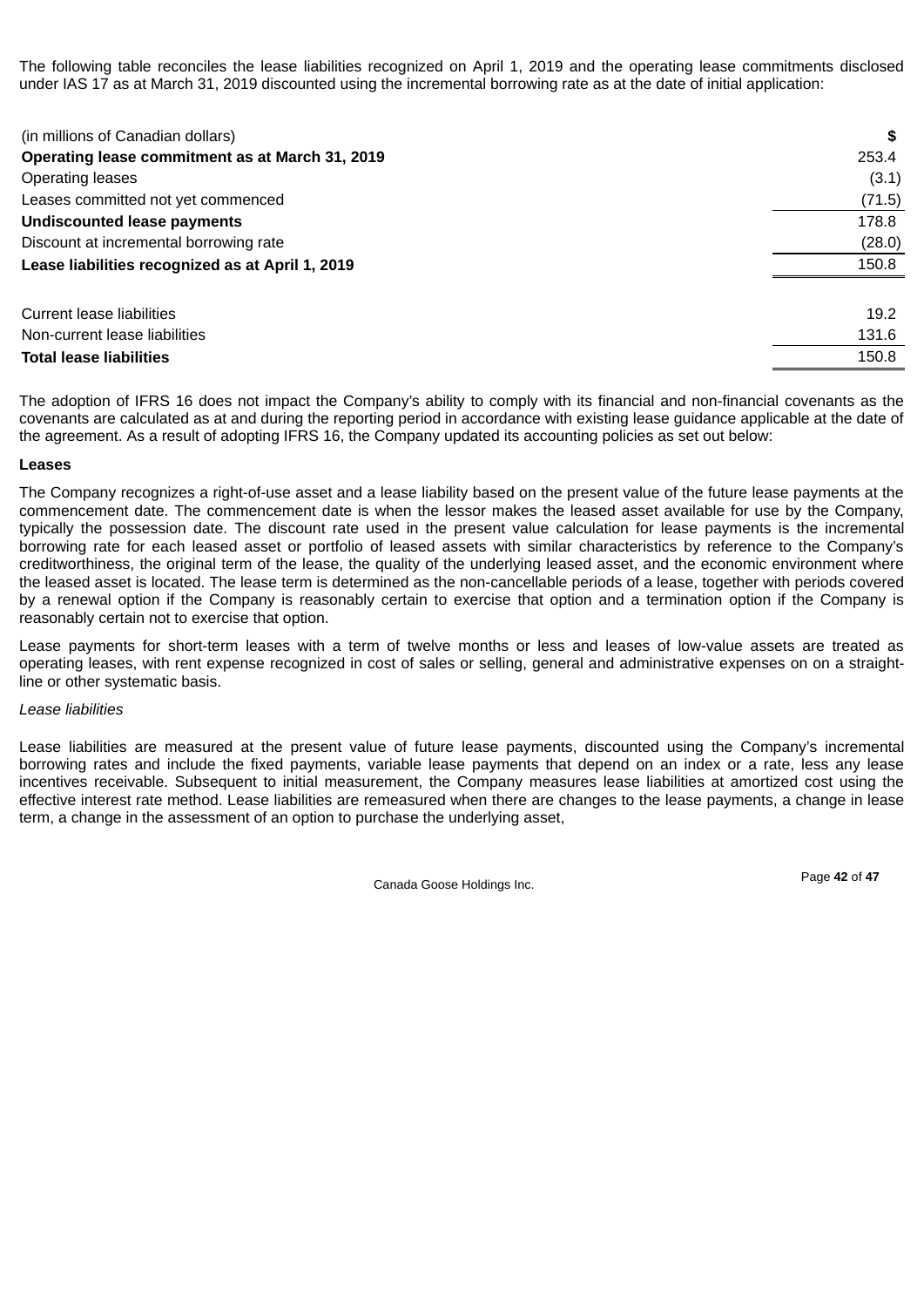a change in expected residual value guarantee, or a change in future lease payments due to a change in index or rate tied to the payment.

#### *Right-of-use assets*

Right-of-use assets are measured at the initial amount of the lease liabilities, lease payments made at or before the commencement date less any lease incentives received, initial direct costs if any, and decommissioning costs to restore the site to the condition required by the terms and conditions of the lease. Subsequent to initial measurement, the Company applies the cost model to the right-of-use assets and measures the asset at cost less any accumulated depreciation, accumulated impairment losses in accordance with IAS 36, and any remeasurements of the lease liabilities. Assets are depreciated from the commencement date on a straight-line basis over the earlier of the end of the assets' useful lives or the end of the lease terms.

#### *Segment information*

The adoption of IFRS 16 resulted in the Company adjusting its internal financial information used by the chief operating decision maker. Specifically, the change from rent expense recorded on a straight-line basis in selling, general and administrative expense to depreciation on right-of-use assets and interest expense on lease liabilities required a different measurement of segment operating income. As a result, expenses in the Company's operating segments now include depreciation and amortization on assets, including right-of-use assets in the current year, used in those segments. Prior to the first quarter of fiscal 2020 depreciation and amortization was not allocated to the Company's operating segments. Prior period operating income by segment has been restated to include depreciation to conform with the presentation adopted in the current year.

In applying the IFRS 16 standard, the following judgments and key sources of estimation uncertainty have an impact on the amounts recognized in the consolidated financial statements.

*Judgments Made in Relation to Accounting Policies Applied:* The Company exercises judgment when contracts are entered into that may give rise to a right-of-use asset that would be accounted for as a lease. Judgment is required in determining the appropriate lease term on a lease by lease basis. The Company considers all facts and circumstances that create an economic incentive to exercise a renewal option or to not exercise a termination option, at inception and over the term of the lease, including investments in major leaseholds, operating performance and changed circumstances. The periods covered by renewal or termination options are only included in the lease term if the Company is reasonably certain to exercise that option. Changes in the economic environment or changes in the retail industry may impact the assessment of the lease term and any changes in the estimate of lease terms may have a material impact on the Company's statement of financial position.

*Key Sources of Estimation:* The critical assumptions and estimates used in determining the present value of future lease payments requires the Company to estimate the incremental borrowing rate specific to each leased asset or portfolio of leased assets. Management determines the incremental borrowing rate of each leased asset or portfolio of leased assets by incorporating the Company's creditworthiness, the security, term and value of the underlying leased asset, and the economic environment in which the leased asset operates in. The incremental borrowing rates are subject to change mainly due to macroeconomic changes in the environment.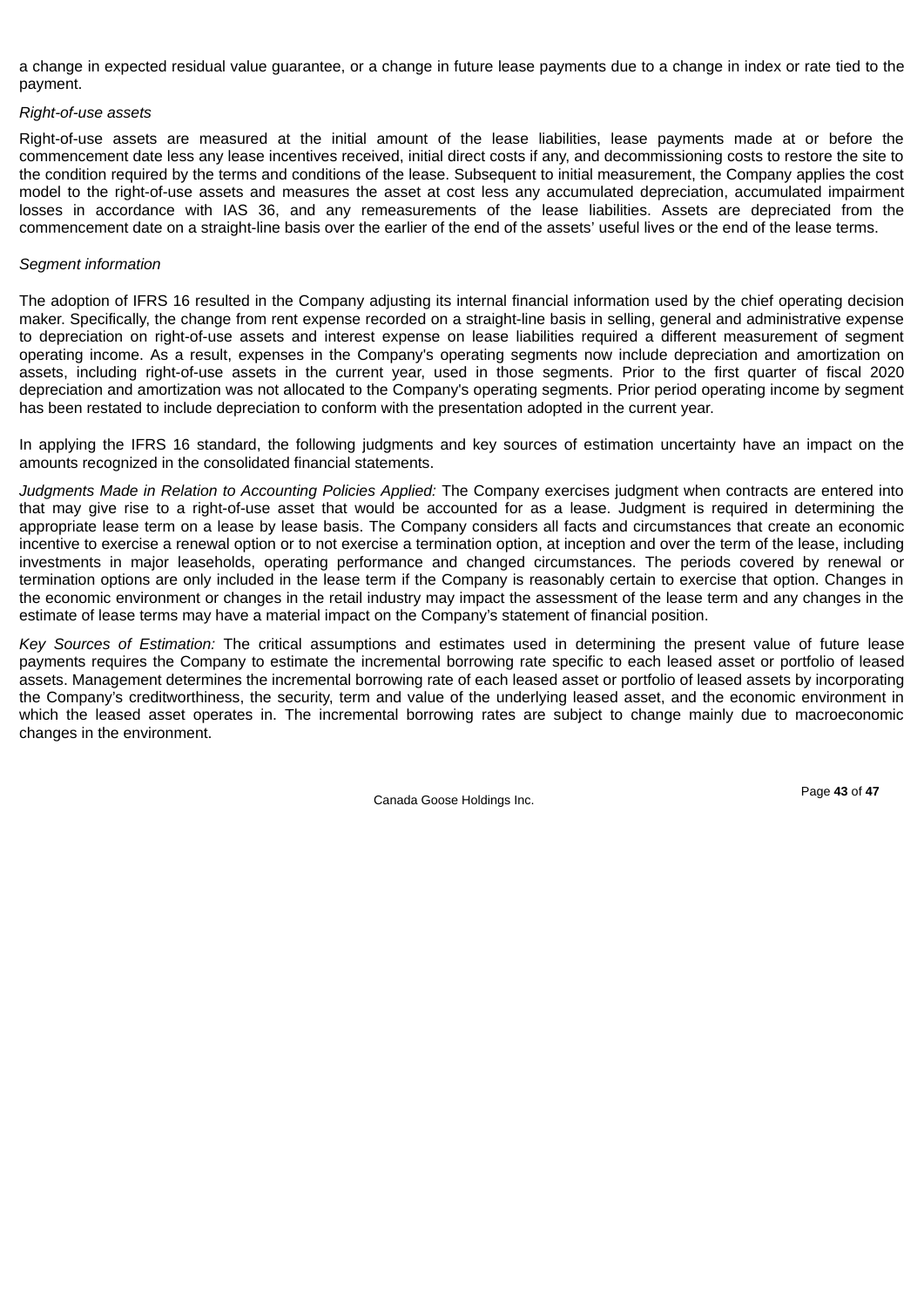## *Standards issued and not yet adopted*

The IASB has not issued any significant new standards, amendments, and interpretations to existing IFRS standards that impact the Company since the standards described in the most recent annual financial statements for the year ended March 31, 2019. The Company continues to monitor future IFRS changes proposed by the IASB that may have an impact on the results of the Company.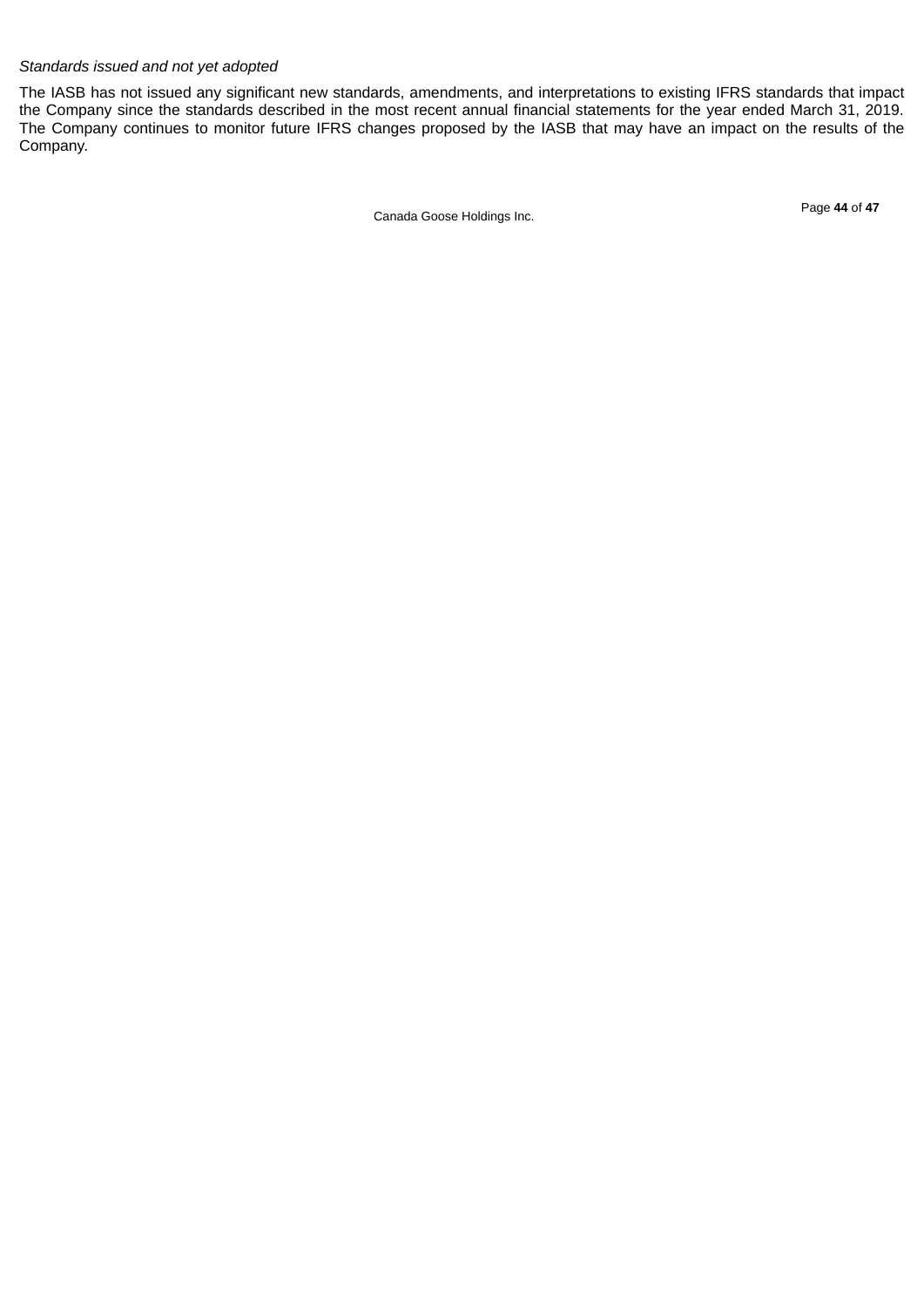#### **INTERNAL CONTROL OVER FINANCIAL REPORTING**

#### **Management's Conclusions Regarding Effectiveness of Disclosure Controls and Procedures**

We conducted an evaluation of the effectiveness of our "disclosure controls and procedures" ("Disclosure Controls"), as defined by Rules 13a-15(e) and 15d-15(e) of the *Securities Exchange Act of 1934*, as amended (the "Exchange Act"), as of June 30, 2019, the end of the period covered by this MD&A. The Disclosure Controls evaluation was completed under the supervision and with the participation of management, including our President and Chief Executive Officer and Executive Vice President and Chief Financial Officer. There are inherent limitations to the effectiveness of any system of disclosure controls and procedures. Accordingly, even effective disclosure controls and procedures can only provide reasonable assurance of achieving their control objectives. Based upon this evaluation, our President and Chief Executive Officer and Executive Vice President and Chief Financial Officer concluded that, because of the material weaknesses in our internal control over financial reporting described below in "Changes in Internal Control Over Financial Reporting", our Disclosure Controls were not effective as of June 30, 2019, such that the information required to be disclosed by us in reports filed under the Exchange Act is (i) recorded, processed, summarized and reported within the time periods specified in the SEC's rules and forms and (ii) accumulated and communicated to our management, including our principal executive and principal financial officers, or persons performing similar functions, as appropriate, to allow timely decisions regarding disclosure.

#### **Material Weakness in Internal Control Over Financial Reporting**

In connection with the audit of our consolidated financial statements for the year ended March 31, 2019, we identified material weaknesses in our internal control over financial reporting, as defined in the standards established by the Sarbanes-Oxley Act of 2002 (the "Sarbanes-Oxley Act"). A material weakness is a deficiency, or a combination of deficiencies, in internal control over financial reporting such that there is a reasonable possibility that a material misstatement of our annual or interim financial statements will not be prevented or detected on a timely basis.

We identified control deficiencies in aggregate that constitute material weaknesses in four components of internal control as defined by COSO 2013 (Risk Assessment, Control Activities, Information and Communication, and Monitoring). As the Company has experienced significant expansion of operations and revenue growth, we have increased the number of personnel in our organization and specifically in our financial reporting team. Despite this progress, management determined it did not design and maintain effective controls over the following, each of which is a material weakness: (a) the occurrence and accuracy of revenue and the existence of the related accounts receivable, and access controls to customer master data; (b) the existence and valuation of inventory, including inventory costing and access controls to inventory master data; and (c) the accuracy and completeness of information used in the execution of internal controls primarily related to spreadsheets created from data extracted from our enterprise resource planning ("ERP") system. Due to these control deficiencies, a reasonable possibility exists that material misstatements in the Company's financial statements will not be prevented or detected on a timely basis in the future.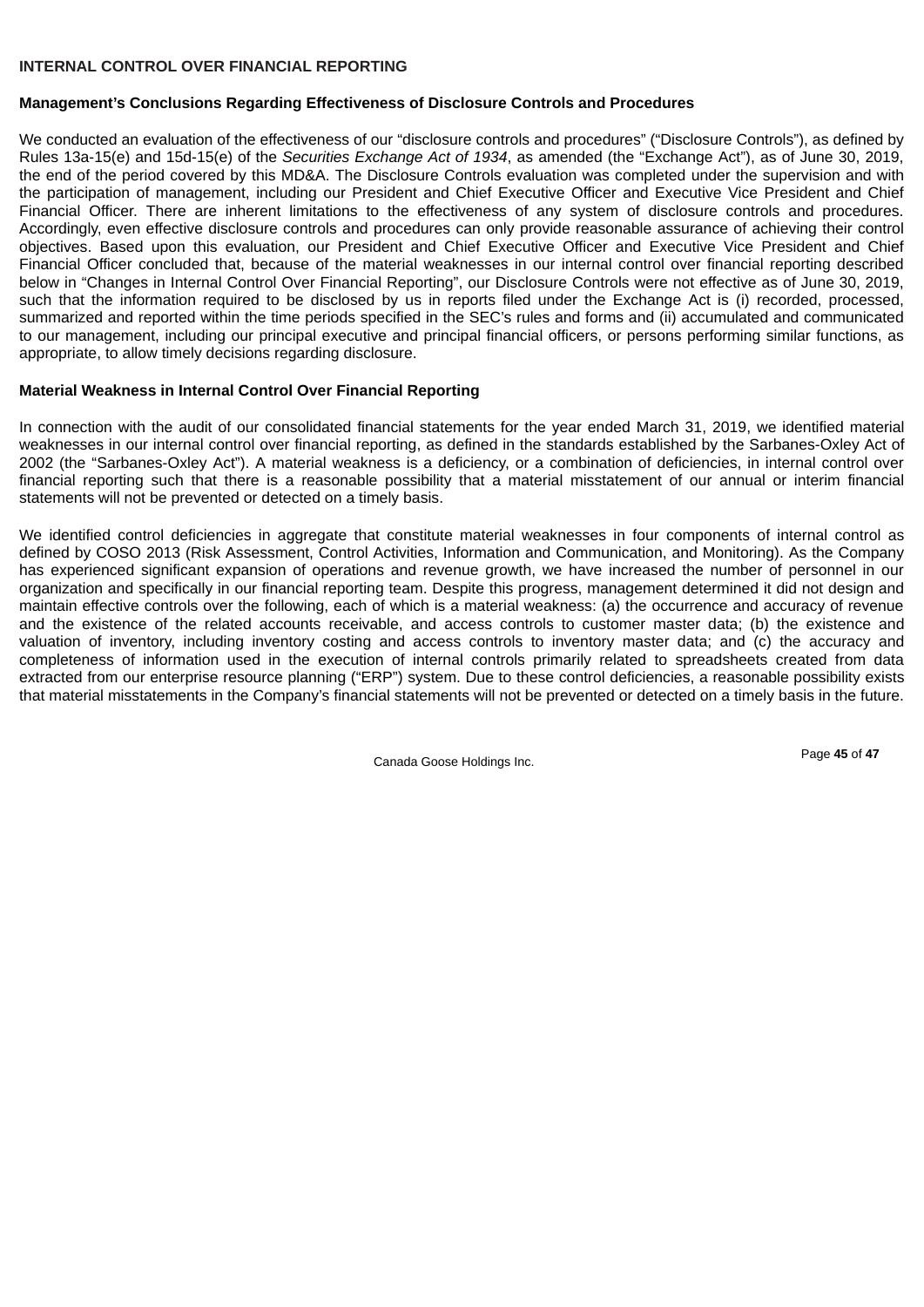#### **Remediation Plan and Activities**

Management has taken the following steps to address the material weaknesses described above:

- Upgraded its enterprise resource planning ("ERP") system on April 1, 2019, designed with consideration for enhanced system functionality, user roles reflecting segregation of duties, use of reporting tools, and master data management;
- Hired a Vice President of Internal Audit & Loss Prevention at the end of fiscal 2019 to lead the governance and testing of internal controls over financial reporting;
- Hired internal audit personnel globally to support the VP Internal Audit & Loss Prevention; and
- Added control remediation goals to management's formal performance objectives to increase control accountability and ownership.

Management anticipates taking the following additional steps during fiscal 2020:

- Update its process flows for the change in the business processes and controls as a result of the new ERP system;
- Design and operate controls in the new ERP system related to user provisioning, access, master data management, and reporting;
- Hiring additional employees with financial reporting, internal audit, and internal control remediation expertise and capacity throughout the global organization;
- Training control owners on the control execution and evidencing, particularly in relation to information used in controls; and
- Increasing the frequency of testing of internal controls over financial reporting.

Senior management has discussed the material weaknesses described above with the Audit Committee, which will continue to review progress on these remediation activities.

As the Company continues to evaluate and work to improve its internal control over financial reporting, management may take additional measures to address control deficiencies. The material weaknesses cannot be considered remediated until the applicable relevant controls operate for a sufficient period of time and management has concluded, through testing, that these controls are operating effectively. No assurance can be provided at this time that the actions and remediation efforts will effectively remediate the material weaknesses described above or prevent the incidence of other material weaknesses in the Company's internal control over financial reporting in the future. We do not know the specific time frame needed to fully remediate the material weaknesses identified above. Management, including the CEO and CFO, does not expect that disclosure controls and procedures or internal control over financial reporting will prevent all misstatements, even as the remediation measures are implemented and further improved to address the material weaknesses. The design of any system of internal controls is based in part upon certain assumptions about the likelihood of future events, and there can be no assurance that any design will succeed in achieving the stated goals under all potential future conditions. Nevertheless, management has designed and implemented controls and completed testing wherever possible to mitigate this risk to the extent practicable.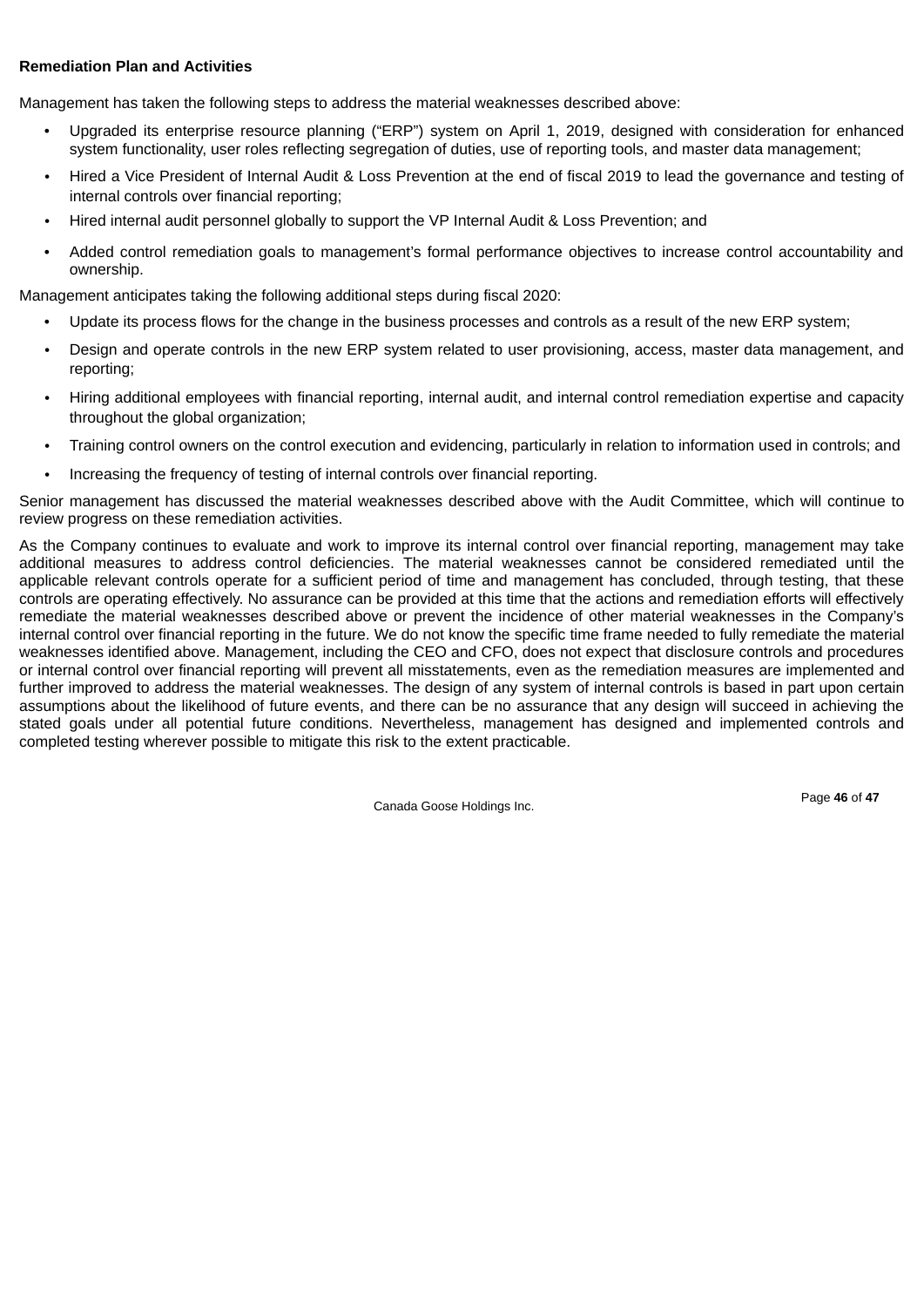## **Changes in Internal Control over Financial Reporting**

<span id="page-86-0"></span>Other than those described above, there have been no changes in the Company's internal control over financial reporting (as defined in Rule 13a-15(f) and 15d-5(f) under the Exchange Act) during the first quarter ended June 2019, that have materially affected, or that are reasonably likely to materially affect, the Company's internal control over financial reporting.

Canada Goose Holdings Inc. **Page [47](#page-86-0)** of 47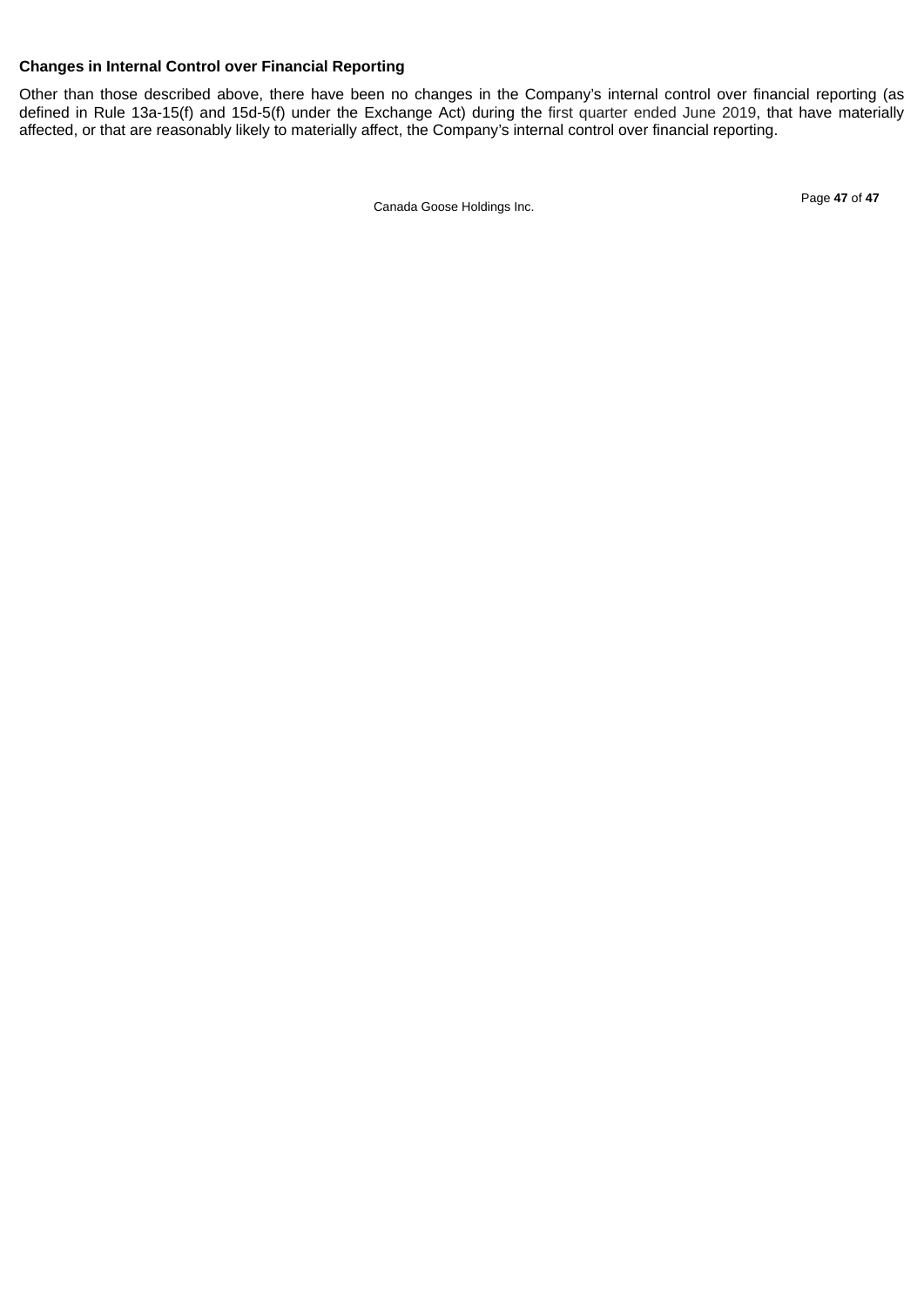#### **CERTIFICATION**

# I, Dani Reiss, certify that:

- 1. I have reviewed the financial statements and MD&A for the first quarter ended June 30, 2019 of Canada Goose Holdings Inc.;
- 2. Based on my knowledge, this report does not contain any untrue statement of a material fact or omit to state a material fact necessary to make the statements made, in light of the circumstances under which such statements were made, not misleading with respect to the period covered by this report;
- 3. Based on my knowledge, the financial statements, and other financial information included in this report, fairly present in all material respects the financial condition, results of operations and cash flows of the company as of, and for, the periods presented in this report;
- 4. The company's other certifying officer and I are responsible for establishing and maintaining disclosure controls and procedures (as defined in Exchange Act Rules 13a-15(e) and 15d-15(e)) and internal control over financial reporting (as defined in Exchange Act Rules 13a-15(f) and 15d-15(f)) for the company and we have:
	- a) Designed such disclosure controls and procedures, or caused such disclosure controls and procedures to be designed under our supervision, to ensure that material information relating to the company, including its consolidated subsidiaries, is made known to us by others within those entities, particularly during the period in which this report is being prepared;
	- b) Designed such internal control over financial reporting, or caused such internal control over financial reporting to be designed under our supervision, to provide reasonable assurance regarding the reliability of financial reporting and the preparation of financial statements for external purposes in accordance with generally accepted accounting principles;
	- c) Evaluated the effectiveness of the company's disclosure controls and procedures and presented in this report our conclusions about the effectiveness of the disclosure controls and procedures, as of the end of the period covered by this report based on such evaluation; and
	- d) Disclosed in this report any change in the company's internal control over financial reporting that occurred during the company's most recent fiscal quarter (the company's fourth fiscal quarter in the case of an annual report) that has materially affected, or is reasonably likely to materially affect, the company's internal control over financial reporting; and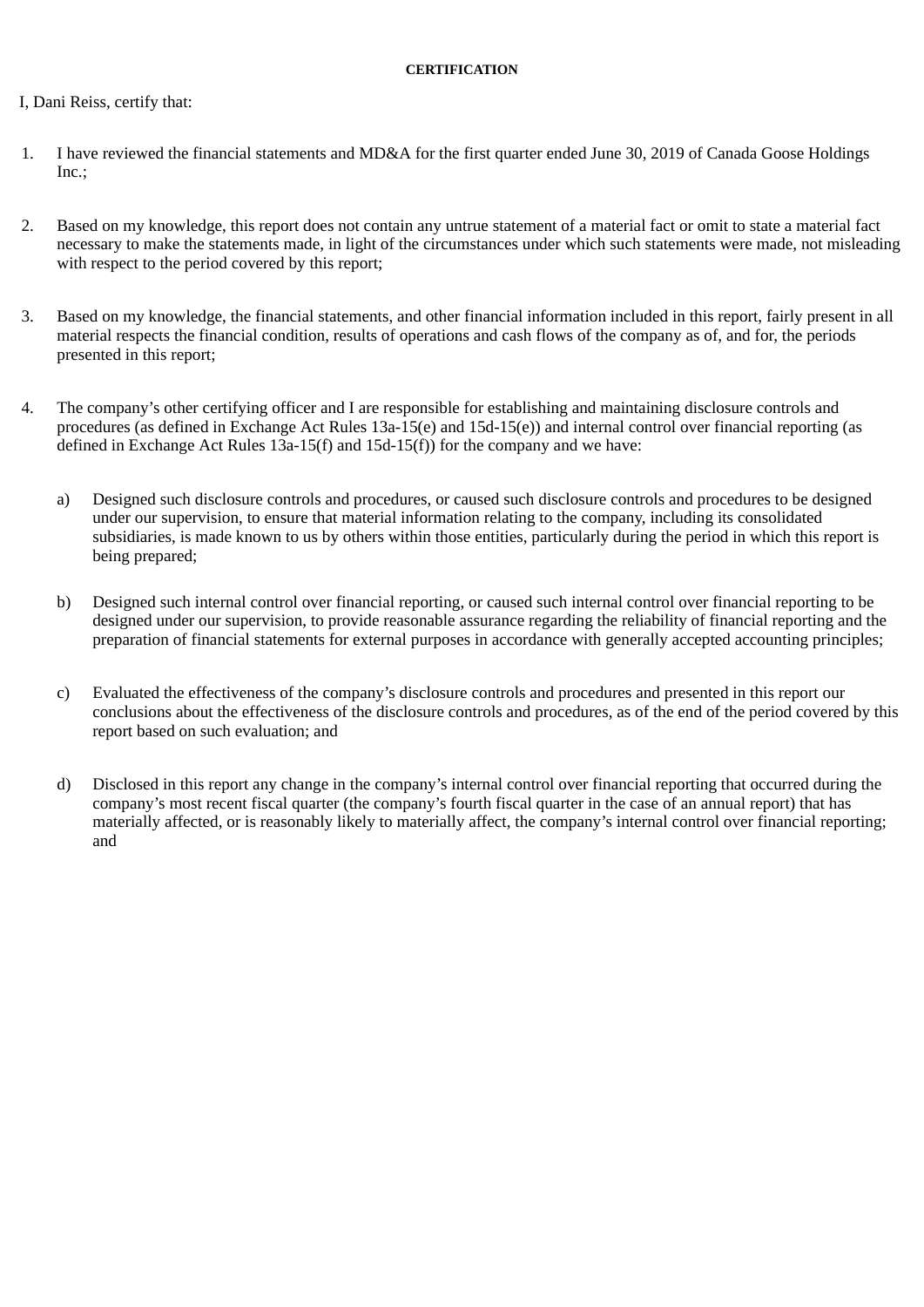- 5. The company's other certifying officer and I have disclosed, based on our most recent evaluation of internal control over financial reporting, to the company's auditors and the audit committee of the company's board of directors (or persons performing the equivalent function):
	- a) All significant deficiencies and material weaknesses in the design or operation of internal control over financial reporting which are reasonably likely to adversely affect the company's ability to record, process, summarize and report financial information; and
	- b) Any fraud, whether or not material, that involves management or other employees who have a significant role in the company's internal control over financial reporting.

Date: August 14, 2019

By:  $\frac{1}{s}$  /s/ Dani Reiss

Dani Reiss *President and Chief Executive Officer*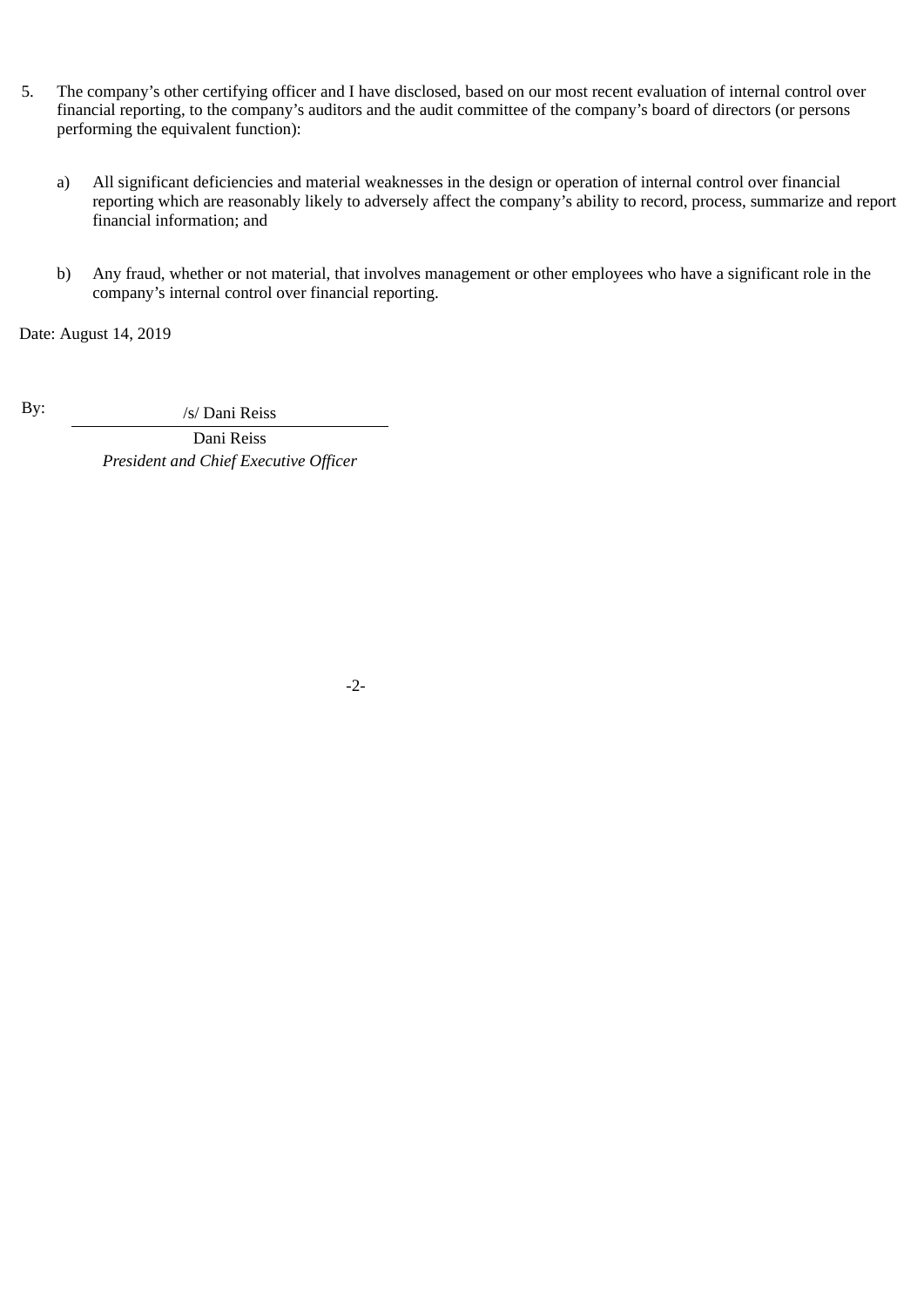#### **CERTIFICATION**

I, Jonathan Sinclair, certify that:

- 1. I have reviewed the financial statements and MD&A for the first quarter ended June 30, 2019 of Canada Goose Holdings Inc.;
- 2. Based on my knowledge, this report does not contain any untrue statement of a material fact or omit to state a material fact necessary to make the statements made, in light of the circumstances under which such statements were made, not misleading with respect to the period covered by this report;
- 3. Based on my knowledge, the financial statements, and other financial information included in this report, fairly present in all material respects the financial condition, results of operations and cash flows of the company as of, and for, the periods presented in this report;
- 4. The company's other certifying officer and I are responsible for establishing and maintaining disclosure controls and procedures (as defined in Exchange Act Rules 13a-15(e) and 15d-15(e)) and internal control over financial reporting (as defined in Exchange Act Rules 13a-15(f) and 15d-15(f)) for the company and we have:
	- a) Designed such disclosure controls and procedures, or caused such disclosure controls and procedures to be designed under our supervision, to ensure that material information relating to the company, including its consolidated subsidiaries, is made known to us by others within those entities, particularly during the period in which this report is being prepared;
	- b) Designed such internal control over financial reporting, or caused such internal control over financial reporting to be designed under our supervision, to provide reasonable assurance regarding the reliability of financial reporting and the preparation of financial statements for external purposes in accordance with generally accepted accounting principles;
	- c) Evaluated the effectiveness of the company's disclosure controls and procedures and presented in this report our conclusions about the effectiveness of the disclosure controls and procedures, as of the end of the period covered by this report based on such evaluation; and
	- d) Disclosed in this report any change in the company's internal control over financial reporting that occurred during the company's most recent fiscal quarter (the company's fourth fiscal quarter in the case of an annual report) that has materially affected, or is reasonably likely to materially affect, the company's internal control over financial reporting; and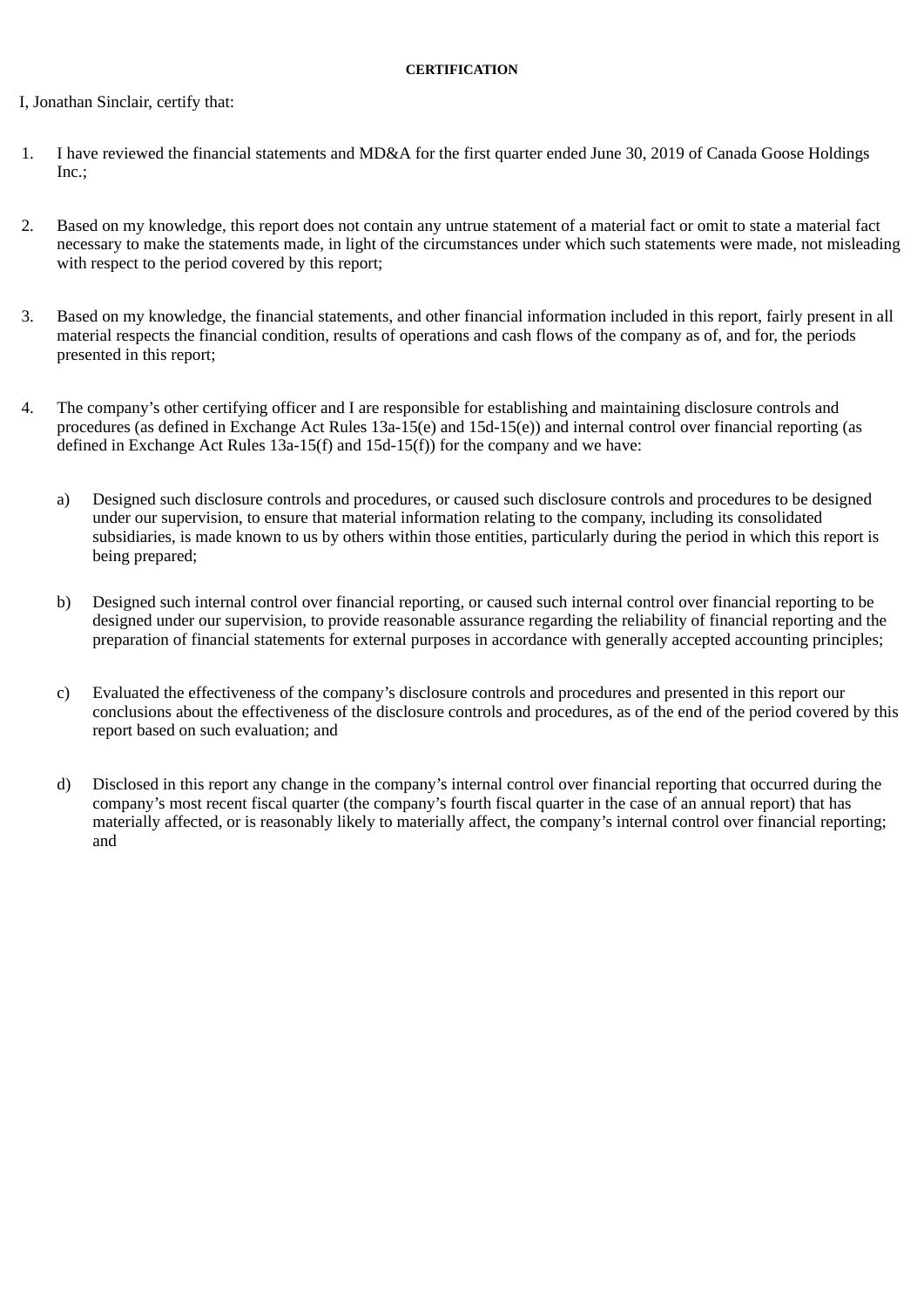- 5. The company's other certifying officer and I have disclosed, based on our most recent evaluation of internal control over financial reporting, to the company's auditors and the audit committee of the company's board of directors (or persons performing the equivalent function):
	- a) All significant deficiencies and material weaknesses in the design or operation of internal control over financial reporting which are reasonably likely to adversely affect the company's ability to record, process, summarize and report financial information; and
	- b) Any fraud, whether or not material, that involves management or other employees who have a significant role in the company's internal control over financial reporting.

Date: August 14, 2019

By:  $\frac{1}{s}$  /s/ Jonathan Sinclair

Jonathan Sinclair *Executive Vice President and Chief Financial Officer*

-2-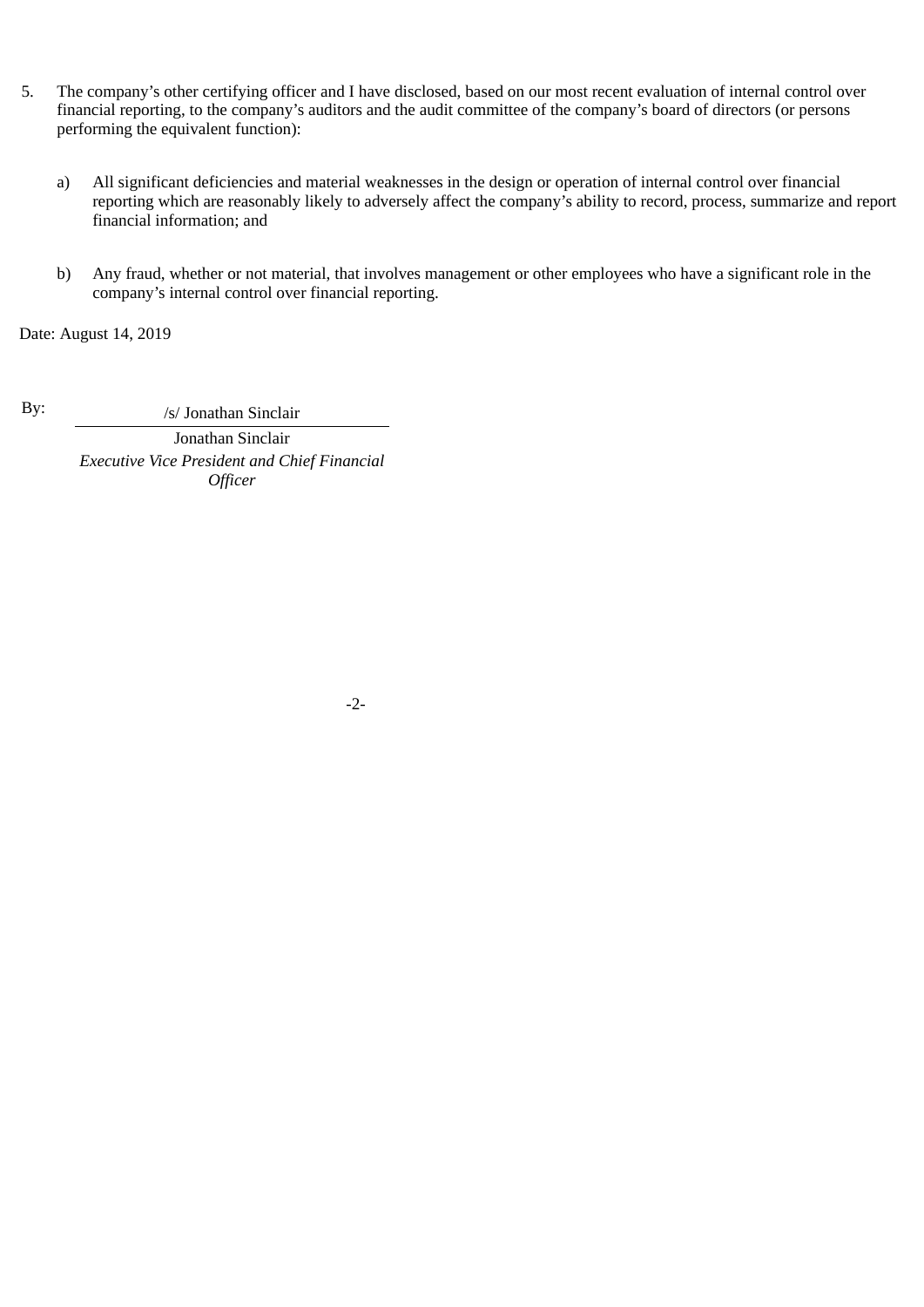# **Canada Goose Reports Results for First Quarter Fiscal Year 2020**



## **First Quarter Fiscal 2020 Highlights (in millions of Canadian dollars):**

- **• Total revenue increased by 59.1% to \$71.1m**
- **• Adjusted EBIT was \$(25.9)m**
- **• Net loss was \$(29.4)m, or \$(0.27) per basic and diluted share**
- **• Adjusted net loss was \$(22.8)m, or \$(0.21) per basic and diluted share**

Adjusted EBIT, adjusted net loss and adjusted net loss per basic and diluted share are non-IFRS financial measures. See "Note Regarding Non-*IFRS Financial Measures".*

**TORONTO, ON (August 14, 2019)** - Canada Goose Holdings Inc. ("Canada Goose" or the "Company") (NYSE:GOOS, TSX:GOOS) today announced financial results for the first quarter ended June 2019. The Company's Management's Discussion and Analysis and Unaudited Condensed Consolidated Interim Financial Statements for the first quarter ended June 2019 will be filed on SEDAR at www.sedar.com, the EDGAR section of the U.S. Securities and Exchange Commission website at www.sec.gov and posted on the Company's website at investor.canadagoose.com.

"Fiscal 2020 is off to a great start with a strong performance in our first quarter, which delivered growth in every geography. As we continue to invest in capacity, we are well positioned to capitalize on the strong demand we see across our business," stated Dani Reiss, President & CEO. "The affinity and desire we have seen for our seasonally relevant lightweight offerings tells us our product expansion is working, and combined with the volume of highly engaged consumers looking to get ahead of the upcoming Fall / Winter season, we believe our business has never been stronger as we report our smallest fiscal quarter."

#### **First Quarter Fiscal 2020 Business Highlights (Compared to First Quarter Fiscal 2019)**

- Robust growth in every geographic region, with revenue increasing by 40.4% in Canada, 15.8% in the United States and 79.7% in Europe and Rest of World.
- In Asia, revenue nearly tripled to \$18.1m from \$6.6m. This includes earlier shipments to international distributors in Japan and South Korea, and the incremental contribution of DTC operations in Greater China.
- Increased flexibility through expanded in-house manufacturing capacity to proactively manufacture and ship wholesale orders in Europe and Asia earlier in the year, in response to customer requests.
- Alongside strong pent-up demand for sought after Fall / Winter icons, non-parka revenue nearly doubled, rising to one third of total DTC revenue in the quarter.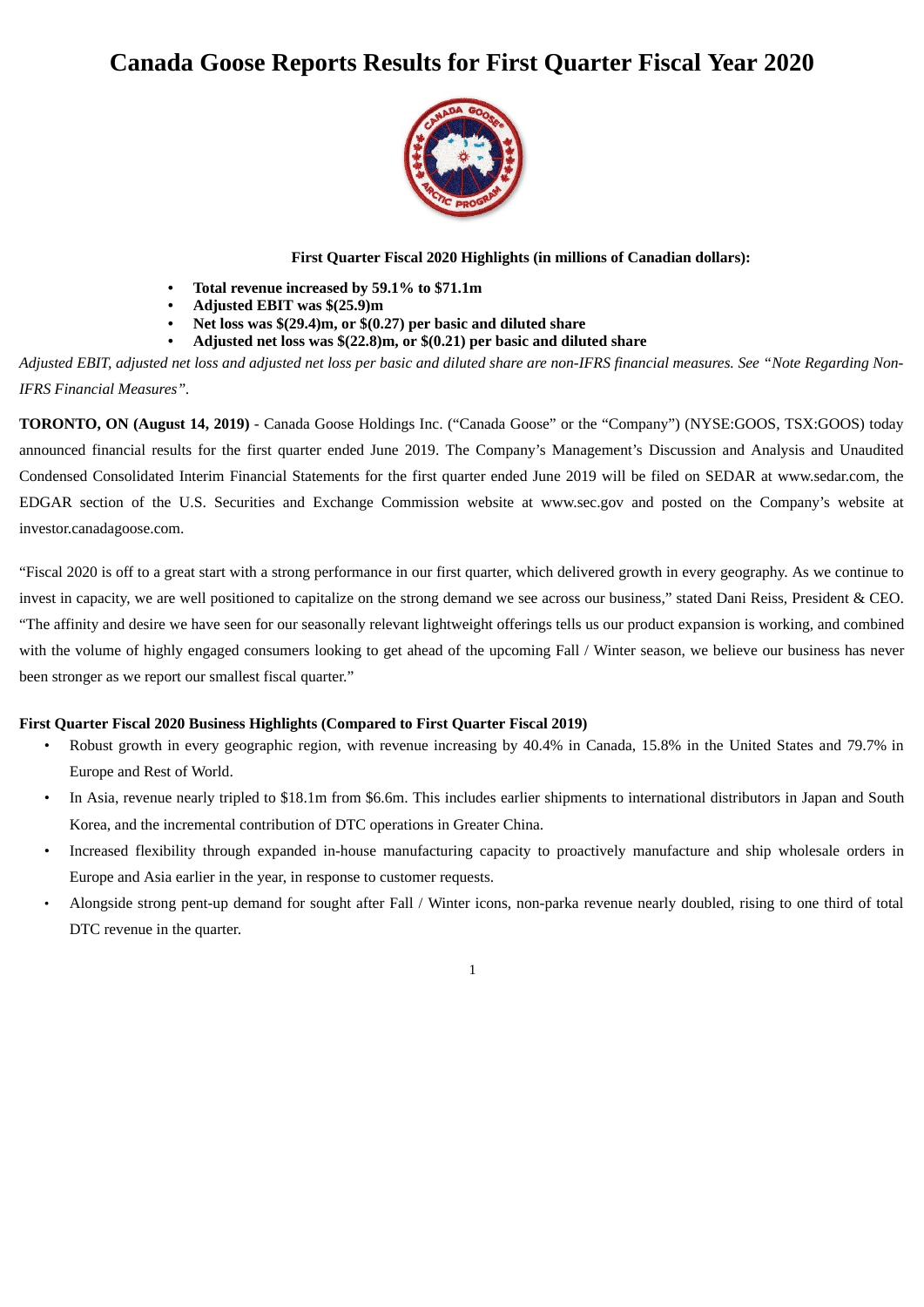#### **First Quarter Fiscal 2020 Results (in Canadian dollars, compared to First Quarter Fiscal 2019):**

- Total revenue increased by 59.1% to \$71.1m from \$44.7m, or 58.6% on a constant currency basis<sup>(1)</sup>.
	- DTC revenue increased to \$34.8m from \$23.2m. The increase was driven by incremental revenue from five new retail stores and one new e-commerce market opened during fiscal 2019.
	- Wholesale revenue increased to \$36.3m from \$21.5m. This was driven by higher order values from existing partners, coupled with customer requests in Europe and Asia for earlier order shipments relative to last year. It also reflects incremental revenue from Baffin, which was acquired in November 2018.
- Gross profit increased to \$40.9m, a gross margin of 57.5%, compared to \$28.6m, a gross margin of 64.0%. The change in gross margin was driven by mix, with a higher proportion of wholesale revenue, and within the channel, a greater share of international distributor revenue due to earlier shipments.
	- DTC gross profit was \$26.0m, a gross margin of 74.7%. This reflects the impact of a greater proportion of revenue from non-parka categories, which have lower margins, partially offset by pricing.
	- Wholesale gross profit was \$14.9m, a gross margin of 41.0%. This reflects a significantly higher proportion of revenue from international distributors. In fiscal 2019, corresponding orders, which have lower margins, were shipped later in the second quarter. Within each category of customer in the channel, gross margins were at a comparable level relative to last year.
- Operating loss was \$(27.5)m, compared to \$(19.9)m. As expected, the increase in operating loss was primarily due to higher corporate SG&A, particularly relating to investments to support growth, and to a lesser degree, a larger retail store opening program.
	- DTC operating profit was \$6.5m, an operating margin of 18.7%. Strong sales productivity across the channel was partially offset by a larger store opening program relative to last year. \$2.3m in pre-store opening costs were incurred for locations not yet open. Excluding pre-store opening costs in both periods, DTC operating margin increased to 25.3% from 21.6%.
	- Wholesale operating income was \$5.0m, an operating margin of 13.8%. The gross margin impact of a higher proportion of shipments to international distributors was partially offset by positive operating leverage, with lower channel SG&A expenses as a percentage of revenue.
	- Unallocated corporate expenses were \$36.9m, compared to \$25.9m. The increase was primarily due to increased investment in marketing, including local market activation ahead of planned retail openings, and incremental costs to support Greater China operations.
	- Unallocated depreciation and amortization expenses were \$2.1m, compared to \$1.5m.
- Net loss was \$(29.4)m, or \$(0.27) per basic and diluted share, compared to \$(18.7)m, or \$(0.17) per basic and diluted share. In addition to the expected increase in operating loss, net loss was impacted by \$7.0m of unamortized costs triggered by the closing of the Term Loan Facility refinancing in May.
- Adjusted  $EBIT^{(1)}$  was \$(25.9)m, compared to \$(17.3)m.

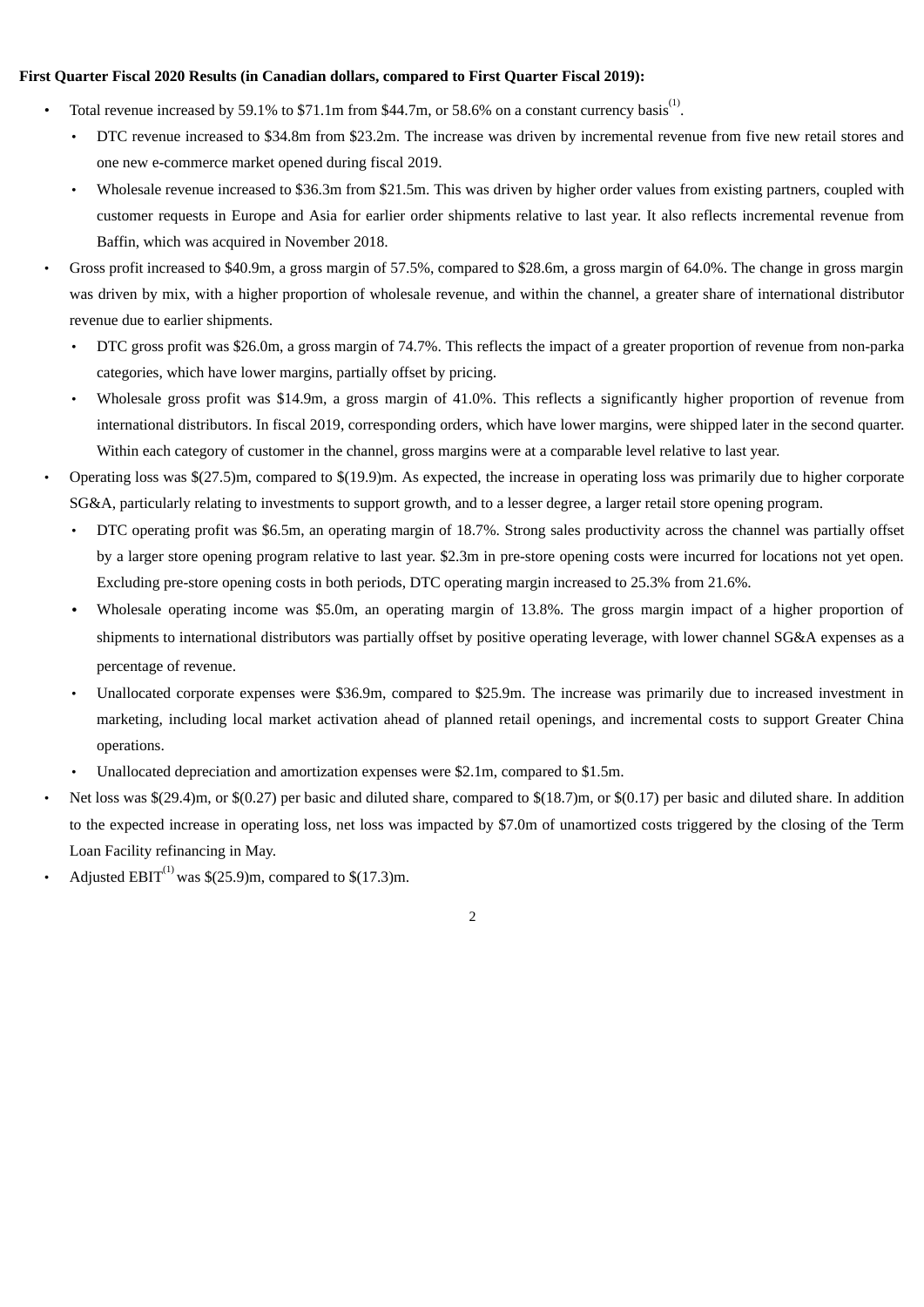- Adjusted net loss<sup>(1)</sup> was \$(22.8)m, or \$(0.21) per basic and diluted share, compared to adjusted net loss<sup>(1)</sup> of \$(16.7)m, or \$(0.15) per basic and diluted share.
- (1) *See "Note Regarding Non-IFRS Financial Measures".*

#### **Fiscal 2020 Outlook**

The Company reiterates the fiscal 2020 outlook and key assumptions underlying such outlook which were issued on May 29, 2019, in the press release announcing the Company's Results for Fiscal Year 2019 under the heading "Fiscal Year 2020 and Long-Term Outlook". Within the meaning of applicable securities laws, this outlook constitutes forward-looking information. Actual results could vary materially as a result of numerous factors, including certain risk factors, many of which are beyond the Company's control. See "Cautionary Note Regarding Forward-Looking Statements".

#### **Conference Call Information**

A conference call to discuss first quarter fiscal 2020 results is scheduled for today, August 14, 2020 at 9:00 a.m. Eastern Time. Dani Reiss, President and Chief Executive Officer and Jonathan Sinclair, EVP and Chief Financial Officer, will host the conference call. Those interested in participating in the call are invited to dial (844) 579-6824 or (763) 488-9145 if calling internationally. Please dial in approximately 10 minutes prior to the start of the call and reference Conference ID 4983186 when prompted. A live audio webcast of the conference call will be available online at http://investor.canadagoose.com.

#### **About Canada Goose**

Founded in a small warehouse in Toronto, Canada in 1957, Canada Goose has grown into one of the world's leading makers of performance luxury apparel. Every collection is informed by the rugged demands of the Arctic and inspired by relentless innovation and uncompromised craftsmanship. From the coldest places on Earth to global fashion capitals, people are proud to wear Canada Goose products. Employing more than 4,000 people worldwide, Canada Goose is a recognized leader for its Made in Canada commitment, and is a long-time partner of Polar Bears International. Visit canadagoose.com for more information.

#### **Non-IFRS Financial Measures**

This press release includes references to adjusted net loss, EBIT, adjusted EBIT, adjusted EBIT margin and adjusted net loss per basic and diluted share. The Company presents these measures because its management uses these as supplemental measures in assessing its operating performance, and believes they are helpful to investors, securities analysts and other interested parties, in evaluating the Company's performance. The measures referenced above are not measurements of financial performance under IFRS and they should not be considered as alternatives to measures of performance derived in accordance with IFRS. In addition, these measures should not be construed as an inference that the Company's future results will be unaffected by unusual or non-recurring items. These measures have limitations as analytical tools, and you should not consider such measures either in isolation or as substitutes for analyzing the Company's results as reported under IFRS.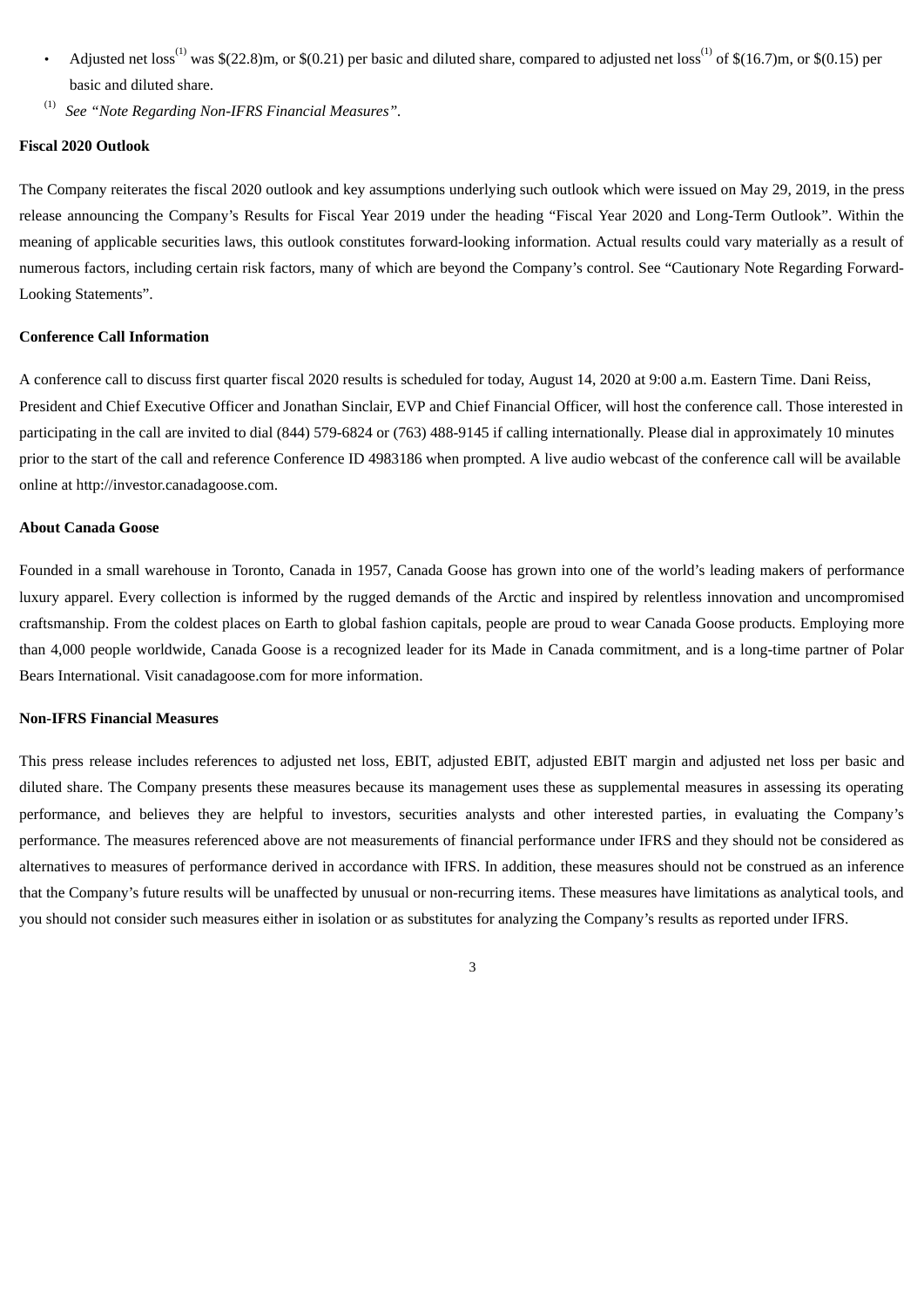This press release also includes reference to constant currency revenue. The Company presents this measure because we use constant currency information to provide a framework in assessing how our business segments performed excluding the effects of foreign currency exchange rate fluctuations and believe this information is useful to investors to facilitate comparisons of operating results and better identify trends in our businesses. The constant currency measure is calculated by translating the prior year reported amounts into comparable amounts using a single foreign exchange rate for each currency calculated based on the current period exchange rates as measured by the Bank of Canada.

The Company's definitions and calculations of these measures are not necessarily comparable to other similarly titled measures used by other companies. These non-IFRS financial measures are defined and reconciled to the most comparable IFRS measures in the tables at the end of this press release.

#### **Cautionary Note Regarding Forward-Looking Statements**

The foregoing financial information as at and for the first quarter ended June 2019 are unaudited and subject to quarter-end and year-end adjustments in connection with the completion of our customary financial closing procedures. Such changes could be material.

This press release includes forward-looking statements. These forward-looking statements generally can be identified by the use of words such as "anticipate," "expect," "plan," "could," "may," "will," "believe," "estimate," "forecast," "goal," "project," and other words of similar meaning. These forward-looking statements address various matters including anticipated demand and our ability to capitalize on that demand, including for the Fall / Winter season and for our expanded product offerings, our outlook for fiscal 2020 and our long-term outlook, related assumptions, and our plans for strategic investments to support future growth. Each forward-looking statement contained in this press release is subject to risks and uncertainties that could cause actual results to differ materially from those expressed or implied by such statement. Applicable risks and uncertainties include, among others, our expectations regarding industry trends, our business plan and growth strategies, our expectations regarding seasonal trends, our inventory levels ahead of these seasonal trends, our ability to implement our growth strategies, our ability to keep pace with changing consumer preferences, our ability to maintain the strength of our brand and protect our intellectual property, our ability to accurately forecast our results as well as the risks identified under the heading "Risk Factors" in our Annual Report on Form 20-F for the fiscal year ended March 31, 2019, and filed with the Securities and Exchange Commission ("SEC"), and the securities commissions or similar securities regulatory authorities in each of the provinces and territories of Canada ("Canadian securities regulatory authorities"), as well as the other information we file with the SEC and Canadian securities regulatory authorities. We caution investors not to rely on the forward-looking statements contained in this press release when making an investment decision in our securities. The forwardlooking statements in this press release speak only as of the date of this release, and we undertake no obligation to update or revise any of these statements. Our business is subject to substantial risks and uncertainties, including those referenced above. You are encouraged to read our filings with the SEC, available at www.sec.gov, and our filings with Canadian securities regulatory authorities available at www.sedar.com for a discussion of these and other risks and uncertainties. Investors, potential investors, and others should give careful consideration to these risks and uncertainties.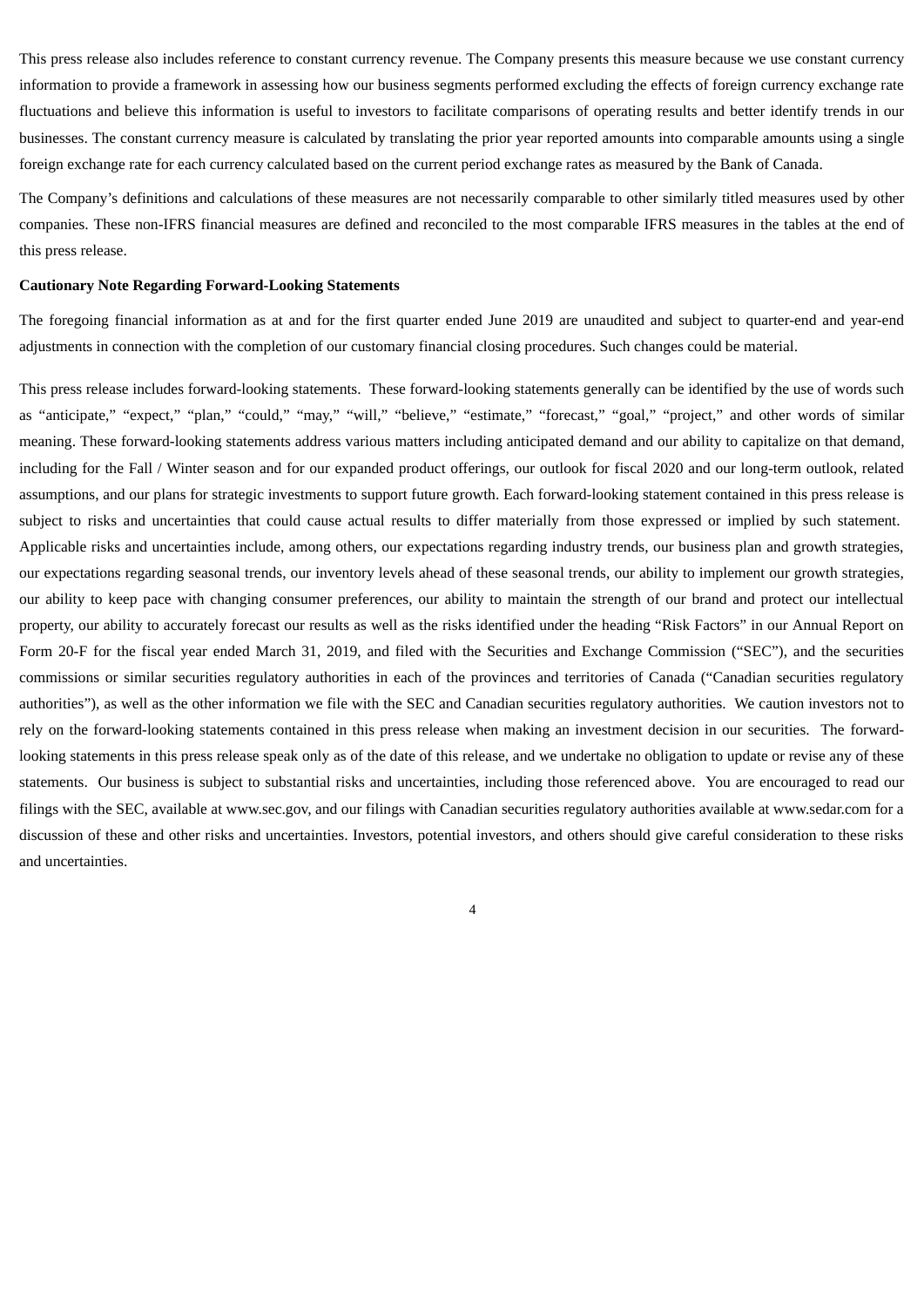# **Condensed Consolidated Interim Statements of Loss and Comprehensive Loss (unaudited) For the first quarter ended June**

(in millions of Canadian dollars, except share and per share amounts)

|                                               | 2019         |        | 2018        |
|-----------------------------------------------|--------------|--------|-------------|
|                                               | \$           |        | \$          |
| <b>Revenue</b>                                | 71.1         |        | 44.7        |
| Cost of sales                                 | 30.2         |        | 16.1        |
| <b>Gross profit</b>                           | 40.9         |        | 28.6        |
| Gross margin                                  | 57.5%        |        |             |
| Selling, general and administrative expenses  | 57.5         |        | 45.1        |
| SG&A expenses as % of revenue                 | 80.9%        |        | 101.0%      |
| Depreciation and amortization                 | 10.9         |        | 3.4         |
| <b>Operating loss</b>                         | (27.5)       |        | (19.9)      |
| Operating margin                              | $(38.7)\%$   |        | $(44.5)\%$  |
| Net interest and other finance costs          | 12.2         |        |             |
| Loss before income taxes                      | (39.7)       | (23.0) |             |
| Income tax recovery                           | (10.3)       | (4.3)  |             |
| Effective tax rate                            | 25.9%        | 18.7%  |             |
| <b>Net loss</b>                               | (29.4)       | (18.7) |             |
| Other comprehensive income (loss)             | 3.9          | (0.3)  |             |
| <b>Comprehensive loss</b>                     | (25.5)       |        | (19.0)      |
| <b>Loss per share</b>                         |              |        |             |
| Basic and diluted                             | \$<br>(0.27) | \$     | (0.17)      |
| Weighted average number of shares outstanding |              |        |             |
| <b>Basic</b>                                  | 110,012,100  |        | 108,660,494 |
| Other data: (1)                               |              |        |             |
| Adjusted net loss                             | (22.8)       |        | (16.7)      |
| Adjusted net loss per basic and diluted share | \$<br>(0.21) | \$     | (0.15)      |
| <b>EBIT</b>                                   | (27.5)       |        | (19.9)      |
| <b>Adjusted EBIT</b>                          | (25.9)       |        | (17.3)      |
|                                               |              |        |             |

*(1) Adjusted net loss, adjusted net loss per basic and diluted share, EBIT, and adjusted EBIT are non-IFRS financial measures. See "Reconciliation of Non-IFRS Financial Measures" for a description of these measures and a reconciliation to the nearest IFRS measure.*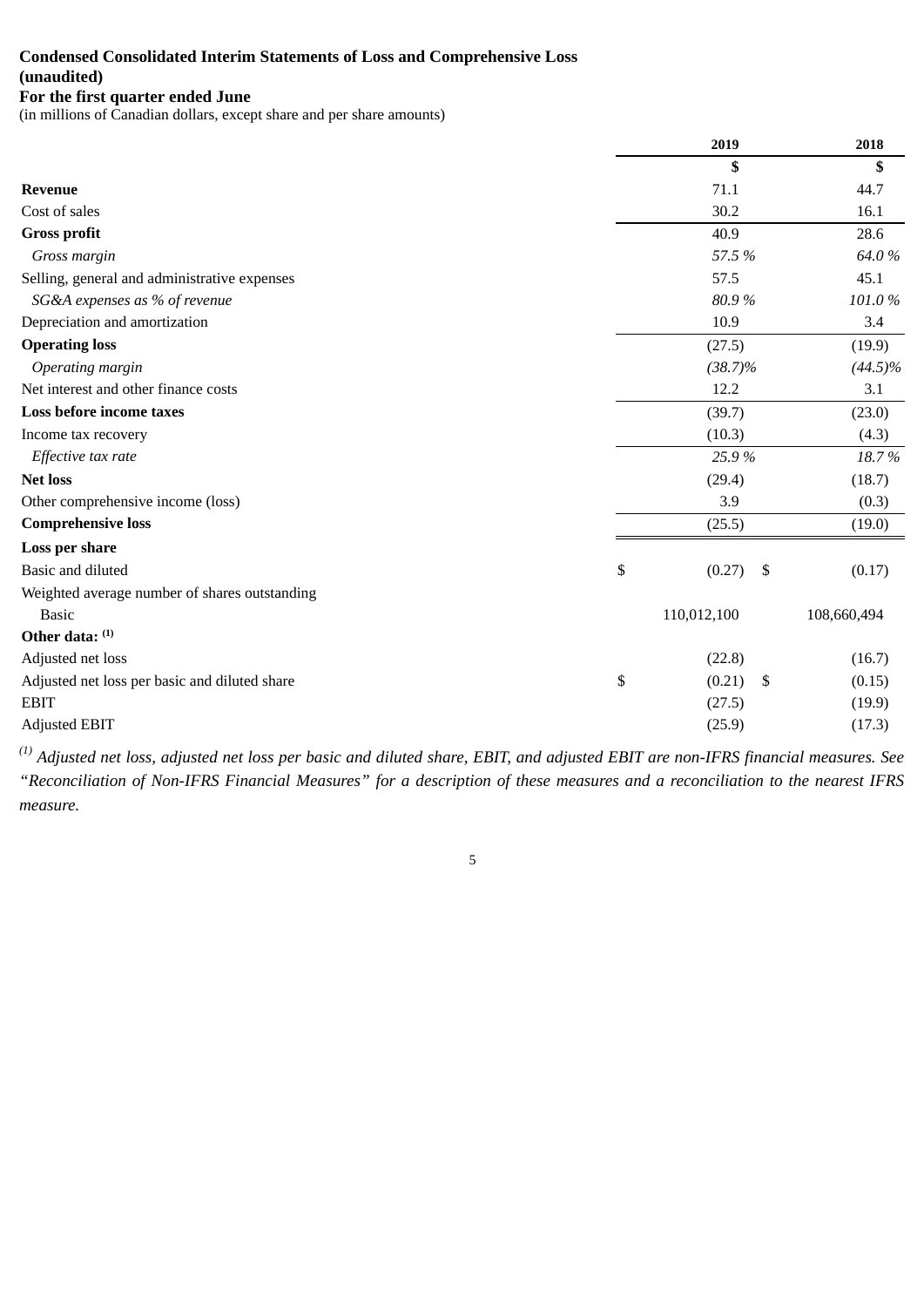# **Condensed Consolidated Interim Statements of Financial Position (unaudited)**

## **As at June 30, 2019 and 2018 and March 31, 2019**

(in millions of Canadian dollars)

|                                            | June 30 | June 30 |       |
|--------------------------------------------|---------|---------|-------|
|                                            | 2019    | 2018    | 2019  |
| <b>Assets</b>                              | \$      | \$      | \$    |
| <b>Current assets</b>                      |         |         |       |
| Cash                                       | 25.0    | 14.6    | 88.6  |
| Trade receivables                          | 31.3    | 12.4    | 20.4  |
| Inventories                                | 366.1   | 239.5   | 267.3 |
| Income taxes receivable                    | 9.4     | 8.0     | 4.0   |
| Other current assets                       | 40.3    | 32.4    | 32.9  |
| <b>Total current assets</b>                | 472.1   | 306.9   | 413.2 |
| Deferred income taxes                      | 27.9    | 10.5    | 12.2  |
| Right-of-use assets                        | 198.5   |         |       |
| Property, plant and equipment              | 87.4    | 64.2    | 84.3  |
| Intangible assets                          | 153.9   | 140.1   | 155.6 |
| Other long-term assets                     | 2.8     | 4.5     | 7.0   |
| Goodwill                                   | 53.1    | 45.3    | 53.1  |
| <b>Total assets</b>                        | 995.7   | 571.5   | 725.4 |
| <b>Liabilities</b>                         |         |         |       |
| <b>Current liabilities</b>                 |         |         |       |
| Accounts payable and accrued liabilities   | 100.0   | 90.0    | 110.4 |
| Provisions                                 | 5.9     | 4.3     | 8.1   |
| Income taxes payable                       | 5.6     | 0.3     | 18.1  |
| Lease liabilities                          | 28.1    |         |       |
| <b>Total current liabilities</b>           | 139.6   | 94.6    | 136.6 |
| Provisions                                 | 14.4    | 10.5    | 14.7  |
| Deferred income taxes                      | 14.9    | 12.5    | 16.7  |
| Revolving facility                         | 159.6   | 76.9    |       |
| Term loan                                  | 147.6   | 140.4   | 145.2 |
| Lease liabilities                          | 180.6   |         |       |
| Other long-term liabilities                | 6.8     | 10.8    | 13.1  |
| <b>Total liabilities</b>                   | 663.5   | 345.7   | 326.3 |
| <b>Shareholders' equity</b>                | 332.2   | 225.8   | 399.1 |
| Total liabilities and shareholders' equity | 995.7   | 571.5   | 725.4 |

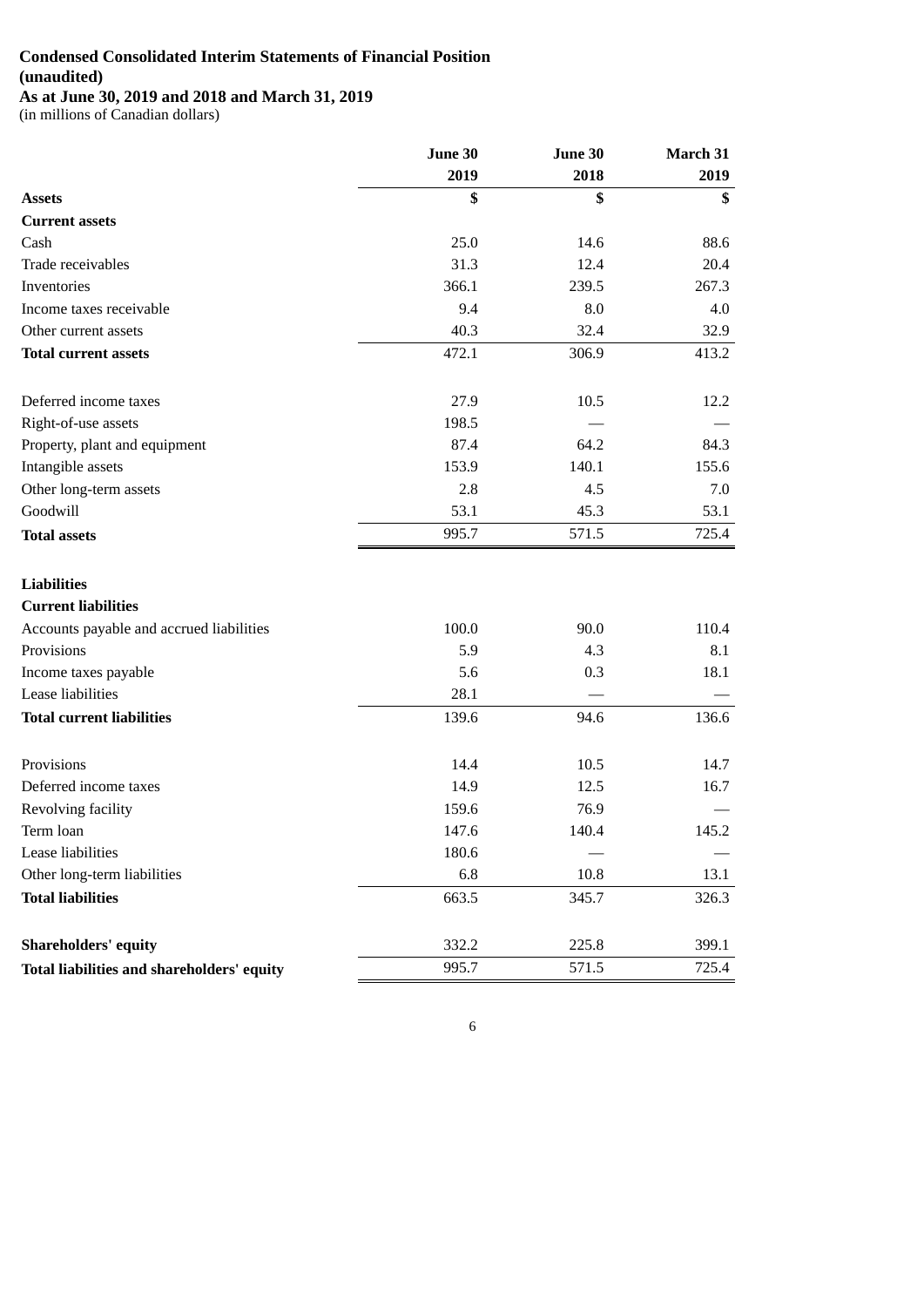|                                                           | 2019    | 2018    |
|-----------------------------------------------------------|---------|---------|
|                                                           | \$      | \$      |
| <b>CASH FLOWS FROM OPERATING ACTIVITIES:</b>              |         |         |
| Net loss                                                  | (29.4)  | (18.7)  |
| Items not affecting cash:                                 |         |         |
| Depreciation and amortization                             | 13.3    | 4.4     |
| Income tax recovery                                       | (10.3)  | (4.3)   |
| Interest expense                                          | 5.0     | 3.0     |
| Foreign exchange gain                                     | (4.4)   | (1.2)   |
| Acceleration of unamortized costs on debt extinguishment  | 7.0     |         |
| Loss on disposal of assets                                | 0.2     |         |
| Share-based compensation                                  | 1.9     | 0.4     |
|                                                           | (16.7)  | (16.4)  |
| Changes in non-cash operating items                       | (133.7) | (111.6) |
| Income taxes paid                                         | (24.6)  | (24.3)  |
| Interest paid                                             | (4.4)   | (2.2)   |
| Rent paid                                                 | (0.9)   |         |
| Net cash used in operating activities                     | (180.3) | (154.5) |
| <b>CASH FLOWS FROM INVESTING ACTIVITIES:</b>              |         |         |
| Purchase of property, plant and equipment                 | (1.3)   | (2.1)   |
| Investment in intangible assets                           | (3.9)   | (2.8)   |
| Net cash used in investing activities                     | (5.2)   | (4.9)   |
| <b>CASH FLOWS FROM FINANCING ACTIVITIES:</b>              |         |         |
| Borrowings on revolving facility                          | 162.3   | 78.5    |
| Transaction costs on financing activities                 | (2.0)   |         |
| Subordinate voting shares purchased for cancellation      | (38.7)  |         |
| Principal paid on lease liabilities                       | (5.0)   |         |
| Settlement of term loan derivative contracts              | 4.6     |         |
| Exercise of stock options                                 | 0.3     | 0.8     |
| Net cash from financing activities                        | 121.5   | 79.3    |
| Effects of foreign currency exchange rate changes on cash | 0.4     | (0.6)   |
| Decrease in cash                                          | (63.6)  | (80.7)  |
| Cash, beginning of period                                 | 88.6    | 95.3    |
| Cash, end of period                                       | 25.0    | 14.6    |
|                                                           |         |         |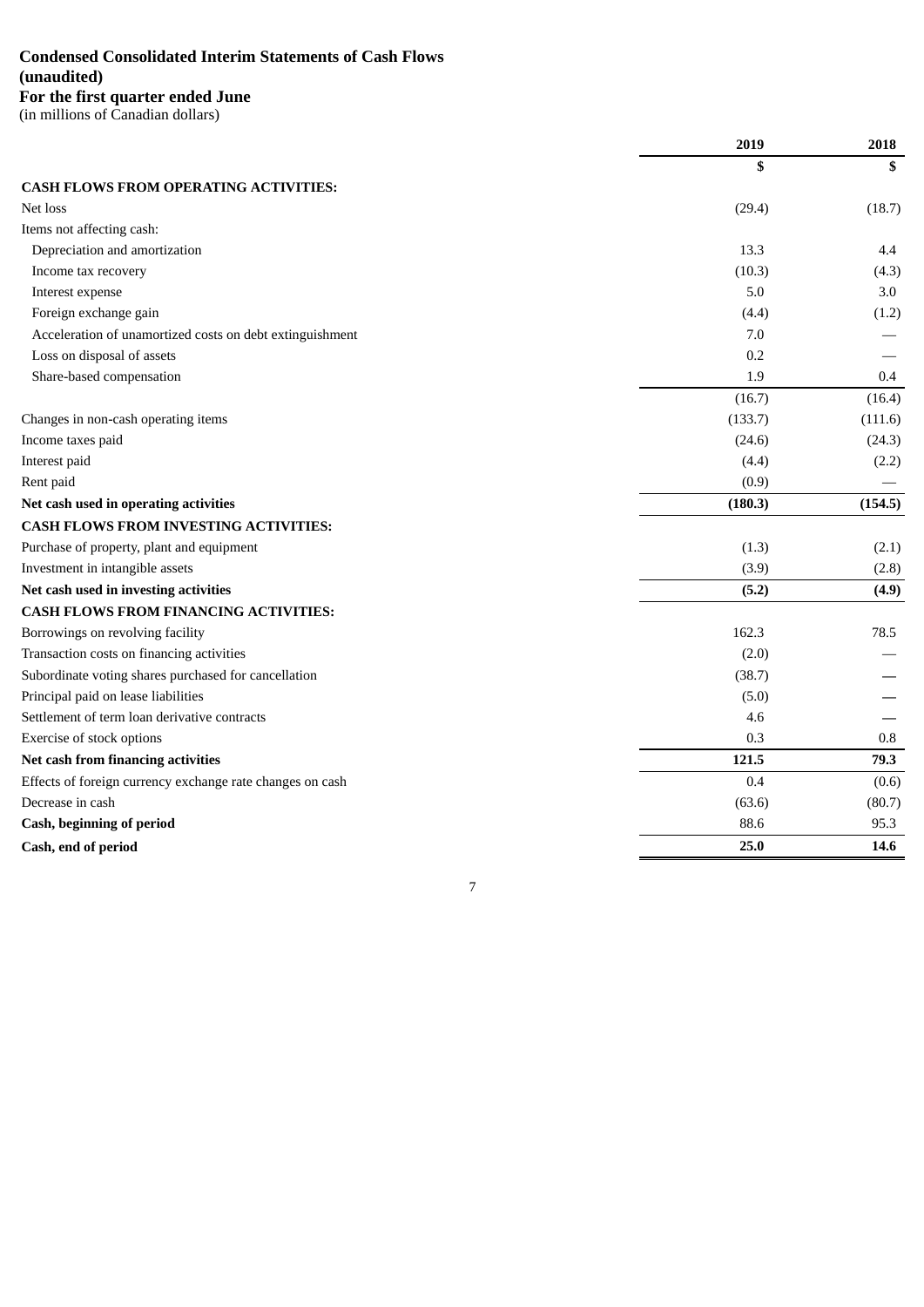# **Reconciliation of Non-IFRS Measures**

The tables below reconcile net income to EBIT, adjusted EBIT, and adjusted net loss for the periods indicated.

| <b>CAD</b> \$ millions                                            |                                  |            |  |
|-------------------------------------------------------------------|----------------------------------|------------|--|
| (unaudited)                                                       | For the first quarter ended June |            |  |
|                                                                   | 2019                             | 2018       |  |
| Net loss                                                          | (29.4)                           | (18.7)     |  |
| Add (deduct) the impact of:                                       |                                  |            |  |
| Income tax recovery                                               | (10.3)                           | (4.3)      |  |
| Net interest and other finance costs                              | 12.2                             | 3.1        |  |
| <b>EBIT</b>                                                       | (27.5)                           | (19.9)     |  |
| Offering costs (a)                                                |                                  | 1.2        |  |
| Costs of the Baffin acquisition (b)                               | 0.5                              |            |  |
| Unrealized foreign exchange (gain) loss on Term Loan Facility (c) | (1.5)                            | 0.4        |  |
| Share-based compensation (d)                                      | 0.3                              | 0.8        |  |
| Pre-store opening costs (e)                                       | 2.3                              | 0.2        |  |
| Total adjustments                                                 | 1.6                              | 2.6        |  |
| <b>Adjusted EBIT</b>                                              | (25.9)                           | (17.3)     |  |
| Adjusted EBIT margin                                              | $(36.4)\%$                       | $(38.7)\%$ |  |
| <b>CAD</b> \$ millions                                            |                                  |            |  |

| (unaudited)                                                       | For the first quarter ended June |        |  |
|-------------------------------------------------------------------|----------------------------------|--------|--|
|                                                                   | 2019                             | 2018   |  |
| <b>Net loss</b>                                                   | (29.4)                           | (18.7) |  |
| Add (deduct) the impact of:                                       |                                  |        |  |
| Offering costs (a)                                                |                                  | 1.2    |  |
| Costs of the Baffin acquisition (b)                               | 0.5                              |        |  |
| Unrealized foreign exchange (gain) loss on Term Loan Facility (c) | (1.5)                            | 0.4    |  |
| Share-based compensation (d)                                      | 0.3                              | 0.8    |  |
| Pre-store opening costs (f)                                       | 2.8                              | 0.2    |  |
| Acceleration of unamortized costs on term loan refinancing (g)    | 7.0                              |        |  |
| <b>Total adjustments</b>                                          | 9.1                              | 2.6    |  |
| Tax effect of adjustments                                         | (2.5)                            | (0.6)  |  |
| <b>Adjusted net loss</b>                                          | (22.8)                           | (16.7) |  |